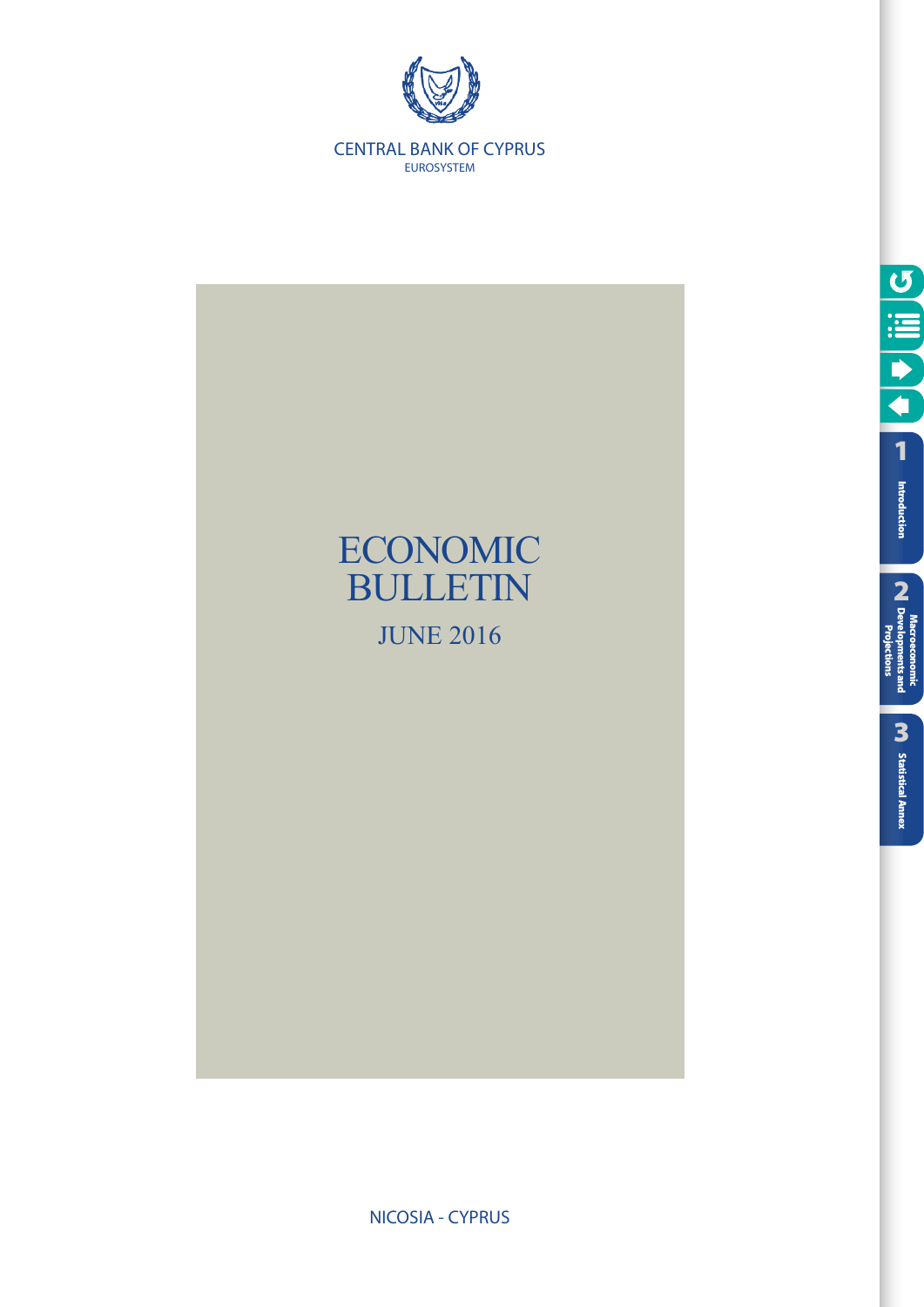**Macroeconomic Developments and Projections**

Projections

#### Published by: **ECONOMIC ANALYSIS AND RESEARCH**

Edited by: **Publications Section, General Administration** 

#### **© CENTRAL BANK OF CYPRUS, 2016**

| 80 Kennedy Ave                |
|-------------------------------|
| 1076 Nicosia<br>Cyprus        |
|                               |
| P.O. Box 25529                |
| 1395 Nicosia                  |
| Cyprus                        |
| +357 22714100                 |
| http://www.centralbank.gov.cy |
|                               |

#### **Design and FBRH CONSULTANTS Ltd, Interactive pdf:** .fbrh .eu

*All rights reserved.*

*Reproduction for educational and non-commercial purposes is permitted provided that the source is acknowledged.*

**ISSN (online) 1986 -1060**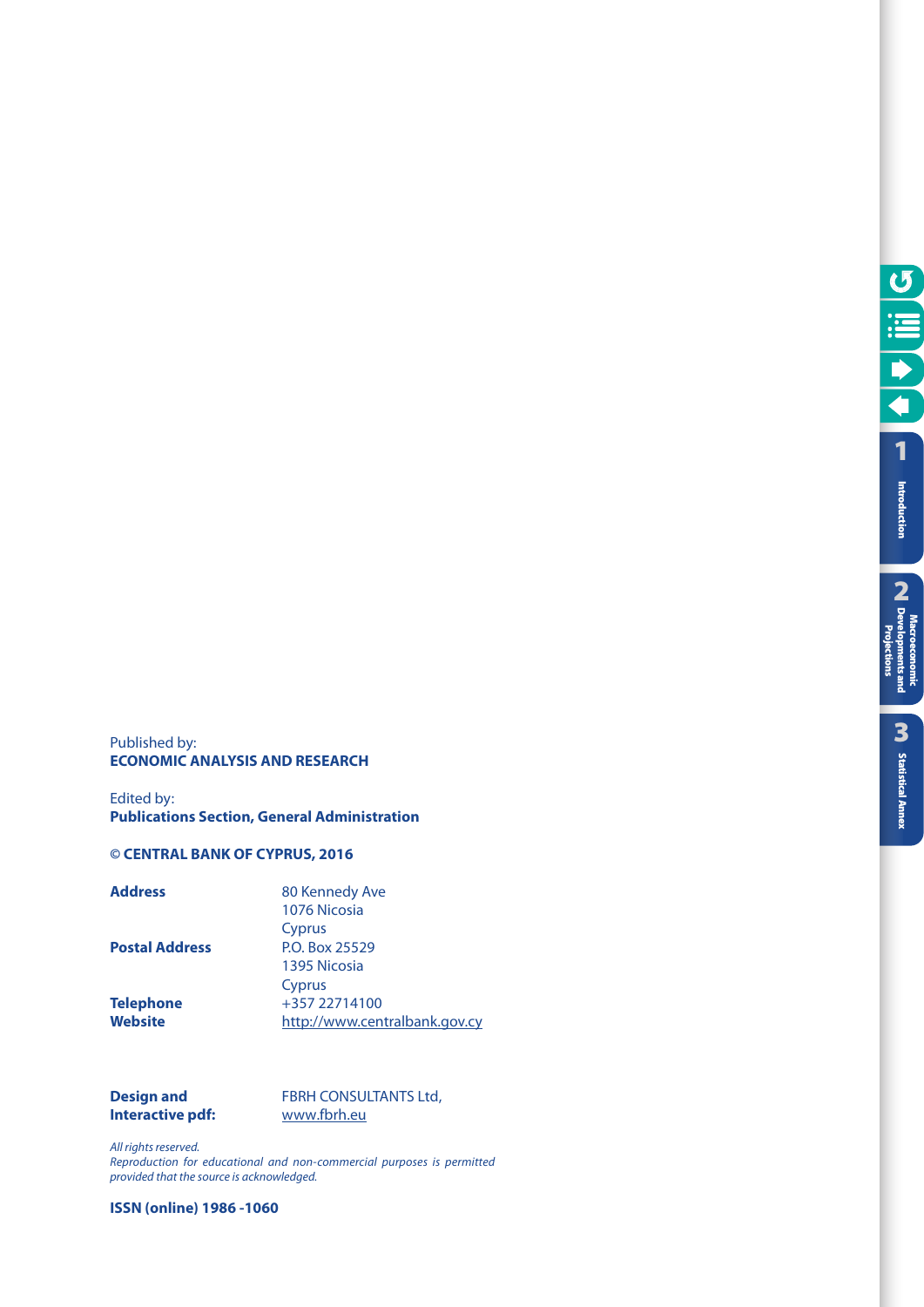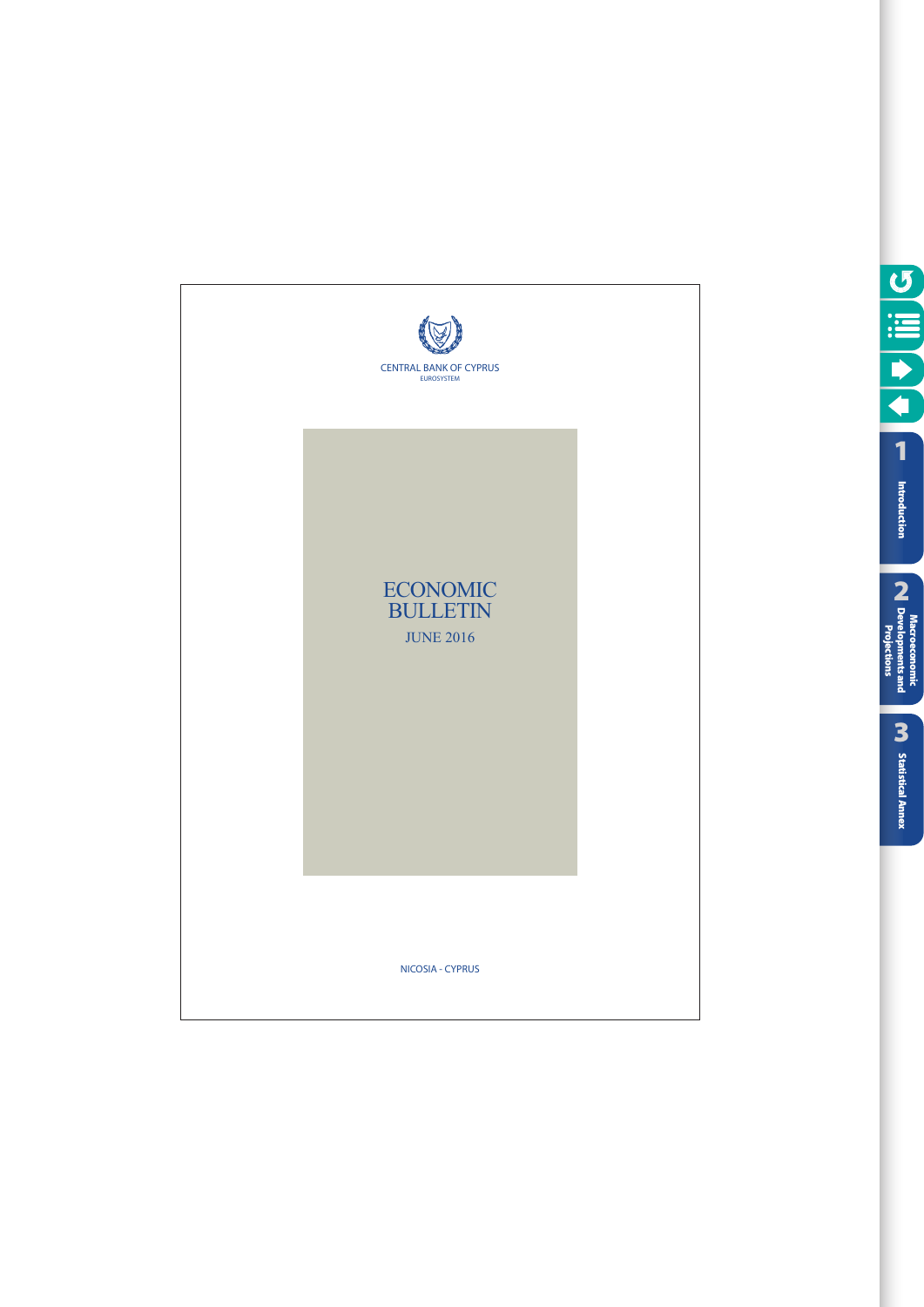#### **CONTENTS**

| <b>Introduction</b>                                             | 8  |
|-----------------------------------------------------------------|----|
| <b>Macroeconomic Developments</b>                               |    |
| and Projections                                                 | 10 |
| 1. International Environment: main developments                 | 11 |
| 1.1 External developments                                       | 11 |
| 1.2 Monetary developments in the euro area                      | 15 |
| 2. Domestic Environment: main developments                      | 17 |
| 2.1 Domestic Prices, Monetary Aggregates and MFI Interest Rates | 18 |
| 2.2 Domestic Competitiveness and the Balance of Payment         | 30 |
| 2.3 Domestic Demand, Production and the Labour Market           | 34 |
| 2.4 Domestic Fiscal Developments                                | 39 |
| 3. Macroeconomic Forecasts for the Cyprus Economy               | 41 |
| <b>Statistical Annex</b>                                        | 53 |
| <b>Explanatory notes for Statistical Annex</b>                  | 54 |
| <b>Technical Notes</b>                                          | 68 |

Note: The cut-off date for data in this Bulletin is 10 May 2016.

**[1](#page-7-0)**

O III O

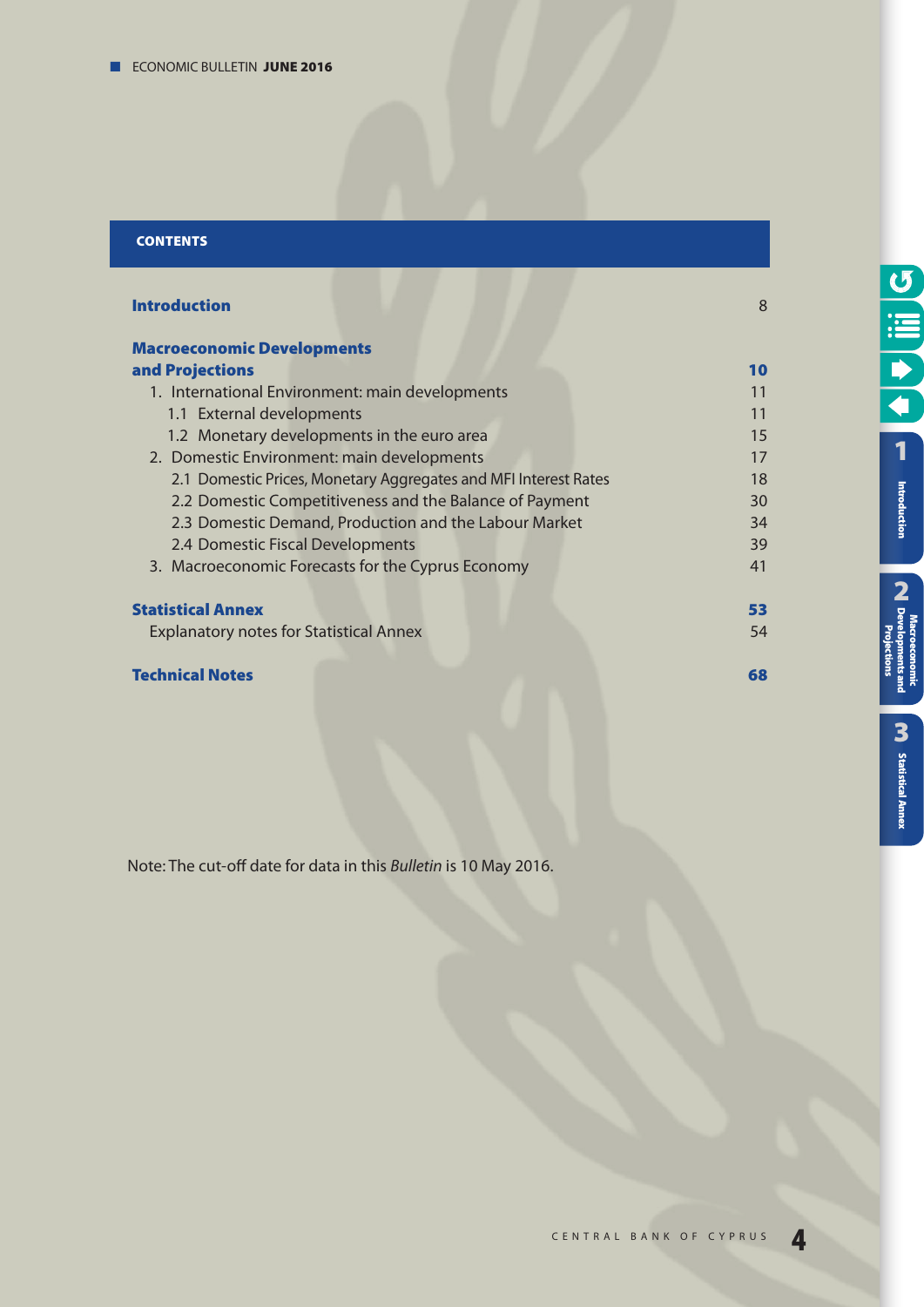#### **TABLES AND CHARTS**

| <b>TABLES</b> |                                                                       |    |
|---------------|-----------------------------------------------------------------------|----|
| A.1           | Inflation in Cyprus (HICP)                                            | 18 |
| A.2           | Summary of the April 2016 BLS results                                 | 21 |
| A.3           | Loans to domestic households                                          | 21 |
| A.4           | Deposits of domestic households                                       | 26 |
| A.5           | Cyprus MFI interest rates on euro-denominated                         |    |
|               | loans (new business) to euro area households                          | 28 |
| A.6           | Cyprus MFI interest rates on euro-denominated loans (new business)    |    |
|               | to euro area non-financial corporations                               | 28 |
| A.7           | Cyprus MFI interest rates on euro-denominated deposits (new business) |    |
|               | by euro area residents                                                | 29 |
| A.8           | <b>Balance of Payments (main categories)</b>                          | 32 |
| A.9           | Tourism                                                               | 33 |
| A.10          | Business and consumer surveys: confidence indicators                  | 35 |
| A.11          | Real estate sector                                                    | 37 |
|               | A.12 Accounts of general government                                   | 40 |
|               | A.13 HICP projections                                                 | 41 |
|               | A.14 National accounts projections in real terms                      | 48 |
|               |                                                                       |    |

#### **CHARTS**

| A.1  | GDP in selected countries                                                         | 12 |
|------|-----------------------------------------------------------------------------------|----|
| A.2  | Inflation in selected countries                                                   | 13 |
| A.3  | Selected exchange rates against the euro                                          | 13 |
| A.4  | Closing prices of oil (Brent)                                                     | 14 |
| A.5  | <b>Official interest rates</b>                                                    | 15 |
| A.6  | Inflation in the euro area                                                        | 15 |
| A.7  | <b>ECB</b> reference rates and <b>EONIA</b>                                       | 16 |
| A.8  | M3 and credit to the private sector: euro area                                    | 16 |
| A.9  | Consumer price index                                                              | 19 |
| A.10 | Inflation in Cyprus (HICP)                                                        | 19 |
| A.11 | Loans to the domestic private sector                                              | 21 |
| A.12 | Deposits of the domestic private sector                                           | 26 |
| A.13 | Deposits of non-residents: Cyprus                                                 | 26 |
| A.14 | MFI interest rates on euro-denominated housing loans                              |    |
|      | (new business) to euro area households                                            | 27 |
|      | A.15 MFI interest rates on euro-denominated loans (new business) up to €1 million |    |
|      | to euro area non-financial corporations                                           | 27 |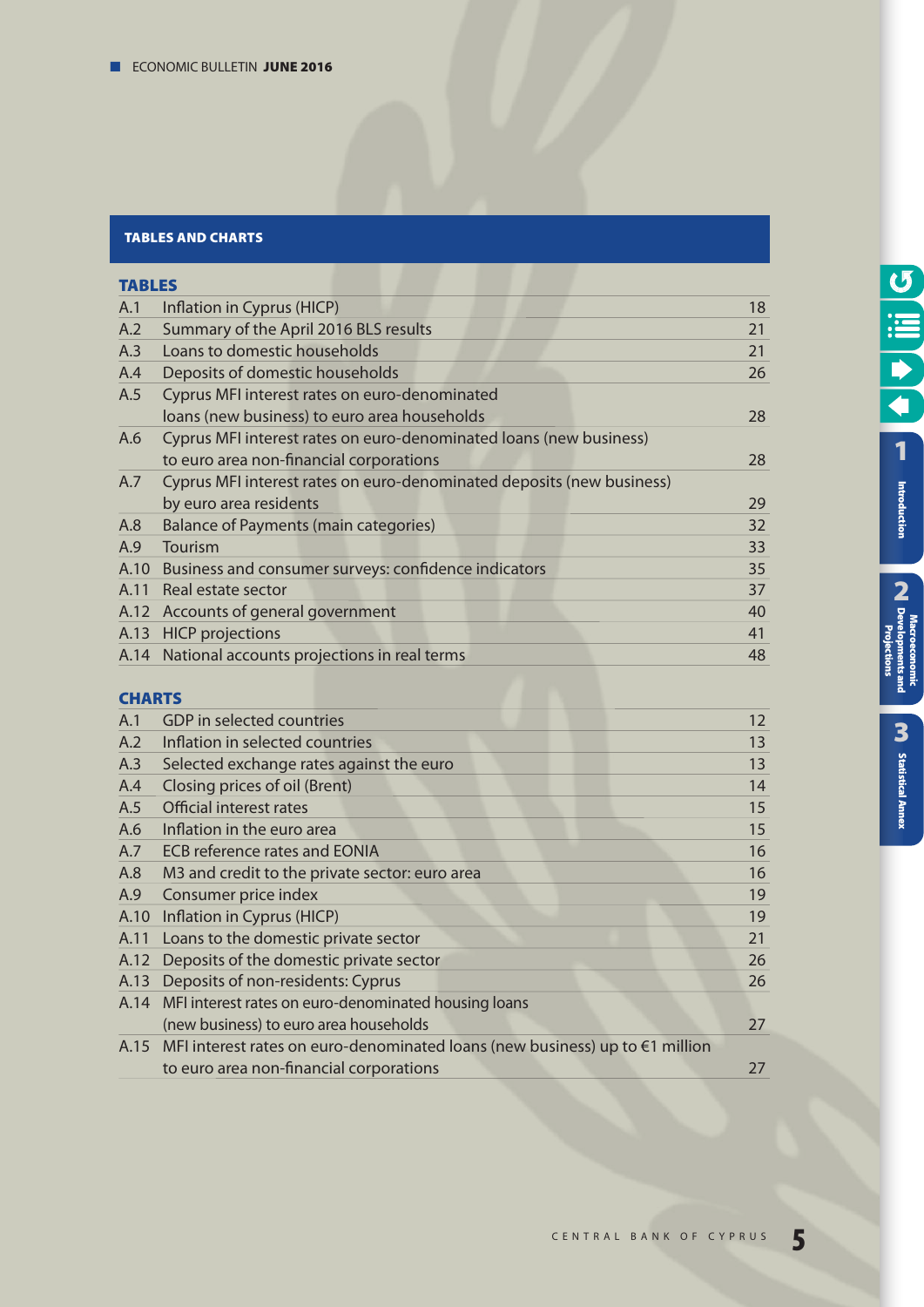#### **TABLES AND CHARTS**

|      | A.16 MFI interest rates on euro-denominated deposits (new business) |    |
|------|---------------------------------------------------------------------|----|
|      | by euro area households                                             | 29 |
| A.17 | MFI interest rates on euro-denominated deposits (new business)      |    |
|      | by euro area non-financial corporations                             | 30 |
| A.18 | Nominal compensation per employee by sector                         | 30 |
| A.19 | Productivity and real compensation                                  |    |
|      | per employee                                                        | 30 |
| A.20 | Unit labour costs: Cyprus and the euro area                         | 31 |
| A.21 | Real and nominal effective exchange rates (IMF weights)             | 31 |
| A.22 | Tourist arrivals and receipts                                       | 33 |
| A.23 | (a) Quarterly GDP growth (expenditure categories)                   | 34 |
|      | (b) Quarterly GDP growth (expenditure categories)                   | 34 |
| A.24 | Retail sales (excluding motor vehicles)                             | 35 |
| A.25 | Registration of motor vehicles                                      | 35 |
| A.26 | Credit card spending                                                | 36 |
| A.27 | Lending criteria and interest rate on housing loans                 | 37 |
| A.28 | House and apartment price indices                                   | 38 |
| A.29 | Unemployment and employment                                         | 38 |
| A.30 | Registered unemployment                                             | 39 |
| A.31 | Unemployment by duration                                            | 39 |
| A.32 | Budget and primary balances of the general government               | 39 |
| A.33 | Total revenue and expenditure of the general government             | 40 |
| A.34 | General government consolidated gross debt                          | 41 |
| A.35 | Real GDP fan chart                                                  | 51 |
|      | A.36 HICP fan chart                                                 | 51 |
|      | A.37 HICP excluding energy fan chart                                | 51 |
|      |                                                                     |    |

### **BOXES**

| <b>Bank Lending Survey</b> |  |
|----------------------------|--|
| House prices in Cyprus     |  |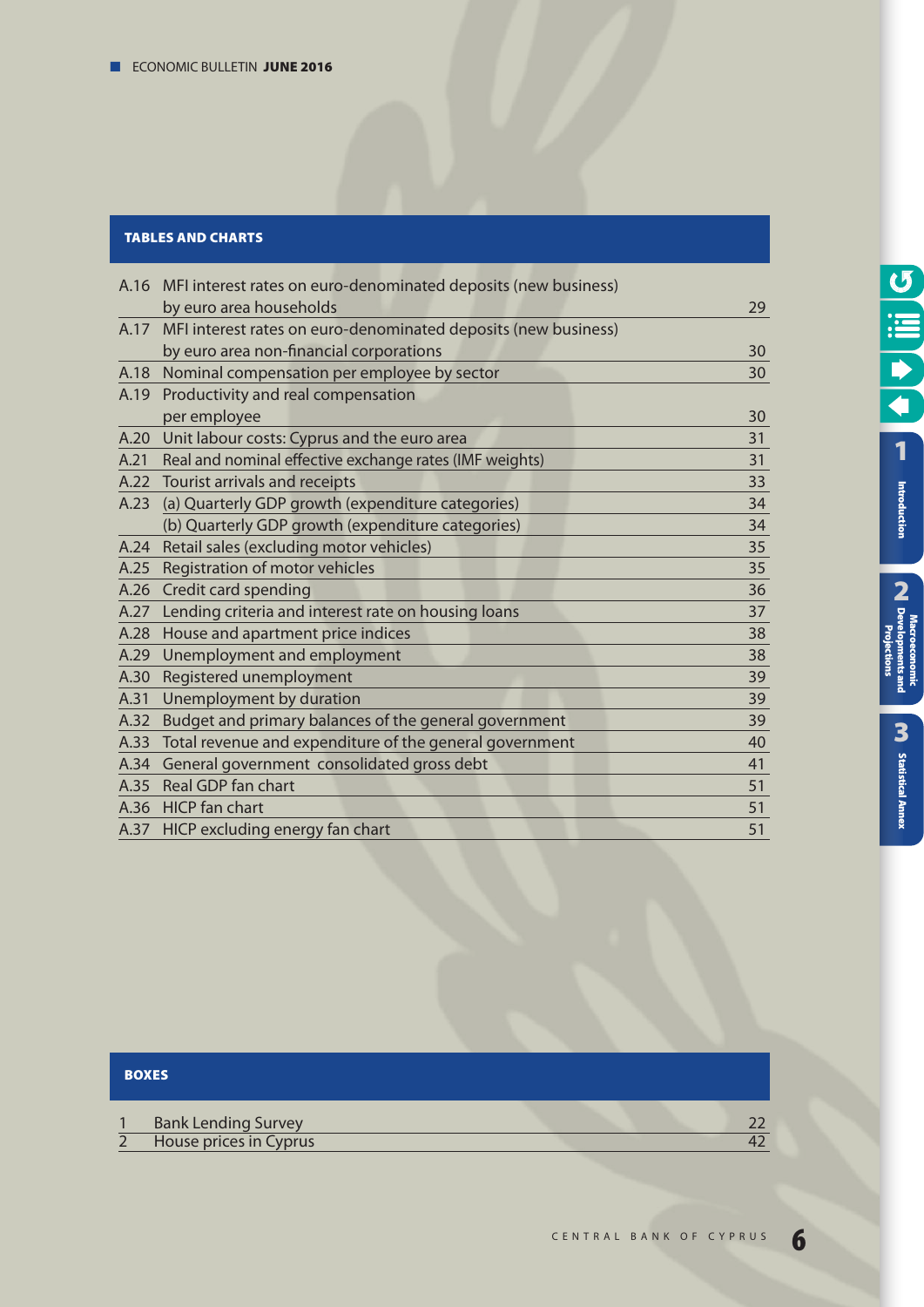#### **ABBREvIATIONS**

| <b>BLS</b>                                           | <b>Bank Lending Survey</b>               |  |  |  |  |
|------------------------------------------------------|------------------------------------------|--|--|--|--|
| <b>BoE</b>                                           | <b>Bank of England</b>                   |  |  |  |  |
| <b>BPM</b>                                           | <b>Balance of Payments and</b>           |  |  |  |  |
|                                                      | <b>International Investment Position</b> |  |  |  |  |
|                                                      | Manual                                   |  |  |  |  |
| CA                                                   | <b>Current Account</b>                   |  |  |  |  |
| <b>CBC</b>                                           | <b>Central Bank of Cyprus</b>            |  |  |  |  |
| <b>CCB</b>                                           | <b>Cooperative Central Bank</b>          |  |  |  |  |
| <b>CPI</b>                                           | <b>Consumer Price Index</b>              |  |  |  |  |
| <b>CTO</b>                                           | <b>Cyprus Tourism Organisation</b>       |  |  |  |  |
| <b>Statistical Service of the Republic</b><br>Cystat |                                          |  |  |  |  |
|                                                      | of Cyprus                                |  |  |  |  |
| <b>EBRD</b>                                          | European Bank for                        |  |  |  |  |
|                                                      | <b>Reconstruction and</b>                |  |  |  |  |
|                                                      | Development                              |  |  |  |  |
| <b>ECB</b>                                           | <b>European Central Bank</b>             |  |  |  |  |
| EER                                                  | <b>Effective Exchange Rate</b>           |  |  |  |  |
| <b>EIB</b>                                           | <b>European Investment Bank</b>          |  |  |  |  |
| <b>EONIA</b>                                         | Euro Overnight Index Average             |  |  |  |  |
| <b>ESA</b>                                           | <b>European System of Accounts</b>       |  |  |  |  |
| ESI                                                  | <b>Economic Sentiment Indicator</b>      |  |  |  |  |
| <b>ESM</b>                                           | <b>European Stability Mechanism</b>      |  |  |  |  |
| EU                                                   | <b>European Union</b>                    |  |  |  |  |

| Eurostat    | Statistical Office of the European     |
|-------------|----------------------------------------|
|             | Union                                  |
| <b>FED</b>  | <b>Federal Reserve</b>                 |
|             |                                        |
| <b>FOMC</b> | <b>Federal Open Market Committee</b>   |
| <b>GDP</b>  | <b>Gross Domestic Product</b>          |
| <b>HICP</b> | <b>Harmonised Index of Consumer</b>    |
|             | Prices                                 |
|             |                                        |
| <b>IMF</b>  | <b>International Monetary Fund</b>     |
| <b>LFS</b>  | Labour Force Survey                    |
| <b>MFIs</b> | <b>Monetary Financial Institutions</b> |
| MoU         | <b>Memorandum of Understanding</b>     |
| <b>NEER</b> | Nominal Effective Exchange Rate        |
| <b>NFCs</b> | <b>Non-Financial Corporations</b>      |
| <b>NPLs</b> | <b>Non-Performing Loans</b>            |
| <b>PNFS</b> | <b>Private Non-Financial Sector</b>    |
| <b>REER</b> | Real Effective Exchange Rate           |
| <b>SDW</b>  | <b>Statistical Data Warehouse</b>      |
| <b>SPEs</b> | <b>Special Purpose Entities</b>        |
| <b>UK</b>   | <b>United Kingdom</b>                  |
| <b>US</b>   | <b>United States of America</b>        |
| <b>WDN</b>  | <b>Wage Dynamics Network</b>           |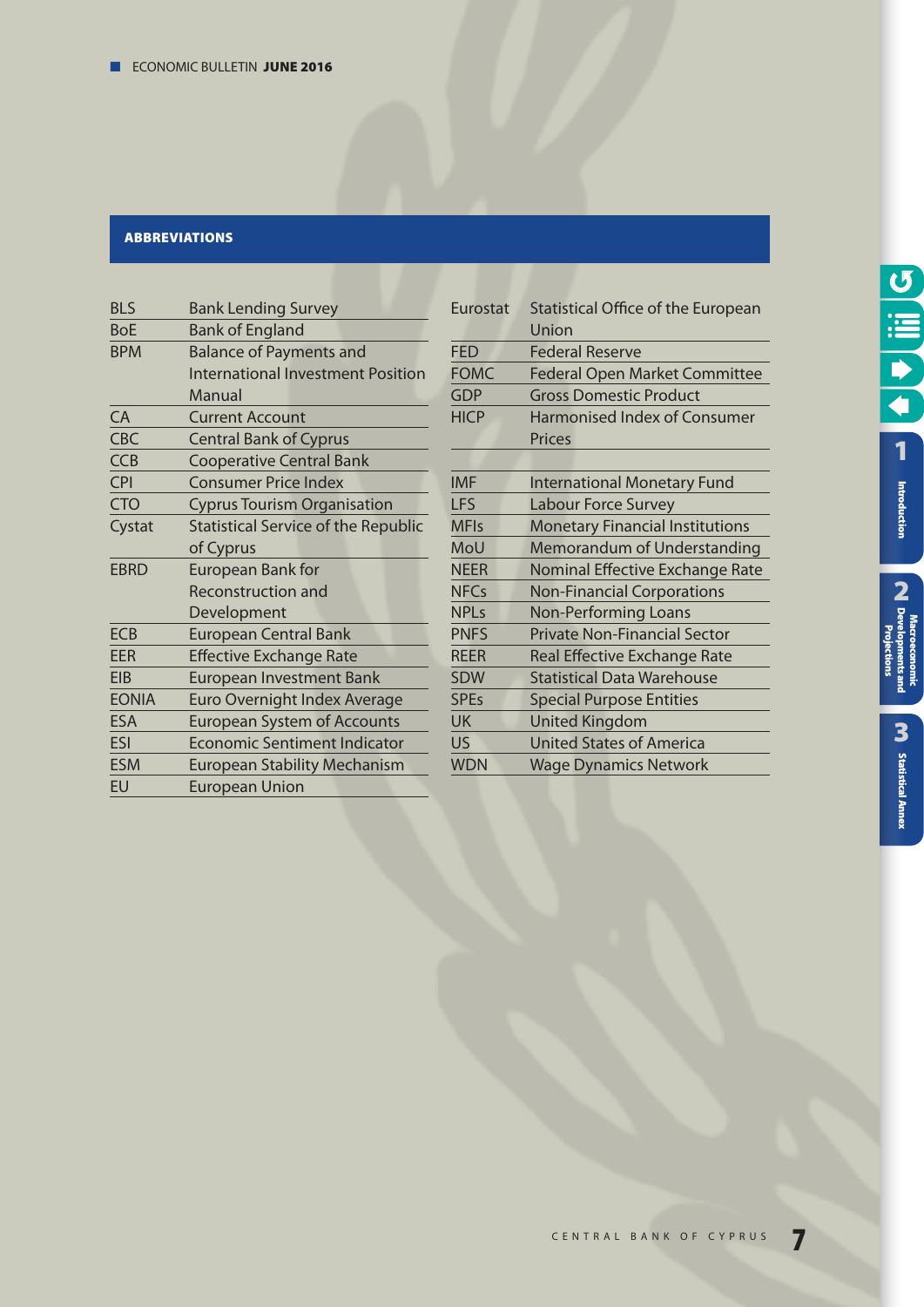#### <span id="page-7-0"></span>**Introduction**

The Cyprus economy exited its economic adjustment programme at end-March 2016, having successfully completed the programme agreed with international lenders back in March 2013. Real GDP has been growing at an accelerating rate for a second consecutive year, with the growth rates higher than those forecasted by Cyprus's international lenders. Indeed, the deviations in the forecasts of international lenders regarding key economic figures, including the annual rate of real GDP growth, suggest that the forecasts produced by our international lenders have been systematically compiled on a very conservative basis. This is demonstrated by the lenders' delay in reviewing their forecasts on the basis of available data. The delay had, unfortunately, adverse effects in terms of the sovereign rating. Despite the reported progress, a number of macroeconomic imbalances still persist. For example, high levels of unemployment as well as public and private debt remain a source of concern.

The current monetary policy approach of the ECB, which relies on quantitative easing, has greatly assisted the economic recovery in the euro area countries. However, monetary policy alone is not enough to bring the desired results without the necessary structural reforms and appropriate fiscal adjustments in each country of the euro area separately. Therefore, the path of economic recovery in Cyprus needs to continue without relapses so that the economy can absorb the sustainable benefits stemming from the accommodative monetary policy pursued within the Eurosystem.

In line with the macroeconomic challenges faced, and despite the progress achieved, the high level of non-performing loans (NPLs) remains an issue of concern. More specifically, the appropriate framework for addressing this problem has already been implemented with the first positive results already being visible. The significant increase in loan restructurings are expected to lead to a significant reduction in NPLs both in the short and medium term. The initial reduction in NPLs has already started to release resources to the banking system in order to finance economic activity, as reflected in the supply of credit while a simultaneous increase has been observed on the demand side regarding new lending by households and businesses. Moreover, the acceleration in GDP growth already observed is expected to contribute further to the reduction in both unemployment and subsequently NPLs.

Regarding the growth of the economy, the increase recorded in 2015 was of the order of 1,6%, while during 2016Q1 GDP grew by 2,6%. For 2016, GDP growth is expected to reach 2,7%. The economic recovery is reflected by several other sub-indicators of economic activity, such as tourism, which has been one of the main drivers of GDP growth in the current year, and the Economic Sentiment Indicator (ESI). New investments and domestic consumption are also expected to contribute significantly to GDP growth in 2016. It is also noted that fiscal imbalances have been corrected to a significant extent, placing public debt on a correction path from the current high levels. The stock of public debt is on a downward trajectory due to the primary surpluses recorded since 2014 (excluding the effect of strengthening the capital base of the Cooperative Central Bank). Consolidation and restructuring of the banking sector continues without any backtracking, reflected in the gradual recovery of the banking system's role in the financing of economic activity.

The considerable progress recorded in the Cyprus economy does not allow for compla**Projections**

**[1](#page-7-0)**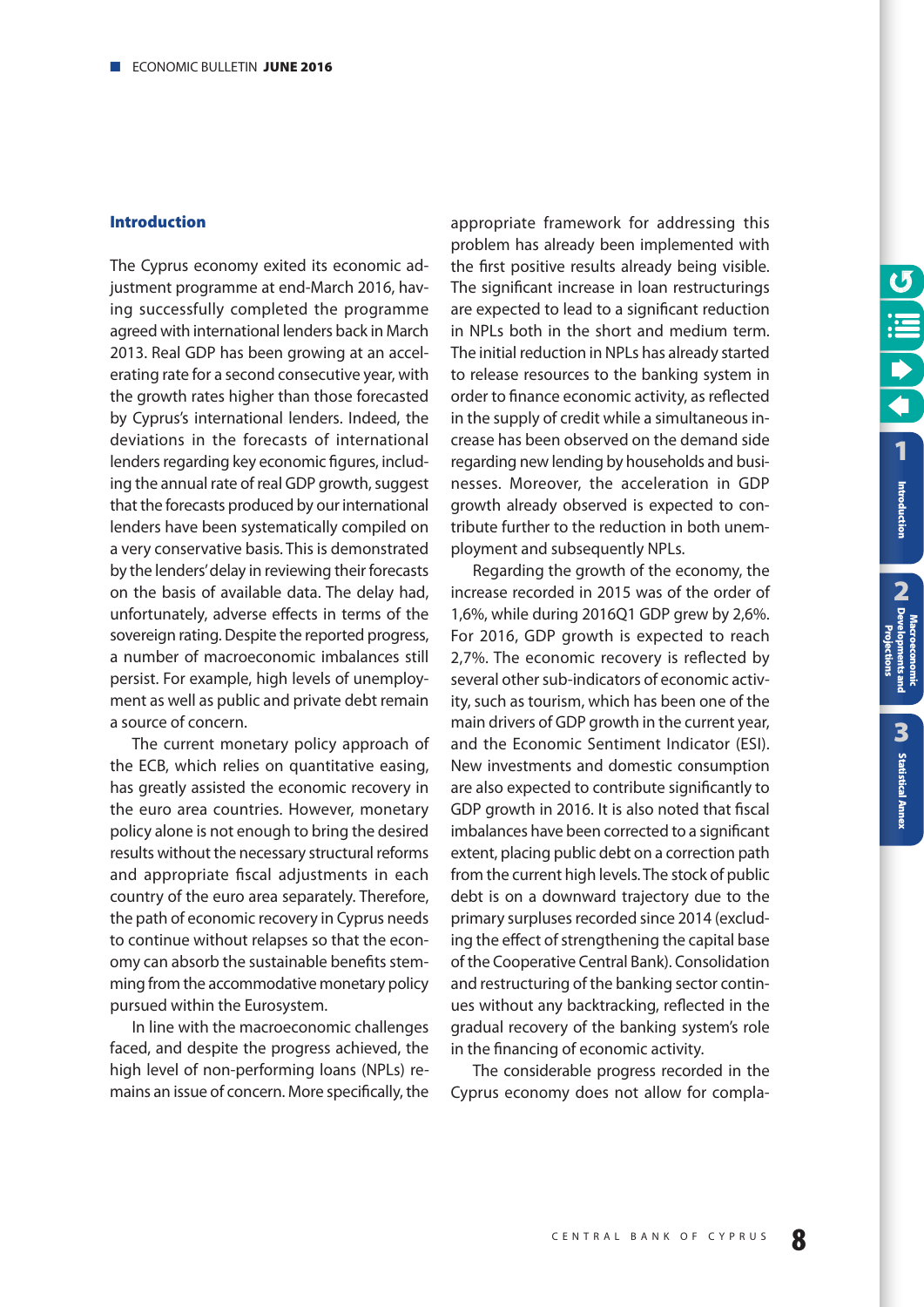cency, since various challenges require immediate attention. At the same time, domestic or external political and economic risks that could slow or reverse the economic recovery path, have not disappeared. That is why constant monitoring of economic developments and appropriate adjustment of policy is required. This will enable Cyprus's sovereign rating to be restored back to investment grade, thus making the island fully independent in terms of lending by the Troika and creating the necessary confidence among consumers, businesses and investors. More importantly, Cyprus needs to avoid returning to the previous practices that led to the unprecedented crisis. Such practices would reverse the momentum of economic recovery. The economy's outlook as regards the return to sustainable growth, full employment and strong economic credibility, appears favourable but the path is surrounded by difficulties and fragilities. It is thus imperative that we all contribute to the efforts to sustain growth.

**2**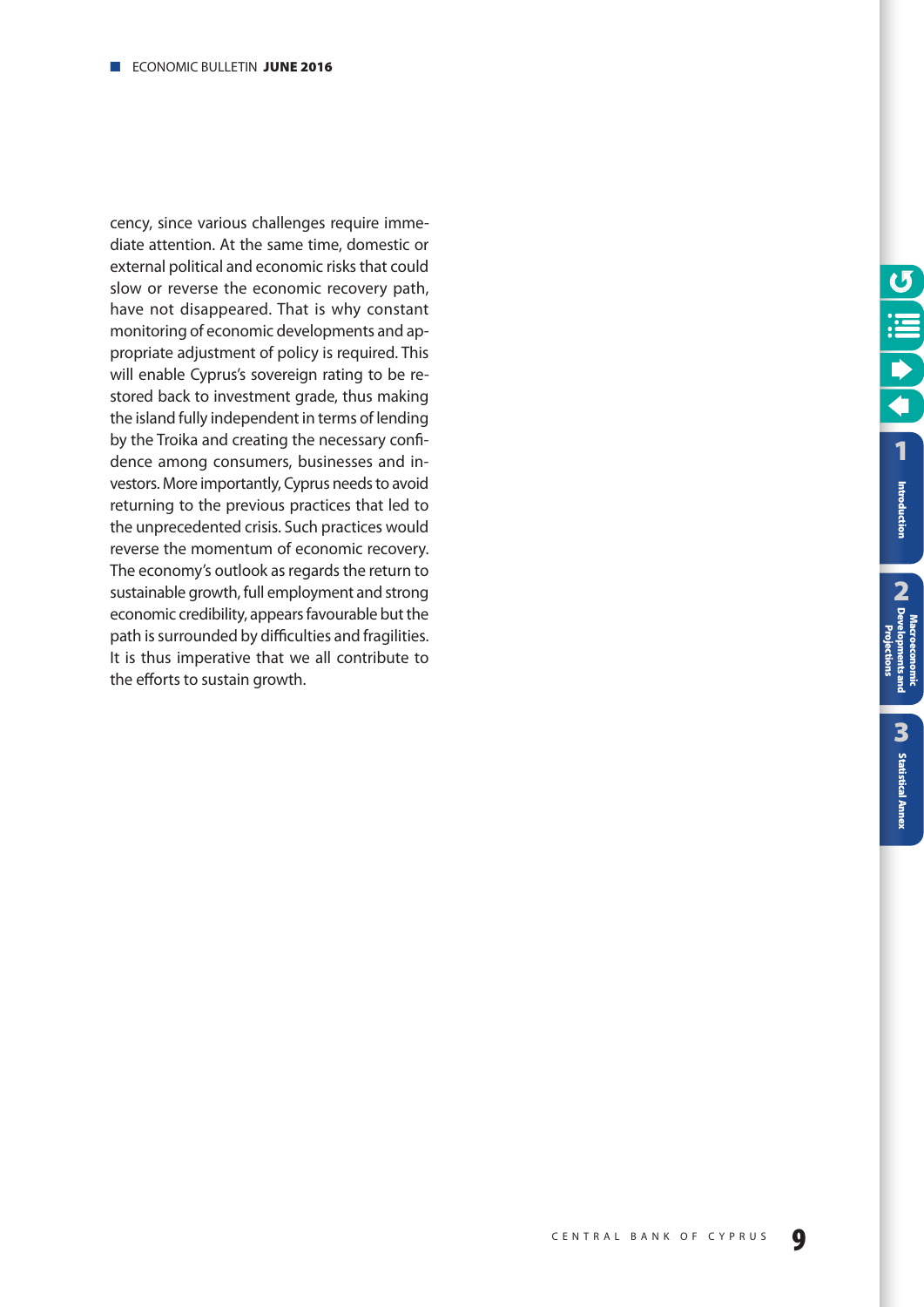# <span id="page-9-0"></span>**Macroeconomic Developments and Projections**

**[Statistical Annex](#page-52-0)**

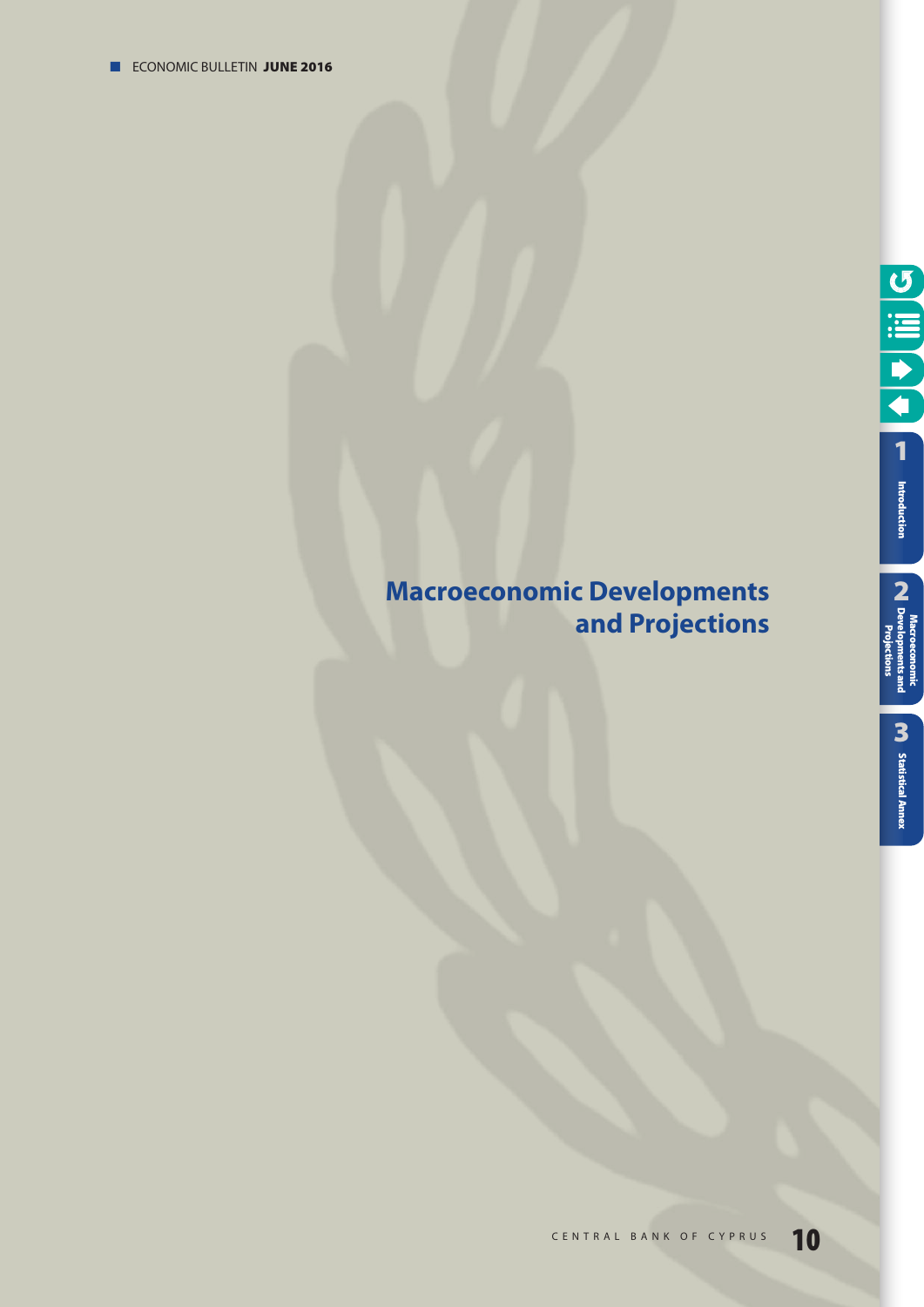#### <span id="page-10-0"></span>**1. International Environment: main developments**

- Global economic activity was weak and uneven across regions in 2016Q1, amid increased geopolitical tensions.
- Concerns over future global economic activity were intensified due to China's economic slowdown.
- Global inflation remained at low levels, mainly on the back of low oil prices.
- The ECB and other major central banks, such as China and Japan, continued their expansionary monetary policy stance.
- The euro area continued recording positive credit growth during 2016Q1.

#### **1.1 External developments**

#### **GDP growth1**

Global economic activity remained moderate during 2016Q1, reflecting financial market volatility and the fall in equity and commodity prices at the beginning of the year. Nevertheless, global trade has maintained its momentum, although its growth rate is expected to remain modest for the whole of 2016.

While the global financial market turmoil seems to have abated, the medium-term global economic outlook started showing signs of weakening. The main factors affecting the global economic outlook are the uncertainty over China's economic outlook, the continued tightening of financial conditions in emerging markets, the significant downward correction in equity prices and the capital outflows from these economies as well as the continued subdued prices of basic raw materials. **2**

<sup>1.</sup> GDP projections are estimated as the average of the most recent projections from: The Economist poll of Forecasters (7 May 2016), the European Commission (European Economic Forecasts, Spring 2016) and the IMF (World Economic Outlook, April 2016).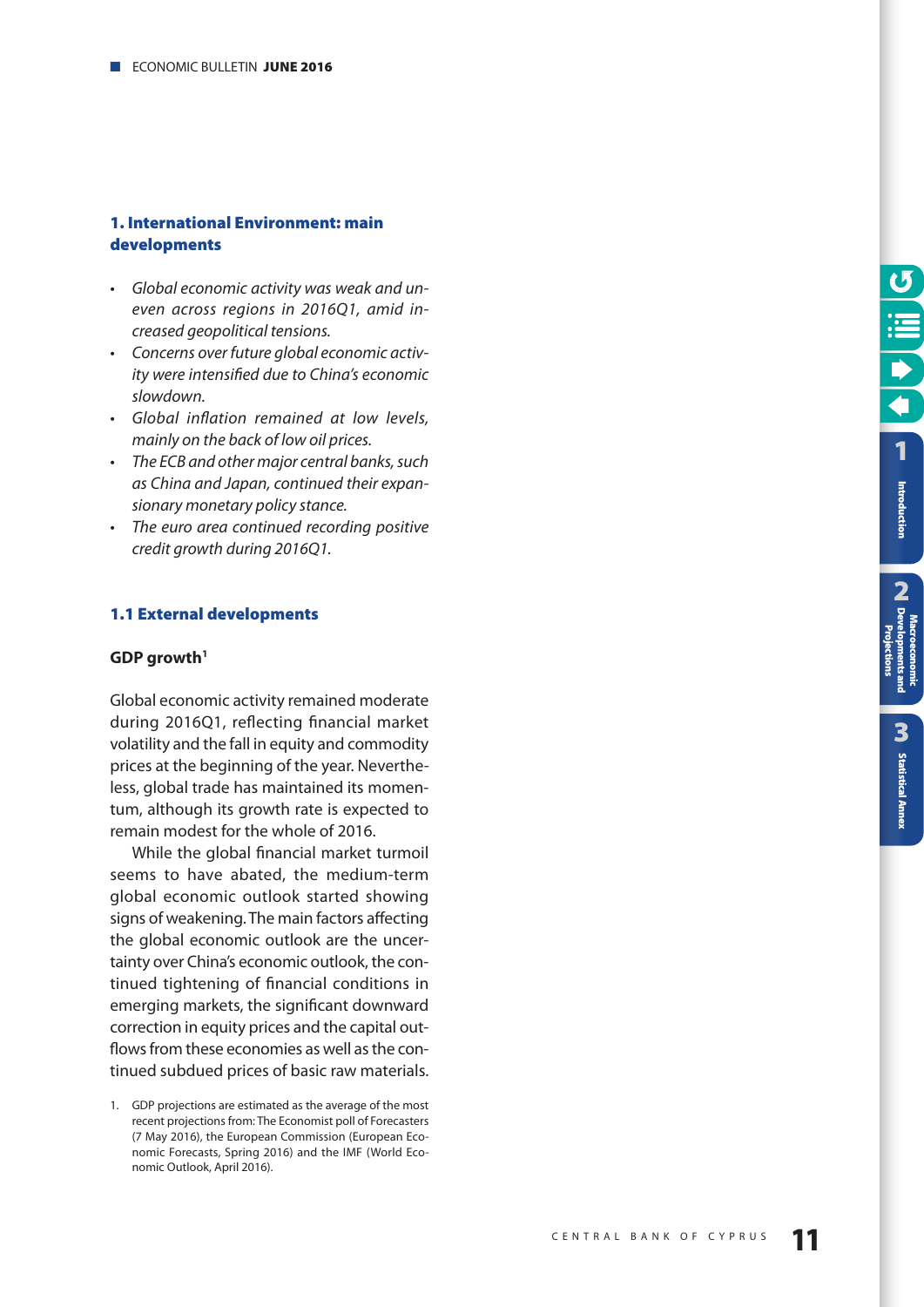<span id="page-11-0"></span>The gradual slowdown in the Chinese economy, is increasingly affecting the global economy. In an effort to stimulate the economy, the Chinese authorities implemented a set of monetary easing measures, relating mostly to key interest rate reductions. Commodity-exporting countries are dealing with the negative effects of low prices in basic raw materials, while markets translate this continued weakening in raw materials as a sign of an underlying weakness in the global economy.

Focusing on developed economies, factors such as low interest rates, improvements in labour market conditions and increased confidence, support the economic prospects of these specific economies. In particular, euro area economic activity showed signs of improvement, mainly due to the reduction in oil prices and the continuation of the ECB's expansionary monetary policy. However, adverse external and domestic developments, such as the prolonged period of low inflation and low investment, the need for further loan deleveraging and the high, albeit improved, unemployment level continue to constrain the euro area's growth dynamics. As a result, the annual GDP growth rate in the euro area stabilised at 1,6% during the last four quarters (**Chart A.1**), while the forecasts of international organisations and analysts for 2016 and 2017 remained basically unchanged at 1,5% and 1,7%, respectively.

On the other hand, economic growth in a number of advanced economies, including the USA and Japan, was disappointing in late 2015 and early 2016, creating concerns about the sustainability of their economic recovery and, consequently, heightening expectations for a weakening in global economic activity. Meanwhile, the uncertainty surrounding the outcome of the forthcoming UK's EU referendum along with the possible negative impact



**[Statistical Annex](#page-52-0)**

**Statistical Annex**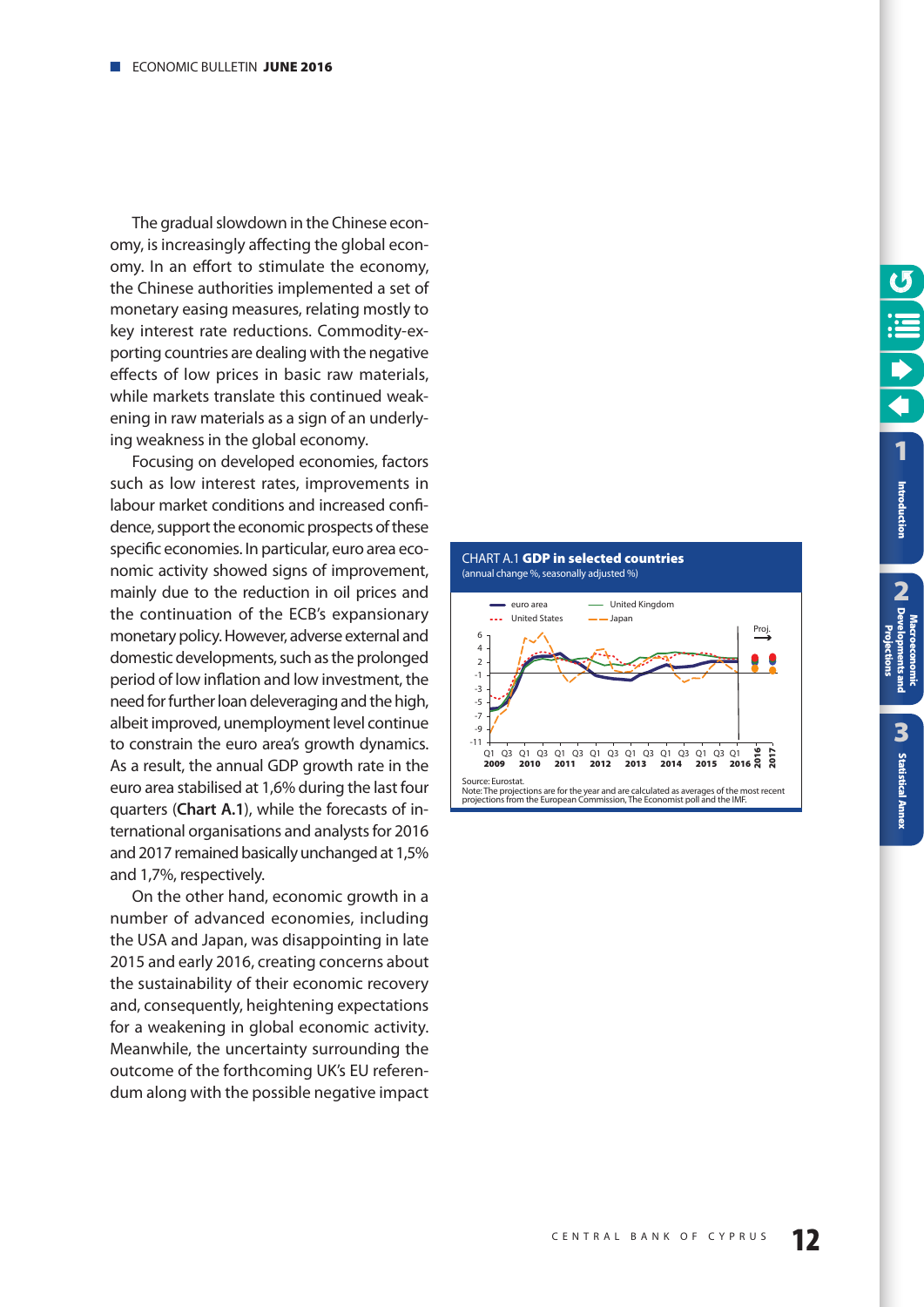<span id="page-12-0"></span>on both the economic growth of the UK and the euro area, raises further concerns over the future path of the global economic outlook (**Chart A.1**, [p. 12\)](#page-11-0).

Overall, the prospects of the global economic activity continue to suggest a gradual and uneven recovery. The risks to global economic activity continue to be on the downside and mainly relate to the global financial turmoil and the continued geopolitical tensions.

#### **Inflation2**

Global inflation declined further during 2016Q1, mainly due to the significant excess global capacity arising from the subdued economic activity, the sharp decrease in the international price of oil and the subsequent drop in global energy prices (**Chart A.2**). In accordance with the projections of international organisations and analysts, the rate of inflation in the euro area, the UK and the US is expected to pick up in 2016 and 2017.

#### **Exchange rates**

The evolution of the exchange rate of the euro against major currencies mainly relates to the recent external developments (**Chart A.3**). More analytically, between 1 January 2016 and 6 May 2016 (latest available data), the euro:

- strengthened by 5% against the dollar, reflecting the uncertainty about a possible delay in the increase of the US base rate
- strengthened by 7% against sterling, reflecting the uncertainty about a possible exit of the UK from the EU and
- weakened by 6,8% against the yen, reflecting the further easing of monetary policy.
- 2. Inflation projections are estimated as the average of the most recent projections from: The Economist poll of Forecasters (7 May 2016), the European Commission (European Economic Forecasts, Spring 2016) and the IMF (World Economic Outlook, April 2016).





# CHART Α.3 **Selected exchange rates against the euro**  (weekly data, 2000=100)

**[Statistical Annex](#page-52-0)**

**Statistical Annex**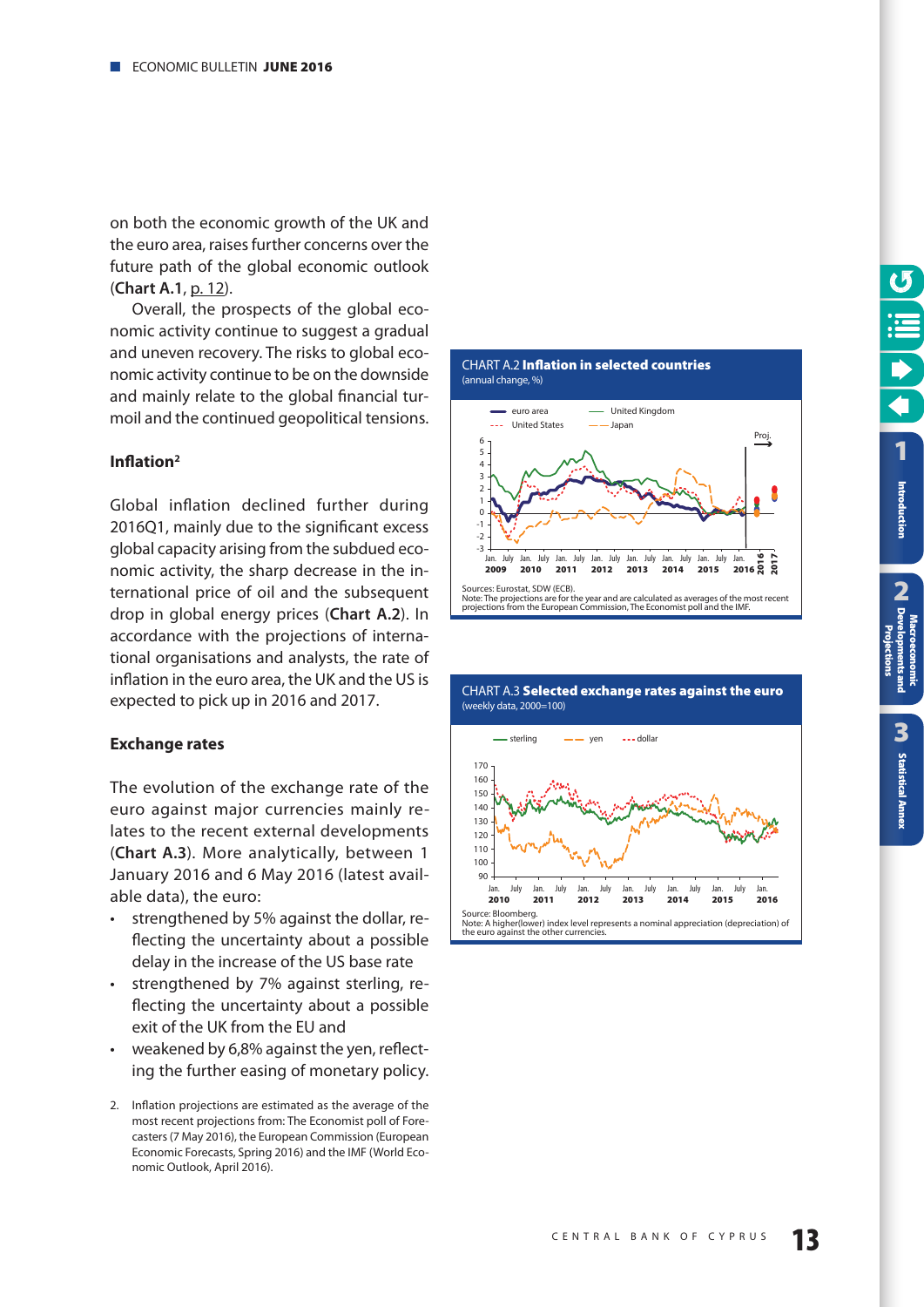#### <span id="page-13-0"></span>**Oil**

The price of Brent crude oil exhibited an upward trend during 2016Q1 (**Chart A.4**). The recent increase in oil prices was partly driven by the reduction in global oil surplus production. More specifically, in March 2016 OPEC's output decreased, mainly due to supply disruptions in Iraq, Nigeria and the United Arab Emirates. In addition, oil demand was higher than expected in 2016Q1, mainly due to strong demand from India and other Asian countries that are not members of the OECD. Nevertheless, the closing price of oil remains at historically low levels, recording an annual decrease of 30,6% (from \$65,39 per barrel on 8 May 2015 to \$45,37 per barrel on 6 May 2016). It should be noted that, whilst this decrease benefits oil-importing countries through an increase in disposable income and subsequently in private consumption, it adversely affects oil exporting countries.

#### **International official interest rates**

Most major central banks continued their expansionary monetary policy in the course of 2016. Analytically, the ECB proceeded with the adoption of further standard monetary policy measures which included decreasing its main refinancing operations rate from 0,05% to 0,00%, as well as further non-standard monetary policy measures, such as extending the asset purchase programme (APP) to include both the private and public sector. On the other hand, the Bank of England and the Federal Reserve maintained their key interest rates at 0,50% and 0,25%-0,50%, respectively, in 2016Q1. Given weakening expectations for global economic activity, markets have shifted their expectations of a normalisation in the

CHART Α.4 **Closing prices of oil (Brent)**  (weekly data)

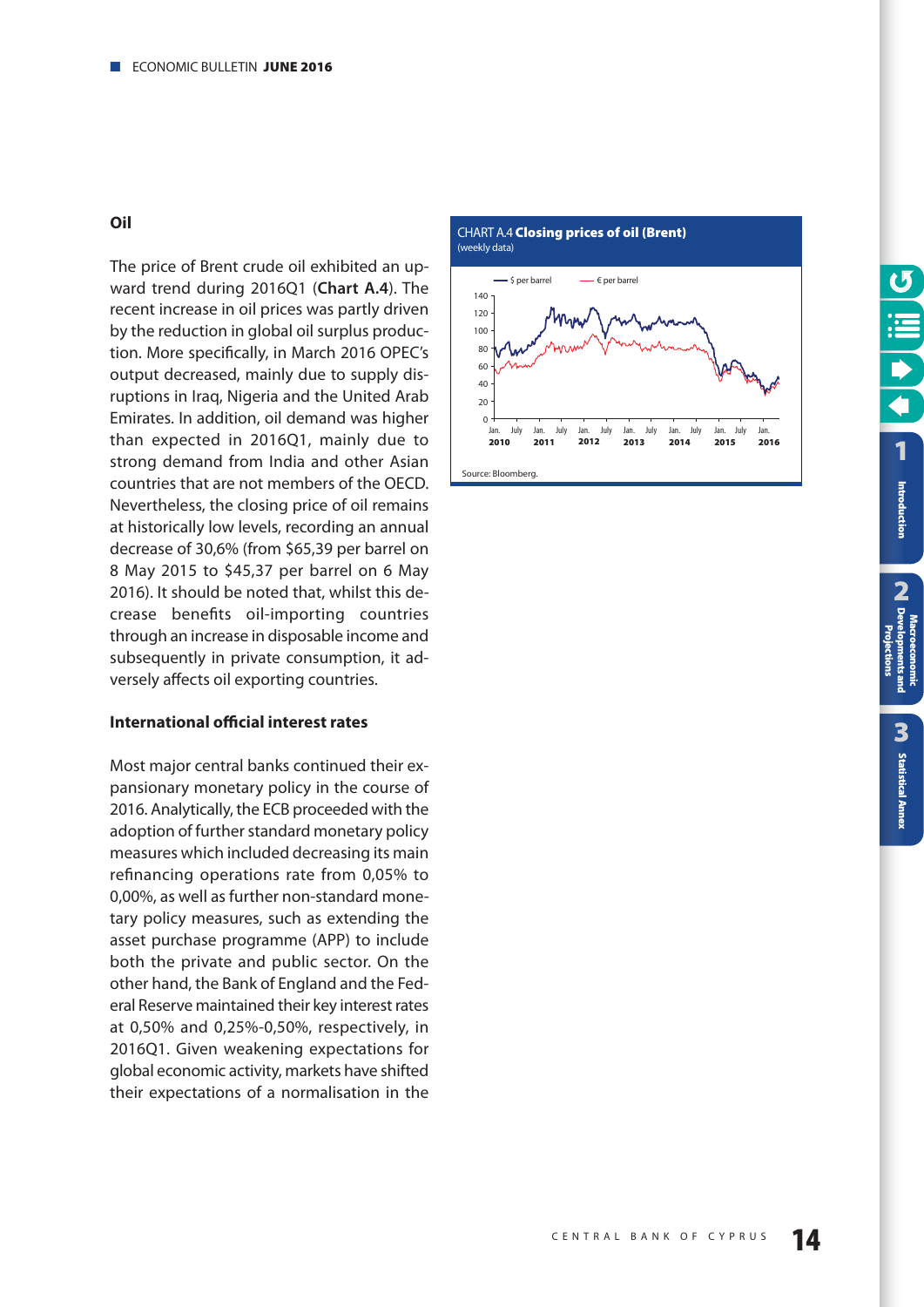<span id="page-14-0"></span>monetary policy stance of the US and the UK further to the future. It should be noted that the Federal Reserve proceeded with an increase in its key interest rate on December 2015, thus marking the end of its long period of expansionary monetary policy (**Chart A.5**).

#### **1.2 Monetary developments in the euro area**

#### **Inflation**

According to the latest available data, the inflation rate in the euro area stood at 0% in March 2016 compared with -0,2% in February 2016 (**Chart A.6**). Inflation in the euro area continues to be negatively impacted by the historically low oil prices. Looking ahead, based on current energy futures prices, inflation in the euro area is likely to remain close to zero in the coming months before picking up during the second half of 2016, in large part owing to base effects. Furthermore, the ECB's expansionary monetary policy measures and the anticipated economic recovery in the euro area, are expected to contribute to a recovery in euro area inflation over the medium term. The outlook for HICP inflation has been revised downwards, reflecting mainly the annual decline in oil prices. Currently, international organisations and analysts expect the euro area inflation rate to reach 0,3% in 2016 and increase further to 1,3% in 2017.

#### **Reference rates and ECB interventions**

Taking into account the medium-term outlook of continued low inflation in the euro area as well as the fragile economic recovery, the Governing Council of the ECB proceeded with the

CHART Α.5 **Official interest rates** (% per annum)





**2**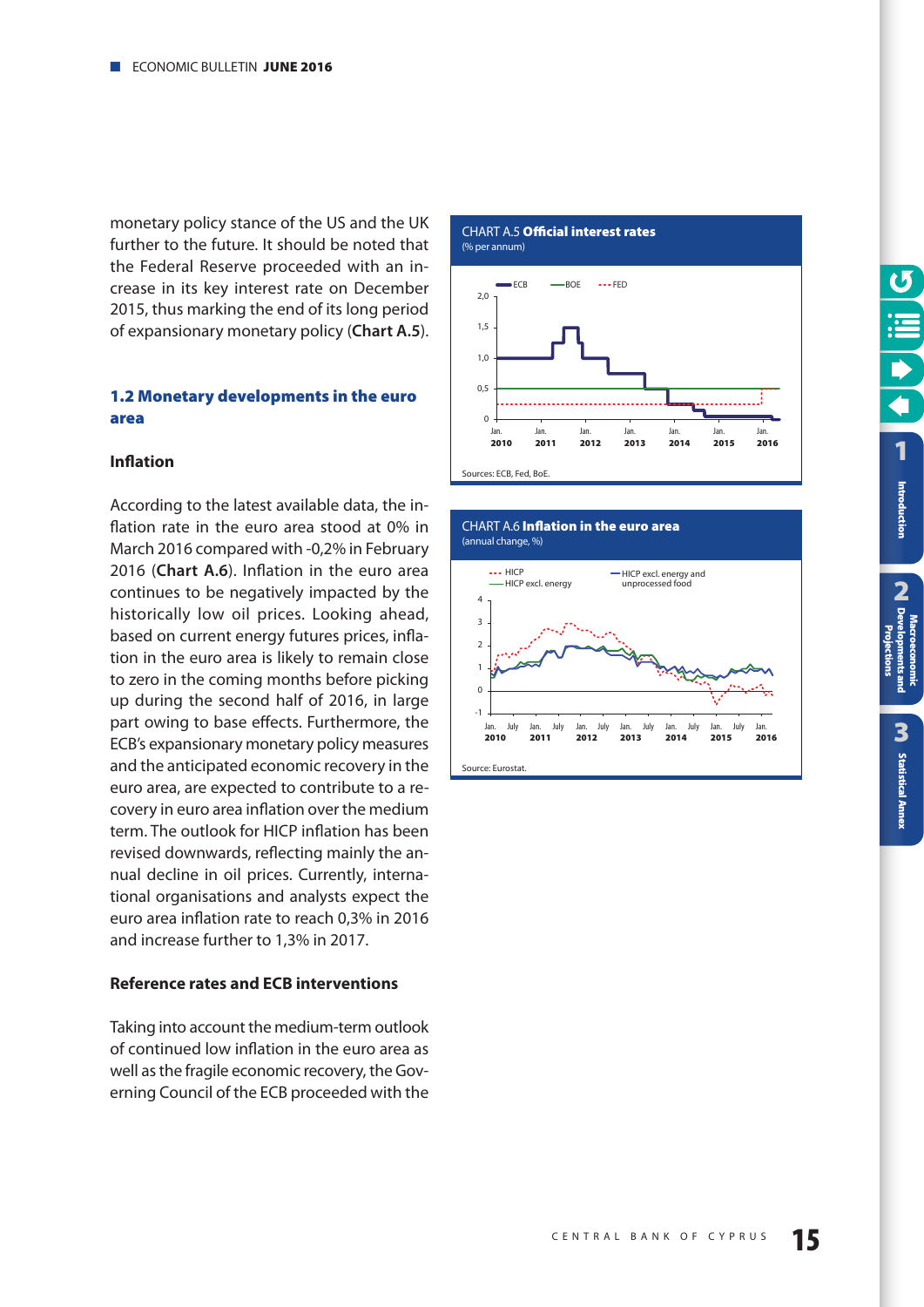<span id="page-15-0"></span>implementation of further standard and nonstandard monetary policy measures in March 2016. More specifically, it decided to:

- decrease the interest rate on monetary refinancing operations by 5 basis points to 0,00%
- decrease the marginal lending facility rate by 5 basis points to 0,25%
- decrease the deposit facility rate by 10 basis points to -0,40%
- increase the monthly purchases under the APP from €60 billion to €80 billion, starting in April 2016
- launch a new series of four targeted longerterm refinancing operations, each with a maturity of four years, starting in June 2016, with the ability to raise capital either with the current negative deposit facility rate or with the main refinancing operations rate, depending on the growth rate of net loan transactions of each credit institution in the private sector.

With respect to the interbank overnight rate (EONIA), it has continued to remain at negative levels since mid-2014 owing to the continued ECB interventions to increase liquidity in the markets. On 10 May 2016, EONIA stood at - 0,33% (**Chart A.7**).

#### **Credit expansion**

Credit expansion (loans and securities) to the euro area private sector has continued to record positive growth since May 2015. More specifically, credit growth reached 1,1% (**Chart A.8**) in March 2016. This positive development reflects the improvement in the growth of loans to both non-financial corporations (NFCs) and households as well as the positive impact from the ECB's expanded asset pur-





**[1](#page-7-0)** Introduction

**Introduction**<br> **CA** Developments and<br>
CA Developments and **2 [Developments and](#page-9-0) Macroeconomic Projections** 3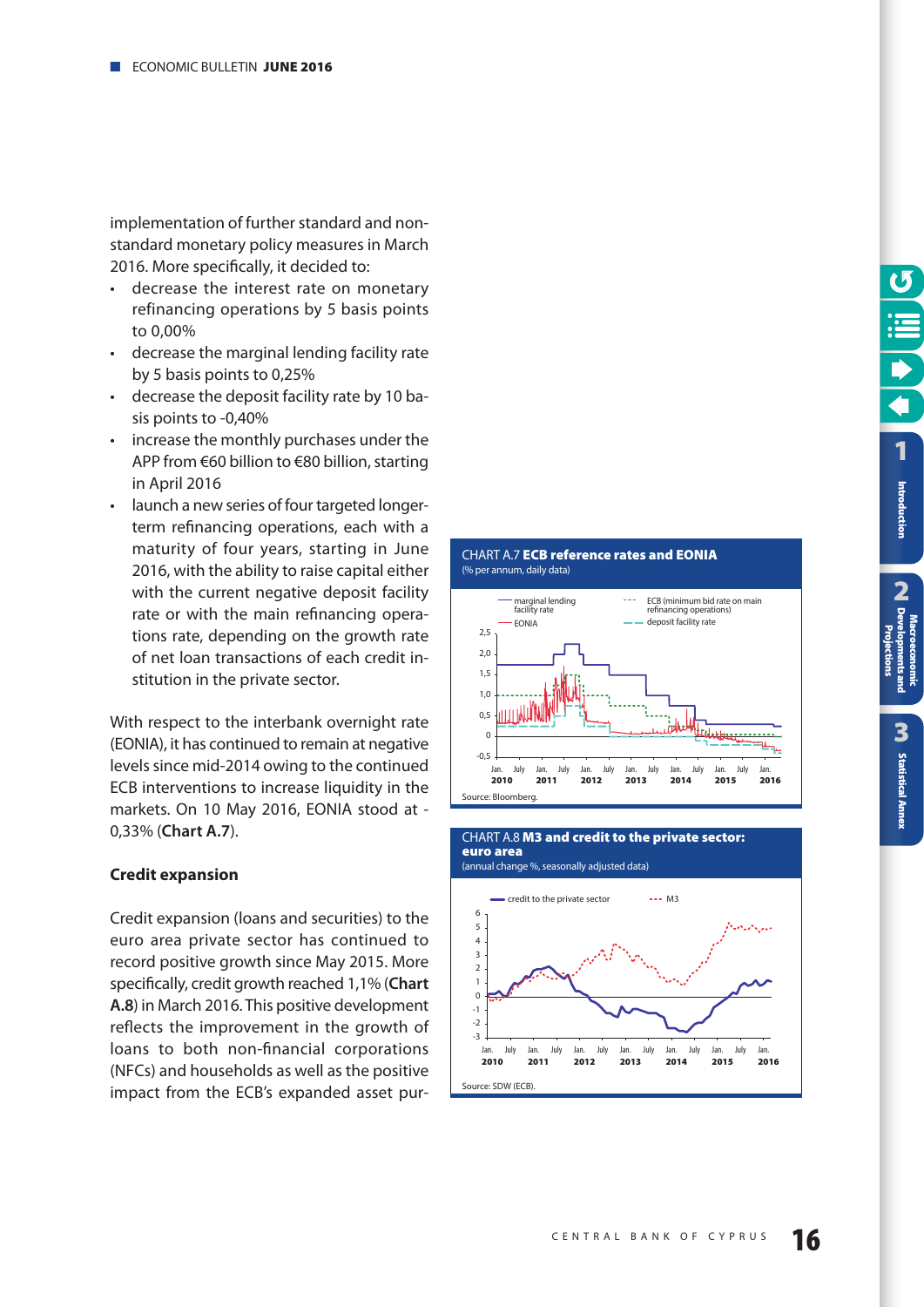<span id="page-16-0"></span>chase programme and the subsequent gradual decrease of the euro area lending rates. Analytically, the annual growth of loans (adjusted for sales and securitisation) to NFCs reached 1,1% at the end of 2016Q1 compared with -0,2% at the end of 2015Q4 and -0,6% at the end of 2015Q1. The annual growth rate of loans to households also increased and reached 1,6% at the end of 2016Q1 compared with 1,4% at the end of 2015Q4 and 0,3% at the end of the 2015Q1. Nevertheless, the continued efforts for bank balance sheet consolidation and the high level of non-performing loans in some member states, continue to hinder credit growth dynamics in the euro area.

According to the results of the April 2016 Bank Lending Survey, participating banks expect credit standards for loans to enterprises to ease in 2016Q2 compared with 2016Q1. In contrast, credit standards for loans to households for housing purposes are expected to tighten further, whereas those for consumption and other lending purposes are expected to ease. Meanwhile, net demand for loans to households and enterprises is expected to further increase during 2016Q2 compared with 2016Q1.

#### **2. Domestic Environment: main developments**

- Cyprus continued recording the highest rate of deflation in the euro area.
- Provision of new loan contracts continued, especially to NFCs, whilst further deleveraging of existing private sector loans was also recorded.
- Small gradual decrease in the level of NPLs since February 2015.
- Continued inflows of deposits, especially by NFCs.

**[1](#page-7-0)** Introduction

**Projections**

**2**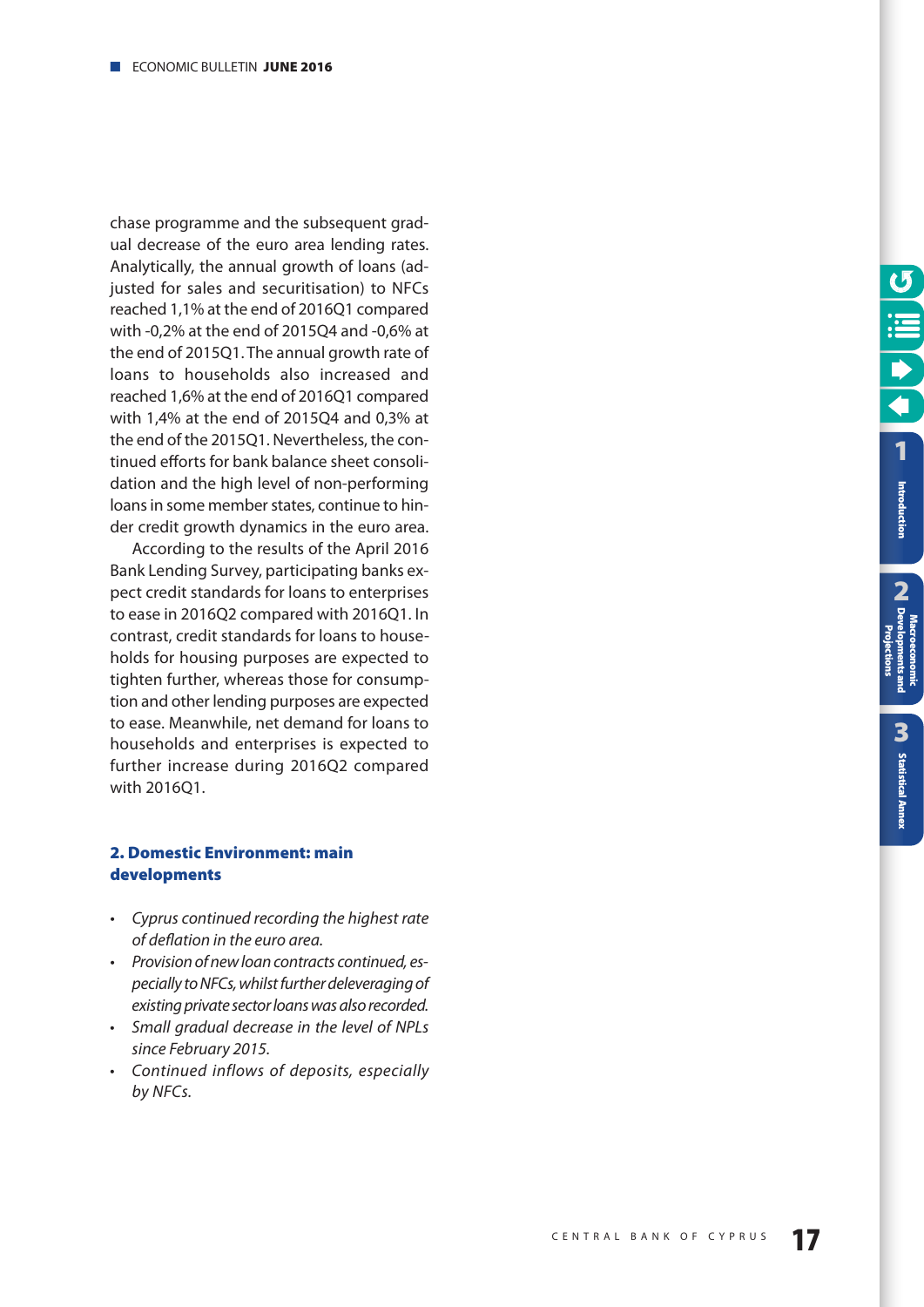- <span id="page-17-0"></span>• Stabilisation of domestic deposit rates at historically low levels with further reduction in lending rates recorded in 2016Q1.
- Continuation of GDP arowth.
- Various economic indicators show even stronger signs of recovery in domestic demand, including the tourism sector.
- Signs of faster deceleration in unemployment. However, it remains at very high levels.
- Continuation of the fiscal consolidation path.
- Higher economic growth forecasts are expected.

#### **2.1 Domestic Prices, Monetary Aggregates and MFI Interest Rates**

#### **Prices**

In 2015, as well as in 2016Q1, Cyprus recorded the highest average deflation rate in the euro area. The main drivers of the negative inflation rate continue to be the historically low energy prices and the downward adjustment in prices of various products and services in the most important categories of the HICP (**Table A.1**). It should be emphasised that a relatively prolonged period of deflation is unfavourable and includes negative risks relating mainly to the postponement of private sector's consumption and investment decisions in anticipation of lower prices in the future. A deflationary spiral is then formed with continuous reduction in prices and economic activity. Despite this, there is no indication, at least at the current stage, that deflation triggered any negative effects on the real domestic economy, especially given the fact that domestic deflation is for the most part the result of exceptionally low oil prices and that domestic demand is picking up.

#### TABLE Α.1 **Inflation in Cyprus (HICP)**

|                             |                        | Jan.-Mar. | Jan.-Mar. | Mar.    | Mar.    |
|-----------------------------|------------------------|-----------|-----------|---------|---------|
|                             | Weiahts <sup>(1)</sup> | 2015      | 2016      | 2015    | 2016    |
| <b>HICP</b>                 | 1000.0                 | $-1,0$    | $-1,8$    | $-1,4$  | $-2,1$  |
| Unprocessed food            | 73,9                   | 6,1       | $-4,4$    | 6,2     | $-8,7$  |
| Processed food              | 176.5                  | 0.8       | $-0.7$    | 0.4     | $-2,1$  |
| Energy                      | 74.6                   | $-14.4$   | $-12.6$   | $-14.5$ | $-14.4$ |
| <b>Services</b>             | 460.3                  | 0,0       | $-0,9$    | $-0.4$  | $-0,5$  |
| Non-energy industrial goods | 214.8                  | $-1,1$    | 0.5       | $-1.8$  | 1,2     |
| HICP excluding energy       | 925.4                  | 0,4       | $-0,9$    | 0,0     | $-1,1$  |
| HICP excluding energy       |                        |           |           |         |         |
| and food                    | 675.0                  | $-0,3$    | $-0,5$    | $-0.8$  | 0,0     |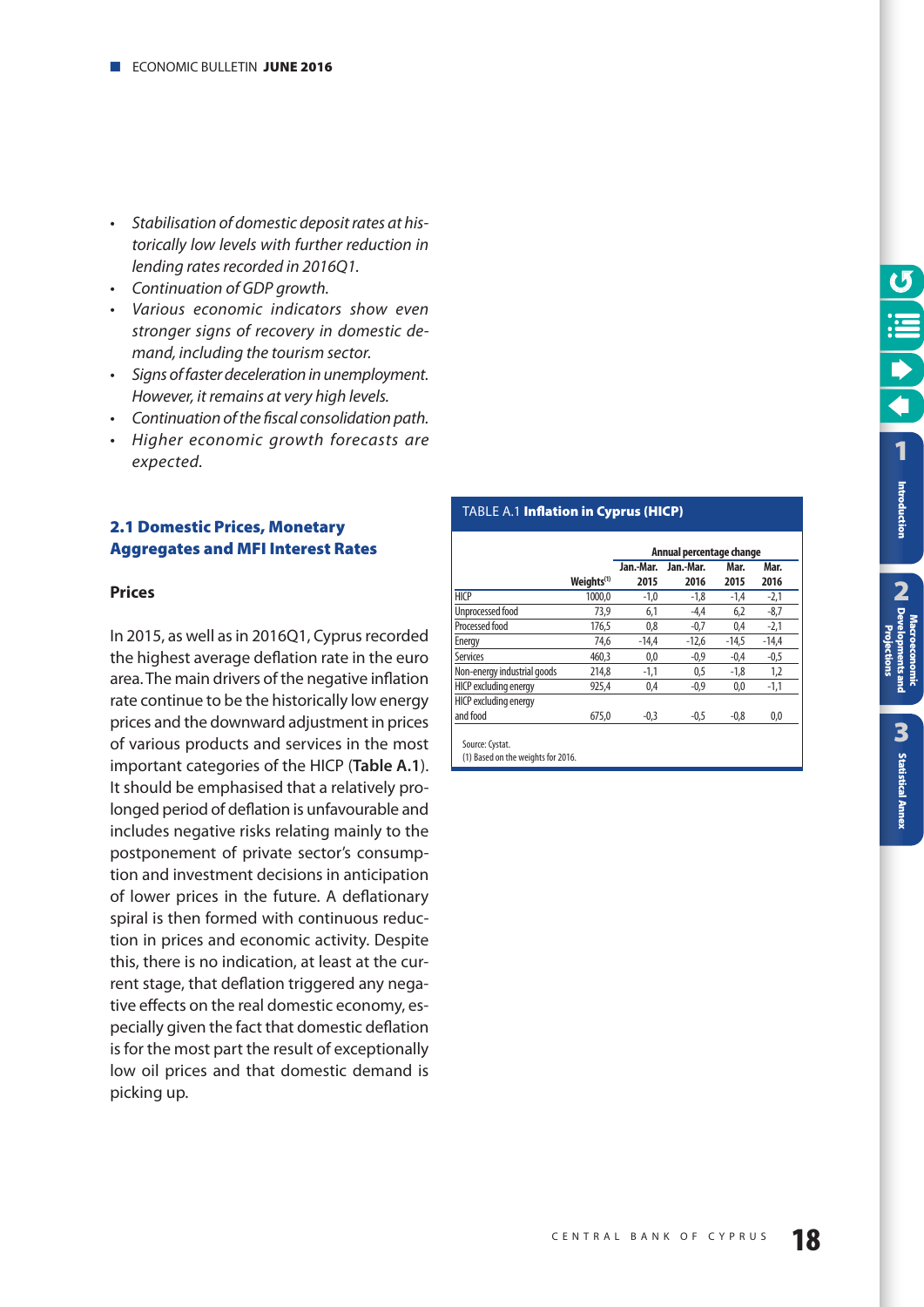<span id="page-18-0"></span>The main factors that contributed to the continued negative trend in domestic inflation were the low oil prices, leading to reduced import prices and triggering secondary effects on domestic prices, as well as the structural changes that took place in the domestic economy, such as the downward adjustment in domestic wages. It is also worth noting that the negative rate of inflation was also driven by the lower prices of air passenger transport compared with the respective period in 2015, as a result of the increased competition among air carriers.

Specifically, domestic inflation based on the Consumer Price Index (CPI) continued its negative trend reaching -2,1% in 2016Q1 compared with -1,5% in 2015Q1. Similarly, the HICP decreased by 1,8% during the first three months of 2016 compared with -1% in the corresponding period of 2015 (**Chart A.9**). Note that during the aforementioned period, almost all HICP components recorded a negative average inflation. The only exception was the category of non-energy industrial goods, whose inflation strengthened mainly on the back of higher clothing prices.

Furthermore, inflation excluding energy registered a decrease of 0,9% during 2016Q1 compared with an increase of 0,4% in the same quarter last year (**Chart A.10**). At the same time, excluding food and energy (which in total represent about 33% of the overall HICP), inflation stood at -0,5% in 2016Q1 compared with -0,3% in 2015Q1 (**Chart A.10**). The deterioration of domestic core inflation was mainly due to price reductions seen in the major categories of services, particularly in the tourism sector.

#### **Monetary aggregates3**

The recovery of the domestic financial sector continued in 2016Q1, amid positive develop-





<sup>3.</sup> For a detailed explanation of the methodology and technical analysis of monetary aggregates, see the Technical Notes on [p. 68.](#page-67-0)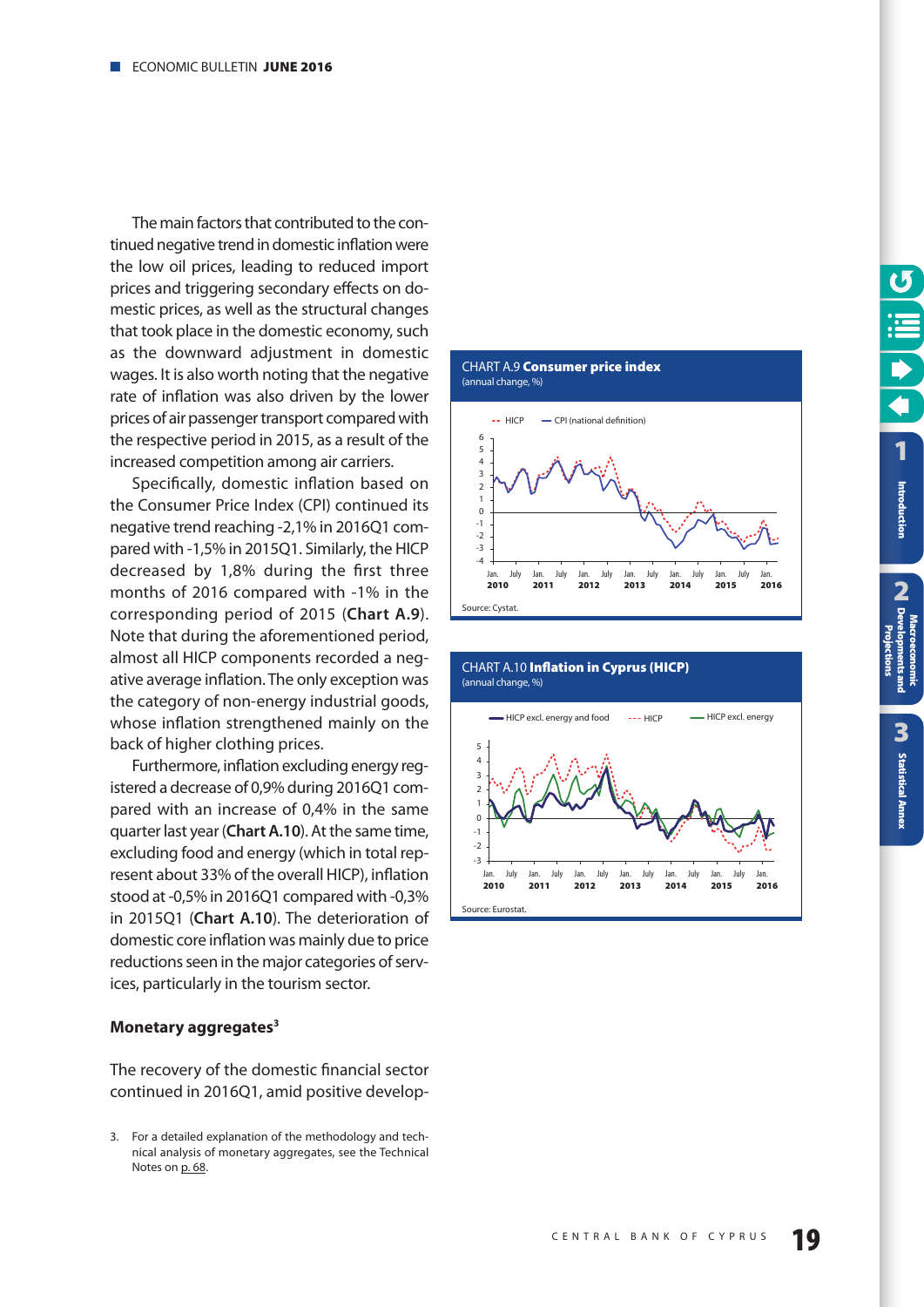ments for the Cyprus economy, dominated mainly by the successful official exit of Cyprus from the economic adjustment programme in March 2016. Among other positive developments, one should note the recent upgrade of the largest domestic banks by the international rating agencies as well as the historically low interest rates prevailing in Cyprus fostering demand for loans. Despite the challenges that remain, the structural reforms already adopted for the banking system are expected to bring the Cyprus economy on a sustainable growth path.

Addressing the high level of NPLs remains a key priority for the CBC. The relevant structural policies adopted are milestones in solving this important issue with the effectiveness of measures taken expected to be seen in the medium term. The latest figures indicate that NPLs reached their highest level in February 2015. Since then, NPLs have recorded continuous reductions, supported by the substantial increasing loan restructurings from early 2015 onwards. Effective management of NPLs is expected to accelerate the growth rate of new loans and promote further economic growth.

In 2016Q1, an increase in new lending contracts was recorded, albeit in small volumes. Overall, loans to the domestic private sector at the end of March recorded a slightly negative net annual growth, mainly due to the continuing efforts of both the private and banking sector to deleverage and correct their balance sheets.

In connection with the above, the results of the Bank Lending Survey in April 2016 point to unchanged credit standards for loans to enterprises and households in 2016Q1 compared with the previous quarter. According to the participating banks, credit standards are expected to remain unchanged in all loan cate**2**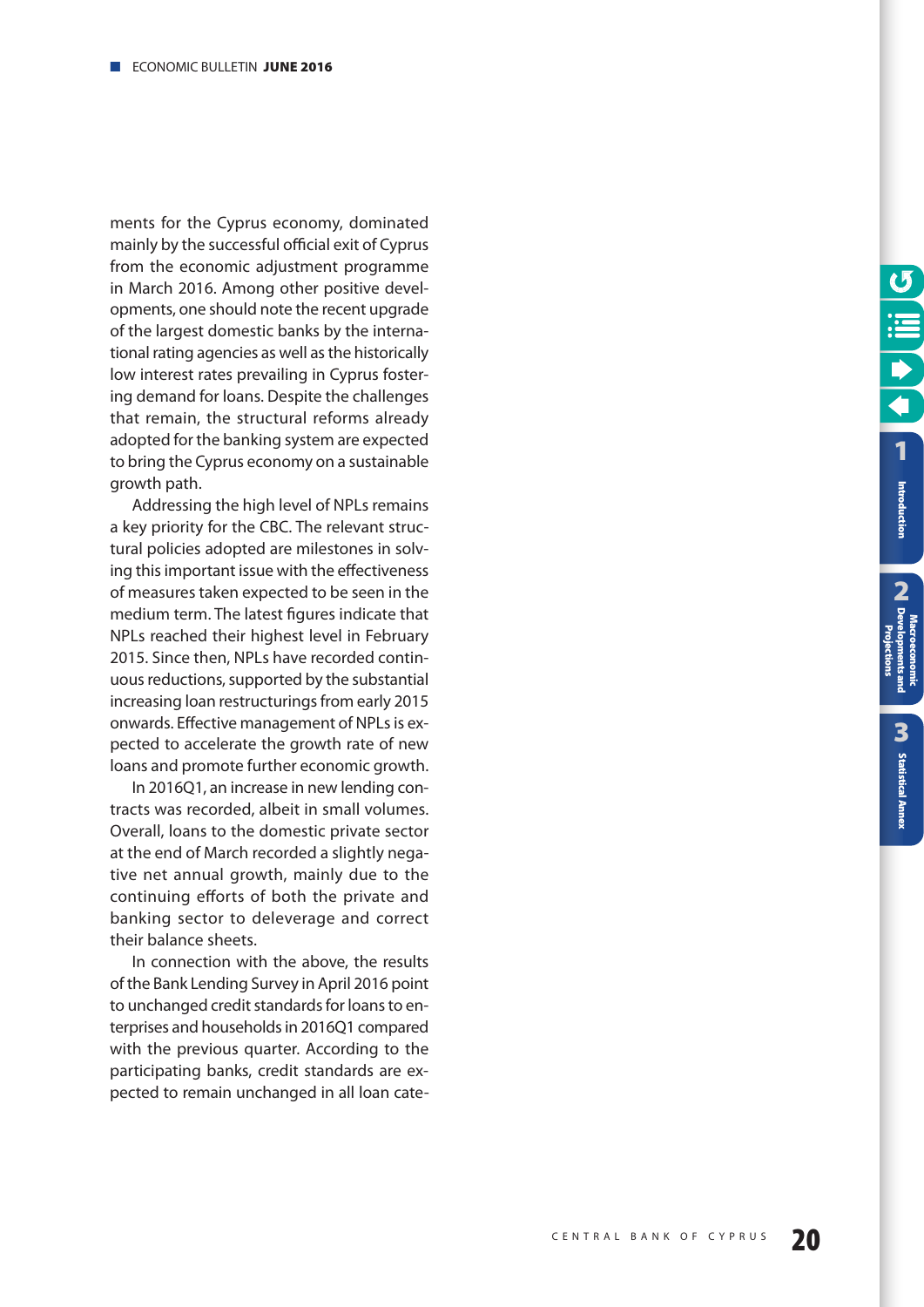<span id="page-20-0"></span>gories for 2016Q2. In contrast, it is important to note that the net demand for housing loans, consumer and other loans as well as loans to enterprises continues to be positive since early 2015, while in 2016Q2, net demand for all aforementioned loan categories is expected to increase further (**Table A.2** and **Box 1**, [p. 22\)](#page-21-0).

Loans to the domestic private sector at the end of March 2016 recorded a marginal annual decrease of 0,2% compared with an increase of 0,2% at end-December 2015 and -0,3% at the end of 2015Q1 (**Chart A.11**).

Analytically, the annual growth rate of loans to domestic households stood at -1% at the end of 2016Q1 (**Chart A.11**, and **Table A.3**). All sub-categories of loans to households registered negative growth rates at the end of March 2016. In particular, housing loans to domestic residents recorded a negative growth rate of 1,7% at the end of 2016Q1.

In contrast, loans to domestic NFCs recorded a positive annual growth of 0,5% at end-March 2016, partly because of the co-financing of SMEs through the EIB and the EBRD as well as the historically low interest rates prevailing in Cyprus (**Chart A.11**).

With regard to deposits, the stabilisation of the domestic banking sector continues, with the annual growth rate of domestic private sector deposits in positive territory since May 2015. In particular, domestic private sector deposits at end-March 2016 recorded an increase of 2,8% compared with 1,7% at the end of 2015 and -0,7% at end-March 2015 (**Chart A.12**, [p. 26\)](#page-25-0).

In detail, the annual growth rate of deposits from both domestic households and domestic NFCs increased. Specifically, deposits by households recorded an increase of 0,6% at end-March 2016 compared with 0,5% at end-December 2015 and -3,2% at end-March 2015

# **TABLE A.2 Summary of the April 2016 BLS results**

|                                   |           | <b>Cyprus</b>            |                                    | Euro area  |  |  |  |
|-----------------------------------|-----------|--------------------------|------------------------------------|------------|--|--|--|
| <b>Summary of results</b>         | 201601    | 201602<br>(expectations) | 201601<br>201602<br>(expectations) |            |  |  |  |
| <b>Credit standards for loans</b> |           |                          |                                    |            |  |  |  |
| <b>Enterprises</b>                | Unchanged | Unchanged                | Easing                             | Easing     |  |  |  |
| Households                        |           |                          |                                    |            |  |  |  |
| - Housing loans                   | Unchanged | Unchanged                | Tiahtenina                         | Tiahtenina |  |  |  |
| - Consumer credit and             |           |                          |                                    |            |  |  |  |
| other lending                     | Unchanged | Unchanged                | Easing                             | Easing     |  |  |  |
| <b>Demand for loans</b>           |           |                          |                                    |            |  |  |  |
| <b>Enterprises</b>                | Increase  | Increase                 | Increase                           | Increase   |  |  |  |
| <b>Households</b>                 |           |                          |                                    |            |  |  |  |
| - Housing loans                   | Increase  | Increase                 | Increase                           | Increase   |  |  |  |
| - Consumer credit and             |           |                          |                                    |            |  |  |  |
| other lending                     | Increase  | Increase                 | Increase                           | Increase   |  |  |  |

Sources: EBC, SDW.

Note: The above results list the changes that occurred in the last three months (in this case 2016Q1) and the changes that are expected for the next three months (i.e. 2016Q2). Recall that the measure used for the statistical analysis of this survey was the diffusion index.

#### CHART Α.11 **Loans to the domestic private sector** (annual change, %)



#### TABLE A.3 **Loans to domestic households (1),(2)**

|                               | <b>Outstanding</b> |        |        |        | Annual percentage change |        |        |
|-------------------------------|--------------------|--------|--------|--------|--------------------------|--------|--------|
|                               | balance as         | 2014   | 2015   | 2015   | 2015                     | 2015   | 2016   |
|                               | % of total $(3)$   | Dec.   | Mar.   | June   | Sep.                     | Dec.   | Mar.   |
| Domestic households           | 100,0              | -1.9   | $-1.5$ | $-1.0$ | $-0,5$                   | $-0.9$ | $-1,0$ |
| 1. Consumer credit            | 12.9               | $-3.7$ | -2.5   | $-1.7$ | -0.7                     | $-0.8$ | $-0,5$ |
| 2. Lending for house purchase | 54,7               | -2.5   | -2.2   | -1.8   | -1.6                     | -1.9   | $-1.7$ |
| 3. Other lending              | 32,4               | $-0.3$ | 0.1    | 0.5    | 1.3                      | 0.7    | -0.1   |

Source: CBC.

(1) Sectoral classification is based on ESA 2010.

(2) Including non-profit institutions serving households.

(3) As at the end of the last month available. Figures may not add up due to rounding.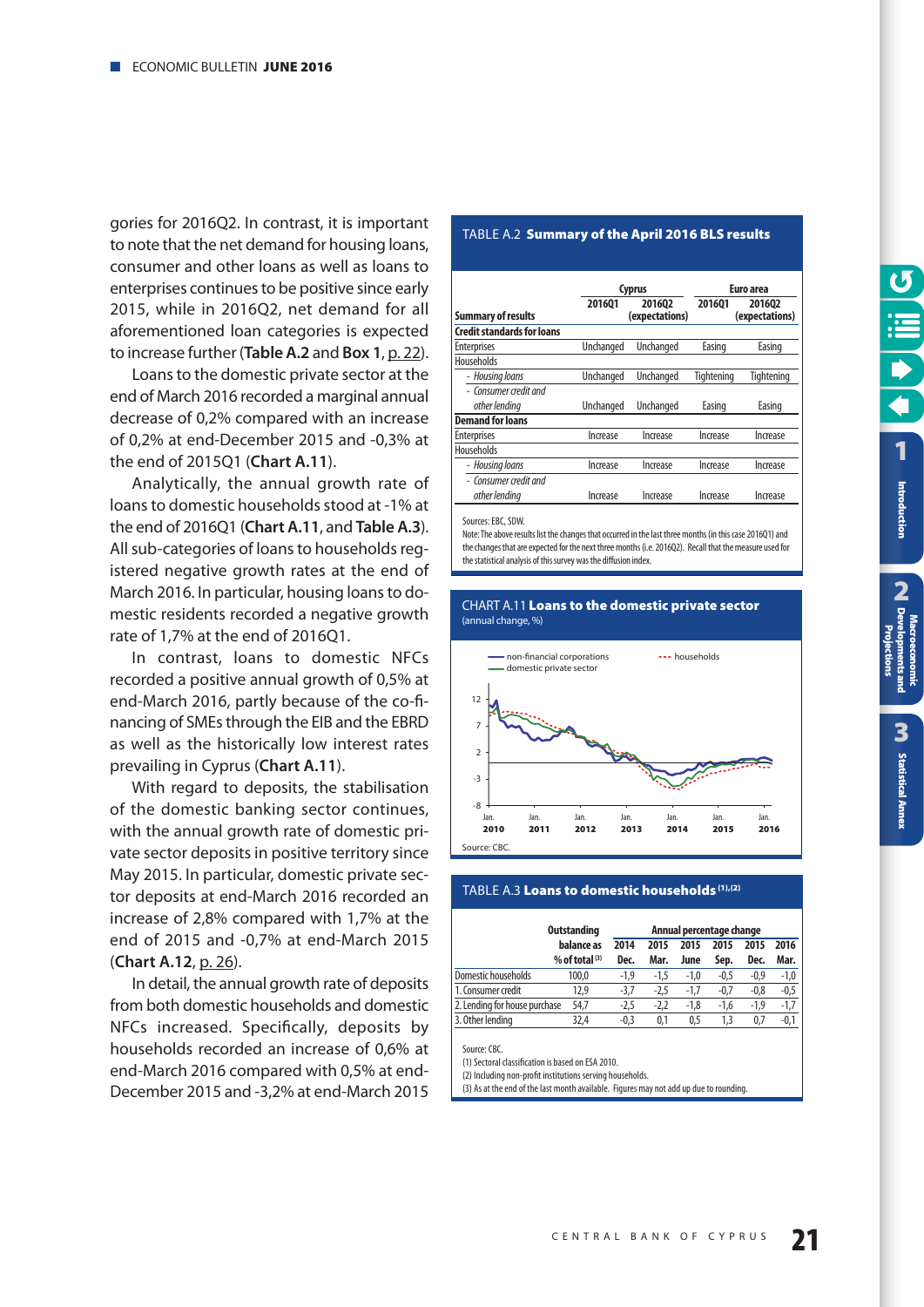#### <span id="page-21-0"></span>**Box 1: Bank Lending Survey**

The Eurosystem has been conducting the Bank Lending Survey (BLS) since 2003. The BLS is a qualitative survey for the assessment of credit conditions in the euro area and is conducted on a quarterly basis (January, April, July and October). Cyprus has been participating in the BLS since April 2008, with a sample size covering around 85% of the total outstanding loans to euro area enterprises and households. The aggregated national results are published on the CBC website soon after the ECB publication of the euro area results.

The questionnaire covers a broad area of questions that affect the supply and demand of loans in Cyprus. More specifically, the questionnaire includes questions about the credit standards, credit terms and conditions for the approval of loans to enterprises and households, such as the banks' liquidity, the size of the loan and bank competition. Also, the questionnaire includes questions about the banks' assessment of credit conditions, such as the general level of interest rates, the debt restructuring/refinancing and consumer confidence. In addition, it should be noted that the survey captures both actual and expected developments in credit markets.

Overall, the survey provides an important source of qualitative data about the credit market conditions in both Cyprus and the euro area. In particular, the BLS results are important leading indicators for the main macroeconomic variables and complement the information derived from the official data used for the assessment of the state of the real economy.



Characteristically, the banks' estimates and expectations in early 2015 for a net loan demand recovery in the private sector as well as the decrease in the net tightening of credit standards, were consistent with both domestic banking sector developments and the continuous recovery in domestic economic activity.

#### **Loan supply (credit standards)**

Credit standards on loans to enterprises in Cyprus were tightened almost every quarter since the beginning of the survey in April 2008 and up until the end of 2014 (**Chart 1**). Since 2015 credit standards on loans to enterprises remained unchanged, mainly due to the improvement in the general economic conditions and outlook. Credit standards on loans to households also exhibited a similar trend (**Chart 2**, [p. 23\)](#page-22-0). According to the banks' expectations for 2016Q2, credit standards on loans to enterprises and households in Cyprus are expected to remain unchanged, i.e. at the same tightened levels as in 2014Q4.

Introduction

j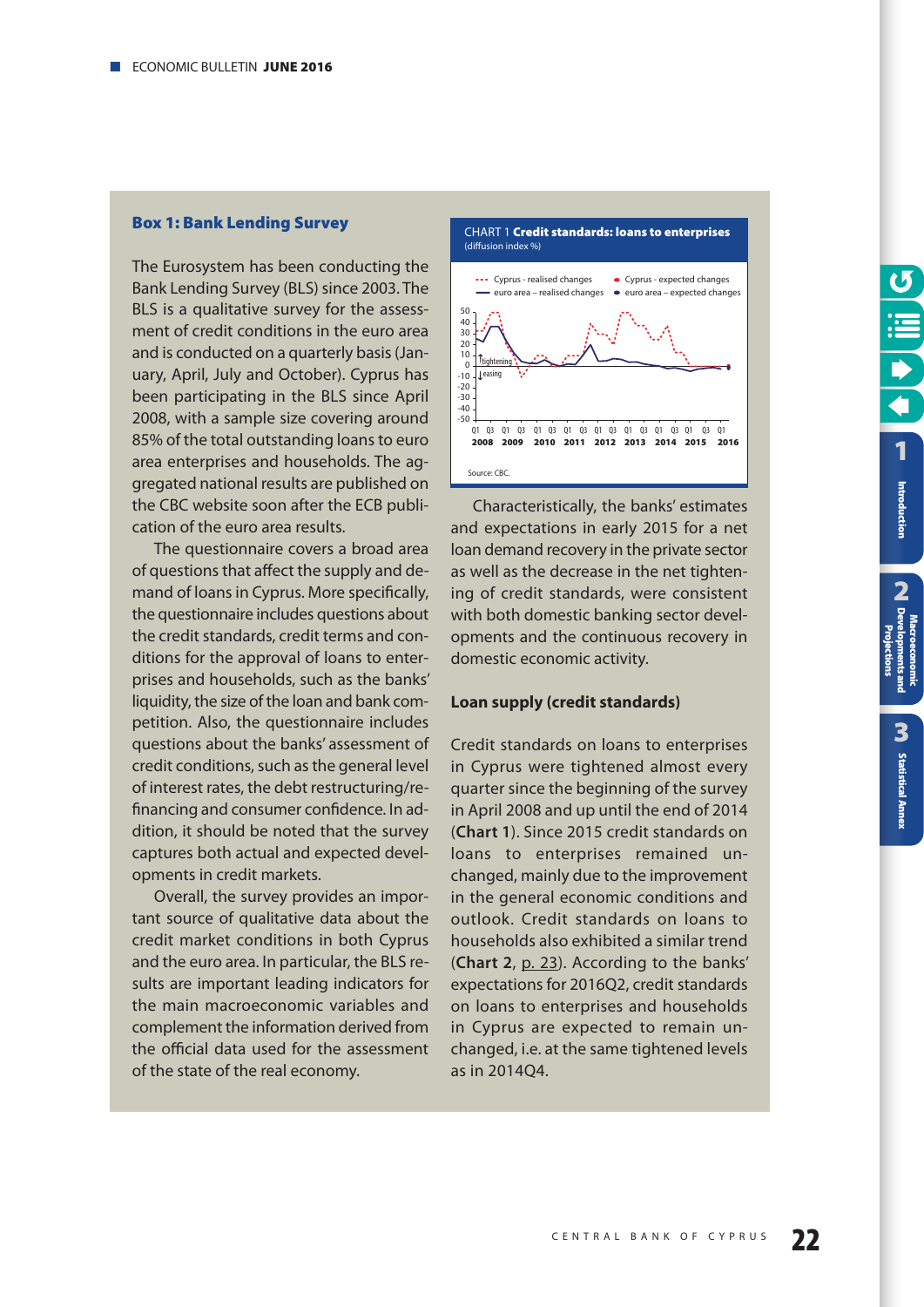<span id="page-22-0"></span>

#### **Loan demand**

Net demand for loans by enterprises in Cyprus for the period April 2008 – December 2014 was on the most part negative (**Chart 3**). Important factors that contributed to this decrease were the reduced fixed investment needs, the lower need for inventories and working capital and the reduced mergers and acquisitions and corporate restructurings. Clearly, the demand for loans was negatively affected during the peak of the financial crisis in 2013. Nevertheless, it is worth mentioning that since 2015Q1, net demand for loans by enterprises has been recording an increase. Factors such as the improved economic environment, the increased debt restructurings, fixed investments and the increased need for inventories and working capital, positively impacted net demand for loans by enterprises. The lower general level of lending interest rates was also a major contributing factor to the aforementioned increase in loan demand. This was especially evident following the





general decrease in the Cyprus deposit rates reflecting the revised CBC Directive adopted in February 2015.

With respect to households, the trend in net loan demand for housing loans was similar to that of enterprises (**Chart 4**). Important factors that contributed to the decrease in net loan demand between the period 2008 and 2014 was the reduced consumer confidence, the low prospects of the housing market and the reduced household savings. As in the case of enterprises, net loan demand from households was significantly impacted by the fi-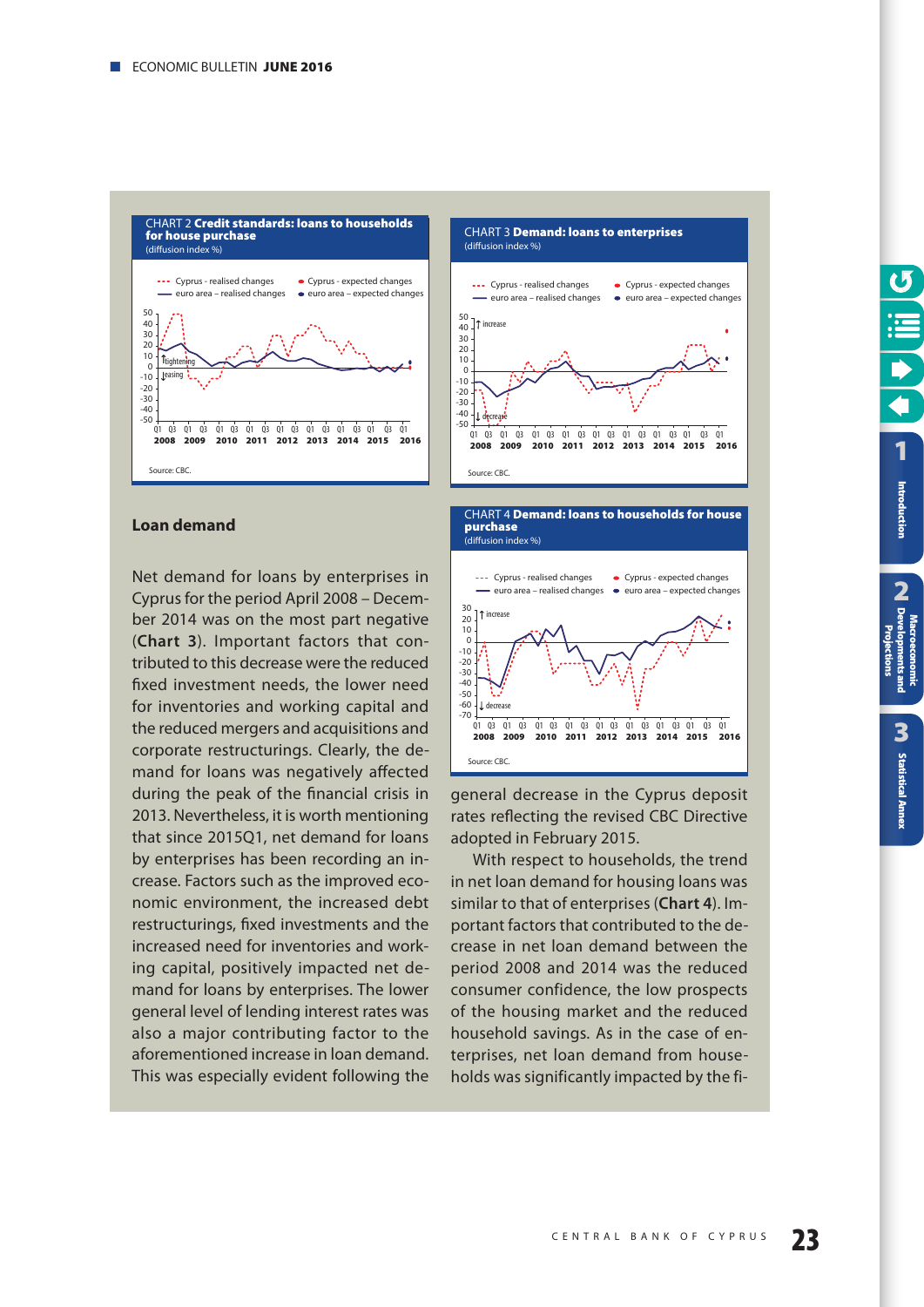

nancial crisis. On the positive side, during the latest four quarters net loan demand by households has increased. This is mainly attributed to the relative improvement in economic activity and consumer confidence, the decrease in the general level of interest rates and the higher need for debt restructurings.

As previously mentioned, the increase in net demand from the non-financial private sector is consistent with the general economic recovery in Cyprus, which has been evident since 2015. According to banks' expectations for 2016Q2, net demand by all loan categories (enterprises and households) is expected to increase further.

#### **Supply and demand for loans as leading indicators of real economic development**

The supply (**Charts 5** and **6**) and demand (**Charts 7** and **8**, [p. 25\)](#page-24-0) for loans in the BLS, do not only reveal market conditions as perceived by the banks, but are also perceived as leading indicators for GDP



growth. A negative development in the credit supply index (i.e. credit standards for loans) implies, among other things, a widening of the margins of both the average and risky loans, a reduced ability of enterprises and households to borrow from banks and, as a consequence, a significant decrease of domestic production capacity as well as a contraction of the real GDP growth.

More analytically, the net tightening of credit standards for loans and the decrease observed in net loan demand for and by enterprises and households, preceded the financial crisis in Cyprus by almost one year. On the other hand, the decrease in net tightening of credit standards for loans and the recovery in the net loan demand that was observed since about mid-2014, are in line with the slight improvement recorded in bank lending conditions and the recovery of economic activity since the beginning of 2015.

In conclusion, according to the participating banks expectations for a continued increase in net demand from the non-financial private sector, GDP growth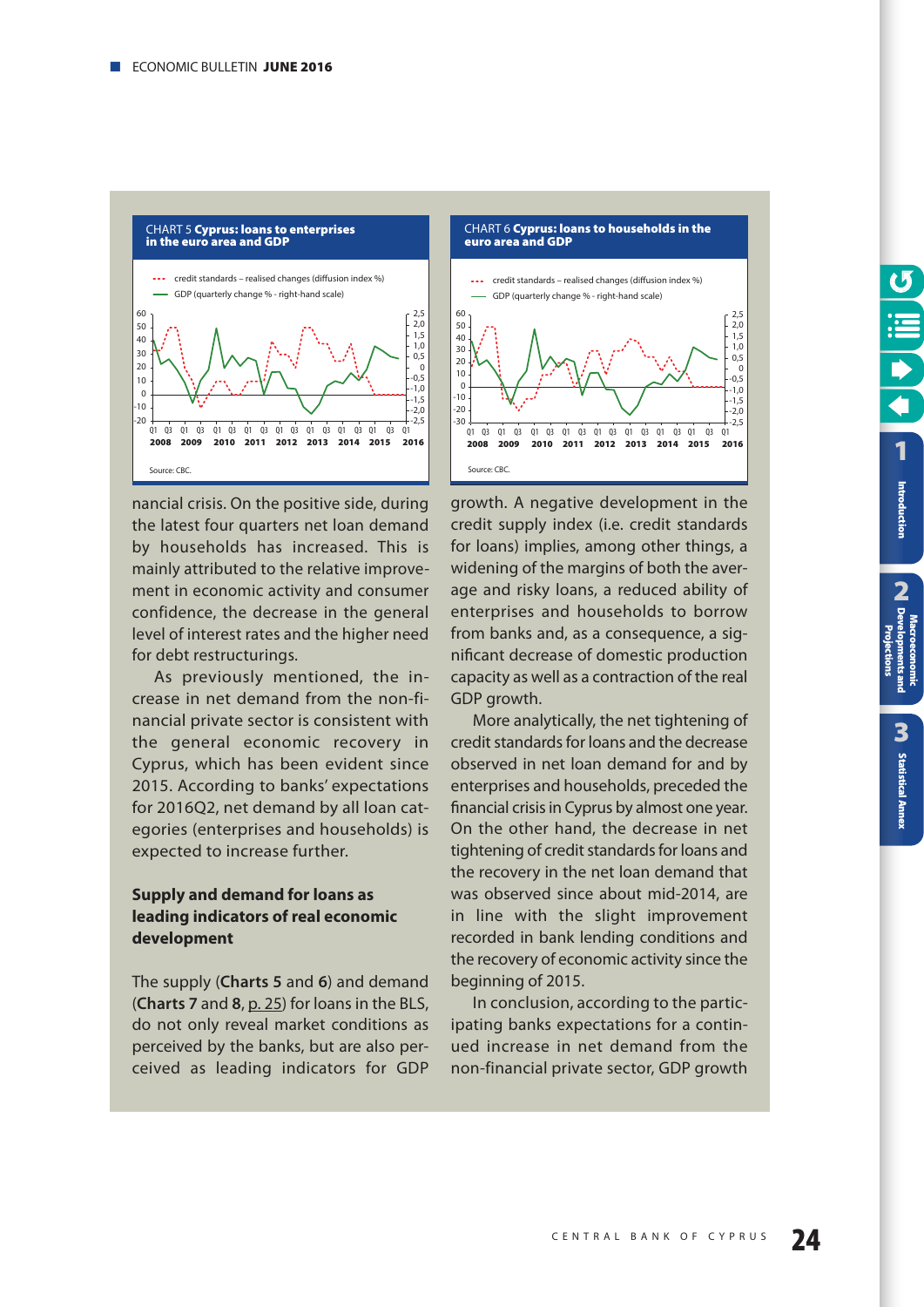<span id="page-24-0"></span>

in 2016Q2 is expected to remain at more or less the same levels as in 2016Q1 and to further increase during the second half of the year.



┑ **[1](#page-7-0)** Introduction

 $\sigma$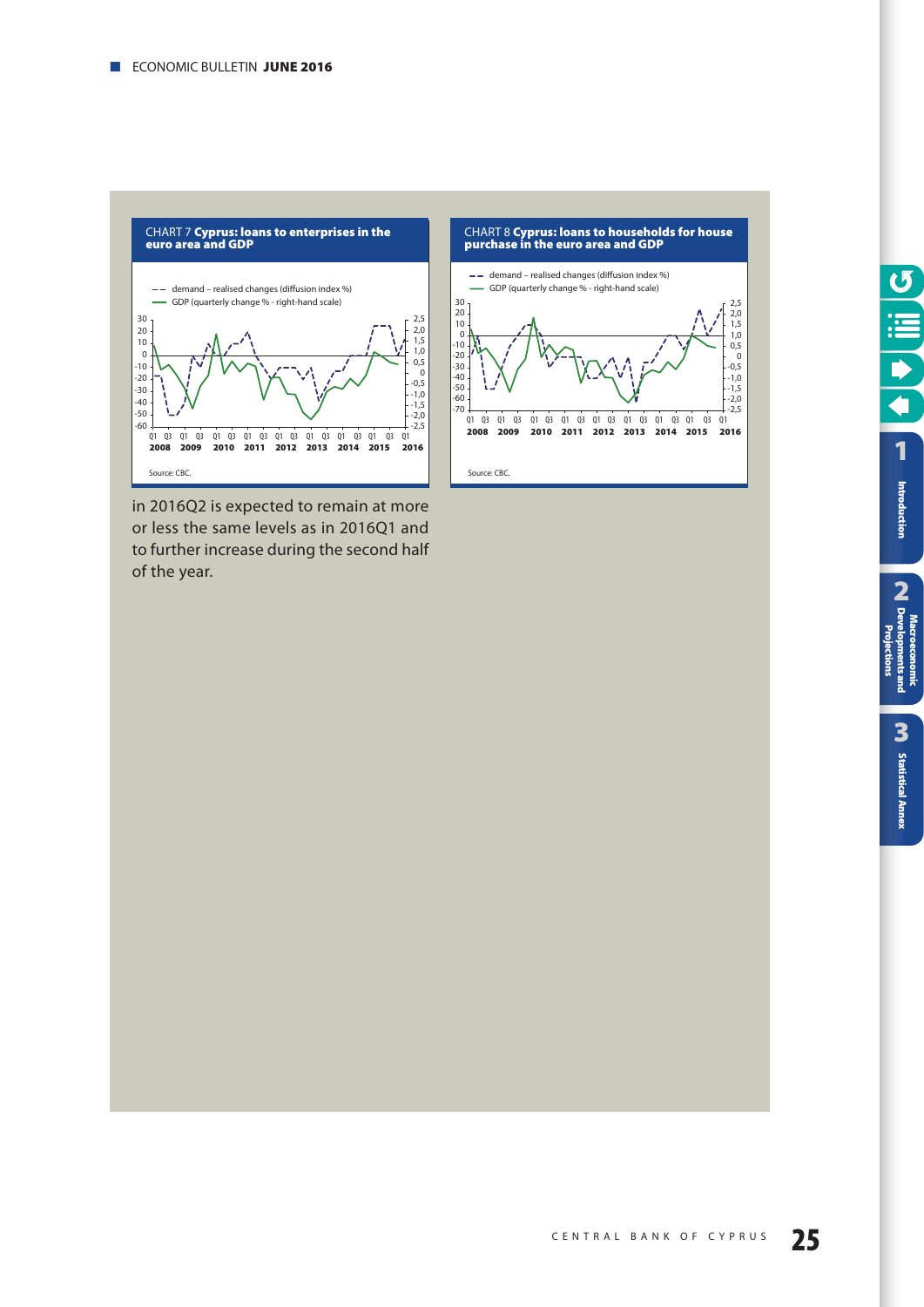<span id="page-25-0"></span>(**Chart A.12** and **Table A.4**). Deposits of domestic NFCs recorded an increase of 24,9% at end-March 2016 compared with 18,4% at end 2015 and a marginal increase of 0,9% at end-March 2015 (**Chart A.12**). Despite the significant increase in the growth rate of domestic NFCs' deposits, their level continues to be low.

As regards total deposits of non-residents, a marginal positive annual growth was recorded in the last two months, reaching 0,5% at the end of March 2016 compared with -2,3% at the end of 2015 and -8,8% at the end of March 2015. In particular, deposits of nonresident households in Cyprus recorded consecutive positive growth rates since the beginning of 2015, reaching 8,6% at the end of 2016Q1. In contrast, the corresponding deposits of non-resident NFCs continued to record annual outflows, reaching a negative growth rate of 2,2% at the end of March 2016 (**Chart A.13**).

#### **Interest rates**

The interest rate environment in Cyprus continued its downward path, a trend that became more pronounced after March 2015. In particular, during the first three months of 2016, domestic lending rates edged further downwards compared with the end of 2015 while the decrease is markedly greater relative to the same period of 2015. Interest rates in Cyprus stand at historically low levels and follow the macro-prudential measures taken by the CBC last year, which aimed at reducing the maximum deposit interest rate, coupled with the accommodative monetary policy that has been followed by the ECB. At the same time, there appears to be increased activity in the domestic banking system with regards to loan products with competitive

CHART Α.12 **Deposits of the domestic private sector** (annual change, %)



# TABLE A.4 **Deposits of domestic households (1),(2)**

|                             | <b>Outstanding</b> |         |         | Annual percentage change |         |         |         |
|-----------------------------|--------------------|---------|---------|--------------------------|---------|---------|---------|
|                             | balance as         | 2014    | 2015    | 2015                     | 2015    | 2015    | 2016    |
|                             | % of total $(3)$   | Dec.    | Mar.    | June                     | Sep.    | Dec.    | Mar.    |
| <b>Domestic households</b>  | 100.0              | -4,1    | $-3,2$  | $-1,5$                   | 0.5     | 0.5     | 0,6     |
| Overnight                   | 21,4               | 0,7     | $-1,8$  | 3,1                      | 8,2     | 8,5     | 9,1     |
| With agreed maturity        | 72,9               | -3,7    | $-1,5$  | $-0,8$                   | -0,1    | $-1,1$  | $-1,6$  |
| up to 2 years               | 70,2               | $-2,9$  | $-0,6$  | 0,1                      | 0.7     | $-0,5$  | $-1,2$  |
| over 2 years                | 2,8                | $-18,3$ | $-19.6$ | $-17,3$                  | $-17.0$ | $-14.6$ | $-11,0$ |
| <b>Redeemable at notice</b> | 5,6                | $-20,9$ | $-23.9$ | $-22,3$                  | $-15,5$ | $-6.6$  | 0,1     |
| up to 3 months              | 4,2                | $-18,5$ | $-19.6$ | $-18,3$                  | $-11.0$ | $-1,6$  | 4,3     |
| over 3 months               | 1,4                | $-26,3$ | $-33,0$ | $-31,2$                  | $-25,9$ | $-18.9$ | $-11,0$ |
|                             |                    |         |         |                          |         |         |         |

Source: CBC.

(1) Sectoral classification is based on ESA 2010.

(2) Including non-profit institutions serving households

(3) As at the end of the last month available. Figures may not add up due to rounding.

#### CHART Α.13 **Deposits of non-residents: Cyprus** (annual change, %)

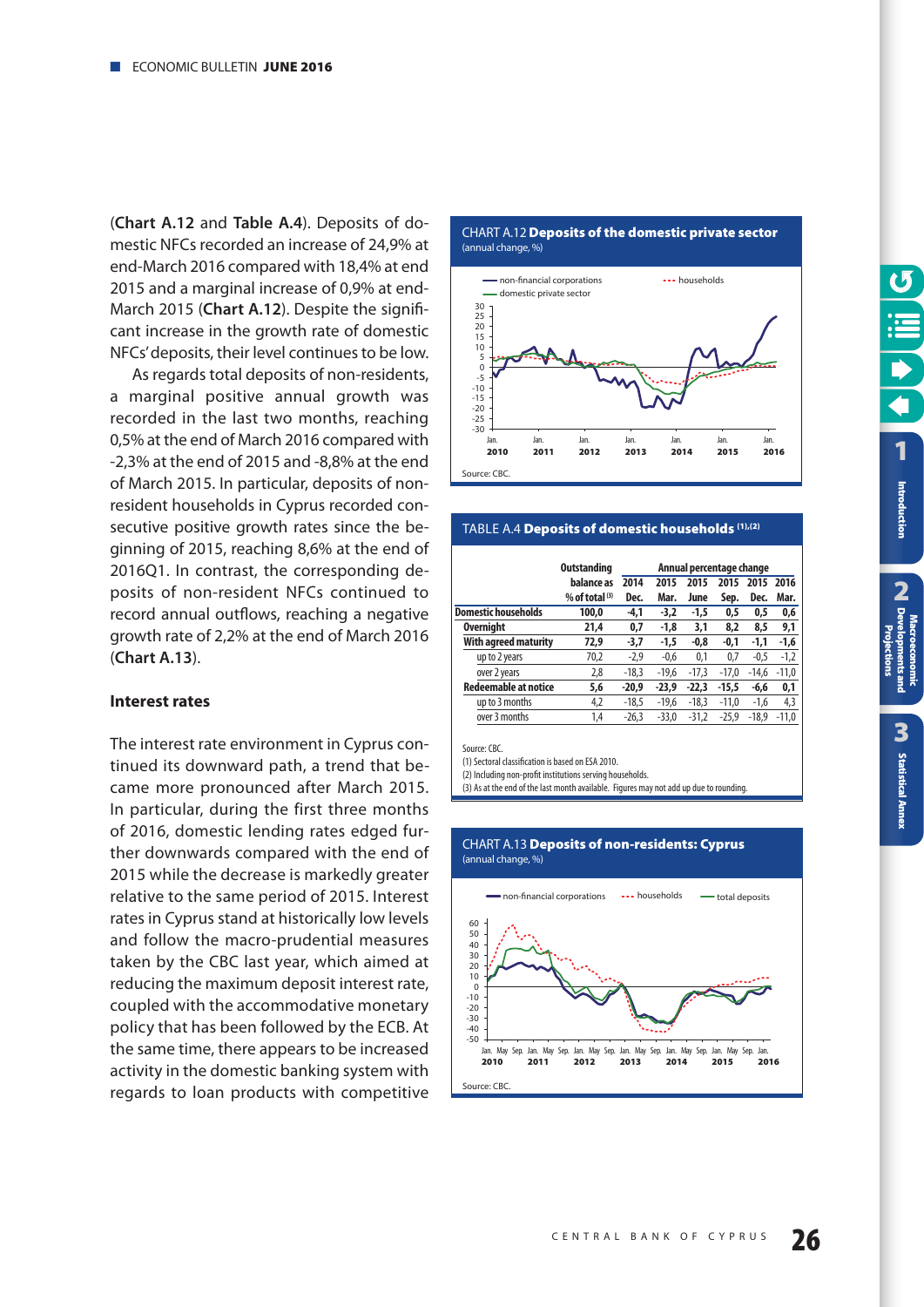<span id="page-26-0"></span>terms. As a result of the above, at the end of 2016Q1 the spread between the domestic and the corresponding euro area interest rates had shrunk considerably compared with the same period last year. Indicatively, in March 2016 the spread stood at 122 and 175 basis points for housing and NFC loans respectively compared with 166 and 245 basis points respectively in March 2015 (**Chart A.14** and **A.15**).

With regard to lending rates, the average interest rate on new euro denominated loans from Cyprus MFIs to both euro area households and euro area NFCs with an initial rate fixation of up to one year decreased during 2016Q1 compared with 2015Q4. The decrease is more pronounced when compared to 2015Q1. Yet these interest rates remain at higher levels than the corresponding euro area rates. More specifically, the average interest rate for housing loans, consumer and other loans to households stood at 3,11%, 4,47% and 3,92%, respectively (**Table A.5**, [p.](#page-27-0) [28\)](#page-27-0). Over the same period, the cost of new lending to NFCs for amounts up to  $\epsilon$  1 million and over  $\epsilon$  1 million was 4,39% and 3,30%, respectively (**Table A.6**, [p. 28\)](#page-27-0). It should be noted, however, that the reductions of the aforementioned lending rates reflect, in part, the lower interest rates offered by banks in their restructured performing loan portfolio. This is relevant considering the intensification of the restructuring efforts since the second half of 2015.

Moving to the deposit side, the interest rates offered by Cyprus MFIs to households and NFCs dropped significantly compared with the same period last year and were near historically low levels, following the CBC's revised Directive in February 2015 (**Table A.7**, [p. 29\)](#page-28-0). In particular, the average new deposit

CHART A.14 **MFI interest rates on euro-denominated housing loans (new business) to euro area households(1)** (% per annum, period averages)



CHART Α.15 **MFI interest rates on euro-denominated loans (new business) up to €1 million to euro area non-financial corporations (1)** (% per annum, period averages)

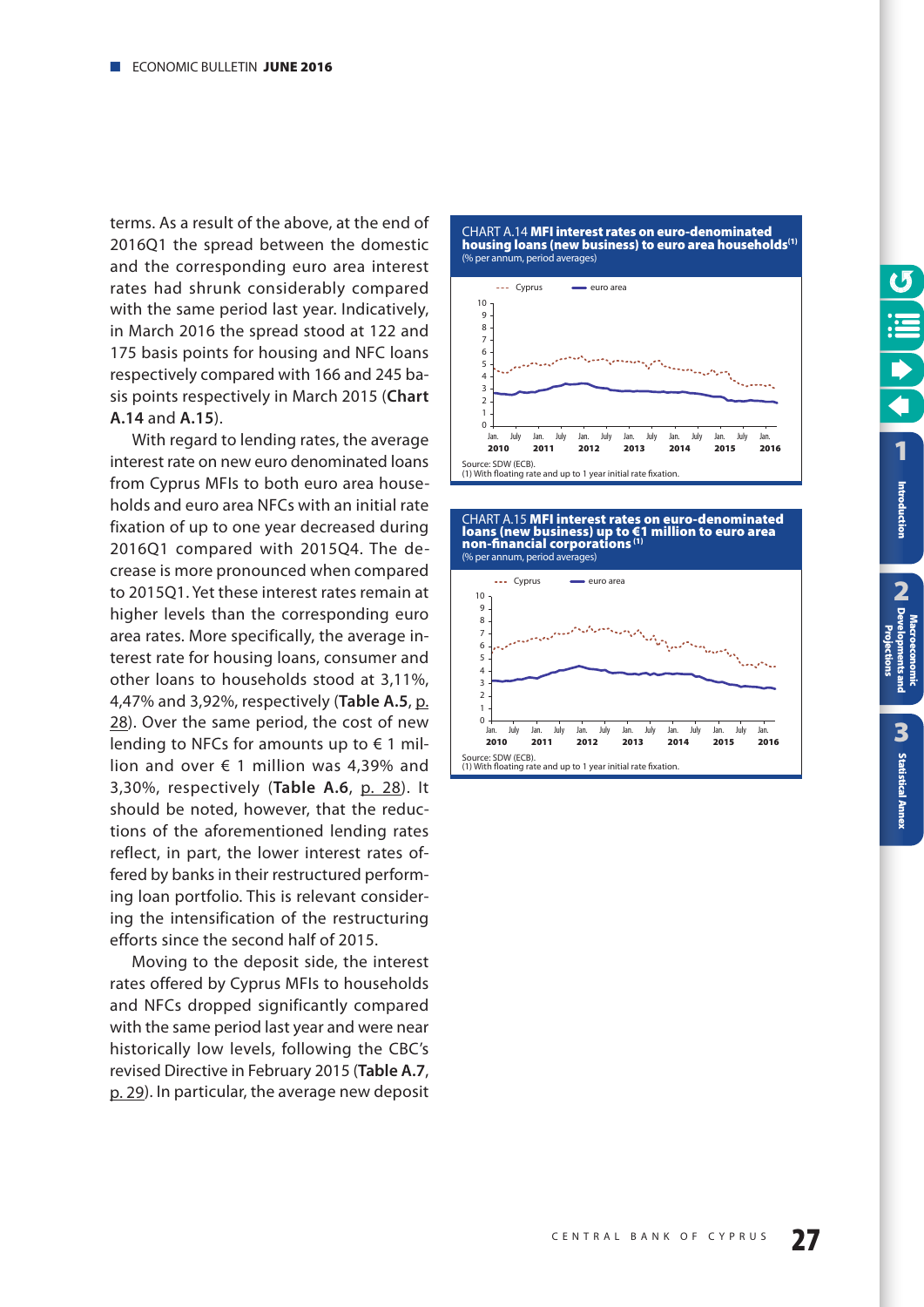<span id="page-27-0"></span>rate for households with an agreed maturity of up to one year stood at 1,52% for households and 1,36% for NFCs. Despite their decline, deposit rates remain at competitive levels compared with those of the euro area. As shown in **Charts A.16** [\(p. 29\)](#page-28-0) and **A.17** [\(p.](#page-29-0) [30\)](#page-29-0), the spread between deposit rates in Cyprus and the euro area, although more compressed relative to previous years, amounted to 91 and 123 basis points for households and businesses respectively.

The generally favourable interest rate environment, and in particular the significant reduction in lending rates over recent years, has had a positive contribution to the sustainability of the banking system's loan restructuring activities due to better repayment terms offered to debtors. At the same time, the latest indications of increased competition in loan products are beneficial to borrowers and should positively contribute to the recovery of the domestic financial sector and economic activity in general.

#### **Labour costs**

The decline in labour costs slowed down in 2015 compared with 2014, in line with the observed restructuring in the labour market. Specifically, the annual rate of change of the nominal total wages and social contributions (compensation per employee) stood at - 1% in 2015, compared with a decrease of 3,5% in 2014 (**Chart A.18**, [p. 30\)](#page-29-0). This development was due to annual reductions of 0,2% and 2,2% recorded in compensation per employee in the private and public sectors, respectively, due to legislative cuts in salaries and pensions of government employees as well as general reductions in the private sector. As regards the sectoral breakdown, reductions were observed in

#### TABLE A.5 **Cyprus MFI interest rates on euro-denominated loans (new business) to euro area households(1)** (% per annum, period average)

|      |      |                                          | Floating rate and up to 1 year<br>initial rate fixation |                                      |                         |  |
|------|------|------------------------------------------|---------------------------------------------------------|--------------------------------------|-------------------------|--|
|      |      | <b>Bank</b><br>overdrafts <sup>(2)</sup> | Consumer<br>Credit                                      | <b>Lending for</b><br>house purchase | <b>Other</b><br>lending |  |
| 2015 | Jan. | 6,77                                     | 5,46                                                    | 4,41                                 | 3,49                    |  |
|      | Feb. | 6,73                                     | 5,35                                                    | 4,45                                 | 3,30                    |  |
|      | Mar. | 5,58                                     | 4,69                                                    | 3,76                                 | 4,32                    |  |
|      | Apr. | 5,77                                     | 4,84                                                    | 3,68                                 | 5,14                    |  |
|      | May  | 5,84                                     | 4,37                                                    | 3,44                                 | 4,52                    |  |
|      | June | 5,78                                     | 4,57                                                    | 3,36                                 | 4,47                    |  |
|      | July | 5,72                                     | 4,38                                                    | 3,24                                 | 4,29                    |  |
|      | Aug. | 5,68                                     | 4,80                                                    | 3,35                                 | 4,06                    |  |
|      | Sep. | 5,63                                     | 4,38                                                    | 3,36                                 | 4,44                    |  |
|      | Oct. | 5,62                                     | 4,56                                                    | 3,37                                 | 4,06                    |  |
|      | Nov. | 5,60                                     | 4,33                                                    | 3,37                                 | 4,31                    |  |
|      | Dec. | 5,59                                     | 4,56                                                    | 3,28                                 | 4,18                    |  |
| 2016 | Jan. | 5,58                                     | 4,42                                                    | 3,36                                 | 4,63                    |  |
|      | Feb. | 5,57                                     | 4,38                                                    | 3,12                                 | 4,34                    |  |
|      | Mar. | 5,52                                     | 4,47                                                    | 3,11                                 | 3,92                    |  |

Source: CBC.

(1) Including non-profit institutions serving households.

(2) For this instrument category, new business refers to end-of-period.

#### TABLE A.6 **Cyprus MFI interest rates on euro-denominated loans (new business) to euro area non-financial corporations** (% per annum, period average)

|      |      |                           |                   | Floating rate and up to 1 year<br>initial rate fixation |
|------|------|---------------------------|-------------------|---------------------------------------------------------|
|      |      | <b>Bank</b>               | Other loans up to | Other loans over                                        |
|      |      | overdrafts <sup>(1)</sup> | €1 million        | €1 million                                              |
| 2015 | Jan. | 6,32                      | 5,61              | 5,22                                                    |
|      | Feb. | 6,25                      | 5,75              | 5,04                                                    |
|      | Mar. | 5,54                      | 5,21              | 4,28                                                    |
|      | Apr. | 5,55                      | 5,40              | 3,80                                                    |
|      | May  | 5,53                      | 5,09              | 4,31                                                    |
|      | June | 5,48                      | 4,54              | 4,57                                                    |
|      | July | 5,46                      | 4,45              | 4,33                                                    |
|      | Aug. | 5,41                      | 4,58              | 3,56                                                    |
|      | Sep. | 5,34                      | 4,51              | 4,27                                                    |
|      | Oct. | 5,31                      | 4,31              | 4,43                                                    |
|      | Nov. | 5,27                      | 4,74              | 3,87                                                    |
|      | Dec. | 5,24                      | 4,68              | 4,12                                                    |
| 2016 | Jan. | 5,21                      | 4,46              | 3,72                                                    |
|      | Feb. | 5,17                      | 4,36              | 3,88                                                    |
|      | Mar. | 5,12                      | 4,39              | 3,30                                                    |

Source: CBC.

(1) For this instrument category, new business refers to end-of-period.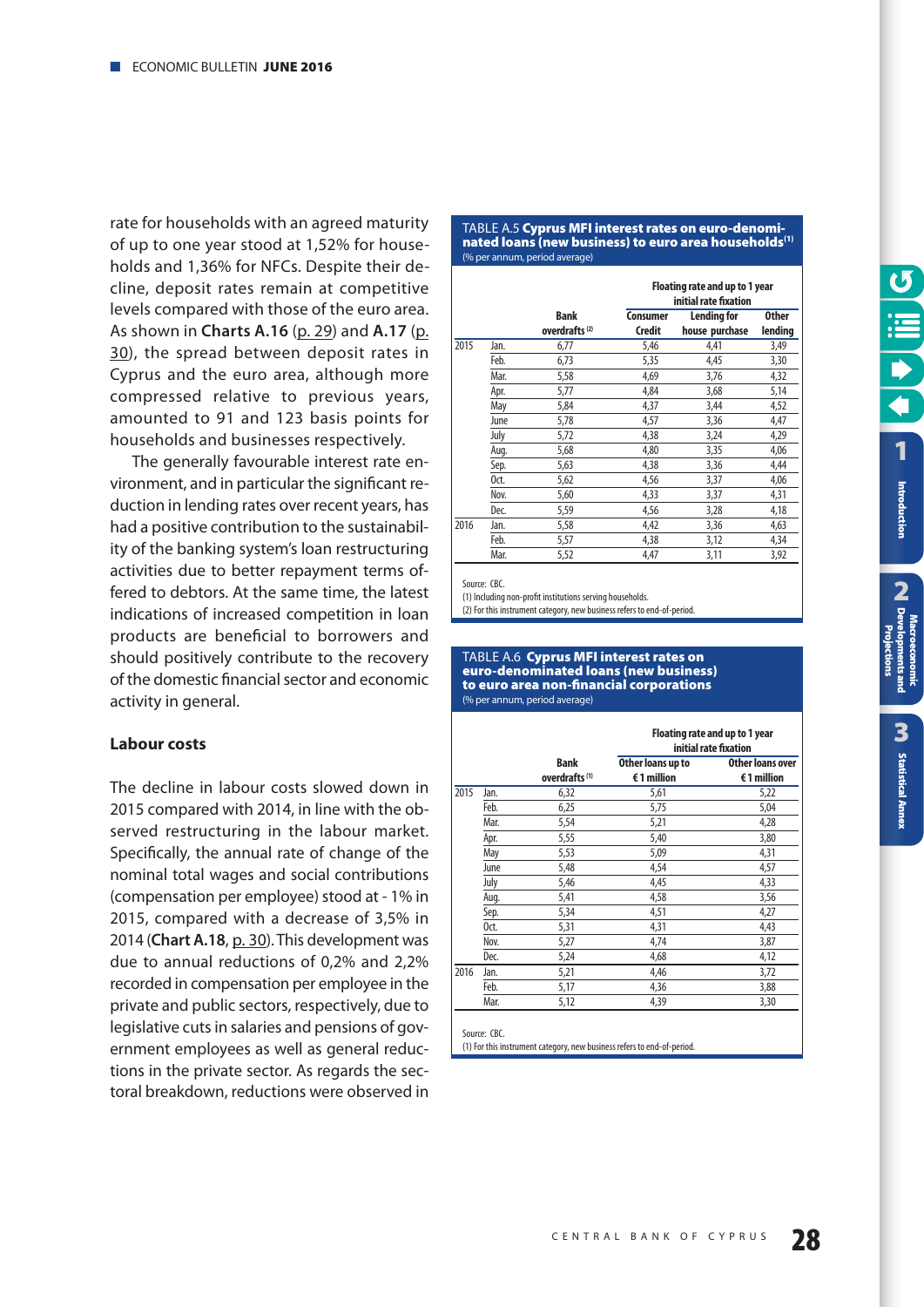<span id="page-28-0"></span>the secondary and, especially, the tertiary sector, which accounts for about 83% of total employment. More specifically, compensation per employee in the tertiary sector recorded an annual decline of 1,1% in 2015 compared with a decrease of 4,7% in 2014, while the secondary sector recorded a decrease of 0,5% compared with an increase of 2,4% in 2014. It should be noted that no information is yet available for 2016, however the nominal compensation per employee is expected to grow after three years of continued decline.

In contrast, real compensation per employee recorded an annual increase of 1% in 2015 compared with a decrease of 2,2% in 2014, reflecting the reduction in the general level of prices. In terms of productivity, which is measured as the change in real GDP per person employed, the relative index registered an annual increase of 0,7% in 2015, compared with a 0,2% decrease in 2014 (**Chart A.19**, [p.](#page-29-0) [30\)](#page-29-0). Unit labour costs, determined by the reduction in nominal compensation per employee and productivity change, recorded an annual decrease of 1,7% in 2015, compared with a decrease of 3,3% in 2014 (**Chart A.20**, [p. 31\)](#page-30-0). Unit labour costs in the euro area however, recorded an increase of 0,8% in 2015, compared with an increase of 1% in 2014. Unit labour costs is an important indicator of competitiveness for an economy and reflects the cost of labour per unit of output. Therefore, it is important for an economy in the medium and long term to maintain such costs low so as to improve competitiveness and employment opportunities. An examination of the unit labour cost index over time shows that it has been lower compared with the euro area since 2012, highlighting the improvement of the economy's competitiveness due to the significant reduction in nominal compensation

#### ΠΆΒΕΕ Α.7 **Cyprus MPT interest rates on euro-deno**r **nated deposits (new business) by euro area residents** (% per annum, period average) TABLE A.7 **Cyprus MFI interest rates on euro-denomi-**

|      |      |                          | Households <sup>(1)</sup> |                                |                          | Non-financial<br>corporations           |
|------|------|--------------------------|---------------------------|--------------------------------|--------------------------|-----------------------------------------|
|      |      |                          | With agreed maturity      |                                |                          |                                         |
|      |      | Overnight <sup>(2)</sup> | Up to<br>1 year           | Over 1<br>and up to<br>2 years | Overnight <sup>(2)</sup> | With agreed<br>maturity up<br>to 1 year |
| 2015 | Jan. | 0,46                     | 2,67                      | 3,08                           | 0,32                     | 2,57                                    |
|      | Feb. | 0,45                     | 2,30                      | 1,40                           | 0,35                     | 2,27                                    |
|      | Mar. | 0,41                     | 1,73                      | 1,95                           | 0,31                     | 1,57                                    |
|      | Apr. | 0,31                     | 1,75                      | 2,10                           | 0,24                     | 1,72                                    |
|      | May  | 0,23                     | 1,65                      | 2,16                           | 0,23                     | 1,63                                    |
|      | June | 0,23                     | 1,66                      | 2,35                           | 0,23                     | 1,33                                    |
|      | July | 0,22                     | 1,66                      | 2,12                           | 0,23                     | 1,72                                    |
|      | Aug. | 0,21                     | 1,59                      | 2,12                           | 0,21                     | 1,56                                    |
|      | Sep. | 0,21                     | 1,52                      | 2,04                           | 0,19                     | 1,57                                    |
|      | Oct. | 0,21                     | 1,53                      | 2,03                           | 0,19                     | 1,45                                    |
|      | Nov. | 0,21                     | 1,51                      | 2,09                           | 0,18                     | 1,53                                    |
|      | Dec. | 0,21                     | 1,54                      | 1,97                           | 0,19                     | 1,49                                    |
| 2016 | Jan. | 0,19                     | 1,54                      | 1,97                           | 0,18                     | 1,33                                    |
|      | Feb. | 0,19                     | 1,53                      | 1,80                           | 0,16                     | 1,36                                    |
|      | Mar. | 0,19                     | 1,52                      | 1,73                           | 0,15                     | 1,36                                    |

Source: CBC.

(1) Including non-profit institutions serving households.

(2) For this instrument category, new business refers to end-of-period.



## CHART Α.16 **MFI interest rates on euro-denominated deposits (new business) by euro area households(1)** (% per annum, period averages)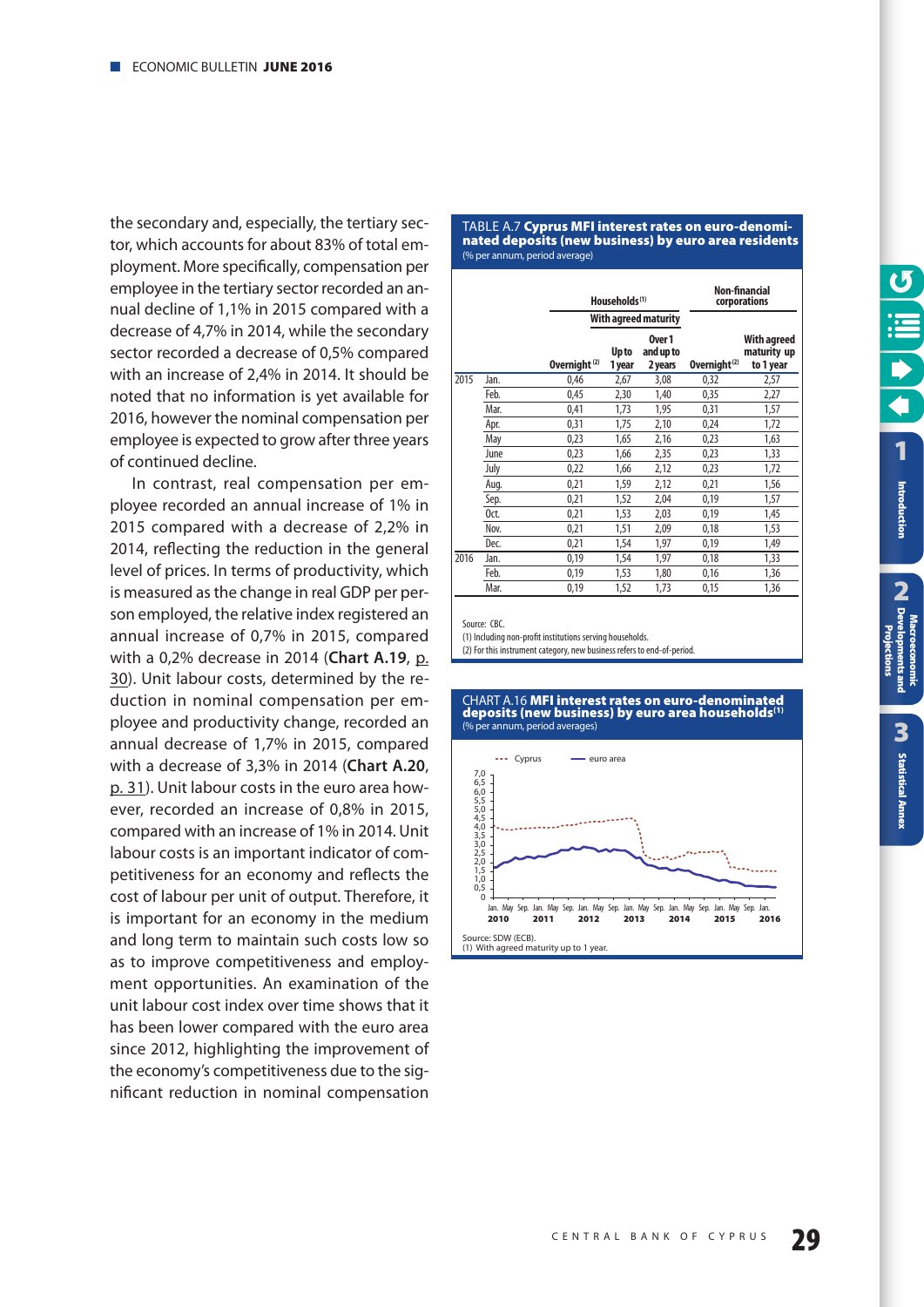<span id="page-29-0"></span>per employee. In particular, the index in 2015 was lower by about 12 percentage points compared with the euro area.

#### **2.2 Domestic Competitiveness and the Balance of Payment**

#### **Effective exchange rate**

**Chart A.21** [\(p. 31\)](#page-30-0) shows the effective exchange rate (EER) of the euro in Cyprus, the nominal (NEER) and real (REER) index of EER, as calculated by the IMF<sup>4</sup>. Both indices recorded a weakening trend in 2015, despite the slight appreciation recorded periodically. In general, the path followed by the REER index was in line with the trend followed by the euro, but this mainly reflected domestic developments, notably the negative inflation recorded in 2015, which was lower compared with our trading partners. The gap between the NEER and REER increased since the beginning of 2013, partly due to the aftermath of the March 2013 events.

The REER, the inflation rate and unit labour costs are important measures of the competitiveness of the Cypriot economy. For example, higher unit labour costs and higher REER in Cyprus compared with competing countries suggest that domestic exports may be less price competitive. In general, inflation is related to, among other factors, both variables mentioned above and therefore also reflects the degree of competitiveness of the Cypriot economy. The adoption of measures affecting salaries and other benefits both in the public and private sectors have reduced unit labour costs for the whole economy, while the weakening trend of the euro over the last few years

CHART Α.17 **MFI interest rates on euro-denominated deposits (new business) by euro area non-financial corporations (1)** (% per annum, period averages)





CHART A.18 **Nominal compensation per employee** 



CHART A.19 **Productivity and real compensation** 

**[1](#page-7-0)**

Introduction

**2**<br>Pevel **Introduction**<br> **CA** Developments and<br>
CA Developments and

**ntsand** 

3

**[Statistical Annex](#page-52-0)**

**Statistical Annex** 

**Macroeconomic [Developments and](#page-9-0) Projections**

<sup>4.</sup> The effective exchange rate index of the euro in Cyprus in real terms (REER) is calculated by taking into account trade relations between Cyprus and its 26 main partners (countries).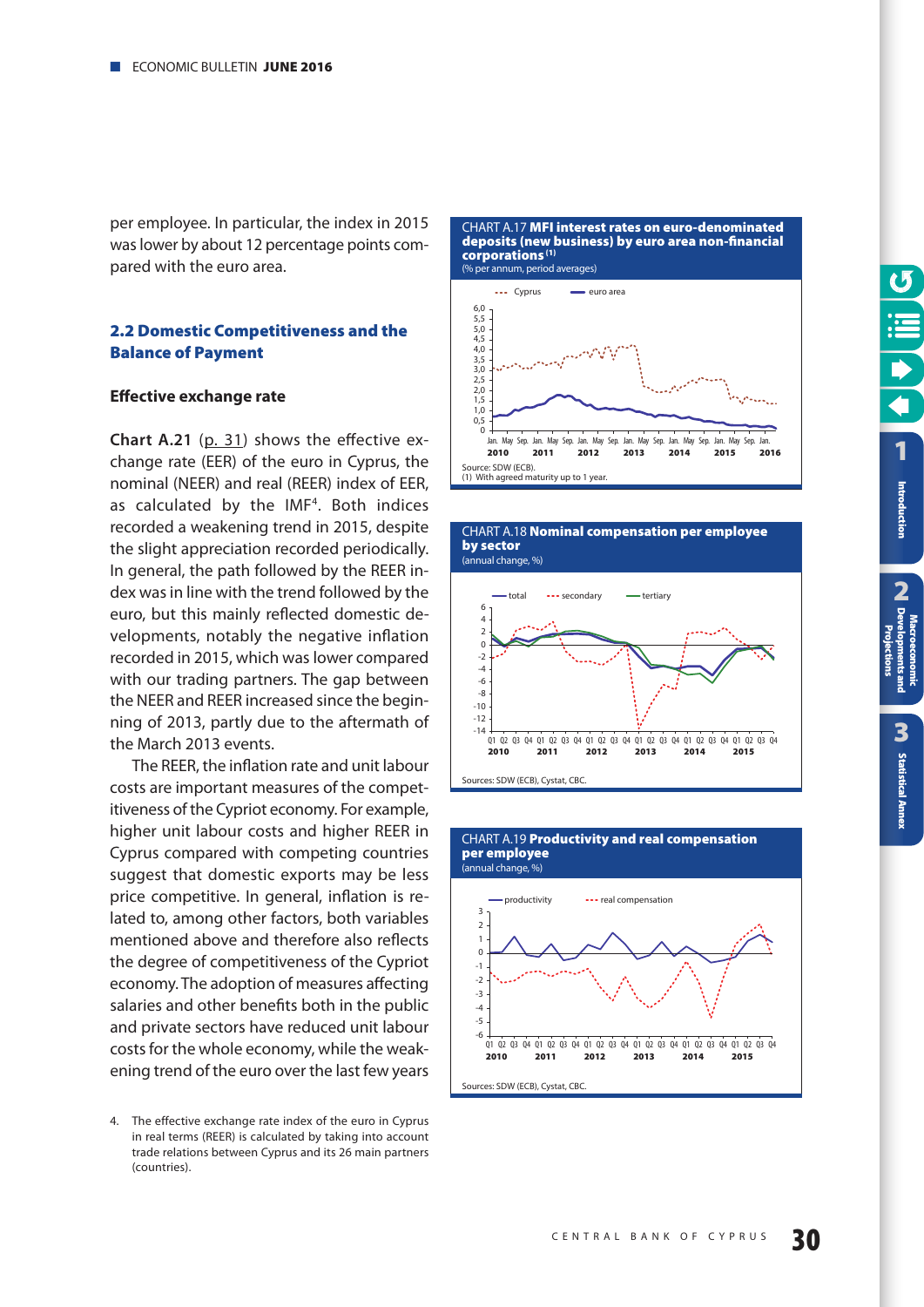<span id="page-30-0"></span>has improved the competitiveness of Cyprus and supported the recovery of the economy, in the medium term. One of the sectors that seems to have been affected the most by the reduction in unit labour costs as well as by the weakening trend of the euro is tourism (see Tourism, [p. 33\)](#page-32-0).

#### **Balance of payments**

The reporting of external trade statistics has been substantially altered in light of new methodological and statistical changes<sup>5</sup>. These statistics, especially for exports and imports of goods, are not solely representative of developments in the domestic economy due to the inclusion of the economic transfer of mobile transport equipment by ship owning special purpose entities (SPEs) registered in Cyprus, since these transactions do not affect nor are affected by domestic developments.

The current account recorded a smaller deficit in 2015, of the order of €634,2 million (or 3,6% as a percentage of GDP) compared with a deficit of €791,5 million (or 4,6% as a percentage of GDP) in 2014 (**Table A.8**, [p. 32\)](#page-31-0). However, excluding the transactions of ships, the current account deficit recorded a notable improvement in 2015 compared with the previous year.

More analytically, the trade deficit of goods worsened, reaching €3.178,5 million in 2015 compared with a deficit of €2.812,2 million in 2014 (**Table A.8**, [p. 32\)](#page-31-0), mainly due to the reduction in exports of goods. Excluding the transactions of ships, the trade deficit improved slightly. As far as merchanting is

CHART Α.20 **Unit labour costs: Cyprus and the euro area**  (annual change, %)



CHART Α.21 **Real and nominal effective exchange rates (IMF weights)**



<sup>5.</sup> With the introduction of the ESA 2010 and BPM 6 statistical methods, total imports and exports of Cyprus include, among other things, the economic transfer of mobile transport equipment and activities of shipowning SPEs. More information is provided in Box 1, [p. 50](#page-50-0) of the December 2014 Economic Bulletin.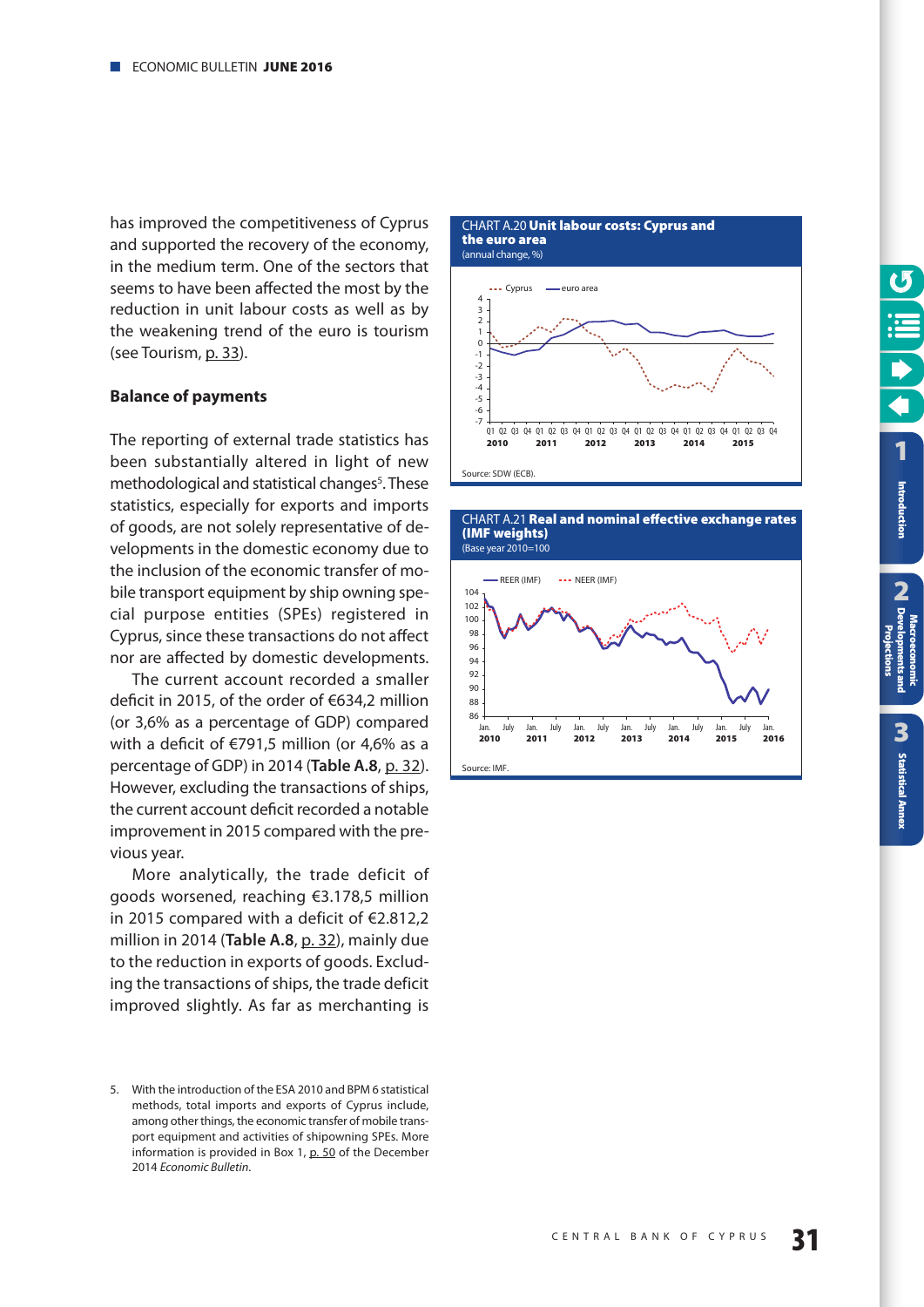<span id="page-31-0"></span>concerned, revenue in 2015 decreased to €183,4 million compared with €240,1 million last year.

The surplus of the services account amounted to €2.933,7 million in 2015, remaining at 2014 levels, as the increase recorded in imports of services was offset by the increase in exports of services.

Exports of services increased by 4,4% (€333,9 million) in 2015, with increases recorded in all the main categories reflecting the recovery of confidence in the Cypriot banking system and the sustained confidence in the quality of domestic services. Specifically, increases of 6% (€110,7 million) and 69,6% (€87,4 million) were recorded in the categories of financial services and other business services, respectively. The sub-category of professional and management consulting services (including income from legal and accounting services) increased by 84,8% (€79,6 million). Also income from travel, which includes revenues from tourism, increased by 4,3% (€91,6 million) compared with a decrease of 1,7% (€36,3 million) in the previous year. The improved performance of the tourism sector seems to be continuing in 2016, based on available data for January 2016 which show an increase in revenues.

Imports of services increased by 7,1% (€333,3 million), reflecting increases in most categories, with the largest increases being observed in financial services (15,2% or €118,5 million) and other business services 19,2% (€91 million). Transport increased by 6,3% (€85,8 million), while the category of insurance and pension services decreased by 20,6% (€26,7 million).

In the primary income account (which mainly includes income from employment and investment) a surplus of €60,5 million was

#### TABLE A.8 **Balance of Payments (main categories)** (€ million)

|                                   | 2014       | 2015       | Change   |
|-----------------------------------|------------|------------|----------|
| <b>Current account balance</b>    | -791,5     | $-634,2$   | 157,3    |
| <b>Goods and services balance</b> | 120,9      | $-244,8$   | $-365,7$ |
| Trade balace                      | $-2.812.2$ | $-3.178,5$ | $-366.3$ |
| <b>Exports of goods</b>           | 2.807.8    | 2.487.3    | $-320,5$ |
| Imports of goods                  | 5.620,0    | 5.665.8    | 45,8     |
| Services balance                  | 2.933,1    | 2.933,7    | 0,6      |
| <b>Exports of services</b>        | 7.629,8    | 7.963,7    | 333,9    |
| of which:                         |            |            |          |
| <b>Transport</b>                  | 2.319,3    | 2.342,7    | 23,4     |
| <b>Travel</b>                     | 2.142,3    | 2.233,9    | 91,6     |
| Insurace and pension services     | 17,7       | 23,9       | 6,2      |
| <b>Finanacial services</b>        | 1.841,3    | 1.952,0    | 110,7    |
| Other business services           | 125,6      | 213,0      | 87,4     |
| <b>Imports of services</b>        | 4.696,7    | 5.030,0    | 333,3    |
| of which:                         |            |            |          |
| <b>Transport</b>                  | 1.361,5    | 1.447.3    | 85,8     |
| Travel                            | 945,4      | 962,6      | 17,2     |
| Insurace and pension services     | 129.7      | 103,0      | $-26,7$  |
| <b>Finanacial services</b>        | 781,1      | 899,6      | 118,5    |
| Other business services           | 473,3      | 564,3      | 91,0     |
| Primary income (net)              | $-488,8$   | 60,5       | 549,3    |
| Secondary income (net)            | $-423,5$   | $-449,9$   | $-26,4$  |

Source: CBC.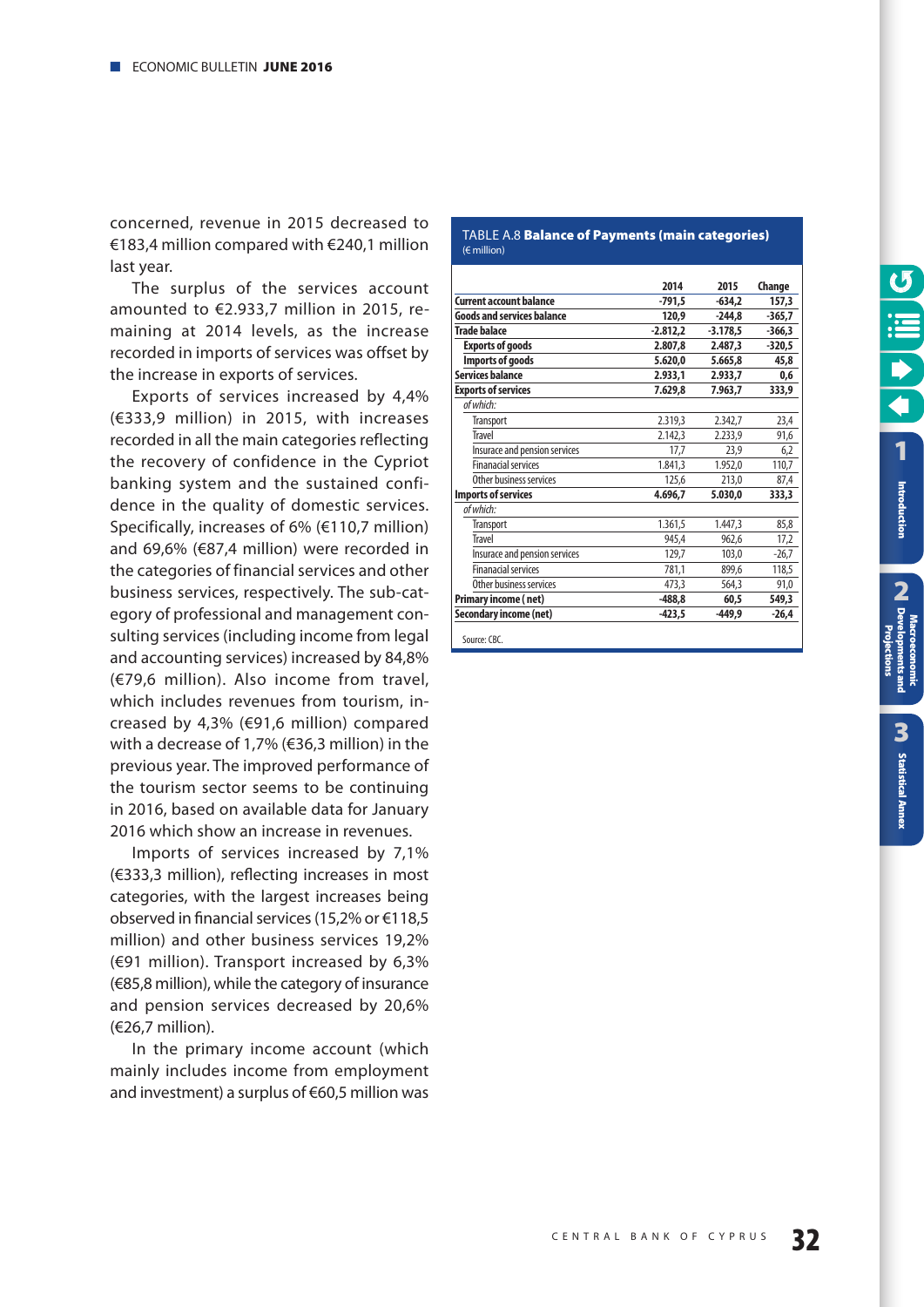<span id="page-32-0"></span>recorded compared with a deficit of €488,8 million in 2014. This is due to the increase in revenues and reduction of expenses from foreign direct investment. The deficit in the secondary income account (which mainly includes current transfers) recorded a slight deterioration primarily due to the increase in government contributions to European funds.

The current account deficit in 2015 was mainly financed by liquidations of securities by the banking sector, the issuance of government bonds, government lending from the European Stability Mechanism (ESM) and the IMF as well as private sector lending.

#### **Tourism**

The tourism sector proved to be one of the most important pillars of the Cypriot economy. Efforts to penetrate into new markets, particularly in other European countries as well as countries of the Middle East and Asia seem to have been successful, while the promotion of new types of tourism products continues.

According to available data, tourist arrivals increased by 8,9% in 2015 relative to 2014, while revenues from tourism recorded an increase of 4,4%. As a consequence, the per capita expenditure of tourists during 2015 recorded a decrease of 4,2% (**Table A.9** and **Chart A.22**). This reduction occurred despite the 3% increase in daily per capita expenditure and is attributed to the decrease in the average length of stay from 10,7 to 9,9 days.

All in all, 2015 proved to be a very positive year for the tourism sector, with the positive trend continuing into 2016 as well. Available data on tourist arrivals for 2016Q1 show an increase of 32,4% compared with the corresponding period of the previous year. Also, revenues from tourism increased by 2,5% in

#### TABLE A.9 **Tourism**

|                  | <b>Tourist arrivals</b><br>(thous.) | <b>Tourist receipts</b><br>$($ $\epsilon$ million) | <b>Expenditure</b><br>per person $(\epsilon)$ |
|------------------|-------------------------------------|----------------------------------------------------|-----------------------------------------------|
| 2014             | 2.441                               | 2.023.4                                            | 828,9                                         |
| 2015             | 2.659                               | 2.112,1                                            | 794,2                                         |
| annual % change  | 8,9                                 | 4,4                                                | $-4,2$                                        |
| 2015 Jan.        | 41,8                                | 28.4                                               | 679.4                                         |
| 2016 Jan.        | 48,6                                | 29,1                                               | 598.7                                         |
| annual % change  | 16,3                                | 2,5                                                | $-11,9$                                       |
| 2015 Jan.- Mar.  | 190.0                               |                                                    |                                               |
| 2016 Jan. - Mar. | 251,6                               |                                                    |                                               |
| annual % change  | 32,4                                |                                                    |                                               |

#### CHART A.22 **Tourist arrivals and receipts** (annual change, %)

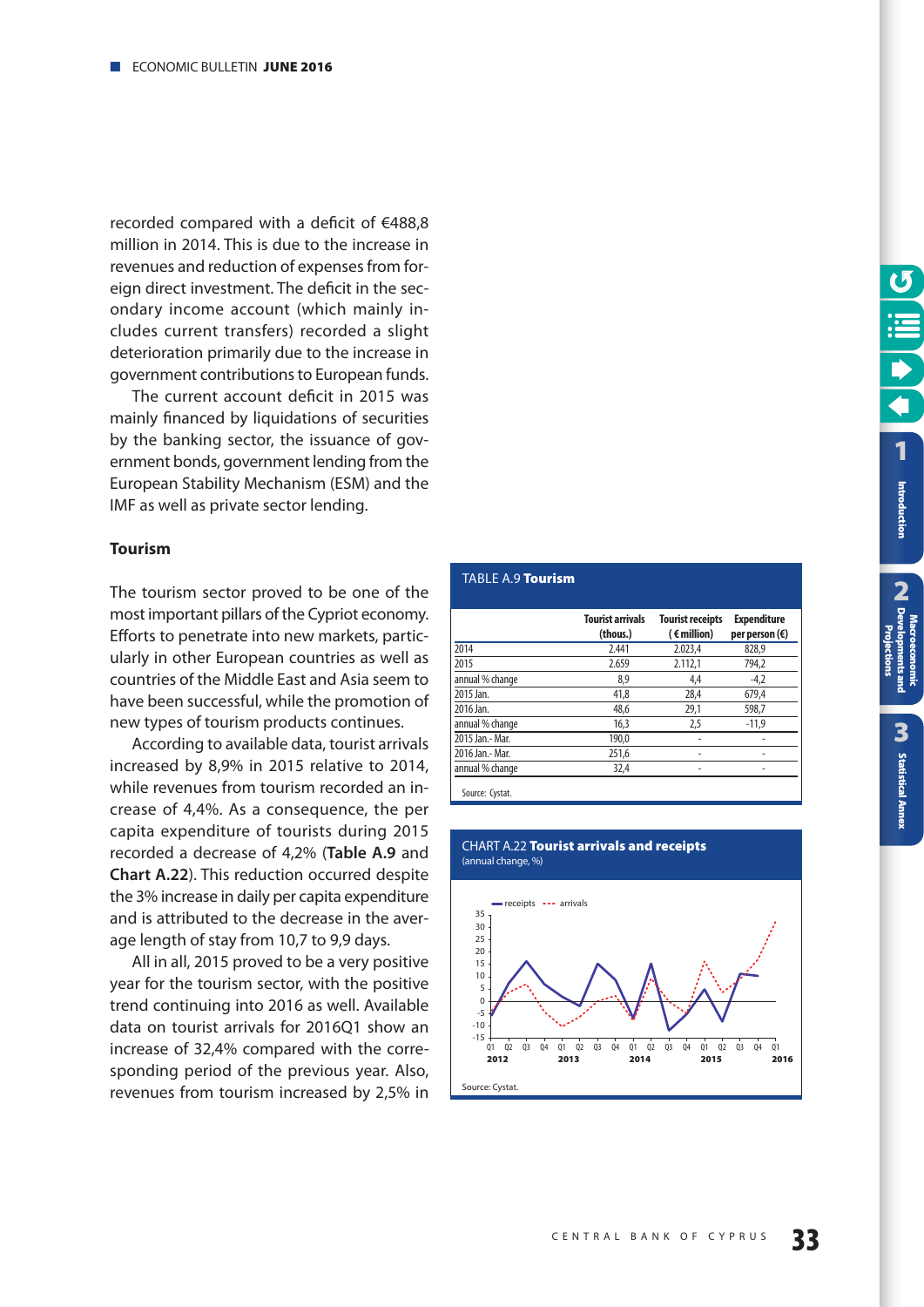<span id="page-33-0"></span>the first month of 2016. It seems that the efforts made to mitigate the issue of seasonality, have been successful. It should, however, be noted that geopolitical circumstances contributed positively given that they adversely affected competitor neighbouring countries. In particular, arrivals from the UK and Russia rose significantly in 2016Q1 compared with the corresponding period of the previous year. Based on pre-bookings to date, *ceteris paribus*, 2016 is expected to be a much better year than the previous one.

#### **2.3 Domestic Demand, Production and the Labour Market**

#### **Quarterly national accounts**

The Cyprus economy recorded positive annual growth of 1,6% in 2015 compared with a contraction of 2,5% in 2014. According to analytical data for 2015 (**Charts A.23(a)** and **A.23(b)**), GDP growth is being driven by an improvement observed across all sub-categories and primarily due to the 1,9% increase in private consumption attributable to the stabilisation of the economic environment and the recovery of confidence. Exports of goods and services also contributed to growth, increasing by 1,9%. Excluding the transactions of ships, exports of goods and services recorded a more significant increase. Public consumption and gross fixed capital formation rose by 1,1% and 14%, respectively. However, excluding the transactions of ships, gross fixed capital formation recorded a decline.

In light of more recent preliminary data, a year-on-year improvement of 2,6% was recorded in 2016Q1. The increase of GDP can be mainly attributed to the hotels and restau-







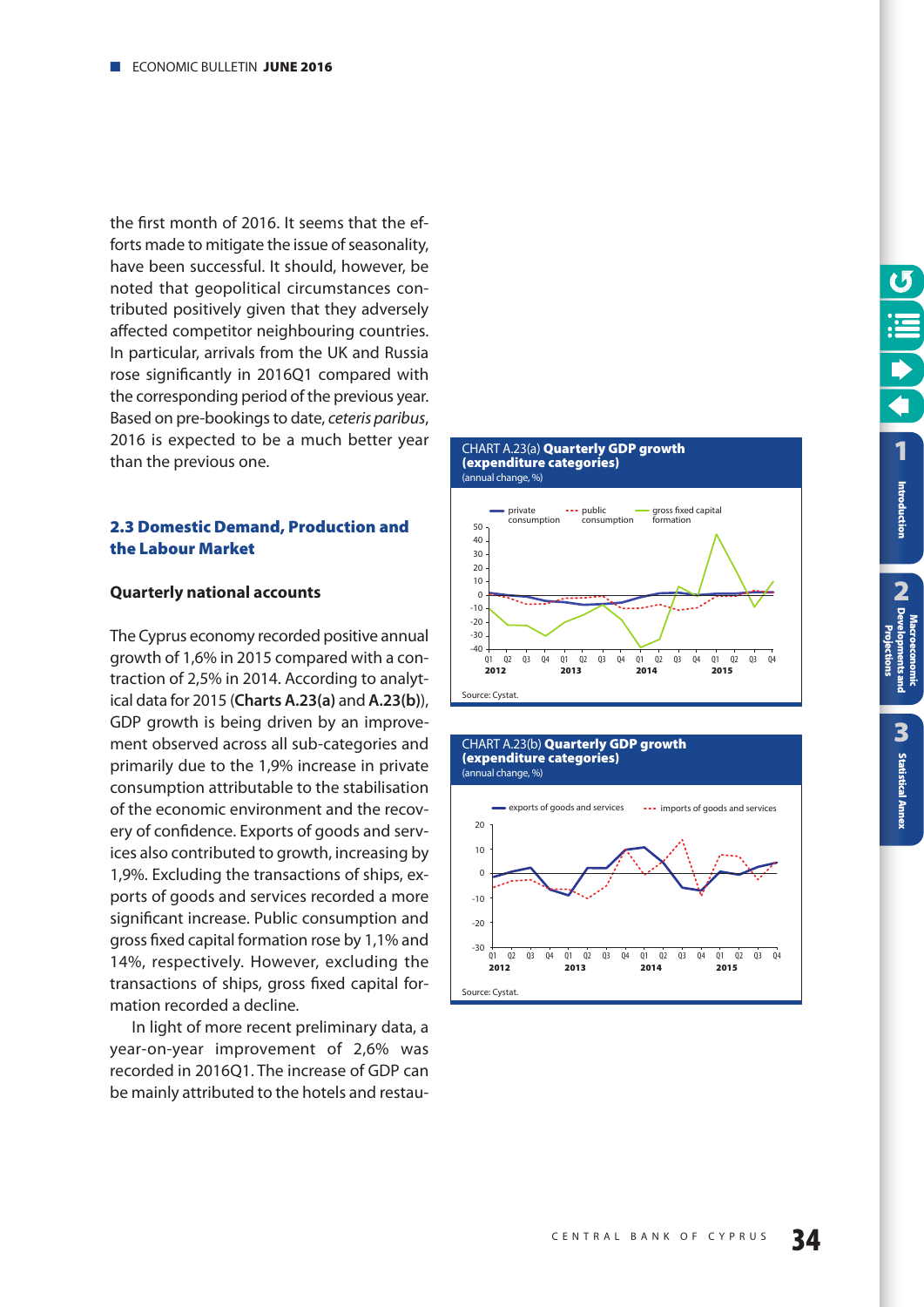<span id="page-34-0"></span>rants, professional, scientific and technical activities, retail and wholesale trade, manufacturing, construction and transport sectors. Negative growth rates were recorded by financial service activities, due to significant loan write-offs that materialised from March 2016 in line with the broader effort to further consolidate the banking sector, and household activities with employed persons.

Recent economic indicators show even stronger signs of the already ongoing recovery in domestic demand. Specifically, the Economic Sentiment Indicator (ESI) (**Table A.10**) increased from 106,7 in December 2015 to 113,3 in April 2016, reaching its highest point since April 2008. The turnover index of retail trade improved significantly in February 2016 (**Chart A.24**), reaching 5,1% in the first two months of the year, while a notable increase was observed in the sub-indices of consulting and professional services. Also, motor vehicle registrations continued their upward trend (**Chart A.25**), registering an increase of 28% in 2016Q1 compared with 2015Q1.

Regarding credit card spending, spending by cardholders of Cypriot credit cards in Cyprus rose by 4,2% in 2016Q1 compared with 2015Q1. It should be noted that if spending for oil purchases and government services are excluded, the relevant spending recorded a more significant increase (7,4%). Spending by foreign credit cardholders in Cyprus rose by 10,8% (**Chart A.26**, [p. 36\)](#page-35-0) reflecting the positive developments in tourism (**Chart A.22**, [p. 33\)](#page-32-0).

It is noteworthy that the confidence index in the construction sector has been improving, reaching its highest point in April 2016 since October 2008. The production index in the construction sector, although still fluctuating at very low levels, shows the first signs of sta-

#### TABLE A.10 **Business and consumer surveys: confidence indicators**

(for sub-indices: difference between percentage of positive answers and percentage of negative answers)

|              | 2015<br>June | 2015<br>Sep. | 2015<br>Dec. | 2016<br>Mar. | 2016<br>Apr. |
|--------------|--------------|--------------|--------------|--------------|--------------|
| <b>ESI</b>   | 104,1        | 104,6        | 106,7        | 108,9        | 113,3        |
| Industry     | -6           | -9           | -4           | -3           | 4            |
| Services     |              | 11           | 8            | 20           | 19           |
| Consumer     | $-20$        | $-13$        | $-10$        | $-14$        | $-7$         |
| Retail trade | $-11$        | $-9$         | $-2$         | $-5$         | 0            |
| Construction | $-45$        | $-38$        | $-30$        | $-28$        | $-25$        |
|              |              |              |              |              |              |

Source: European Commission.

Note: Seasonally adjusted data.





## CHART Α.25 **Registration of motor vehicles**

**[Statistical Annex](#page-52-0)**

**Statistical Annex**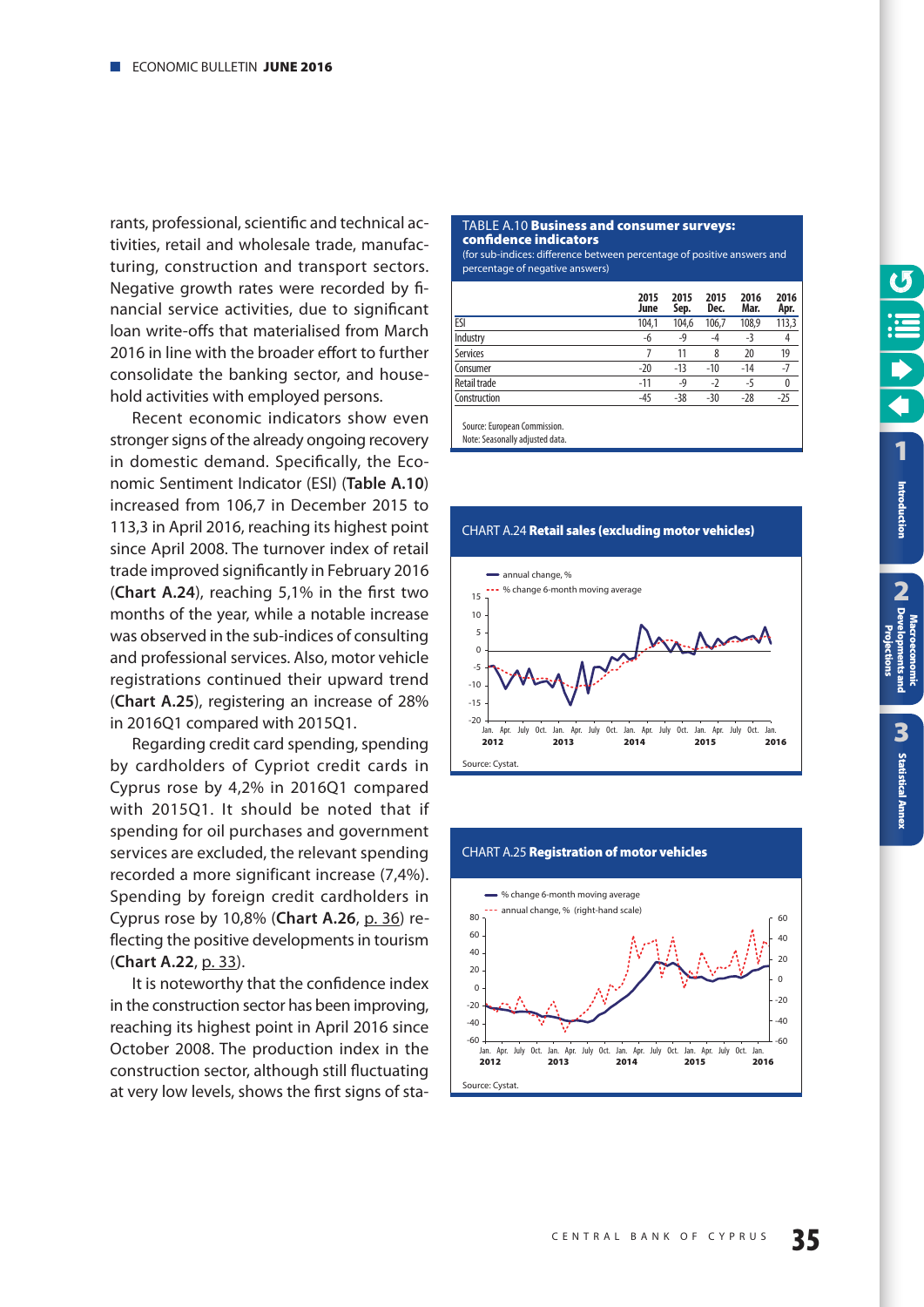<span id="page-35-0"></span>bilisation recording positive rates of change as from 2015Q3 (see real estate market, [p. 36\)](#page-35-0).

As previously mentioned, a significant recovery was observed in the tourism sector, registering very significant increases both in terms of arrivals and also revenues (see tourism, [p. 33\)](#page-32-0). Regarding the professional services sector, available data for 2016 relating to new company registrations in Cyprus demonstrate the comparative advantage that Cyprus has in providing relevant services (increase of 30% in March 2016 and 28,6% in 2016Q1).

At the same time, new lending to the domestic private sector registered a slight recovery up to March 2016 as a result of the granting of new loans by banking institutions. It is noted that new lending remains limited mainly due to the ongoing efforts of both private and banking sectors to deleverage and consolidate their balance sheets.

#### **Real estate market**

The real estate market continued to show positive developments as outlined by the construction sector indicators. Nevertheless, the sector is still at low levels of activity compared with the levels before the crisis. On the positive side, the stabilisation recorded in housing prices should be stressed as it is the first after nearly six years of continuous reductions. (see also Box 2, [p. 42\)](#page-41-0)

In particular, construction activity, as recorded by the index of production in construction published by the Statistical Service of Cyprus (Cystat), recorded the first annual increases in 2015Q3 and 2015Q4 (8,6% and 24%, respectively) after almost seven years of continuous reductions. However, construction activity still remains low, close to 2013



**2**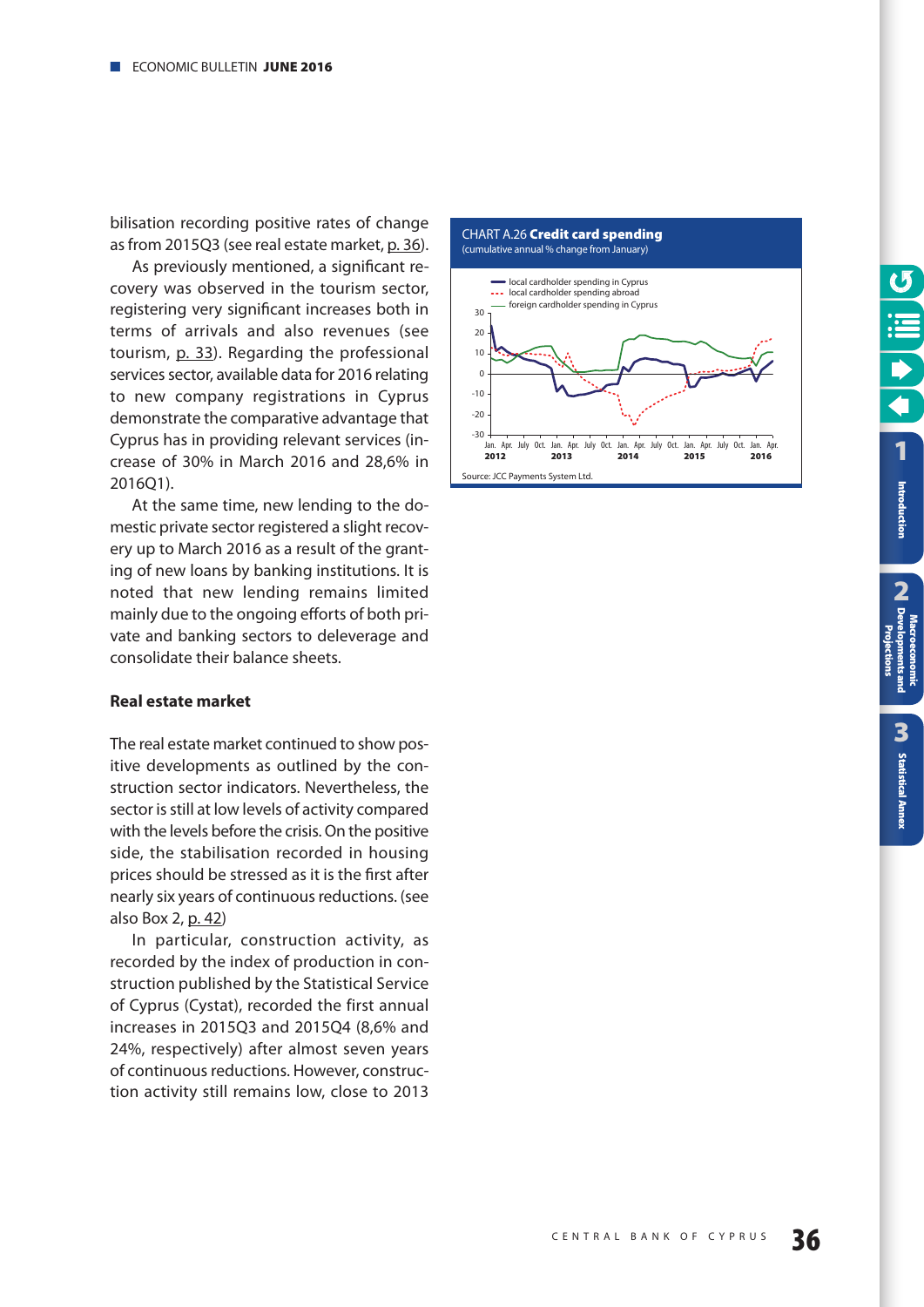<span id="page-36-0"></span>levels. Local sales of cement recorded annual growth of 37,9% in the period January - April 2016 (**Table A.11**), while in the corresponding period of 2015 an annual drop of 12% was recorded. Meanwhile, the Cystat price index of construction materials recorded an annual decrease of 3,6% for the period January - March 2016, suggesting an acceleration of the reductions in the prices of construction materials, something which favours construction activity. It is noted that the decline in the prices of construction materials will possibly have a negative effect on the prices of newly built houses, provided that land development companies will not take advantage of this so as to increase their profit margins.

Regarding demand for properties, an annual increase was recorded in 2016Q1 both by locals and foreigners (**Table A.11**), even though demand levels were similar to those of 2012, which were low compared to the precrisis period. Additionally, the continued reduction in interest rates and the fact that lending criteria remain unchanged, as recorded in the CBC Bank Lending Survey (**Chart A.27**), support the increase in demand for new housing loans.

Another indication of the gradual improvement of the real estate market conditions is the stabilisation observed in the CBC's Residential Property Price Index (houses and apartments), which on a quarterly basis remained unchanged in 2015Q4. This was the first non-negative change since 2010Q1. On an annual basis the index declined by 1.8%, the smallest decrease since 2010Q3 (**Chart A.28**, [p. 38\)](#page-37-0).

Indications for construction sector prospects suggest that, overall, the worst is over. Specifically, the number of authorised

#### TABLE A.11 **Real estate sector**

(annual change, %, unless otherwise stated)

| $-12,0$<br>37,9<br>15,8<br>24,5<br>24,7<br>26,1 | $-5,8$<br>22,5<br>24,0       | 30,1<br>19,2<br>$-7,1$ | n/a<br>n/a<br>n/a |
|-------------------------------------------------|------------------------------|------------------------|-------------------|
|                                                 |                              |                        |                   |
|                                                 |                              |                        |                   |
|                                                 |                              |                        |                   |
|                                                 |                              |                        |                   |
|                                                 |                              |                        |                   |
|                                                 |                              |                        |                   |
|                                                 |                              |                        |                   |
|                                                 |                              |                        |                   |
|                                                 |                              |                        |                   |
|                                                 |                              |                        |                   |
|                                                 |                              |                        |                   |
| 19,2<br>$-6,7$                                  | 18,3                         | 282,9                  | n/a               |
|                                                 |                              |                        |                   |
| $-27,2$                                         | $-42,9$                      | $-27,6$                | $-24,6$           |
|                                                 |                              |                        |                   |
|                                                 |                              |                        |                   |
| $-7,1$                                          |                              | $-7,8$                 | $-4,3$            |
|                                                 |                              |                        |                   |
|                                                 |                              |                        |                   |
|                                                 | $-2,7$                       | $-3,0$                 | n/a               |
|                                                 | $-45,3$<br>$-16,3$<br>$-1,5$ | $-3,6$                 | $-14,4$           |

Sources: Cystat, DLS, European Commission.



#### CHART Α.27 **Lending criteria and interest rate on housing loans**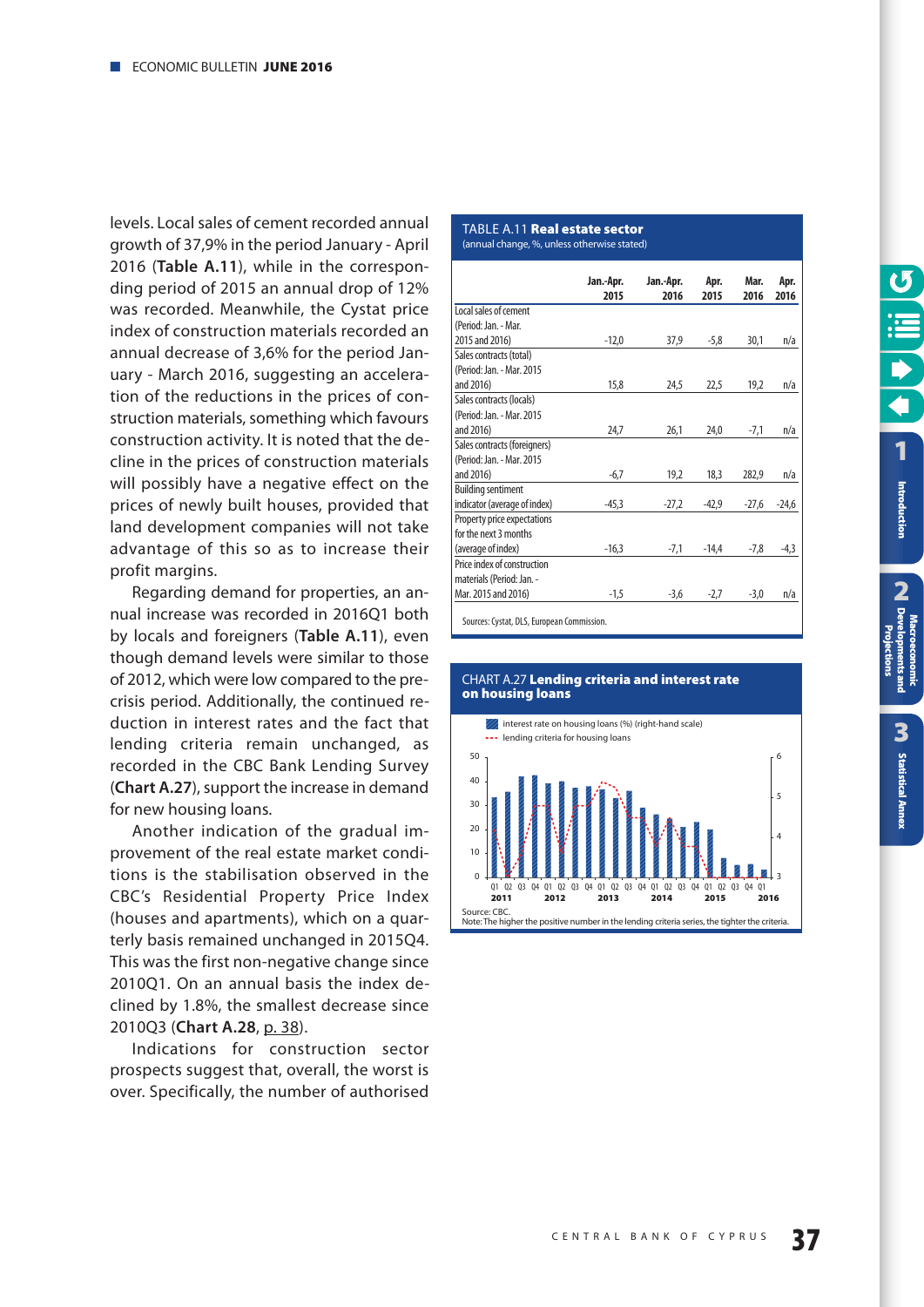<span id="page-37-0"></span>building permits registered an annual increase of 1,6% for the whole of 2015, while the first two months of 2016 recorded an annual decrease of 1,4%. Also, the confidence indicator in construction, as published by the European Commission's Economic Sentiment Surveys, averaged -27,2 in 2016Q1 compared with -45,3 in 2015Q1 (**Table A.11**, [p. 37\)](#page-36-0). This indicator is approximately at the levels recorded at end-2008, confirming the gradual return of confidence in the property market. The expectations index for the real estate prices in the next three months also presents a less negative picture, with the average for 2016Q1 at -7,1, compared with an average of -16,3 in the corresponding period of 2015. Furthermore, the expectations indicator for employment in the construction sector over the next three months was also less negative, recording an average of -0,4 in 2016Q1 compared with -5,7 in the same period of 2015. However, the recovery of the sector is not expected to be easy. Possible adverse effects include potential impacts from the forthcoming real estate foreclosures, the progress with NPLs as well as external factors such as the possible impact of the exit of the UK from the EU which could result in British property owners selling their holiday homes in Cyprus.

#### **Labour market**

Compared with a decrease of 2,3% in 2014, employment recorded an annual increase of 0,9% in 2015, the first since 2011, a direct result of economic growth (**Chart A.29**). At the same time, total hours worked rose by 0,7% in 2015 compared with 2014, and consequently a decrease of 0,1% in hours worked per employee was recorded. Unemployment as a percentage





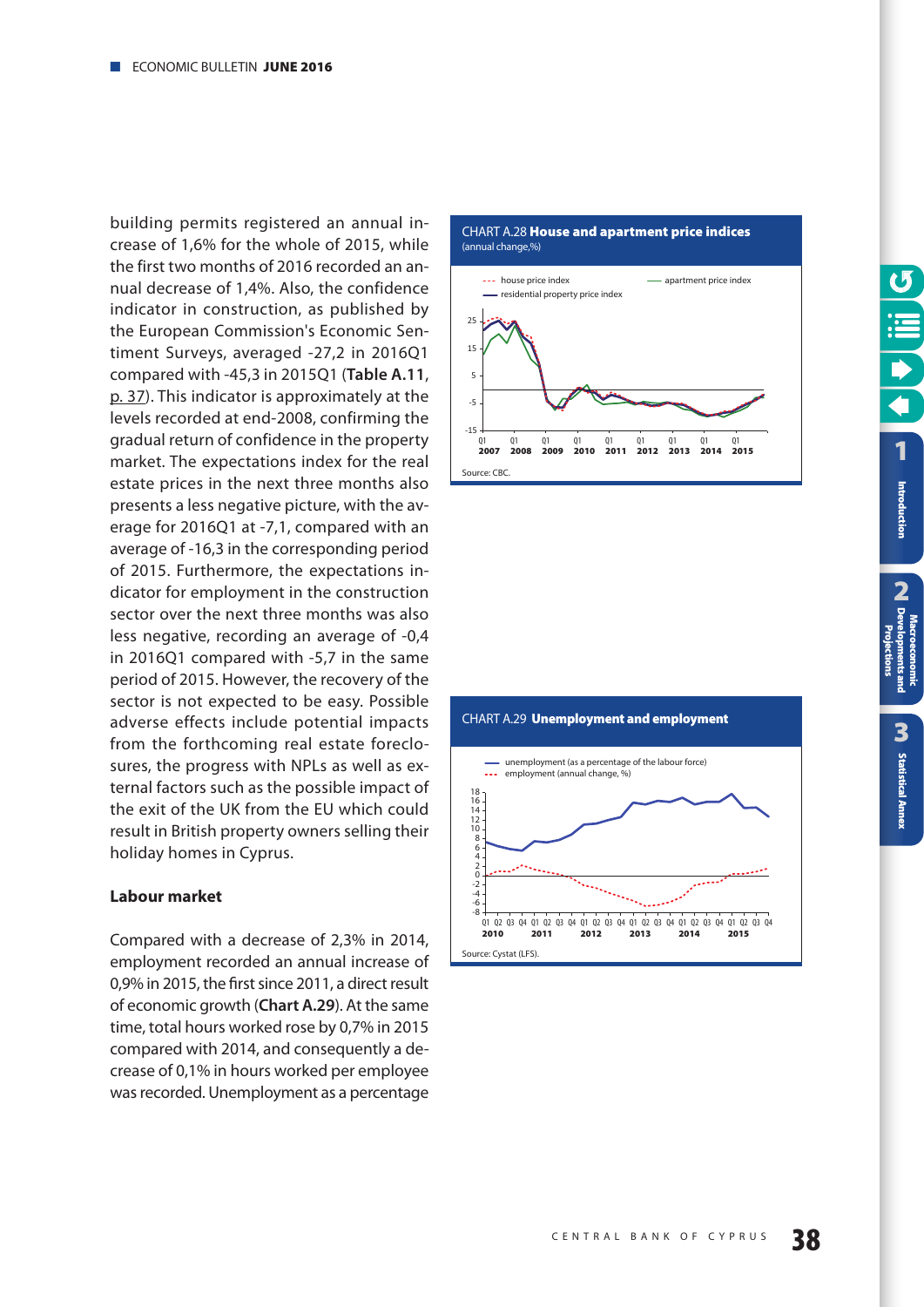<span id="page-38-0"></span>of the labour force also showed signs of improvement, as it reached 15% in 2015 compared with 16,1% in 2014 according to the Labour Force Survey (LFS). It should be noted that in 2015Q4 the unemployment rate decreased significantly, reaching 12,8% compared with 16% in 2014Q4 and 14,8% in 2015Q3 (**Chart A.29**, [p. 38\)](#page-37-0).

The reduction in unemployment is also confirmed by the number of registered unemployed (**Chart A.30**), for which we have more recent monthly data from Cystat up to and including April 2016. Specifically, the registered unemployed in April 2016 decreased by 13,1% compared with the corresponding month of 2015 (from 42,6 thousand to 37 thousand people). Regarding the breakdown between Cypriots and non-Cypriots, registered unemployed Cypriots decreased by 15,5% (5.153 people) in April 2016, while non-Cypriots recorded a decrease of 4,4% (412 people).

In times of economic crisis with prolonged high levels of unemployment, it is very important to monitor the duration of unemployment as well (**Chart A.31**). According to LFS data, the unemployment rate with a maturity equal or greater to six months decreased to 8,6% in 2015Q4, compared with a rate of 10,1% in 2014Q4. According to the latest registered unemployment figures from Cystat, the number of registered unemployed for six months and over decreased by 1,259 persons in April 2016 compared with the same month of the previous year.

#### **2.4 Domestic Fiscal Developments**

The general government budget deficit as a percentage of GDP, excluding the recapitali-

CHART Α.30 **Registered unemployment** 







CHART Α.31 **Unemployment by duration**



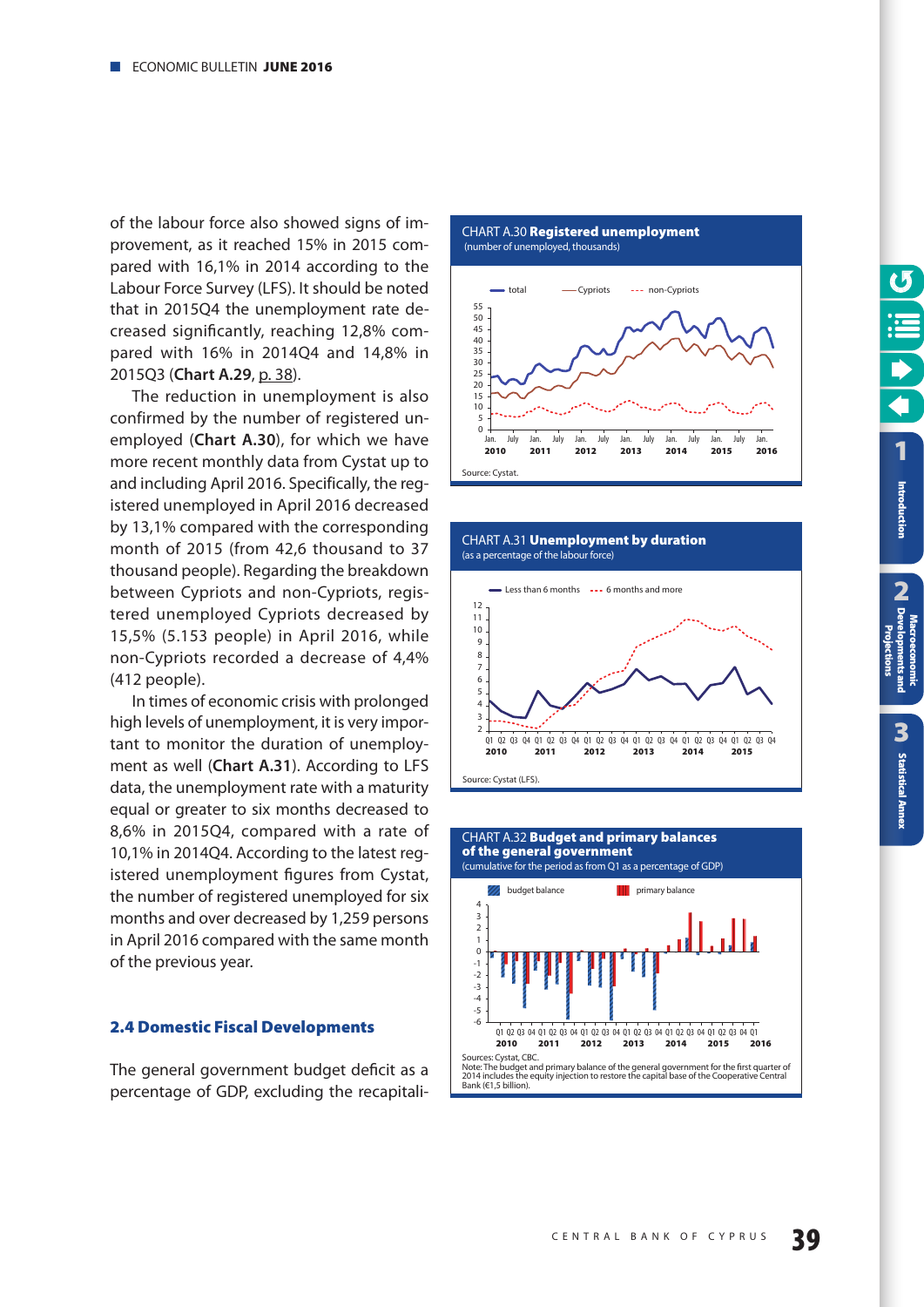<span id="page-39-0"></span>sation of the Cooperative Central Bank by €175 million, was in balance in 2015 (**Chart A.32,** p. 39). According to preliminary data by Cystat, the general government accounts show a surplus of 0,8% for 2016Q1, compared with a deficit of 0,1% in the corresponding period of 2015. This improvement was due to the timing of the CBC dividend payment to the authorities in 2016, which materialised earlier than the relevant payment in 2015. However, even after excluding the effect of the dividend from the accounts, a surplus of 0,3% of GDP was still recorded as revenues rose by 2,2% and expenditures fell by 2,7% (**Chart A.33**). Moreover, the primary balance as a percentage of GDP registered a surplus of 1,4% in 2016Q1 (0,8% excluding the impact of the CBC dividend) against a 0,5% surplus in the previous year (**Chart [A .32](#page-38-0)**, p. 39).

Public revenue grew by 8,4% in 2016Q1 (**Chart A.33** and **Table A.12**), mainly due to the increase in property income, attributed to the early payment of the CBC dividend as well as an increase of 4,6% in revenues from social contributions. As regards developments in public expenditure (**Chart A.33** and **Table A.12**), the annual reduction of 2,7% in 2016Q1 was mainly due to reductions of 23,8% in "other current expenditure" and 5,2% in the compensation of employees, which more than compensate for the 7,9% increase recorded in social payments.

The general government consolidated gross debt to GDP ratio stood at 108,9% in 2015. According to the latest available data by Cystat, public debt stood at 107,7% at the end of 2016Q1 (**Chart A.34**, [p. 41\)](#page-40-0). This was due to a primary surplus of 1,4% of GDP (**Chart A.32**, [p. 39\)](#page-38-0) in the aforementioned period and despite the increase in government deposits.





#### TABLE A.12 **Accounts of general government**

|                                        | Jan.-Mar.<br>2015<br>$(\epsilon$ million) | Jan.-Mar.<br>2016<br>$(\epsilon$ million) | Change<br>$\frac{0}{0}$ |
|----------------------------------------|-------------------------------------------|-------------------------------------------|-------------------------|
| <b>EXPENDITURE</b>                     |                                           |                                           |                         |
| Intermediate consumption               | 117,0                                     | 118,7                                     | 1,5                     |
| <b>Compensation of employees</b>       | 527,6                                     | 500.1                                     | $-5,2$                  |
| Social transfers                       | 544,3                                     | 587,4                                     | 7,9                     |
| Interest                               | 112,0                                     | 92.3                                      | $-17,6$                 |
| <b>Subsidies</b>                       | 30,3                                      | 35,6                                      | 17,5                    |
| Other current expenditure              | 130.3                                     | 99.3                                      | $-23,8$                 |
| Gross fixed capital formation          | 41,6                                      | 35,7                                      | $-14,2$                 |
| Other capital expenditure              | 16,9                                      | 10.5                                      | $-37,9$                 |
| <b>Total expenditure</b>               | 1.520.0                                   | 1.479,6                                   | -2,7                    |
| Total expenditure as a % of GDP        | 8,7                                       | 8,4                                       |                         |
| <b>REVENUE</b>                         |                                           |                                           |                         |
| Taxes on production and imports        | 602,8                                     | 604.2                                     | 0,2                     |
| Current taxes on income, wealth, etc   | 381,0                                     | 386,8                                     | 1,5                     |
| Social contributions                   | 367.8                                     | 384.8                                     | 4,6                     |
| Other current resources                | 39.6                                      | 43.0                                      | 8,6                     |
| Sales                                  | 105,1                                     | 106,8                                     | 1,6                     |
| Capital transfers received             | 0,4                                       | 0,4                                       | 0,0                     |
| Property income                        | 4,3                                       | 100,8                                     | 2.244,2                 |
| <b>Total revenue</b>                   | 1.501,0                                   | 1.626,8                                   | 8,4                     |
| Total revenue as a % of GDP            | 8,6                                       | 9,2                                       |                         |
| Surplus $(+)$ / Deficit $(-)$          | $-19.0$                                   | 147.2                                     |                         |
| Surplus $(+)$ / Deficit $(-)$ % of GDP | $-0,1$                                    | 0,8                                       |                         |
| Sources: Cystat, CBC.                  |                                           |                                           |                         |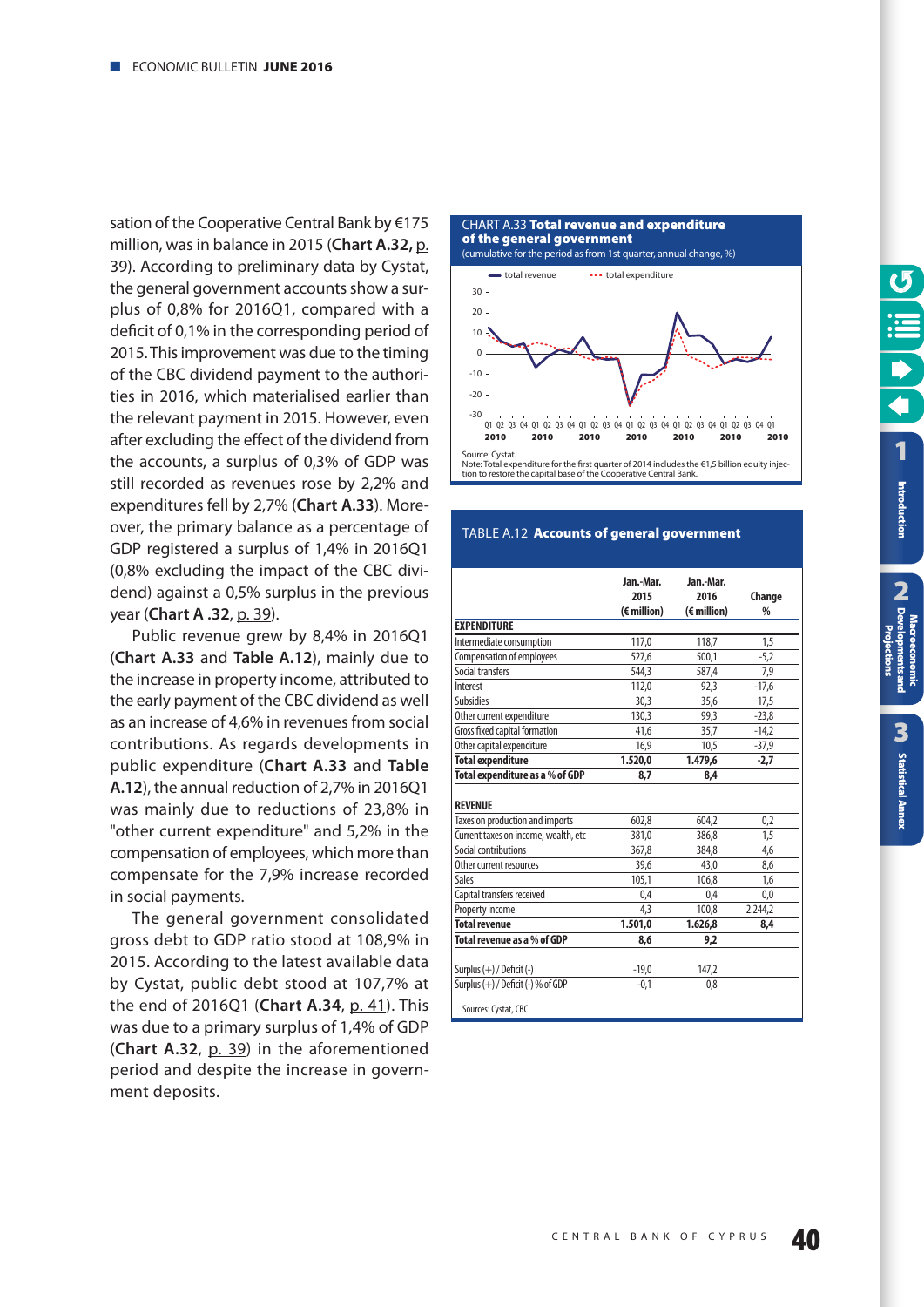#### <span id="page-40-0"></span>**3. Macroeconomic Forecasts for the Cyprus Economy**

This section analyses the updated forecasts<sup>6</sup> of the CBC as prepared within the context of the Eurosystem projections. It is noted that the GDP growth forecast for 2016 has been revised considerably upwards compared with the CBC projection published in the December 2015 Economic Bulletin. This is because recent economic indicators and the preliminary GDP estimate for 2016Q1 were more positive than expected.

#### **Prices: HICP**

In 2016 inflation in Cyprus is expected to remain negative, reaching 0,9% compared with -1,5% in 2015 (**Table A.13**), mainly attributable to the continued reduction in the prices of certain goods and services as well as the low price of oil. Inflation excluding energy is projected to be negative, reaching -0,4% in 2016 from -0,2% in 2015. Prices excluding energy and food are expected to record a negative inflation of around 0,3% compared with -0,4% in 2015, reflecting reduced costs (mainly wages and rents) for business.

In 2017 and 2018 inflation is anticipated to be positive at around 1% and 1,6%, respectively, influenced mainly by the projected domestic economic recovery that is envisaged to exert upward pressure on prices, as well as the expected rise in energy prices due to the very low base. Excluding energy, inflation is projected to be around 0,7% and 1,4% in 2017 and 2018, respectively. Prices excluding energy and food are expected to record positive inflation around 0,5% and 1,3% in 2017 and 2018, respectively.

CHART Α.34 **General government consolidated gross debt** (as a percentage of GDP)



#### TABLE A.13 **HICP projections** (annual change, %)

|                       | 2015 | 2016f  | 2017f | 2018f |
|-----------------------|------|--------|-------|-------|
| <b>HICP</b>           | - 1  | $-0.9$ | 1.0   | ٥, ١  |
| HICP excluding energy |      | -0.4   | 0.7   | 1.4   |

Sources: Cystat, CBC.

**Macroeconomic**

<sup>6.</sup> On the basis of the common assumptions adopted by the Eurosystem.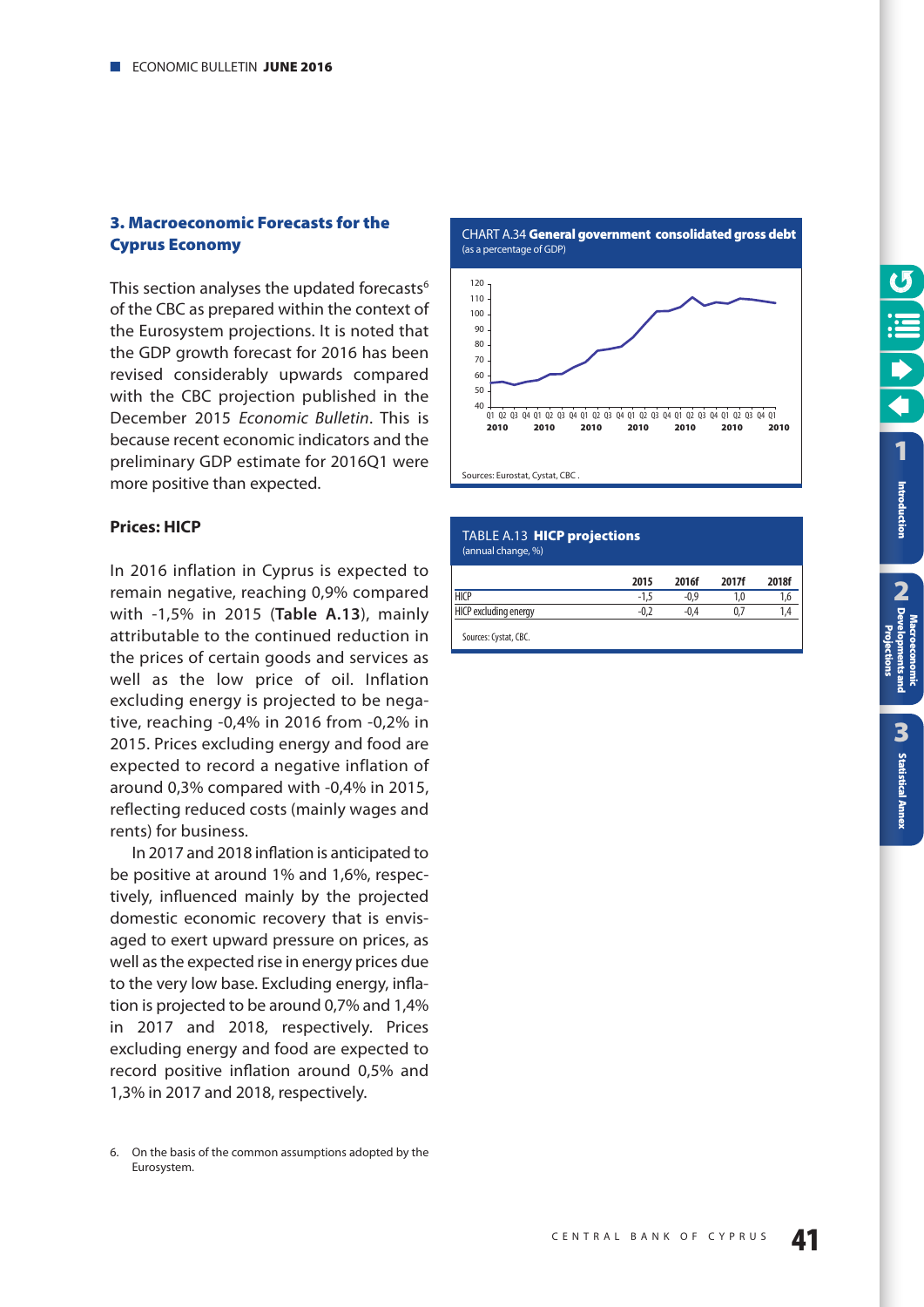#### <span id="page-41-0"></span>**Box 2: House prices in Cyprus**

The assessment of the valuation of house prices in a country is undoubtedly important for everyone involved in the real estate market (investors, households, policy makers, real estate agents, land developers, etc.). For this purpose there are many models based on various working assumptions, while ratios have also been occasionally used in the literature<sup>1</sup> in order to assess the consistency of house prices with economic fundamentals. At the outset, it should be noted that a precise calculation of the valuation of house prices is not possible and any quantitative reports in the literature are only indicative. Therefore, more than one methodology should be used for a comprehensive, and as far as possible, complete evaluation of house price levels. As such, the results should consist of a range of objectively possible values. It is, thus, important that any methods used are checked for validity and reliability.

This box examines statistical evidence and models that assess the valuation of house prices in Cyprus, as calculated by the European Commission and the ECB in the context of assessing the financial stability of the euro area member countries. We then present the results of the on-going study being carried out by the CBC. In all the above exercises the CBC Residential Property Price Index (RPPI) was used as an indicator for house prices.

At this point it is important to note that the exercises of both the ECB and the European Commission have been made in real terms, while in contrast the CBC exercises were conducted in nominal terms. Thus, the results of the CBC are independent from the choice of a house price deflator since there is no common practice followed in the literature regarding this issue.

**[1](#page-7-0)**

Introduction

**2 Introduction**<br> **CA** Developments and<br>
CA Developments and

**[Statistical Annex](#page-52-0)**

**Statistical Annex** 

3

**Macroeconomic [Developments and](#page-9-0) Projections**

#### **House price valuation exercises in Cyprus by the ECB**

In the ECB report on financial stability in the euro area<sup>2</sup> two house price valuation models were presented, one of which is based on Bayesian methods. In this exercise an inverted demand equation was used, which connects real house prices with the fundamentals of the economy, such as income per household, the mortgage interest rates and housing stock. Model results for the period ranging from 2002Q1 until 2015Q4 are shown in **Chart 1**<sup>3</sup> ([p. 43\)](#page-42-0) and are available in the SDW database. This model suggests that house prices in Cyprus were overvalued from 2007Q3 until 2014Q2, while they became undervalued by 2015Q4.

In addition, the ECB also uses other complementary statistical evidence for the valuation of house prices, in order to have a more complete picture. In particular, the price-to-income per household and the price-to-rent ratios were also utilised.

- 1. Igan and Loungani (2012), Muellbauer (2012) and Attanasio et al (2009).
- 2. ECB (2015).
- 3. These results have been used in other ECB studies such as the ESRB Risk Dashboard and the recent bank stress tests.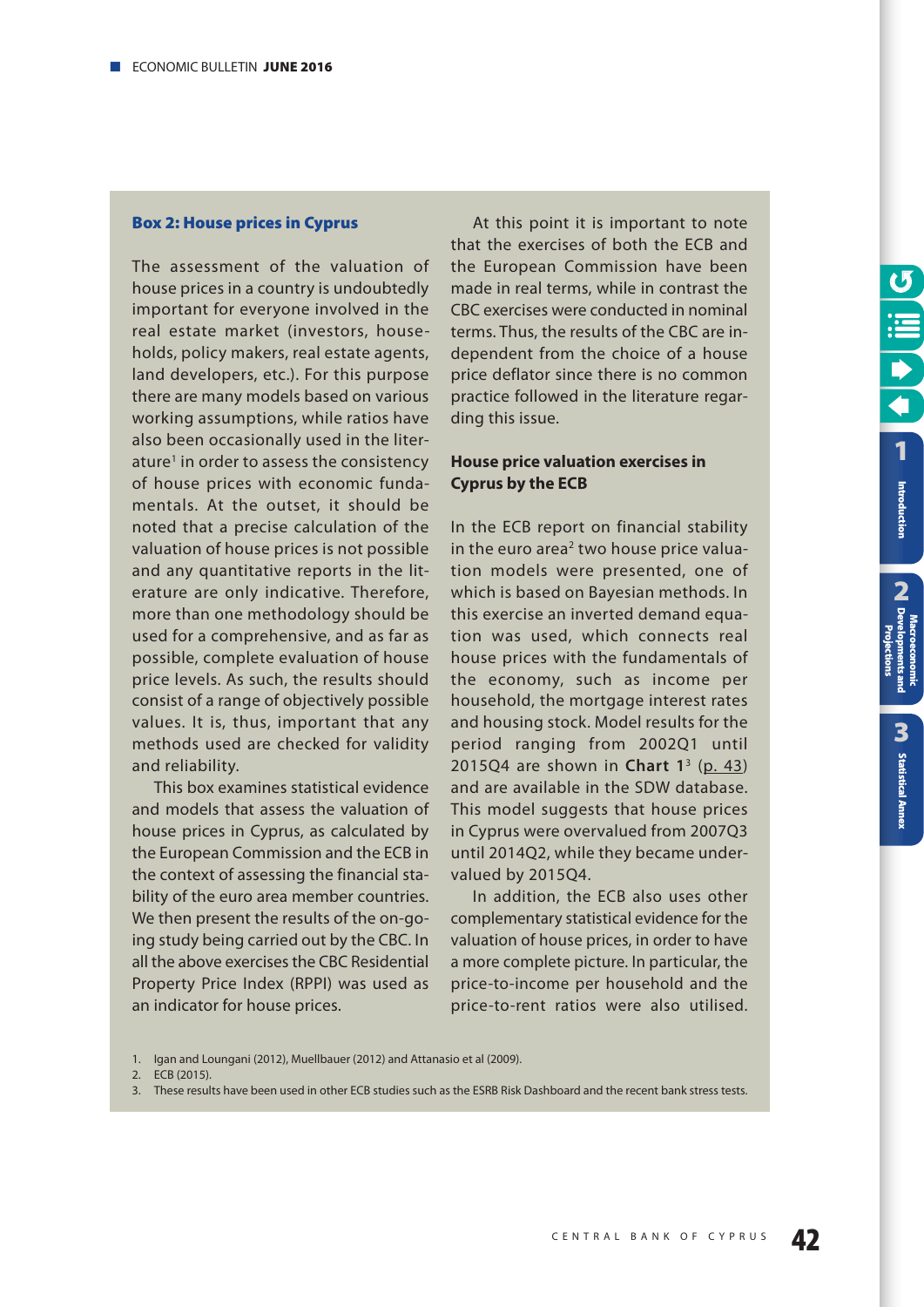<span id="page-42-0"></span>

**Chart 1** shows the maximum and minimum valuations in the results of all four ECB exercises (asset pricing approach, the price-to-income and price-to-rent ratios and model-based approach). Overall, according to the ECB's assessment, house prices in Cyprus in 2015Q4 were undervalued by 4% -16%.

#### **House price valuation exercises in Cyprus by the European Commission**

In the European Commission (EC) exercises, published as part of the publication for the assessment of Cyprus in 2016<sup>4</sup>, a brief review of the real estate market in Cyprus was presented. Part of the results of that review are presented in this box. The EC uses house prices for the period 2002Q1 - 2015Q1 and argues that house prices in Cyprus in 2015Q1 are slightly overvalued. Specifically, according to the EC's calculations, the price-to-income and price-to-rent ratios show that house prices in real terms (i.e. adjusted for the effect of inflation) are overvalued by 5% com-

pared to their long-term average. According to the European Commission, an excessive price increase was recorded from mid-2004 to 2010. Given that until 2015Q1 house prices in real terms had dropped by 34,5% from their peak, in order to complete the correction of the bubble they should theoretically be reduced by a further 9,7% in real terms (4,7% in nominal terms). This would bring house prices at levels corresponding to 2006Q2.

At this point, some concerns regarding the assumptions made in these exercises should be pointed out. For example, the price-to-income and price-to-rent ratios show that house prices in Cyprus were overvalued in 2015, but undervalued in the period 2010 – 2013. This paradoxical result could be due to the definition used for income and rent or even to the deflator used. In addition, the assumption that the excessive rise in house prices started in 2004 is subjective, for reasons explained below. Finally, conclusions drawn based only on ratios without complementing them with an econometric

4. European Commission (2016).

**2**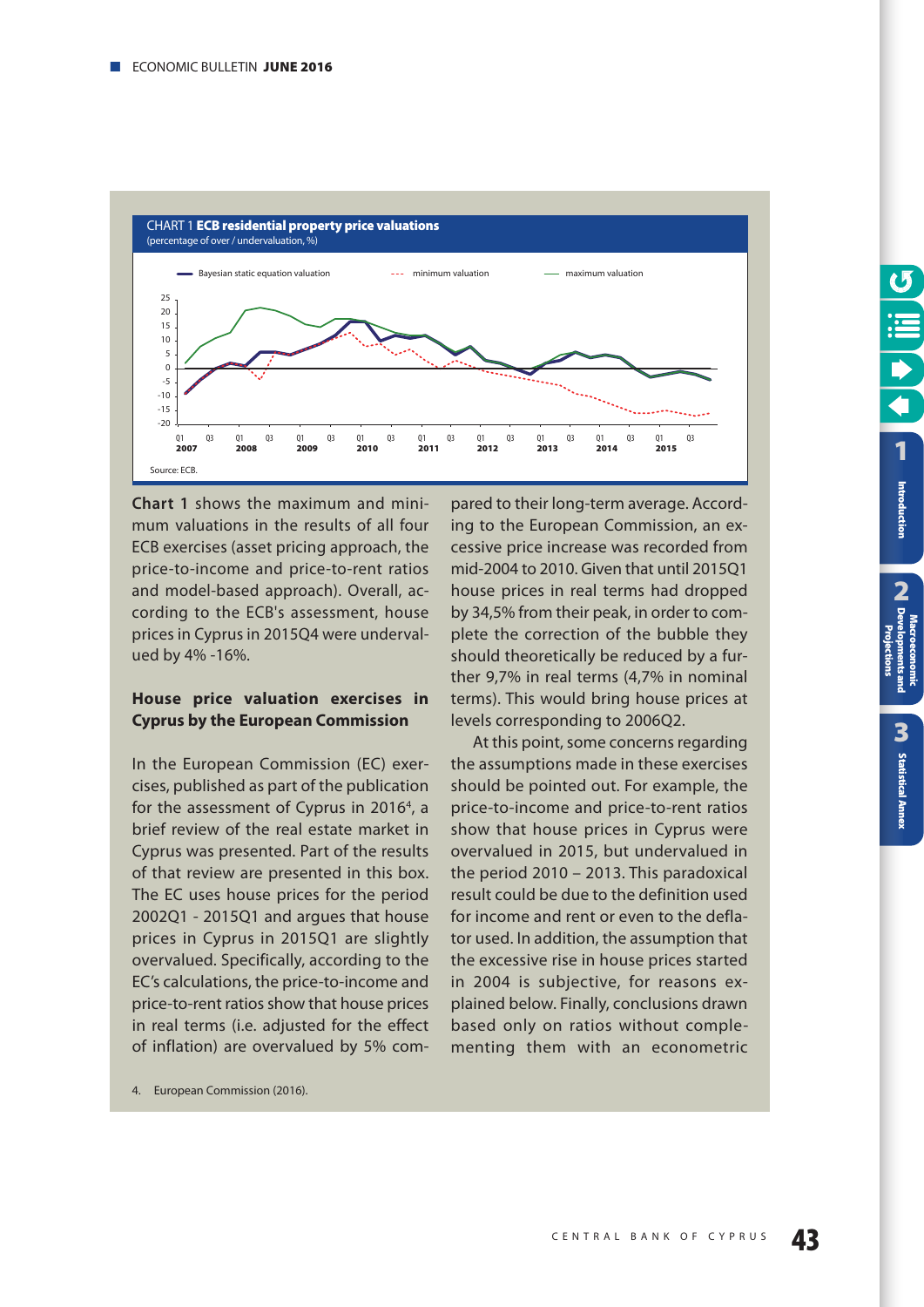

model, involves risks. According to the ECB (2015), ratios have the advantage that they are easy to construct but they may fail to capture important fundamental economic factors.

#### **House price valuation exercises in Cyprus by the CBC**

The CBC is conducting its own exercises in order to assess house prices in Cyprus. This ongoing study is multidimensional and covers a wide range of topics related to the field of real estate in Cyprus. Part of the results is presented in this box. The *a priori* assumption of the study prepared by the CBC is that house price equilibrium is at least equal to the prices observed in 2006. One should bear in mind that in 2004 Cyprus joined the EU, and therefore the economy underwent sustained structural change with positive effects. On the other hand excessive debt in the property sector started later, specifically in 2006. In addition to the above and in order to verify the above position, the CBC study proceeded to calculate the price-to-income ratio as

well as two econometric models for the period ranging from 2002Q1 until 2015Q3. In **Chart 2** the price-to-income ratio is presented. House prices are measured by the CBC RPPI and income by per capita GDP (adjusted for seasonal variations). As can be observed in **Chart 2**, house prices were at par with the equilibrium point in 2015Q1, i.e. the long-term average of the price-to-income ratio. The equilibrium point based on this exercise lies at end-2006/early-2007 levels. As regards the calculation of the first econometric model, this is conducted along the lines of Abdih and Tsangarides (2006) in which the longterm equilibrium in the market is calculated based on the fundamentals of the economy. The long-term equilibrium is allowed to fluctuate with time, i.e. it changes according to the variability of the economic fundamentals in the model. The model is a vector error correction model (VECM) with two lags and the endogenous variables used are real GDP, total credit and foreign direct investment in the real estate market. The coefficients estimated are statistically significant and have a positive

**Macroeconomic**

**2**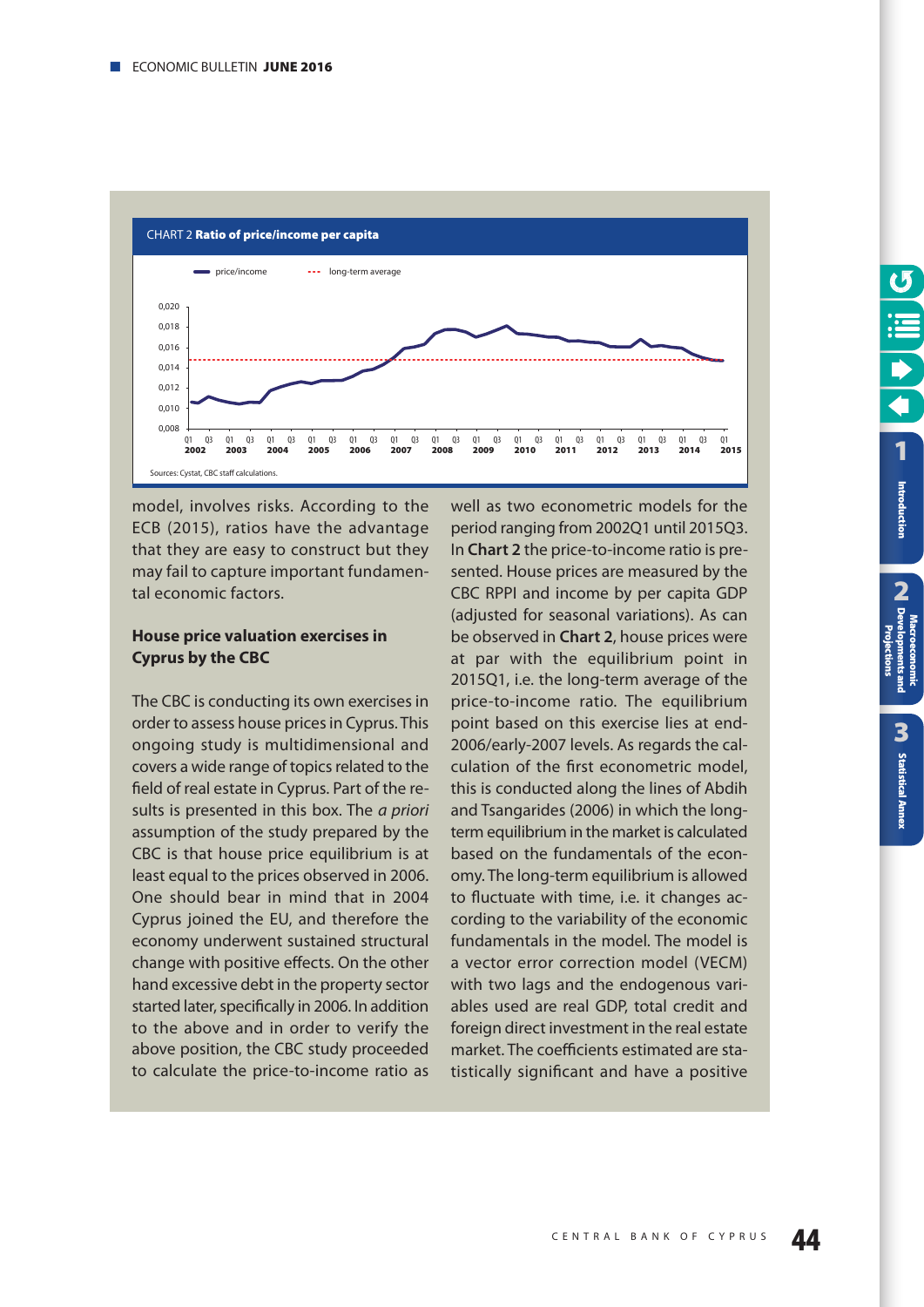

sign, which is consistent with economic theory, while the system returns back to the long-term average (mean reverts) since the relative co-integration equation is statistically significant. After the model estimation, variables are filtered using the Hodrick-Prescott filter. This is combined with model results in order to extract the longterm equilibrium in each quarter. **Chart 3** shows the results of this method, which suggests that house prices in Cyprus were overvalued from 2007Q1 until 2014Q1, a consequence of the excessive price increases observed in the property market during the period 2006 – 2008. In 2015Q3 prices were at their long-term equilibrium level, close to the values observed in 2006. This is consistent with the prior position of the CBC study as mentioned earlier in this box. Of course, the possibility that prices will fluctuate in the future at levels above or below the equilibrium point cannot be excluded<sup>5</sup>.

To examine the reliability of the conclusions, the CBC study proceeds to calculate a second econometric model using a mean-adjusted Bayesian vector autoregression (BVAR) method. This model uses house prices, real GDP and the outstanding amount of total loans to residents of Cyprus. Through Bayesian methods, as described in Villani (2009), the long-run equilibrium (steady state) of the property market is derived<sup>6</sup>. In the BVAR model, the long-run equilibrium is stable over time, while in the VECM equilibrium varies through time. In addition, the mean-adjusted BVAR model assumes that we have some prior information about the location of the equilibrium point. For reasons elaborated above, we assume that 2006 is the year in which house prices were in equilibrium. Consequently, the results show that house prices are within the confidence interval of the long-run housing market equilibrium and, furthermore,

6. The BVAR uses a Normal-Wishart prior with hyperparameters defined as usual in the literature: autoregressive coeffi $cient = 0.8$ , overall tightness (L1) = 0.02 with 2 lags and 2.000 iterations.

**Macroeconomic**

<sup>5.</sup> It is noted that the value of the lambda parameter of the HP filter does not significantly affect the long-term equilibrium, since the conclusions drawn in relation to house prices are the same, regardless of the parameter value.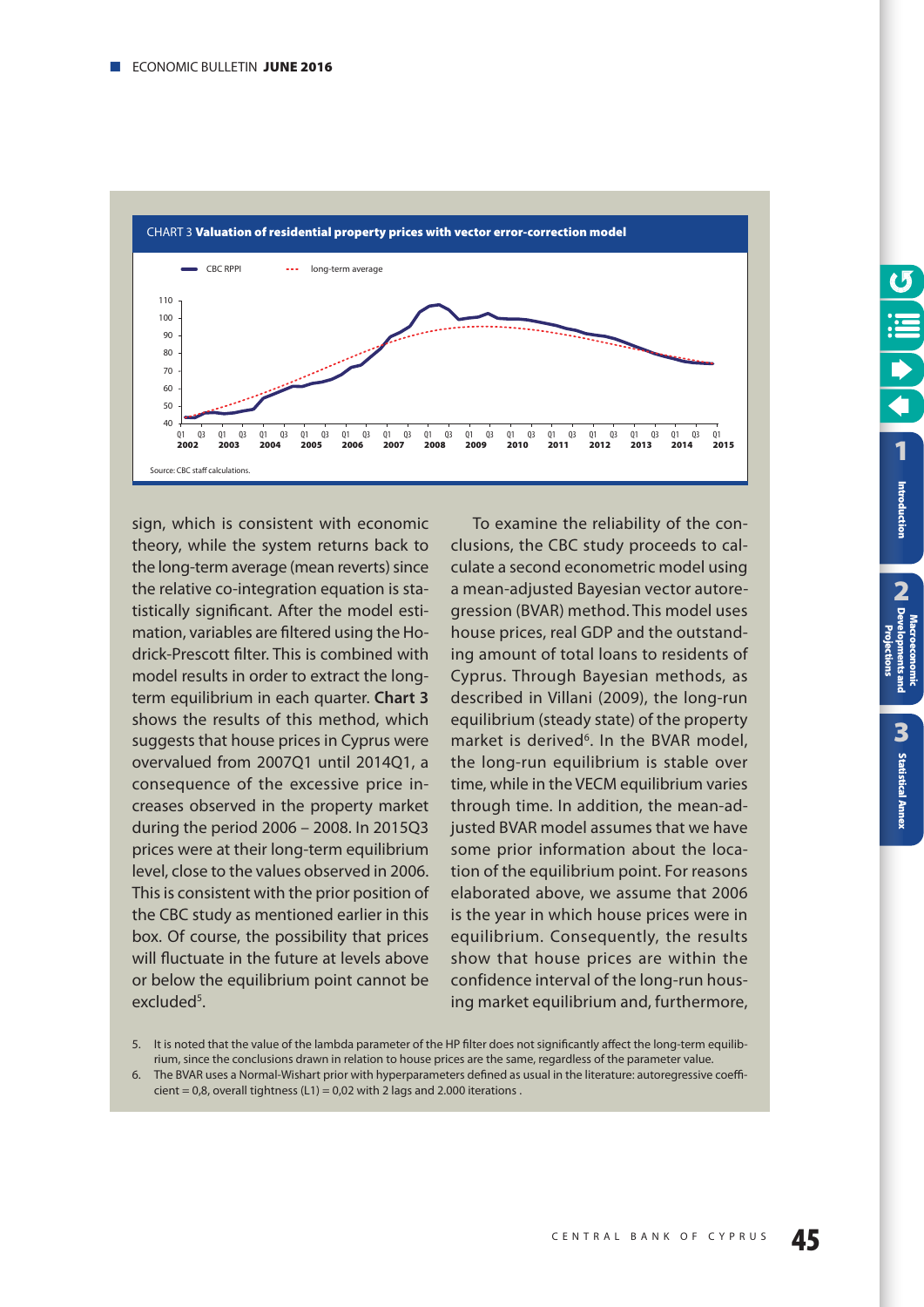| <b>Valuation method</b>                   | Sample period     | <b>Reference period</b> | $Over(+)/under(-)$ valuation                 | <b>Equilibrium</b><br>corresponds to<br>the price levels of: |
|-------------------------------------------|-------------------|-------------------------|----------------------------------------------|--------------------------------------------------------------|
| <b>European Central Bank</b>              |                   |                         |                                              |                                                              |
| Bayesian model                            | 2002:1 - 2015:4   | 2015:4                  | $-4%$                                        | 2006:1                                                       |
| maximum                                   | 2002:1 - 2015:4   | 2015:4                  | $-4%$                                        | 2006:1                                                       |
| minimum                                   | 2002:1 - 2015:4   | 2015:4                  | $-16%$                                       | 2006:4                                                       |
| <b>European Commission</b>                |                   |                         |                                              |                                                              |
| price/income and price/rent               | 2002:1 - 2015:1   | 2015:1                  | $+5%$                                        | 2006:1                                                       |
| statistical indication of business cycles | 2002:1 - 2015:1   | 2015:1                  | $+4,7%$                                      | 2004:4                                                       |
| <b>Central Bank of Cyprus</b>             |                   |                         |                                              |                                                              |
| price/income per capita                   | $2002:1 - 2015:1$ | 2015:1                  | $-0.8\%$                                     | 2006:4                                                       |
| <b>VECM</b> model                         | 2002:1 - 2015:3   | 2015:3                  | $+0.1%$                                      | 2006:3                                                       |
| mean-adjusted BVAR model                  | $2002:1 - 2015:3$ | 2015:3                  | a) -4,5% below equilibrium                   | 2006:4                                                       |
|                                           |                   |                         | $b$ ) +1.2% above lower credibility interval |                                                              |

#### TABLE 1 **Summary of house price valuation methods for Cyprus.**

Sources: ECB, European Commission, CBC.

near the lower confidence band, signalling a possible undervaluation in 2015Q3.

As mentioned above, house price valuation exercises can give slightly different results depending on the data, the sample size and the methodology chosen. Thus, it is important that the results are crosschecked and subject to plausibility controls. **Table 1**, presents a summary of the results from the exercises mentioned in this box. According to the exercises carried out by the ECB and the European Commission (in which real house prices were used) house prices range from an undervaluation of 16% to an overvaluation of 5% in 2015, while according to the study by the CBC house prices in nominal terms were approximately at their equilibrium level in 2015.

#### **References**

- Abdih, Y. and C. Tsangarides (2006) "FEER for the CFA Franc" International Monetary Fund Working Paper WP/06/236, **October**
- Attanasio, O., L. Blow, R. Hamilton and A. Leicester (2005) "Booms and busts: Consumption, house prices and expectations", Economica, 76 (301):20-50.
- European Central Bank (2015) Financial Stability Review, November.
- European Commission (2016) "Country Report Cyprus 2016, including an in-depth review on the prevention and correction of macroeconomic imbalances", Commission Staff Working Document, Brussels, April.
- Igan, D. and P. Loungani (2012) "Global housing cycles" International Monetary Fund Working Paper WP/12/217, August.
- Muellbauer, J. (2012) "When is a housing market overheated enough to threaten stability?", University of Oxford, Department of Economics, Discussion Paper Series 623, September.
- Villani, M. (2009) "Steady-state priors for vector autoregressions" Journal of Applied Econometrics, 24(4):630-650.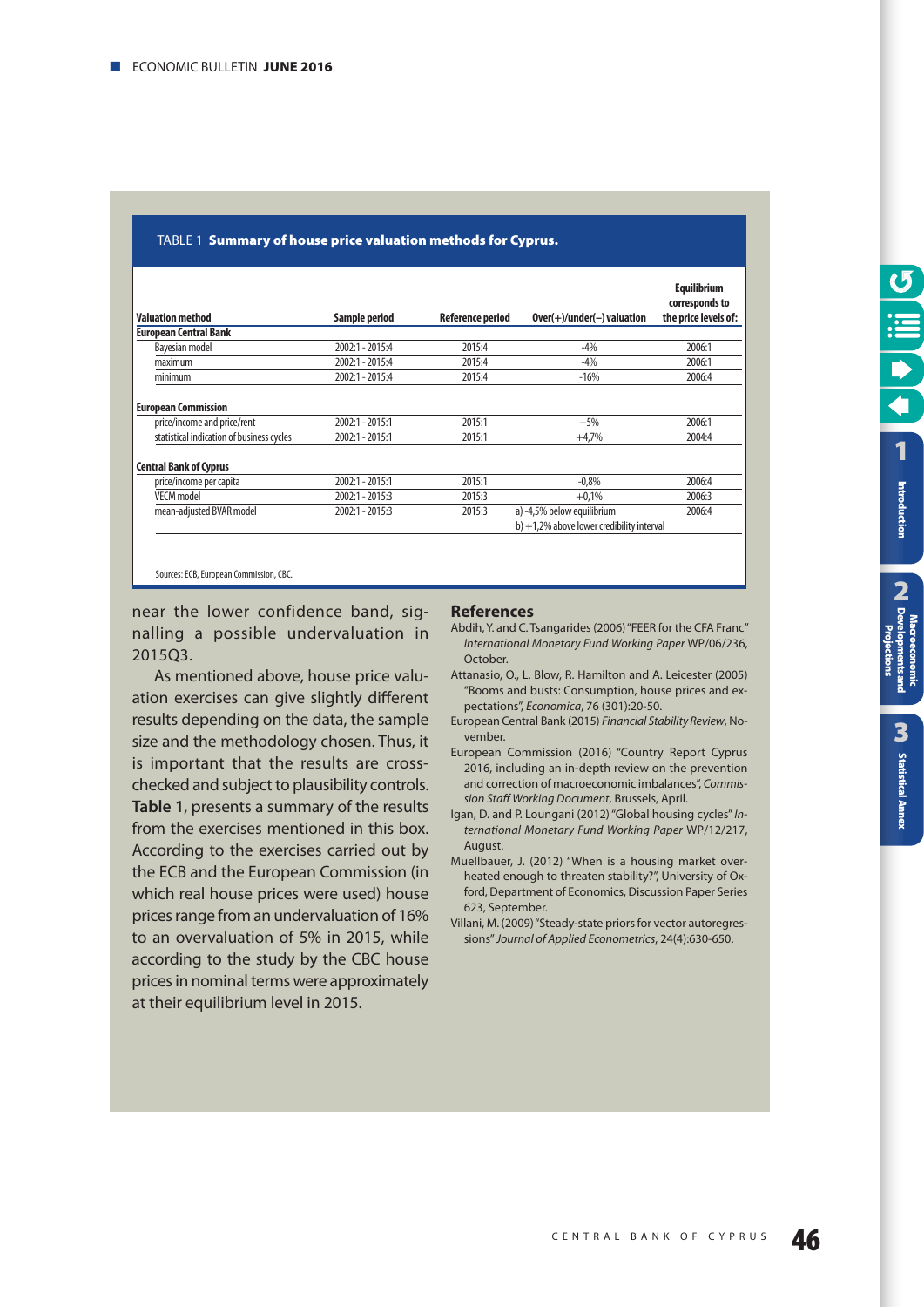#### **Compensation, productivity and the labour market**

Following the encouraging recent preliminary GDP figures for 2016Q1, further improvement in the labour market is also expected. Employment is projected to record further positive growth rates over 2016, following the positive rates observed since 2015Q1. Specifically, an increase of 2,5% is envisaged for 2016 compared with a rise of 0,9% in 2015, reflecting the anticipated further improvement in the economic climate. In 2017 and 2018, employment is expected to record increases by 2,7% and 2,9%, respectively.

In line with the above, the LFS unemployment rate is projected to record a further decline in 2016 reaching 13,1%, down from 15% in 2015. Further improvement is expected to be recorded in 2017 and 2018, reaching 11,2% and 9,1%, respectively. The unemployment rate has exhibited a milder path than the trends projected by Cyprus's international lenders, mainly due to the significant reduction in the number of foreign workers in Cyprus, the ongoing recovery in employment as well as the flexibility demonstrated by the Cypriot labour market regarding wages.

Nominal compensation per employee is expected to rise by 0,3% in 2016 relative to a decrease of 1% in 2015, due to the small increases granted in specific parts of the private sector in line with the GDP recovery path. In the public sector, compensation per employee is expected to remain unchanged due to the continuing wage freeze until the end of 2016. For 2017 and 2018, a further increase in nominal compensation per employee by 1,5% and 2%, respectively, is **2**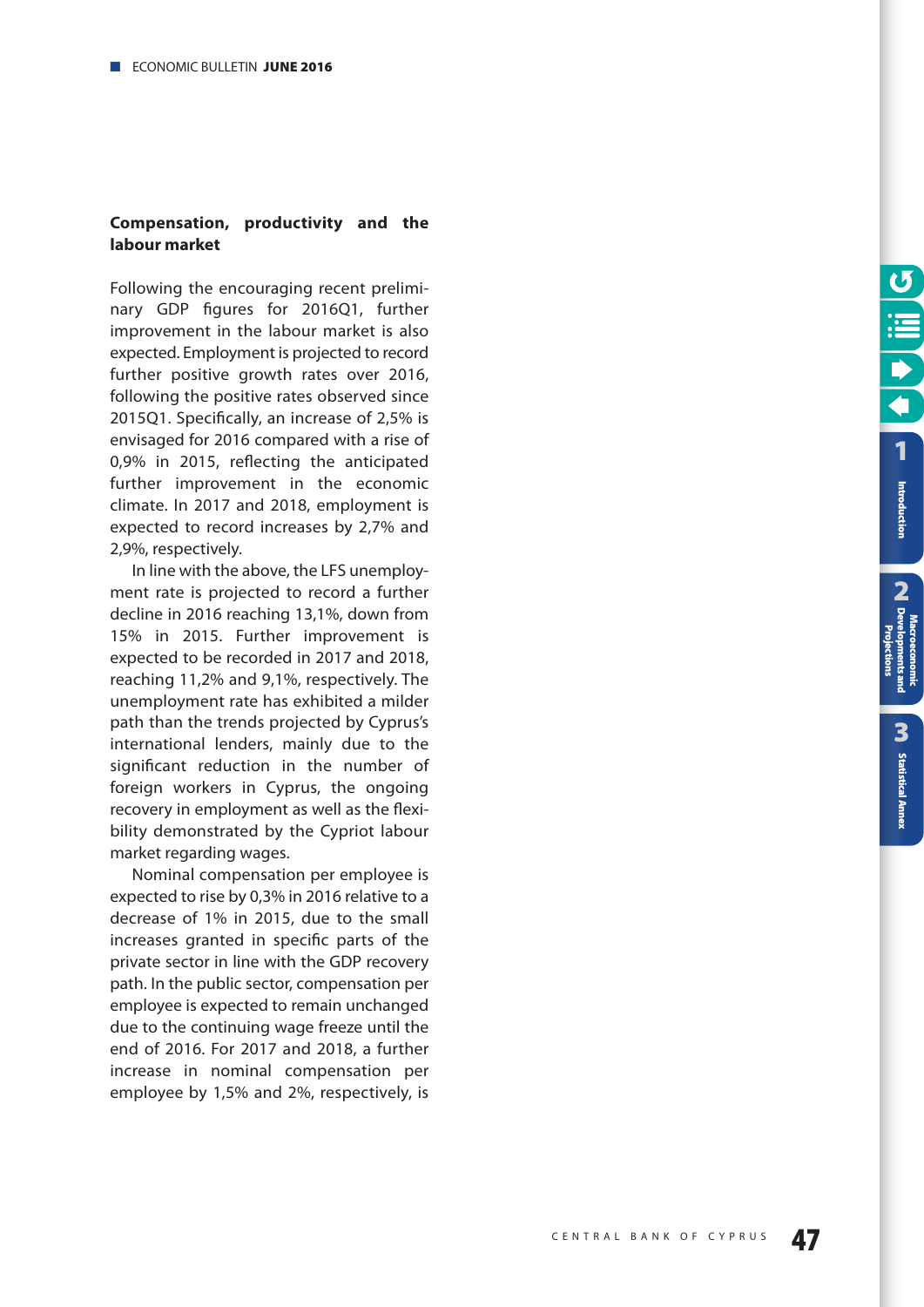<span id="page-47-0"></span>envisaged. This development is mainly driven by the improvement in the domestic economy and the subsequent improvement in the labour market resulting in an increase in wages across both the private and public sectors. It is noted that the non-renewal of the special contribution in 2017 is expected to have a positive impact on net wages and hence private consumption.

Unit labour costs are, mainly following developments in compensation per employee, expected to increase marginally by 0,1% in 2016 compared with a decrease of 1,7% in 2015. Further growth of 1,2% and 1,6% is projected for 2017 and 2018, respectively.

#### **National accounts**

According to the latest preliminary figures for 2016Q1, GDP registered a year-on-year increase of 2,6%. The better than expected path of the Cyprus economy reflects developments across almost all of the main productive sectors. On the basis of available data and in conjunction with leading economic indicators, the Cyprus economy is projected to record a recovery of 2,7% in 2016 (**Table A.14**).

Specifically, private consumption is expected to record a further increase of 2% in 2016, following an increase of 1,9% in 2015, mainly reflecting an increase in disposable income due to reductions in energy prices, lower interest rates and increased employment. Public consumption is projected to contract by 0,3% relative to an increase of 1,1% in 2015, mainly due to the reduction in gratuity payments related to retirements as well as the continuing decline in public sector employment. Gross fixed capital formation is expected to record a

|       | TABLE A.14 <b>National accounts projections in real</b> |
|-------|---------------------------------------------------------|
| terms |                                                         |

| (annual change, %)            |      |        |        |       |
|-------------------------------|------|--------|--------|-------|
|                               | 2015 | 2016f  | 2017f  | 2018f |
| <b>GDP</b>                    | 1,6  | 2.7    | 2,9    | 3,3   |
| Private consumption           | 1.9  | 2.0    | 15     | 1.8   |
| Public consumption            | 1.1  | $-0.3$ | $-0.1$ | 0.1   |
| Gross fixed capital formation | 14,0 | 9.9    | 8.8    | 10,3  |
| Exports of goods and services | 1.9  | 5.6    | 4.1    | 3,8   |
| Imports of goods and services | 4.0  | 3.3    | 2.9    | 2,9   |
|                               |      |        |        |       |

Sources: Cystat, CBC.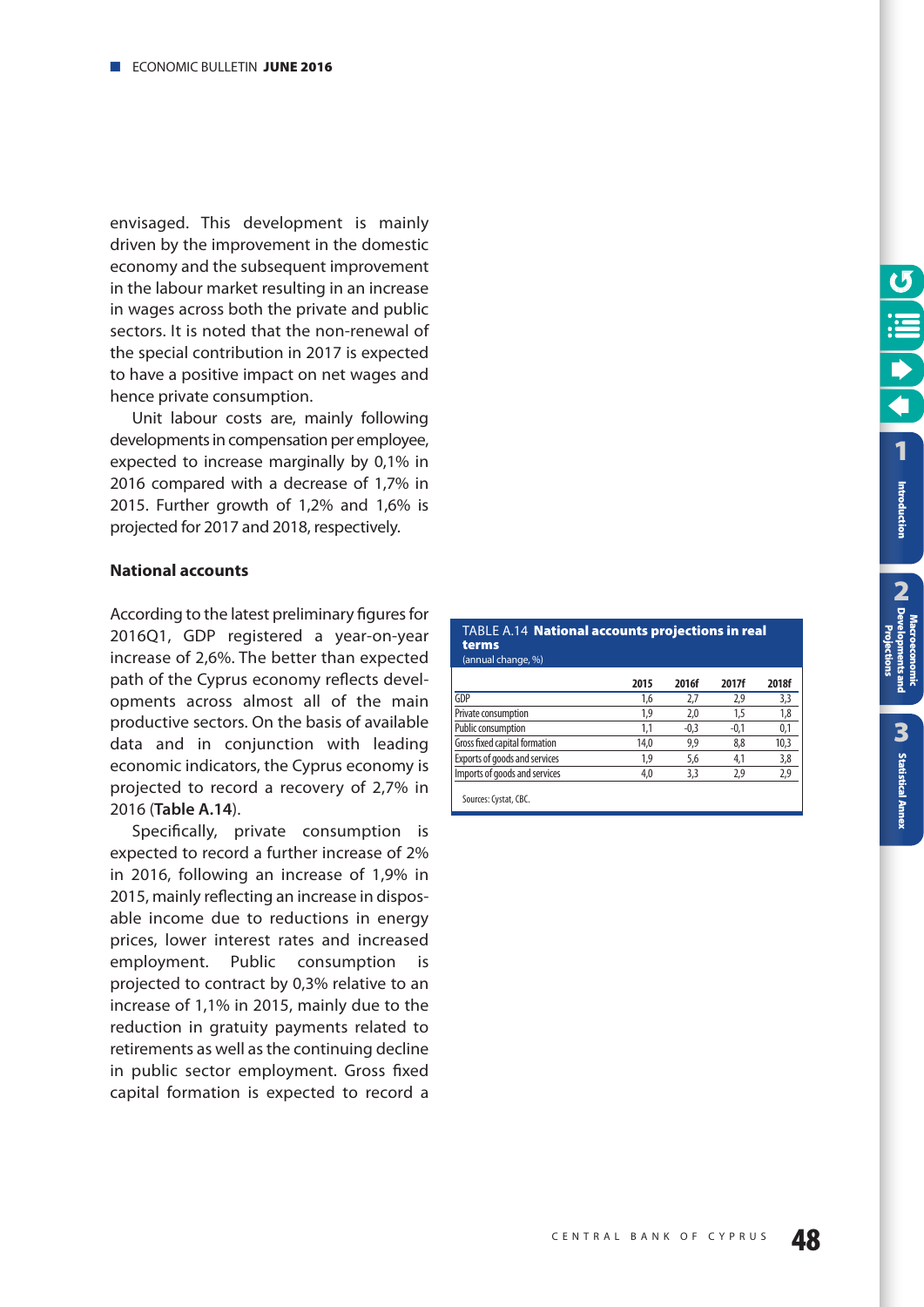recovery of 9,9% in 2016, given the historically low levels already reached. The recovery is anticipated to be driven by the implementation of specific development projects from the public and, importantly, private sector. Significant private investment projects that are expected to begin and to be completed in the coming years include the two marinas in Larnaca and Ayia Napa, the expansion of the terminal for the management and storage of petroleum products as well as other investments with funding from the European Investment Bank and the European Bank for Reconstruction and Development. Exports of goods and services are expected to record an increase of 5,6%, driven mainly by the increase in revenues from tourism and professional services. Tourism is anticipated to record significant increases both in terms of arrivals and revenues, a trend already observed in the first few months of the year and which is envisaged to continue based on the number of summer bookings. At the same time, tourism is expected to be positively affected by countries outside the euro area due to the depreciation of the euro, such as the UK and Russia. Recent reports indicate that economic developments in Greece have led several shipping companies to consider moving their headquarters to Cyprus, thereby enhancing the transport as well as the advisory and other services sectors. Imports of goods and services are projected to increase by 3,3% in 2016.

At the same time, the increase in new lending is expected to support economic recovery. The financial sector is recovering, with the latest available data indicating that non-performing loans may have already reached their peak . It is noted that a significant increase in loan write-offs has been **2**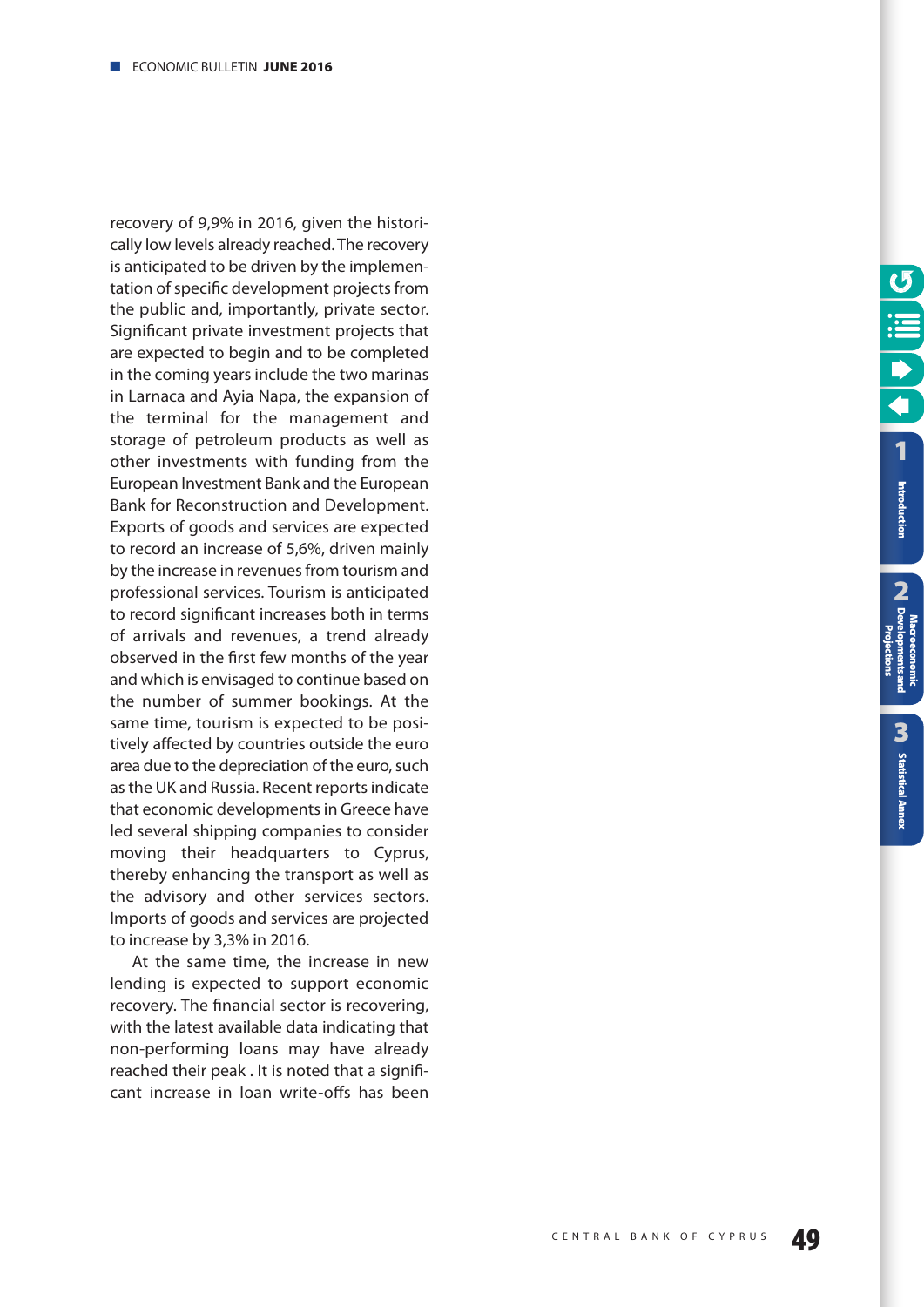observed in March 2016, also in line with the broader effort to consolidate the banking sector. Moreover, the successful completion of the Cyprus economic adjustment programme, the recent upgrades of the sovereign rating by various credit rating agencies as well as the recent adoption and implementation of the insolvency framework by Parliament, have helped Cyprus to gradually return to the markets.

With the positive dynamics described above, it is expected that GDP will recover further in 2017 and 2018 by 2,9% and 3,3%, respectively. In particular, private consumption is projected to record an increase of 1,5% and 1,8% in 2017 and 2018, respectively. An increase of 8,8% and 10,3% in 2017 and 2018, respectively, is foreseen in gross fixed capital formation.

The lending that is expected to result both from the Cyprus banking system and from European funds is envisaged to positively affect fixed investments. A marginal decrease of 0,1% in 2017 is projected in public consumption while a marginal increase of 0,1% in foreseen in 2018. The marginal decrease in 2017 is attributable to the impact of prices offsetting the increases in wages and salaries, and despite the anticipated stabilisation in the level of public sector employment. A rise in exports and imports by 4,1% and 2,9%, respectively, is foreseen for 2017. In 2018 exports are projected to record a further increase of 3,8%, while imports are expected to record an increase of 2,9%.

#### **Risk assessment of macroeconomic forecasts7**

The forecasts for GDP (**Table A.14**, [p. 48\)](#page-47-0) and HICP (**Table A.13**, [p. 41\)](#page-40-0) are considered to **[1](#page-7-0)** Introduction

**[Statistical Annex](#page-52-0)**

**Statistical Annex** 

**2**



<sup>7.</sup> For further information regarding the methodology of the risk assessment of macroeconomic projections, see Economic Bulletin, June 2015, [p. 55.](#page-66-0)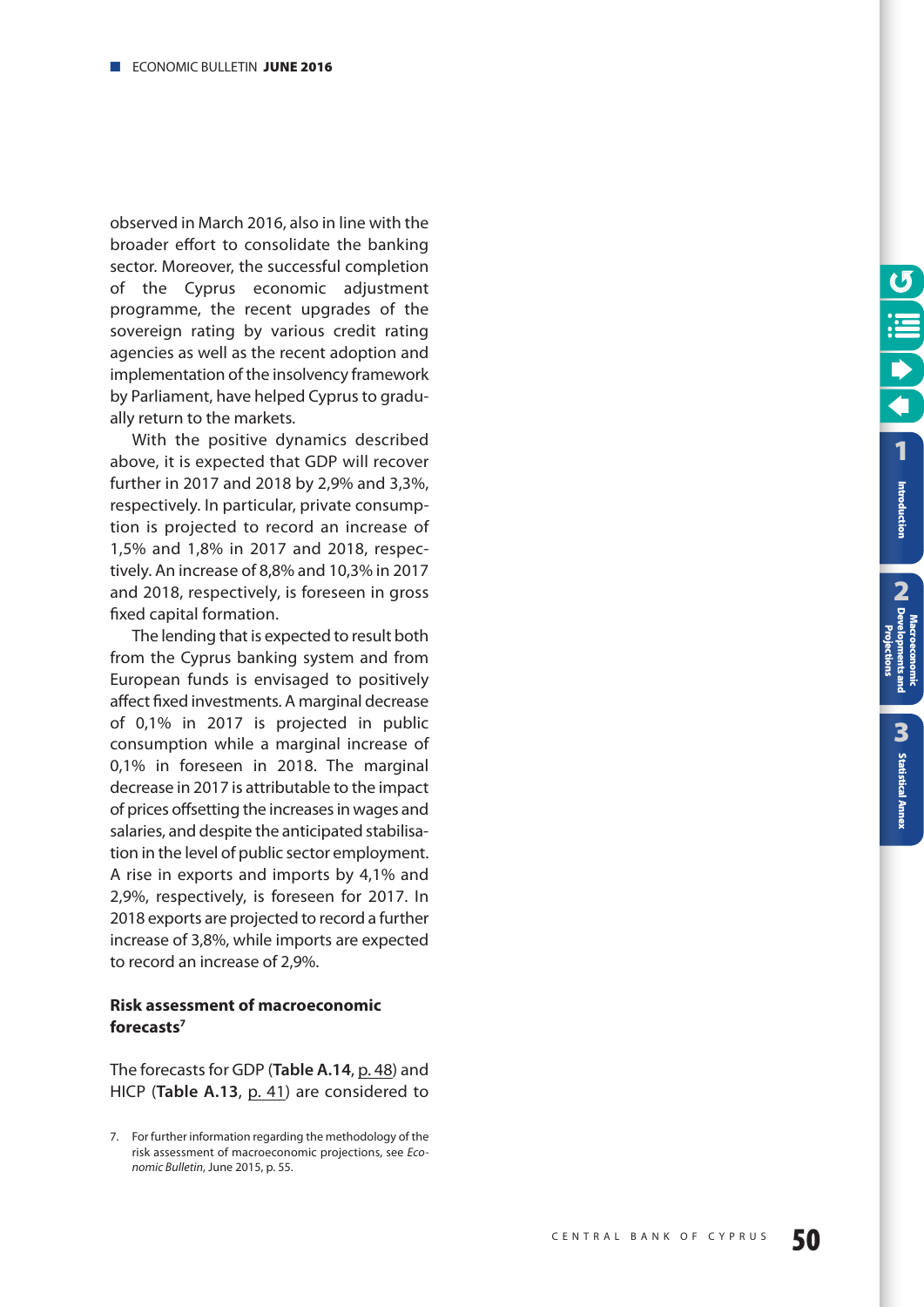<span id="page-50-0"></span>form the baseline scenario. The confidence intervals associated with the baseline scenario forecasts are outlined in **Charts A.35** and **A.36**, respectively. The confidence interval related to the baseline forecast for HICP excluding energy is shown in **Chart A.37**. As analysed in more detail below, risks to the GDP forecast are considered to be balanced, while for HICP risks are considered to be tilted to the downside.

Regarding GDP, downside risks are associated with a possible worsening of external demand for services, for example due to the unfavourable economic situation prevailing in the UK should the country leave the EU. Downside risks may also arise from geopolitical developments in the Mediterranean region. If these developments materialise, they could adversely affect the prospects of the tourism and professional services sectors, even though recent geopolitical developments have positively affected the Cyprus economy. In addition, downside risks relate to a possible deterioration in domestic credit conditions. A slower than expected progress in reducing the high level of nonperforming loans could also negatively impact economic activity.

In relation to upside risks, the increase in net new loans that could materialise beyond what is expected could contribute further to the economic recovery, especially private investment. One marked example is the construction of the casino and its operation by 2017, which is not included in the baseline scenario and is expected to contribute to the diversification of the tourism product.

Finally, exploration of new fields in the Cyprus Exclusive Economic Zone related to the discovery of possible gas fields could lead to higher revenues both directly and indi-

CHART A.35 **Real GDP fan chart** (annual change, %)







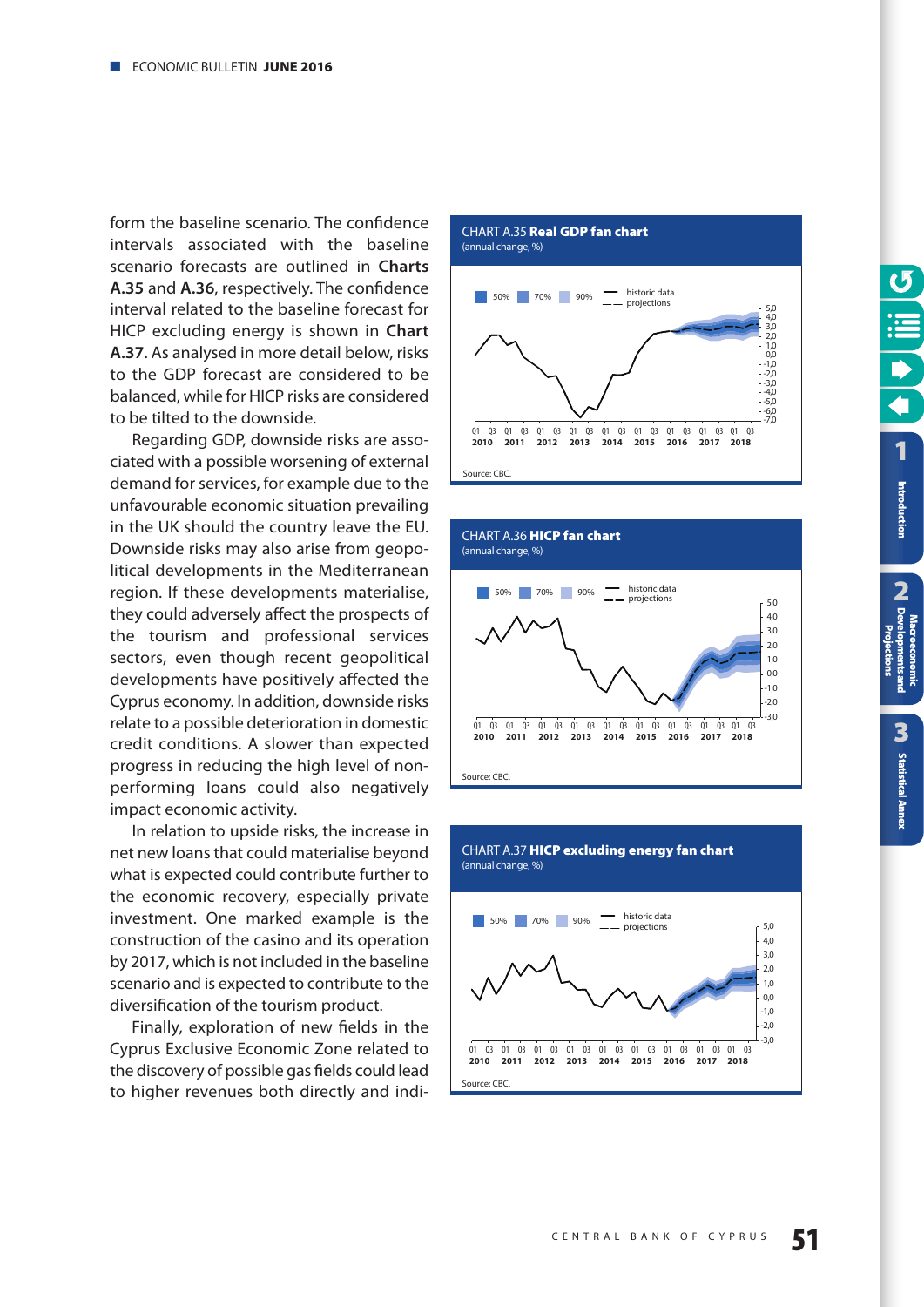rectly through increased economic activity. Overall, the sectors that are likely to be positively affected are those associated with energy and related services, tourism (benefiting from the construction of the casino and the entry of new air transport carriers) as well as professional services.

With respect to inflation, the main downside risks relate to a possible deterioration in external demand for services, as previously mentioned for GDP. Specifically, the possibility of the UK leaving the EU as well as the fragile balance in the Mediterranean region, with all the possible consequential impacts on exports, could potentially exert a downward pressure on prices of goods and services. In addition, downside risks relate to a deterioration in domestic credit conditions.

The main upside risks relate to the better than expected improvement in the domestic economic outlook, the realisation of higher oil prices and the possible depreciation of the euro against the dollar.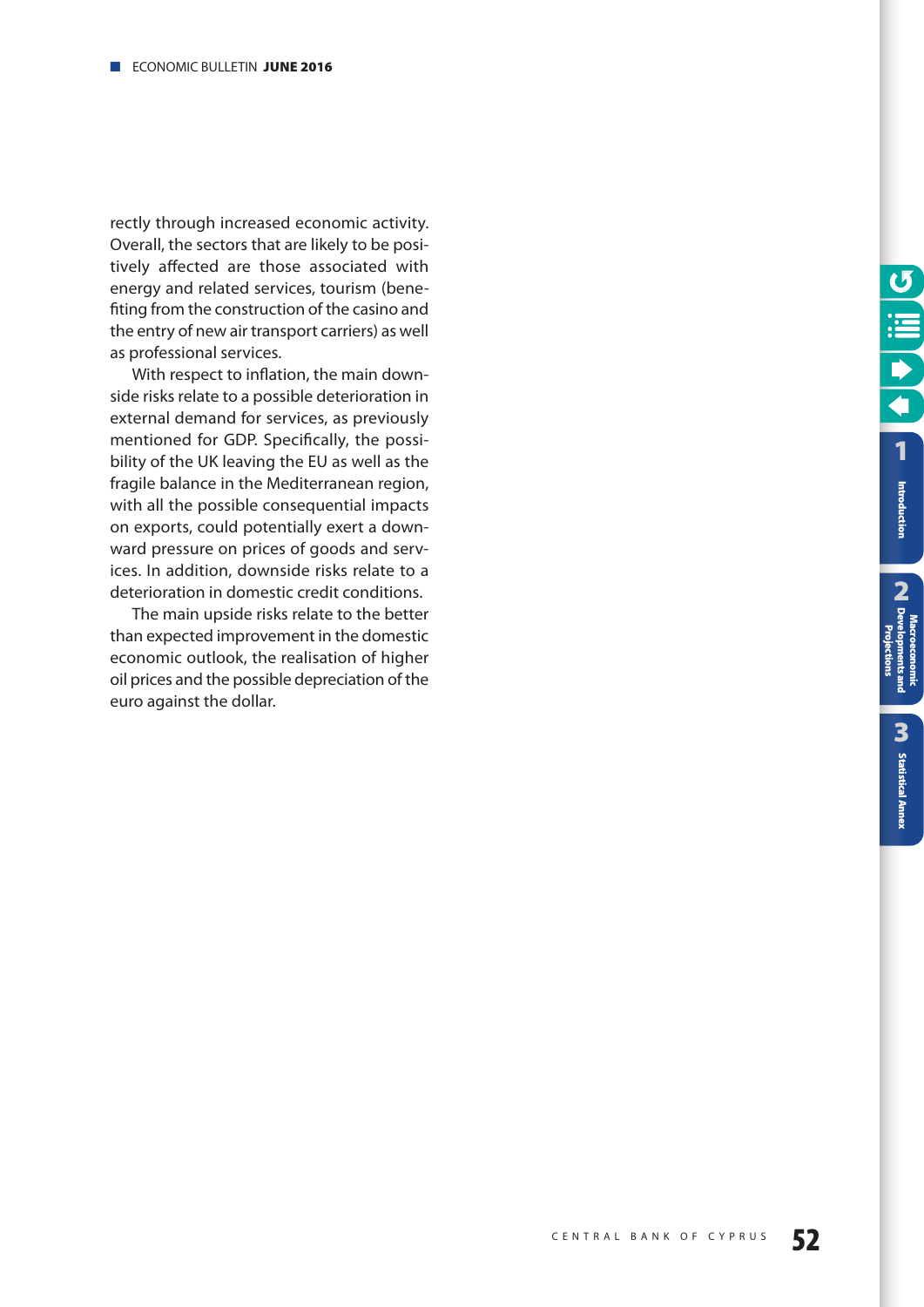# <span id="page-52-0"></span>**Statistical Annex**

**Projections**

Projections

**[1](#page-7-0)** 

O III O

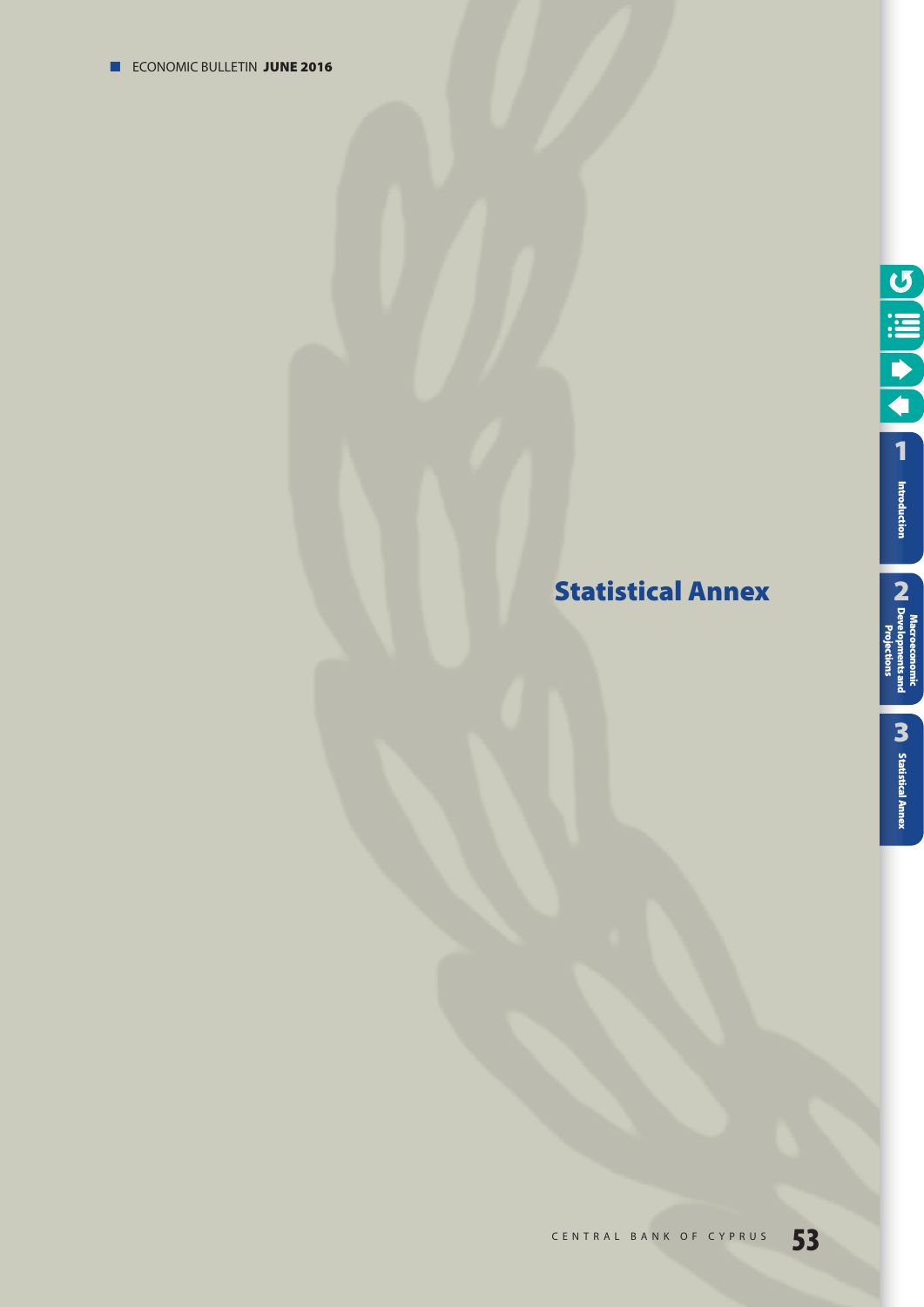**2 Introduction**<br> **CA** Developments and<br>
CA Developments and

Introduction

**[Statistical Annex](#page-52-0)**

**Statistical Annex** 

3

**Macroeconomic [Developments and](#page-9-0) Projections**

#### <span id="page-53-0"></span>**Explanatory notes for Statistical Annex**

The statistical annex contains data on, mostly, the domestic economy and, where possible, longer time series than in the main body of the Bulletin. In the notes below, there is aggregate information on the aforementioned data, including explanations for both the subcategories and the sources of the data. The most recent data are, in general, preliminary and thus may need to be revised in future editions of the Bulletin.

**Table B.1** shows the bilateral exchange rates of selected currencies against the euro. The source of the data is Bloomberg.

**Tables B.2-B.7** refer to the Consumer Price Index (CPI), which is published on a monthly basis by Cystat with 2015 as the base year. **Table B.2** shows both the national CPI and the HICP. Even though the two indices exhibit similar fluctuations, they differ in two respects. First, the expenditures of charitable institutions (i.e. nursing homes, religious organisations, etc.) and foreign tourists are included in the HICP but not in the national CPI. The second difference concerns imputed rents, which were included in the national CPI until 2005 but not in the HICP. Since January 2006, only part of the imputed rents is included in the national CPI.

**Tables B.2 and B.3** show the percentage change in the CPI by economic category and the corresponding weighted contribution to the total change in the CPI by economic category, respectively. **Tables B.4** and **B.5** present the percentage change in the CPI by category of goods and services and the corresponding weighted contribution to the total change in the CPI by category of goods and services, respectively. **Tables B.6** and **B.7** show the percentage change in the CPI for prices of services and the corresponding weighted contribution to the percentage change in prices of services, respectively.

**Table B.8** presents the balance of payments of Cyprus which records the transactions between residents and nonresidents. The balance of payments is divided into the current account and the capital and financial account which, because of the double entry principle, must be equal. **Table B.9** shows the international investment position of Cyprus, namely the assets and liabilities of residents over non-residents. The data for **Tables B.8** and **B.9** are collected and compiled by the CBC and are based on the IMF's methodology ("BPM6").

**Table B.10** shows tourist arrivals and revenue from tourism as published by Cystat and based on the results of the monthly Passenger Survey.

**Table B.11** shows GDP by category of expenditure at constant 2005 market prices calculated using the chain linking method, while **Table B.12** shows GDP by category of expenditure at current market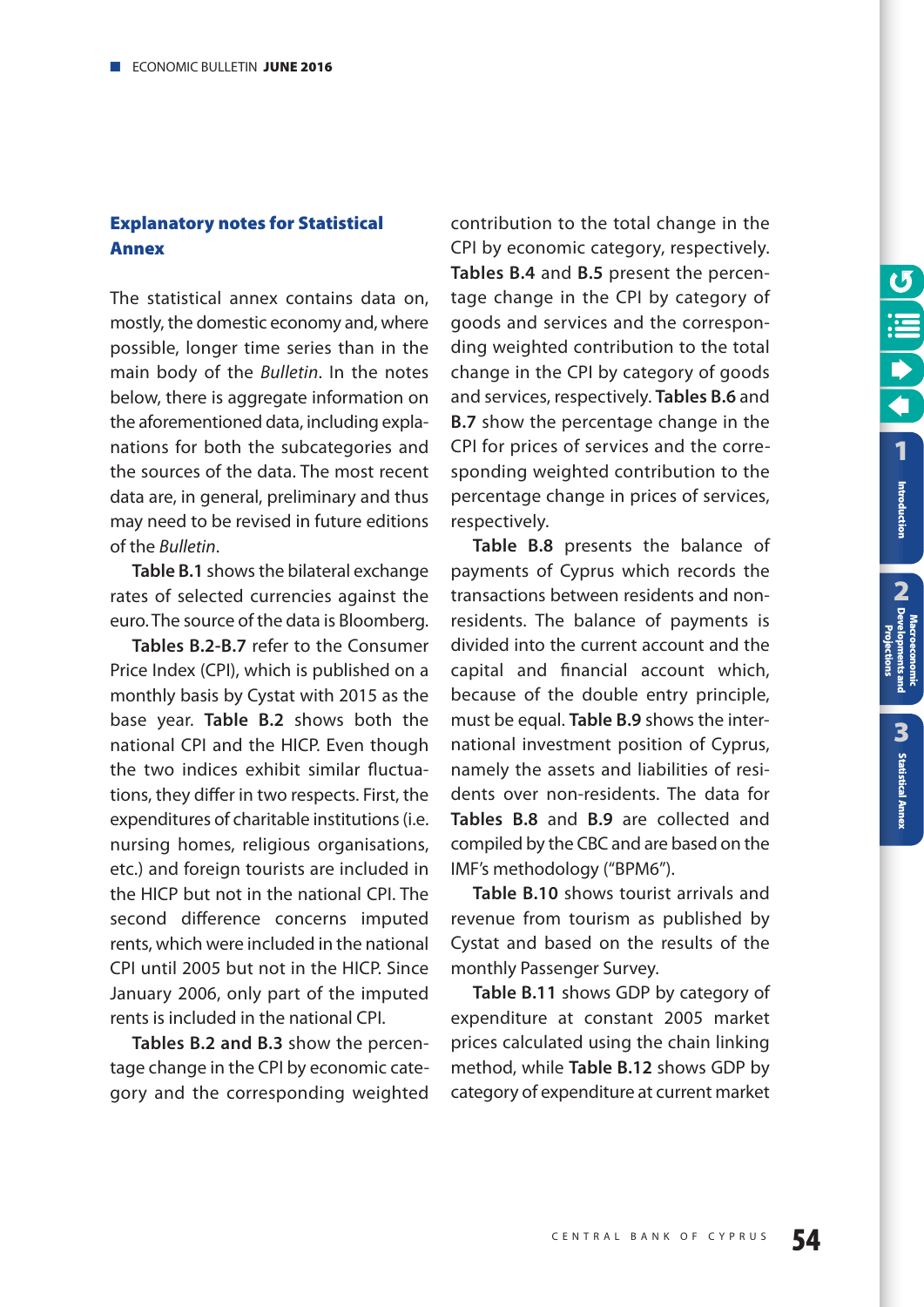prices. The data for GDP are prepared by Cystat and are based on the concepts and methodology of the European System of Accounts (ESA 2010). Provisional data are based on the last available indicators, until the results of various economic surveys are finalised.

**Table B.13** shows the turnover volume index of retail trade which uses the EU's new version of the statistical classification of economic activities, NACE Rev. 2, as published by Cystat with 2010 as the base year.

**Table B.14** shows construction indicators as published by Cystat. Specifically, it shows the total area of building permits authorised by the municipal authorities and the district administration offices as well as the sales of cement in metric tons.

**Table B.15** presents the index of manufacturing production, which shows the monthly change in volume production in the sectors of mining and quarrying, manufacturing industries, electricity, gas and water supply, i.e. sectors B, C, D and E of the EU's new statistical classification of economic activities, NACE Rev. 2. This index is published by Cystat with 2010 as the base year.

**Table B.16** shows key indicators of the labour market in Cyprus based on the Labour Force Survey (LFS), which is published by Cystat. The LFS is conducted in all EU member states, based on the Regulation 577/98 of the EU Council.

**2**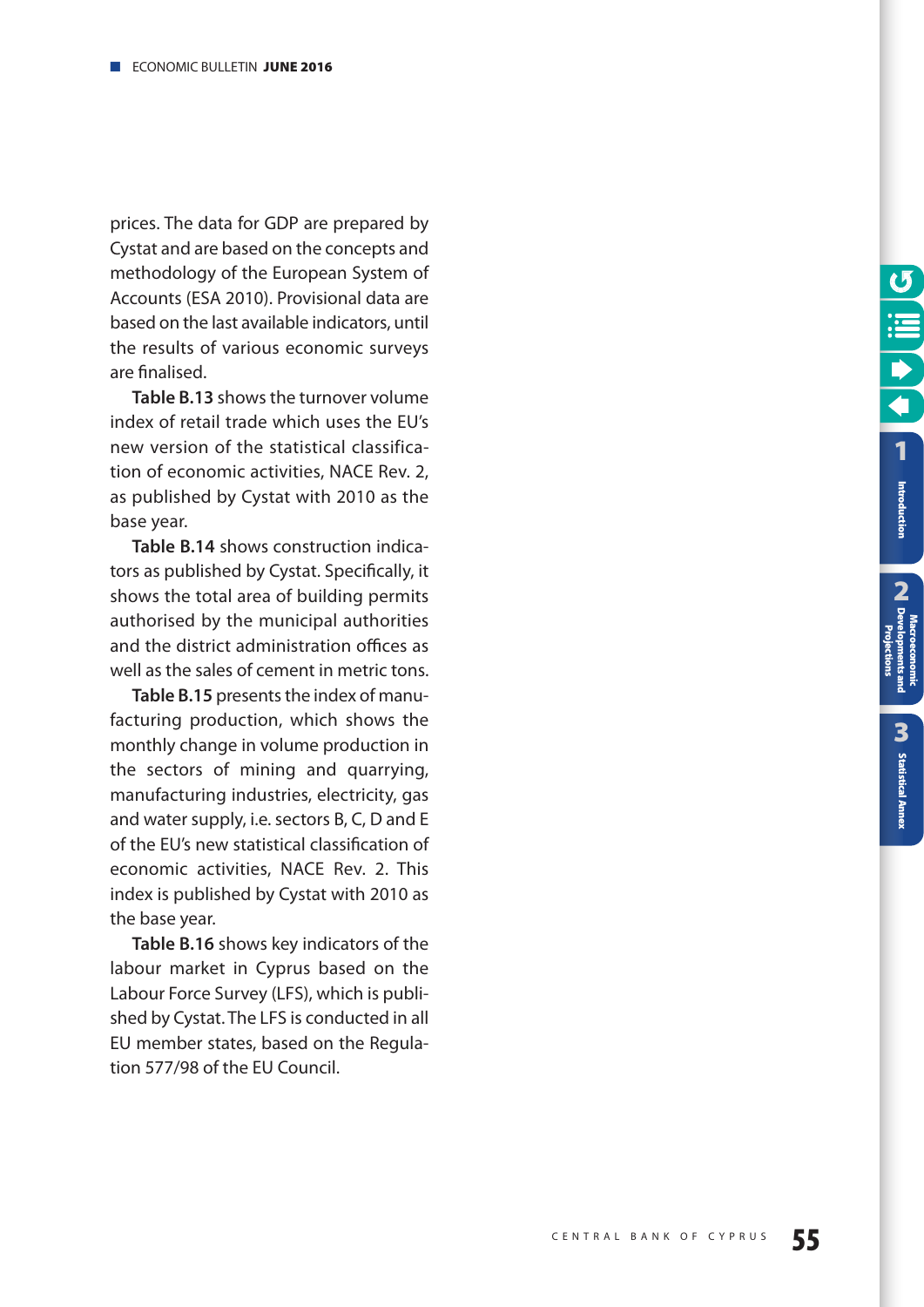#### TABLE Β.1 **Exchange rates of selected currencies against the euro**

|                                                                                                                                | USD/EUR | <b>GBP/EUR</b> | <b>JPY/EUR</b> |
|--------------------------------------------------------------------------------------------------------------------------------|---------|----------------|----------------|
| Average for January                                                                                                            | 1.0866  | 0.7546         | 128,5595       |
| Average for February                                                                                                           | 1,1104  | 0.7759         | 127,3167       |
| Average for March                                                                                                              | 1.1142  | 0.7817         | 125,8357       |
| Average for April                                                                                                              | 1.1340  | 0,7923         | 124,2524       |
| Average for May (until 10 May)                                                                                                 | 1.1441  | 0.7897         | 122,8329       |
| Average for Jan-May (until 10 May)                                                                                             | 1,1138  | 0.7773         | 126,2016       |
| Closing rate on 31/12/2015                                                                                                     | 1,0862  | 0,7370         | 130,6400       |
| Closing rate on 10/05/2016                                                                                                     | 1,1376  | 0.7900         | 123,7800       |
| Highest exchange rate vs. the euro                                                                                             | 1,1534  | 0.8094         | 131,7400       |
|                                                                                                                                | 2 May   | 7 Apr.         | 1 Feb.         |
| Lowest exchange rate vs. the euro                                                                                              | 1.0748  | 0,7325         | 121,9400       |
|                                                                                                                                | 5 Jan.  | 5 Jan.         | 29 Apr.        |
| % appreciation (+)/depreciation (-) of the currency vs. the euro from closing rate on 31/12/2015 to closing rate on 10/05/2016 | 4,7%    | 7,2%           | $-5,3%$        |
| Source: Bloombera.                                                                                                             |         |                |                |

#### TABLE Β.2 **Percentage change in CPI by economic category**  $(% )$

|                |                           | 2013    | 2014     | 2015     | April<br>2015/14 | March<br>2016/15 | April<br>2016/15 | Jan.-Apr.<br>2015/14 | Jan.-Mar.<br>2016/15 | Jan.-Apr.<br>2016/15 | <b>Weights</b> |
|----------------|---------------------------|---------|----------|----------|------------------|------------------|------------------|----------------------|----------------------|----------------------|----------------|
|                | <b>GENERAL INDEX</b>      | $-0,40$ | $-1,35$  | $-2,10$  | $-2,07$          | $-2,53$          | $-2,47$          | $-1,68$              | $-2,13$              | $-2,22$              | 100,00         |
| A              | <b>Domestic products</b>  | $-1,57$ | $-3,41$  | $-3,95$  | $-2,91$          | $-7,80$          | $-7,32$          | $-0,91$              | $-6,27$              | $-6,53$              | 20,52          |
| A.1            | Agricultural              | $-1,02$ | $-3,65$  | 0,96     | 5,54             | $-11,72$         | $-9,83$          | 7,07                 | $-6,25$              | $-7,13$              | 5,96           |
|                | A.2 Industrial            | 1,36    | $-0,14$  | $-0,48$  | $-0,42$          | $-2,40$          | $-0,88$          | $-0,03$              | $-1,23$              | $-1,14$              | 11,37          |
|                | A.3 Electricity           | $-8,72$ | $-11,21$ | $-20,14$ | $-20,75$         | $-19,60$         | $-25,54$         | $-13,84$             | $-22,82$             | $-23,45$             | 3,19           |
| B              | <b>Petroleum products</b> | 3,31    | 0,27     | $-13,25$ | $-12,56$         | $-13,75$         | $-11,87$         | $-15,52$             | $-9,28$              | $-9,95$              | 5,50           |
| C              | <b>Imported products</b>  | $-0,17$ | $-0,58$  | $-0,57$  | $-1,14$          | 0,78             | 0,34             | $-0,64$              | 0,14                 | 0,19                 | 31,74          |
| C <sub>1</sub> | <b>Motor vehicles</b>     | $-0,01$ | $-3,07$  | $-1,28$  | $-1,79$          | $-0,63$          | $-0,25$          | $-1,76$              | $-0,72$              | $-0,60$              | 6,48           |
| C <sub>2</sub> | Other imported products   | $-0,20$ | $-0,06$  | $-0,42$  | $-1,01$          | 1,14             | 0,48             | $-0,41$              | 0,36                 | 0,39                 | 25,26          |
| D              | <b>Services</b>           | $-0,49$ | $-0,94$  | $-0,01$  | $-0,27$          | $-0,91$          | $-0,96$          | $-0,22$              | $-0,84$              | $-0,87$              | 42,24          |
|                | <b>HICP</b>               | 0,4     | $-0,3$   | -1,6     | $-1,7$           | $-2,2$           | $-2,1$           | -1,2                 | -1,8                 | $-1,9$               |                |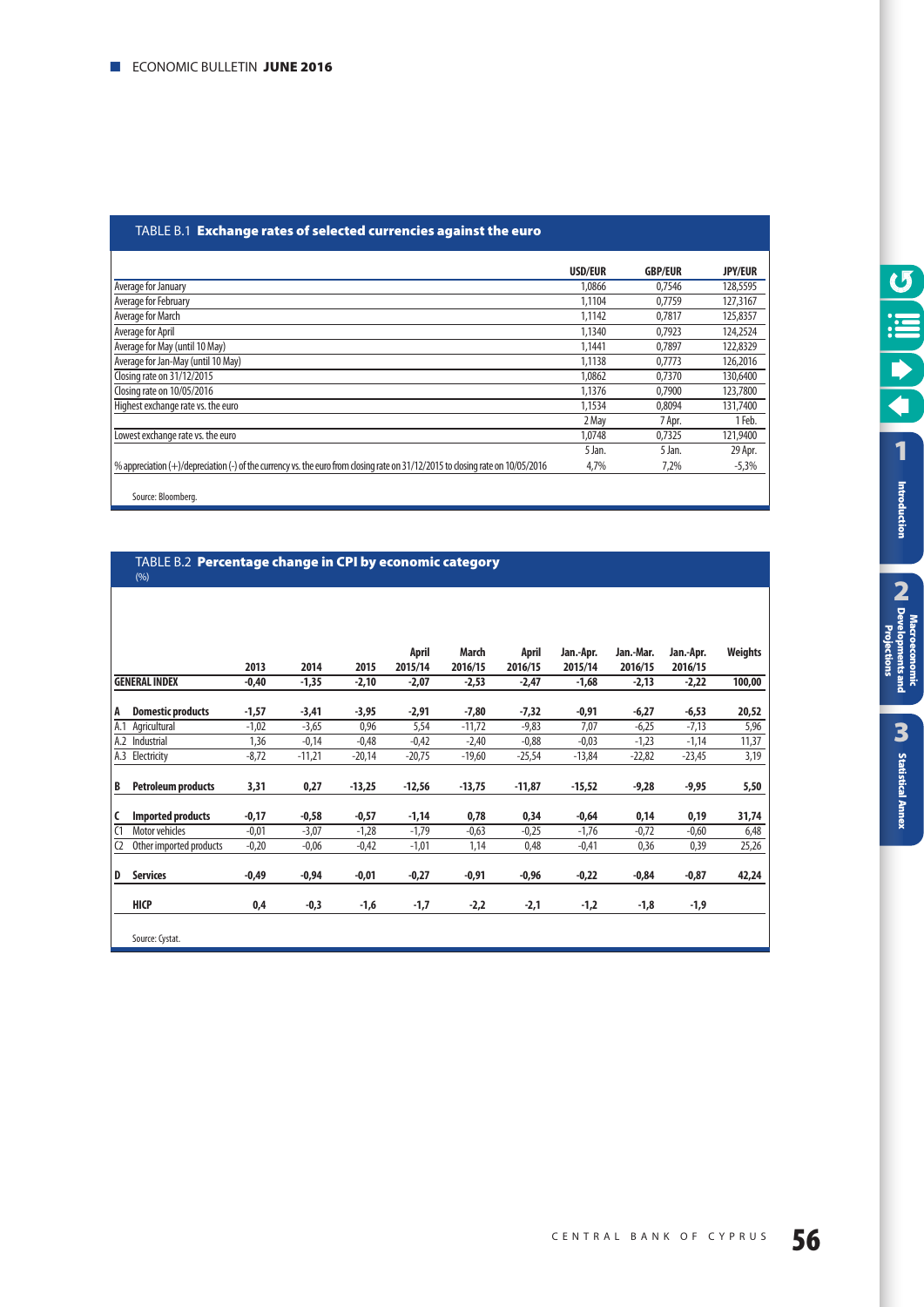|                |                           | 2013    | 2014    | 2015    | April<br>2015/14 | March<br>2016/15 | April<br>2016/15 | Jan.-Apr.<br>2015/14 | Jan.-Mar.<br>2016/15 | Jan.-Apr.<br>2016/15 | <b>Weights</b> |
|----------------|---------------------------|---------|---------|---------|------------------|------------------|------------------|----------------------|----------------------|----------------------|----------------|
|                | <b>GENERAL INDEX</b>      | 2,39    | $-0,40$ | $-1,35$ | $-2,07$          | -2,53            | $-2,47$          | $-1,68$              | $-2,13$              | $-2,22$              | 100,00         |
| A              | <b>Domestic products</b>  | 1,58    | $-0,39$ | $-0,83$ | $-0,69$          | $-1,63$          | $-1,50$          | $-0,22$              | $-1,33$              | $-1,37$              | 20,52          |
| A.1            | Agricultural              | $-0,09$ | $-0,06$ | $-0,23$ | 0,33             | $-0,72$          | $-0,59$          | 0,43                 | $-0,39$              | $-0,44$              | 5,96           |
| A.2            | Industrial                | 0,42    | 0,17    | $-0,02$ | $-0.05$          | $-0,28$          | $-0,10$          | 0,00                 | $-0,14$              | $-0,13$              | 11,37          |
| A.3            | Electricity               | 1,24    | $-0,49$ | $-0,58$ | $-0,96$          | $-0,63$          | $-0,81$          | $-0,64$              | $-0,80$              | $-0,80$              | 3,19           |
| B              | <b>Petroleum products</b> | 0,54    | 0,24    | 0,02    | -0,97            | -0,76            | $-0,67$          | $-1,20$              | $-0,50$              | $-0,54$              | 5,50           |
| C              | <b>Imported products</b>  | $-0,15$ | $-0,04$ | $-0,15$ | $-0,30$          | 0,25             | 0,11             | $-0,17$              | 0,04                 | 0,06                 | 31,74          |
| C <sub>1</sub> | Motor vehicles            | $-0,03$ | 0,00    | $-0,14$ | $-0.08$          | $-0,04$          | $-0,02$          | $-0,08$              | $-0,05$              | $-0,04$              | 6,48           |
| C <sub>2</sub> | Other imported products   | $-0,15$ | $-0.05$ | $-0,02$ | $-0,22$          | 0,29             | 0,12             | $-0,11$              | 0,11                 | 0,12                 | 25,26          |
| D              | <b>Services</b>           | 0,41    | $-0,21$ | $-0,40$ | $-0,11$          | $-0,38$          | $-0,40$          | -0,09                | $-0,35$              | $-0,37$              | 42,24          |
|                | Source: Cystat.           |         |         |         |                  |                  |                  |                      |                      |                      |                |

#### TABLE Β.3 **Weighted contribution to the total percentage change in CPI by economic category**  $(% )$

#### TABLE Β.4 **Percentage change in the CPI by category of goods and services**

|                                     |         |         |         | April   | March   | April   | Jan.-Apr. | Jan.-Mar. | Jan.-Apr. |
|-------------------------------------|---------|---------|---------|---------|---------|---------|-----------|-----------|-----------|
|                                     | 2013    | 2014    | 2015    | 2015/14 | 2016/15 | 2016/15 | 2015/14   | 2016/15   | 2016/15   |
| <b>GENERAL INDEX</b>                | $-0,40$ | $-1,35$ | $-2,10$ | -2,07   | $-2,53$ | $-2,47$ | $-1,68$   | $-2,13$   | $-2,22$   |
| Food and non-alcoholic beverages    | 0,22    | $-1.45$ | $-0,05$ | 1,45    | $-6,39$ | $-4,59$ | 2,36      | $-3,42$   | $-3,71$   |
| Alcoholic beverages and tobacco     | 8,58    | 2,59    | 1,84    | 1,50    | 1,23    | 1,37    | 2,23      | 1,59      | 1,53      |
| Clothing and footwear               | $-2,73$ | 2,08    | $-0,28$ | $-0,51$ | 4,96    | 2,32    | 0,32      | 2,03      | 2,11      |
| Housing, water, electricity and gas | $-3,99$ | $-5,58$ | $-9,01$ | $-9,28$ | $-7,18$ | $-8,24$ | $-7,32$   | $-7,93$   | $-8,01$   |
| Furnishings, household equipment    |         |         |         |         |         |         |           |           |           |
| and supplies                        | $-1,09$ | $-2,05$ | $-0,59$ | $-0,98$ | $-1,25$ | $-0,66$ | $-0,68$   | $-0,38$   | $-0,45$   |
| Health                              | $-2,50$ | $-1,31$ | 0,40    | 0,73    | 0,69    | 0,80    | 0,62      | 0,54      | 0,60      |
| <b>Transport</b>                    | 2,21    | 0,99    | $-4,88$ | $-5,67$ | $-6,41$ | $-5,95$ | $-6,52$   | $-4,94$   | $-5,19$   |
| Communications                      | 0,97    | 1.48    | 0,33    | 0,87    | $-0,02$ | 0,24    | 1,06      | $-0.08$   | 0,00      |
| <b>Recreation and culture</b>       | $-0,11$ | $-1,31$ | $-1,33$ | $-1,31$ | $-1,15$ | $-1,41$ | $-1,58$   | $-1,10$   | $-1,18$   |
| Education                           | $-0,74$ | $-3,51$ | $-1,07$ | $-1,61$ | 0,32    | 0,32    | $-1,66$   | 0,32      | 0,32      |
| <b>Restaurants and hotels</b>       | 0.39    | $-1,38$ | 0,23    | 0.11    | 0,56    | 0,26    | 0,03      | 0,51      | 0,45      |
| Miscellaneous goods and services    | 0,86    | $-1,12$ | $-0,42$ | $-0,85$ | 0,05    | 0,02    | $-0,60$   | $-0,19$   | $-0,14$   |
|                                     |         |         |         |         |         |         |           |           |           |
| Source: Cystat.                     |         |         |         |         |         |         |           |           |           |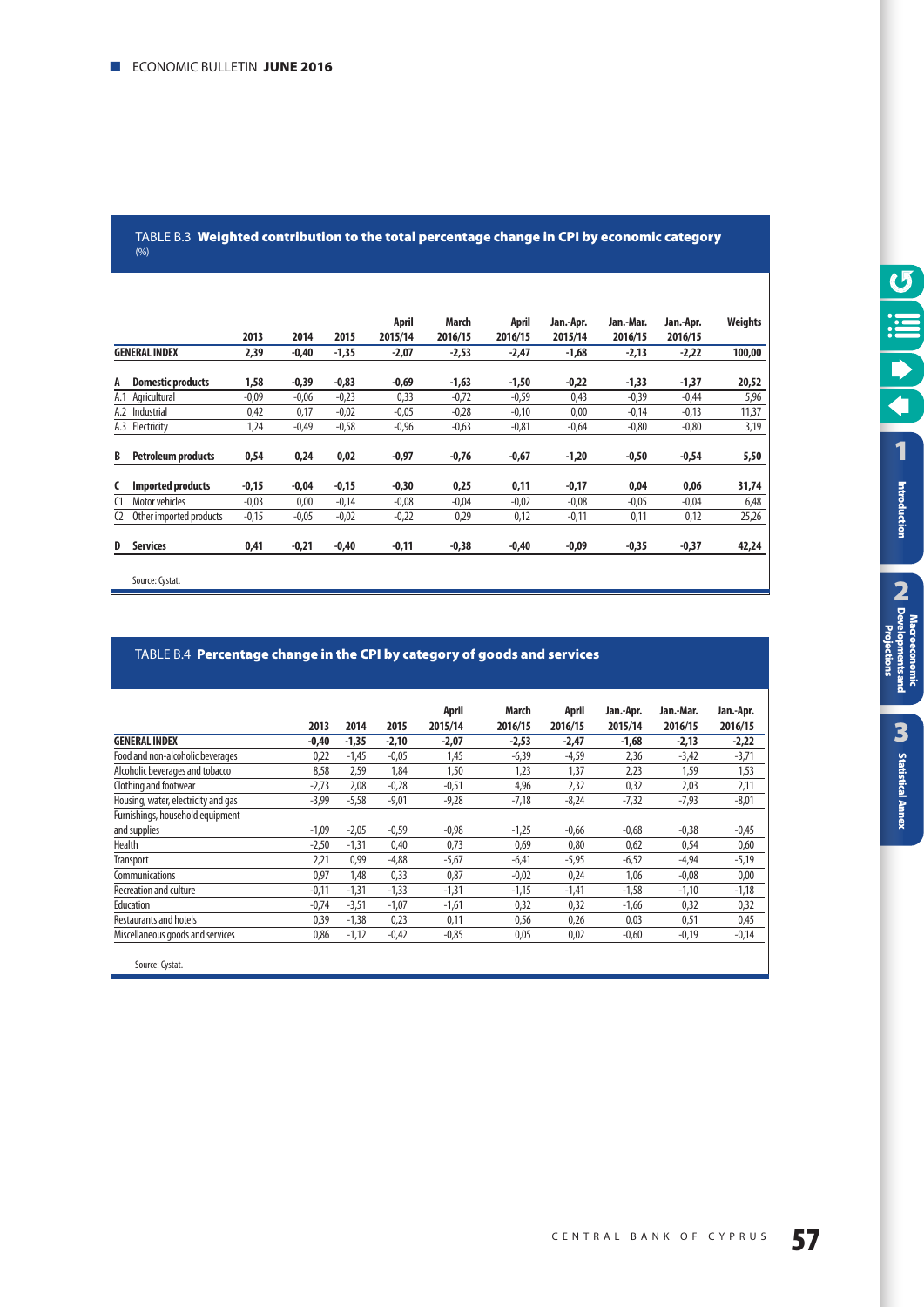#### TABLE Β.5 **Weighted contribution to the total percentage change in the CPI by category of goods and services**

|                                     |         |         |         | April   | <b>March</b> | April   | Jan.-Apr. | Jan.-Mar. | Jan.-Apr. |
|-------------------------------------|---------|---------|---------|---------|--------------|---------|-----------|-----------|-----------|
|                                     | 2013    | 2014    | 2015    | 2015/14 | 2016/15      | 2016/15 | 2015/14   | 2016/15   | 2016/15   |
| <b>GENERAL INDEX</b>                | $-0,40$ | $-1,35$ | $-2,10$ | $-2,07$ | $-2,53$      | $-2,47$ | $-1,68$   | $-2,13$   | $-2,22$   |
| Food and non-alcoholic beverages    | 0,22    | $-1,45$ | $-0,05$ | 0,25    | $-1,05$      | $-0,74$ | 0,41      | $-0,56$   | $-0,61$   |
| Alcoholic beverages and tobacco     | 8,58    | 2,59    | 1,84    | 0,04    | 0,03         | 0,03    | 0,05      | 0,03      | 0,03      |
| Clothing and footwear               | $-2,73$ | 2.08    | $-0,28$ | $-0,03$ | 0,41         | 0,20    | 0,02      | 0,16      | 0,17      |
| Housing, water, electricity and gas | $-3,99$ | $-5,58$ | $-9,01$ | $-1,31$ | $-0,89$      | $-1,01$ | $-1,03$   | $-1,00$   | $-1,00$   |
| Furnishings, household equipment    |         |         |         |         |              |         |           |           |           |
| and supplies                        | $-1,09$ | $-2,05$ | $-0,59$ | $-0,06$ | $-0,09$      | $-0,05$ | $-0,04$   | $-0,03$   | $-0,03$   |
| <b>Health</b>                       | $-2,50$ | $-1,31$ | 0,40    | 0,05    | 0,05         | 0,05    | 0,04      | 0,04      | 0,04      |
| Transport                           | 2,21    | 0,99    | $-4,88$ | $-0,83$ | $-0,97$      | $-0,90$ | $-0,95$   | $-0,73$   | $-0,77$   |
| Communications                      | 0.97    | 1.48    | 0,33    | 0.03    | 0.00         | 0,01    | 0.04      | 0.00      | 0,00      |
| <b>Recreation and culture</b>       | $-0,11$ | $-1,31$ | $-1,33$ | $-0,08$ | $-0,07$      | $-0.09$ | $-0,09$   | $-0,07$   | $-0,08$   |
| Education                           | $-0,74$ | $-3,51$ | $-1,07$ | $-0,07$ | 0,01         | 0,01    | $-0,07$   | 0,01      | 0,01      |
| <b>Restaurants and hotels</b>       | 0,39    | $-1,38$ | 0,23    | 0,01    | 0,05         | 0,02    | 0,00      | 0,04      | 0,04      |
| Miscellaneous goods and services    | 0,86    | $-1,12$ | $-0,42$ | $-0,07$ | 0,00         | 0,00    | $-0,05$   | $-0,02$   | $-0,01$   |

Source: Cystat.

#### TABLE Β.6 **Percentage change in prices of services**

|                                 | April   | March    | April    | Jan.-Apr. | Jan.-Mar. | Jan.-Apr. |
|---------------------------------|---------|----------|----------|-----------|-----------|-----------|
|                                 | 2015/14 | 2016/15  | 2016/15  | 2015/14   | 2016/15   | 2016/15   |
| GENERAL INDEX                   | $-2,07$ | $-2.53$  | $-2,47$  | $-1.68$   | $-2,13$   | $-2,22$   |
| Rents                           | $-1,58$ | $-0,73$  | $-0,65$  | $-1,95$   | $-0,64$   | $-0,64$   |
| Maintenance of houses           | $-1,94$ | 0,45     | 0,95     | $-1,88$   | 0,43      | 0,56      |
| Transport                       | $-1,60$ | $-14,23$ | $-15,11$ | 0,37      | $-13,75$  | $-14,09$  |
| Communications                  | 1,72    | 0,55     | 0,55     | 1,80      | 0,55      | 0,55      |
| Insurance                       | $-0,09$ | 0,29     | 0,29     | $-0,10$   | 0,29      | 0,29      |
| <b>Public services</b>          | 0,72    | $-2,97$  | $-2,51$  | 0,72      | $-2,97$   | $-2,85$   |
| Education                       | $-1,61$ | 0,32     | 0,32     | $-1,66$   | 0,32      | 0,32      |
| Medical care                    | 1,18    | 1,46     | 1,57     | 1,04      | 1,43      | 1,47      |
| Restaurants and coffee shops    | 0,11    | 0,50     | 0,20     | 0,02      | 0,46      | 0,40      |
| Personal and household services | $-0,63$ | $-0,68$  | $-0,69$  | $-0,75$   | $-0,60$   | $-0,63$   |
| <b>Total services</b>           | $-0,27$ | $-0,91$  | $-0,96$  | $-0,22$   | $-0,84$   | $-0,87$   |

Source: Cystat.

#### TABLE Β.7 **Weighted contribution to the percentage change in prices of services**  $(% )$

|                                 | April<br>2015/14 | March<br>2016/15 | April<br>2016/15 | Jan.-Apr.<br>2015/14 | Jan.-Mar.<br>2016/15 | Jan.-Apr.<br>2016/15 |
|---------------------------------|------------------|------------------|------------------|----------------------|----------------------|----------------------|
| <b>GENERAL INDEX</b>            | $-2,07$          | $-2,53$          | $-2,47$          | $-1,68$              | $-2,13$              | $-2,22$              |
| Rents                           | $-0,04$          | $-0,02$          | $-0.02$          | $-0,05$              | 0,00                 | $-0,02$              |
| Maintenance of houses           | $-0,05$          | 0,01             | 0,03             | $-0,05$              | 0,00                 | 0,02                 |
| Transport                       | $-0,05$          | $-0.42$          | $-0,45$          | 0,01                 | $-0,50$              | $-0,46$              |
| Communications                  | 0,06             | 0,02             | 0,02             | 0,07                 | 0,00                 | 0,02                 |
| Insurance                       | 0,00             | 0,01             | 0,01             | 0,00                 | 0,00                 | 0,01                 |
| Public services                 | 0,01             | $-0,04$          | $-0.03$          | 0,01                 | 0,00                 | $-0,04$              |
| Education                       | $-0,07$          | 0,01             | 0,01             | $-0,07$              | 0,00                 | 0,01                 |
| Medical care                    | 0,06             | 0,07             | 0,07             | 0,05                 | 0,10                 | 0,06                 |
| Restaurants and coffee shops    | 0,01             | 0,04             | 0,02             | 0,00                 | 0,00                 | 0,02                 |
| Personal and household services | $-0,06$          | $-0,06$          | $-0,06$          | $-0,07$              | $-0,10$              | $-0,07$              |
| <b>Total services</b>           | $-0,11$          | $-0,38$          | $-0,40$          | $-0,09$              | $-0,50$              | $-0,44$              |
|                                 |                  |                  |                  |                      |                      |                      |
| Source: Cystat.                 |                  |                  |                  |                      |                      |                      |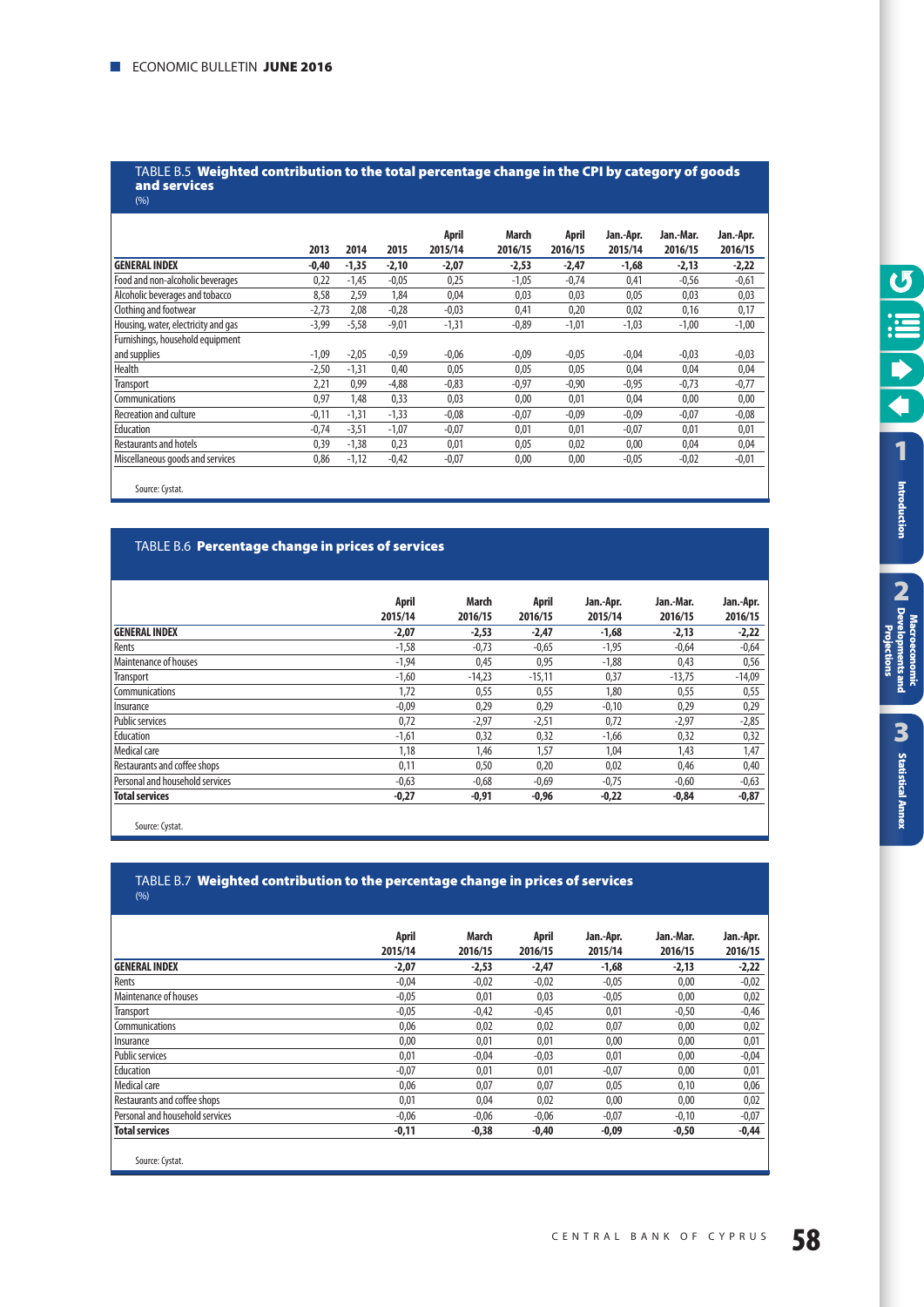#### TABLE B.8 **Balance of payments** (€ million)

|                                                                 |                   | 2014 (prov.)       |                  |                             | 2015 (prov.)       |                 |
|-----------------------------------------------------------------|-------------------|--------------------|------------------|-----------------------------|--------------------|-----------------|
|                                                                 |                   |                    | <b>Balance</b>   |                             |                    | <b>Balance</b>  |
|                                                                 | <b>Credit</b>     | <b>Debit</b>       | / Net            | <b>Credit</b>               | <b>Debit</b>       | / Net           |
| <b>Current account</b><br>1.                                    | 15.720,7          | 16.512,2           | $-791,5$         | 16.416,3                    | 17.050,6           | $-634,2$        |
| <b>Goods and Services</b>                                       | 10.437,6          | 10.316,7           | 120,8            | 10.451,0                    | 10.695,8           | $-244,8$        |
| Goods                                                           | 2.807,8           | 5,620.0            | $-2.812,2$       | 2.487,3                     | 5.665,8            | $-3.178,5$      |
| General merchandise on a balance of payments (BoP) basis        | 2.567,7           | 5.620,0            | $-3.052,3$       | 2.303,8                     | 5.665,8            | $-3.361,9$      |
| Net exports of goods under merchanting                          | 240,1             |                    | 240,1            | 183,4                       |                    | 183,4           |
| Non-monetary gold                                               | 0,0               | 0,0                | 0,0              | 0,0                         | 0,0                | 0,0             |
|                                                                 |                   |                    |                  |                             |                    |                 |
| <b>Services</b>                                                 | 7.629.8           | 4.696,7            | 2.933,0          | 7.963,7                     | 5.030.0            | 2.933,7         |
| Manufacturing services on physical inputs owned by others       | 19,3              | 0,0                | 19,3             | $\mathcal{L}_{\mathcal{L}}$ | S                  | $-2,8$          |
| Maintenance and repair services not included elsewhere (n.i.e.) | $\overline{37,4}$ | 33,9               | 3,5              | 2,4                         | 27,3               | $-25,0$         |
| <b>Transport</b>                                                | 2.319,3           | 1.361,5            | 957,7            | 2.342,7                     | 1.447,3            | 895,4           |
| <b>Travel</b>                                                   | 2.142,3           | 945,4              | 1.196,9          | 2.233,9                     | 962,6              | 1.271,3         |
| Construction                                                    | 23,5<br>17,7      | 9,0<br>129,7       | 14,5<br>$-112,0$ | 20,0<br>23,9                | 6,5<br>103,0       | 13,4<br>$-79,1$ |
| Insurance and pension services<br><b>Financial services</b>     | 1.841,3           | 781,1              | 1.060,2          | 1.952,0                     | 899,6              | 1.052,4         |
| Charges for the use of intellectual property n.i.e.             | 1,0               | 60,0               | $-59,0$          | C                           | S                  | -93,5           |
| Telecommunications, computer, and information services          | 989,8             | 808,4              | 181,4            | $\mathsf{C}$                | S                  | 278,4           |
| Other business services                                         | 125,6             | 473,3              | $-347,6$         | 213,0                       | 564,3              | $-351,3$        |
| Personal, cultural and recreational services                    | 42,1              | 32,4               | 9,7              | 24,5                        | 43,0               | $-18,5$         |
| Government goods and services n.i.e.                            | 70,4              | 62,0               | 8,4              | 53,9                        | 61,1               | $-7,2$          |
| Services not allocated                                          | 0,0               | 0,0                | 0,0              | 0,0                         | 0,0                | 0,0             |
|                                                                 |                   |                    |                  |                             |                    |                 |
| <b>Primary income</b>                                           | 5.051             | 5.539,9            | $-488,8$         | 5.717,8                     | 5.657,3            | 60,5            |
| Compensation of employees                                       | 53,5              | 66.7               | $-13,1$          | 56.2                        | 54,5               | 1,7             |
| Investment income                                               | 4.917.8           | 5.449,4            | $-531,6$         | 5.580,7                     | 5.578,3            | 2,3             |
| Direct investment                                               | 3.200,8           | 3.608,6            | $-407,9$         | 3.567,9                     | 3.453,6            | 114,3           |
| Portfolio investment                                            | 299,3             | 324,8              | $-25,5$          | 512,7                       | 489,8              | 22,9            |
| Other investment                                                | 1.417,5           | 1.516              | $-98,5$          | 1.499,6                     | 1.634,9            | $-135,4$        |
| Reserve assets                                                  | 0,2               |                    | 0,2              | 0,5                         |                    | 0,5             |
| Other primary income                                            | 79,7              | 23,8               | 55,9             | 81,0                        | 24,5               | 56,5            |
| <b>Secondary income</b>                                         | 232,1             | 655,6              | $-423,5$         | 247,5                       | 697,4              | $-449,9$        |
| General government                                              | 86,9              | 155,3              |                  | 79,7                        | 214,2              |                 |
| Other sectors                                                   | 145,2             | 500,3              |                  | 167,8                       | 483,2              |                 |
| 2. Capital account                                              | 147,6             | 1,2                | 146,4            | 49,5                        | 0,0                | 49,5            |
|                                                                 |                   |                    |                  |                             |                    |                 |
|                                                                 | Assets            | <b>Liabilities</b> | Net              | Assets                      | <b>Liabilities</b> | <b>Net</b>      |
|                                                                 |                   |                    |                  |                             |                    |                 |
| <b>Financial account</b><br>3.                                  | 7.538,7           | 8.339,4            | $-800,7$         | 7.486,0                     | 7.396,0            | 90,0            |
| <b>Direct investment</b>                                        | 1.531,3           | 810,1              | 721,2            | 9.414,8                     | 4.740,4            | 4.674,4         |
| Equity and Investment Funds shares/units                        | 1,322.4           | $-277.8$           |                  | 9,260.1                     | 4,140.3            |                 |
| Debt instruments                                                | 208.9             | 1,087.9            |                  | 154.7                       | 600.1              |                 |
| <b>Portfolio investment</b>                                     | $-1.600,1$        | 1.606,8            | $-3.206,8$       | $-951,0$                    | 1.228,7            | $-2.179,6$      |
| Equity and investment fund shares                               | $-165,1$          | 861,5              |                  | $-377,6$                    | $-0,1$             |                 |
| <b>Debt securities</b>                                          | $-1.435,0$        | 745,2              |                  | $-573,4$                    | 1.228,8            |                 |
| <b>Financial derivatives (other than reserves)</b>              |                   |                    |                  |                             |                    |                 |
| and employee stock options                                      | 8.804,2           | 8.511,2            | 292,9            | $-1.358,2$                  | $-161,7$           | $-1.196,6$      |
| Other investment                                                | $-1.202,7$        | $-2.588,7$         | 1.386            | 385,5                       | 1.588,6            | $-1.203,1$      |
| of which:                                                       |                   |                    |                  |                             |                    |                 |
| <b>Currency and deposits</b>                                    | $-2.939,4$        | $-6.567,1$         |                  | 3.924,2                     | 243,4              |                 |
| Loans                                                           | 1.458,1           | 4.021,9            |                  | $-3.659,7$                  | 1.889,6            |                 |
| <b>Reserve assets</b>                                           | 5,9               |                    |                  | -5,1                        |                    |                 |
| 4. Net errors and omissions                                     |                   |                    | $-155,6$         |                             |                    | 674,8           |

Source: CBC.

C denotes primary confidentiality (i.e. the number of statistical units under a cell is less than 3 or the dominance of one or two units in the data cell is larger or equal to 90%). S denotes secondary confidentiality (i.e. cell is not primary confidential, but it is suppressed in order to prevent observations flagged as "primary confidential" to be indirectly deduced).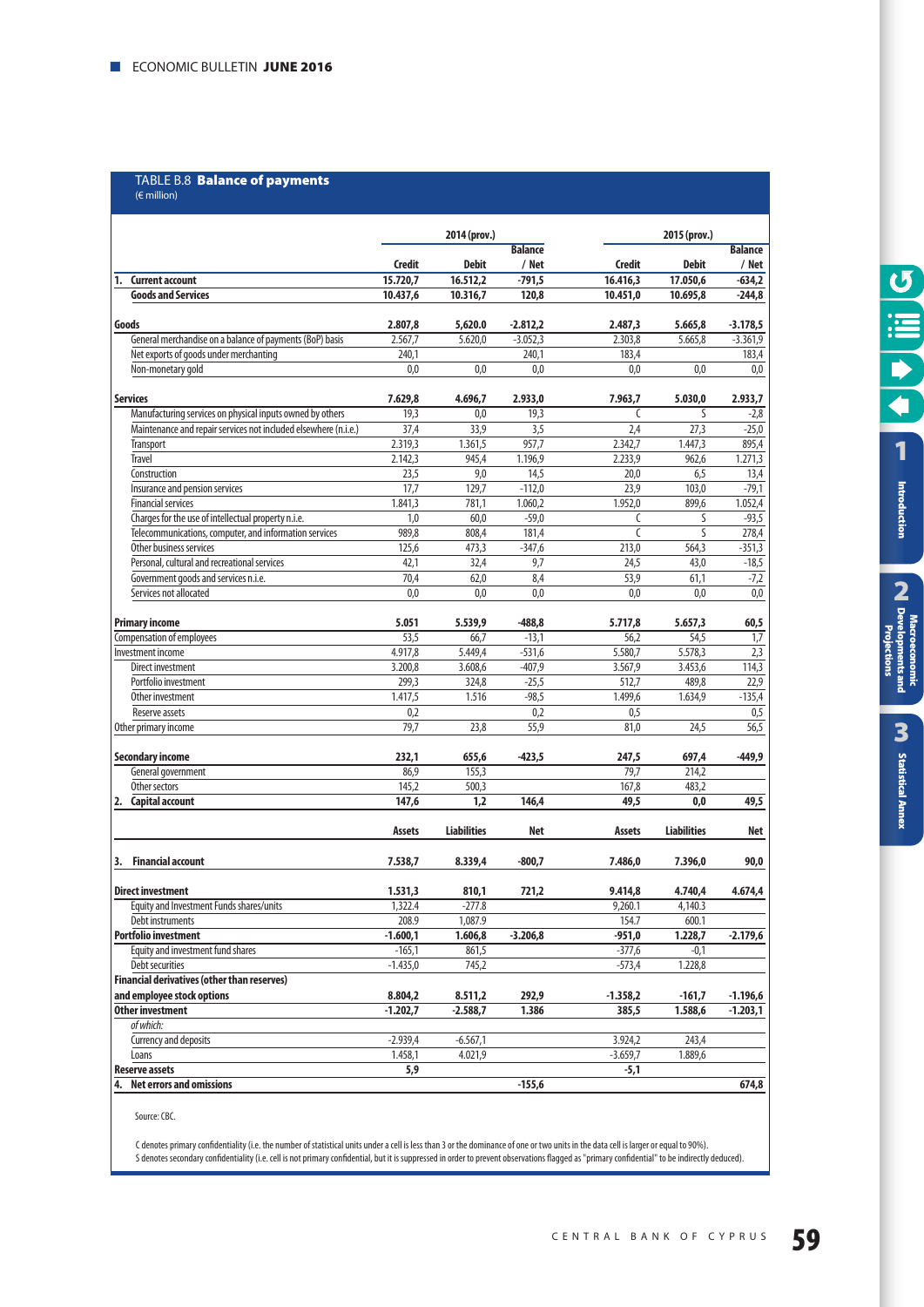#### TABLE B.9 **Annual international investment position 2015 (provisional)**  (€ million)

|                                                                        | <b>ASSETS</b>        | <b>LIABILITIES</b> | <b>NET</b>  |
|------------------------------------------------------------------------|----------------------|--------------------|-------------|
| <b>Financial account</b>                                               | 207.547.3            | 230.054.3          | $-22.507.0$ |
| <b>Direct investment</b>                                               | 124.229,4            | 128.940,2          | $-4.710,8$  |
| <b>Equity and Investment Funds shares/units</b>                        | 114.596,8            | 114.773,1          |             |
| <b>Debt instruments</b>                                                | 9.632,6              | 14.167,2           |             |
|                                                                        |                      |                    |             |
| <b>Portfolio investment</b>                                            | 11.712,0             | 11.972,6           | $-260,6$    |
| <b>Equity and investment fund shares</b>                               | 4.472,1              | 2.599,9            |             |
| <b>Equity securities</b>                                               | 2.893,4              | 991,2              |             |
| Central bank                                                           | 0,0                  | 0,0                |             |
| Other MFIs                                                             | C                    | C                  |             |
| General government                                                     | 0,0                  | 0,0                |             |
| Other sectors                                                          | S                    | S                  |             |
| Investment fund shares                                                 | 1.578,6              | 1.608,7            |             |
| Central bank                                                           | 0.0                  | 0.0                |             |
| <b>Other MFIs</b>                                                      | C                    | 0,0                |             |
| General government                                                     | 0,0                  | 0,0                |             |
| Other sectors                                                          | S                    | 1.608,7            |             |
| <b>Debt securities</b>                                                 | 7.239,9              | 9.372,6            |             |
| Short term                                                             | 281,5                | 485,8              |             |
| Central bank                                                           | 0,0                  | 0.0                |             |
| <b>Other MFIs</b>                                                      | C                    | S                  |             |
| General government                                                     | 0,0                  | 0,0                |             |
| Other sectors                                                          | S                    | C                  |             |
| Long term                                                              | 6.958,4              | 8.886,8            |             |
| Central bank                                                           | 2.077,4              | 0,0                |             |
| <b>Other MFIs</b>                                                      | 2.124.2              | 302.3              |             |
| General government                                                     | 0,0                  | 3.233,5            |             |
| Other sectors                                                          | 2.756,8              | 5.350,9            |             |
|                                                                        |                      |                    |             |
| Financial derivatives (other than reserves) and employee stock options | 9.460,6              | 10.193,2           | $-732,6$    |
| Central bank<br><b>Other MFIs</b>                                      | 0,0<br>S             | 0,0                |             |
|                                                                        |                      | S                  |             |
| General government<br>Other sectors                                    | 0,0<br>$\mathcal{C}$ | 0,0<br>C           |             |
|                                                                        |                      |                    |             |
| <b>Other investment</b>                                                | 61.404,7             | 78.948,3           | $-17.543,6$ |
| <b>Other equity</b>                                                    | 391,7                | 0,0                |             |
| <b>Currency and deposits</b>                                           | 24.070,3             | 25.817,1           |             |
| Central bank                                                           | 2.892,7              | 201,2              |             |
| <b>Other MFIs</b>                                                      | 5.825,5              | 25.615,9           |             |
| General government                                                     | 8,9                  | 0,0                |             |
| Other sectors                                                          | 15.343,2             | 0,0                |             |
| Loans                                                                  | 32.024,5             | 46.607.4           |             |
| Central bank                                                           | 0.0                  | 0.0                |             |
| Other MFIs                                                             | 13.292,6             | 0,0                |             |
| General government                                                     | 338,8                | 11.193,1           |             |
| Other sectors                                                          | 18.393,2             | 35.414,3           |             |
| Insurance, pension schemes, and standardised guarantee schemes         | 262,8                | 560,8              |             |
| <b>Trade credits and advances</b>                                      | 3.259,0              | 5.230,1            |             |
| Other accounts receivable/payable                                      | 1.396,4              | 628,5              |             |
| <b>SDRs</b>                                                            | 0,0                  | 104,3              |             |
|                                                                        |                      |                    |             |
| <b>Reserve assets</b>                                                  | 740,5                |                    |             |

Source: CBC.

C denotes primary confidentiality (i.e. the number of statistical units under a cell is less than 3 or the dominance of one or two units in the data cell is larger or equal to 90%). S denotes secondary confidentiality (i.e. cell is not primary confidential, but it is suppressed in order to prevent observations flagged as "primary confidential" to be indirectly deduced). **[Statistical Annex](#page-52-0)**

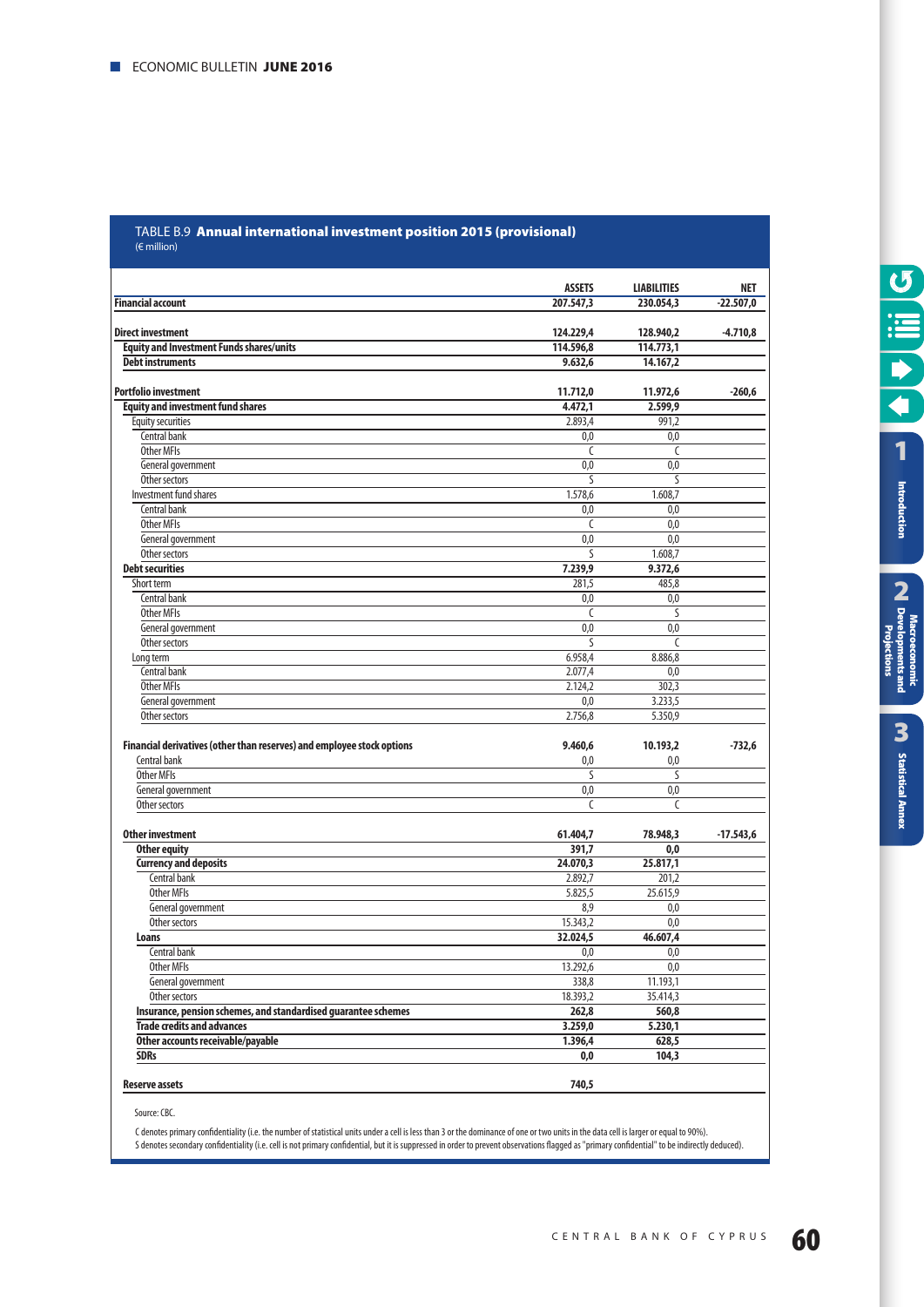#### TABLE B.10 **Tourist arrivals and receipts from tourism**

|      |                        |               | <b>Tourist arrivals</b> |                          |                    | <b>Receipts from tourism</b><br>% change |                          |  |  |  |
|------|------------------------|---------------|-------------------------|--------------------------|--------------------|------------------------------------------|--------------------------|--|--|--|
|      |                        | <b>Number</b> |                         | % change                 |                    |                                          |                          |  |  |  |
| Year | Month                  | of tourists   | <b>Previous year</b>    | <b>Cumulative period</b> | $\epsilon$ million | <b>Previous year</b>                     | <b>Cumulative period</b> |  |  |  |
| 2012 | January                | 47.610        | 7,1                     | 7,1                      | 30,0               | 0.7                                      | 0,7                      |  |  |  |
|      | February               | 55.420        | $-11,0$                 | $-3,5$                   | 32,3               | $-12,5$                                  | $-6,6$                   |  |  |  |
|      | March <sup>(1)</sup>   | 94.300        | $-4,7$                  | $-4,1$                   | 62,5               | $-5,9$                                   | $-6,2$                   |  |  |  |
|      | April                  | 189.648       | $-5,1$                  | $-4,1$                   | 114,6              | $-16,2$                                  | $-11,3$                  |  |  |  |
|      | May                    | 276.781       | 3,5                     | $-1,1$                   | 214,3              | 14,5                                     | $-0,7$                   |  |  |  |
|      | June                   | 329.977       | 9,7                     | 2,2                      | 254,5              | 15,7                                     | 4,6                      |  |  |  |
|      | July                   | 371.453       | 3,4                     | 2,6                      | 301,5              | 9,9                                      | 6,1                      |  |  |  |
|      | August                 | 363.573       | 7,9                     | 3,6                      | 312,1              | 16,9                                     | 8,5                      |  |  |  |
|      | September              | 335.352       | 10,2                    | 4,6                      | 289,9              | 22,9                                     | 10,8                     |  |  |  |
|      | <b>October</b>         | 261.997       | 0,8                     | 4,1                      | 211,5              | 12,0                                     | 11,0                     |  |  |  |
|      | November               | 84.020        | $-9,5$                  | 3,6                      | 62,8               | $-3,1$                                   | 10,4                     |  |  |  |
|      | December               | 54.772        | $-16,2$                 | 3,0                      | 41,6               | 0                                        | 10,2                     |  |  |  |
| 2013 | January <sup>(2)</sup> | 42.286        | $-11,2$                 | $-11,2$                  | 28,5               | 3,0                                      | 3,0                      |  |  |  |
|      | February               | 42.327        | $-23,6$                 | $-17,9$                  | 32,7               | $-12,4$                                  | $-5,0$                   |  |  |  |
|      | March                  | 92.620        | $-1,8$                  | $-10,2$                  | 66,0               | 5,6                                      | 0,3                      |  |  |  |
|      | April                  | 162.439       | $-14,3$                 | $-12,2$                  | 110,4              | $-3,7$                                   | $-1,6$                   |  |  |  |
|      | May                    | 276.244       | $-0,2$                  | $-7,2$                   | 202,1              | $-5,7$                                   | $-3,5$                   |  |  |  |
|      | June                   | 308.219       | $-6,6$                  | $-7,0$                   | 259,8              | 2,1                                      | $-1,5$                   |  |  |  |
|      | July                   | 361.442       | $-2,7$                  | $-5,8$                   | 338,6              | 12,3                                     | $\overline{2,6}$         |  |  |  |
|      | August                 | 352.215       | $-3,1$                  | $-5,3$                   | 349,5              | 12,0                                     | 4,8                      |  |  |  |
|      | September              | 357.635       | 6,7                     | $-3,3$                   | 353,4              | 21,9                                     | 7,9                      |  |  |  |
|      | <b>October</b>         | 273.587       | 4,4                     | $-2,5$                   | 246,6              | 16,6                                     | $\overline{8,9}$         |  |  |  |
|      | November               | 81.542        | $-2,9$                  | $-2,5$                   | 59,2               | $-5,7$                                   | 8,4                      |  |  |  |
|      | December               | 54.813        | 0,1                     | $-2,4$                   | 37,6               | $-9,6$                                   | 8,0                      |  |  |  |
| 2014 | January                | 40.675        | $-3,8$                  | $-3,8$                   | 30.7               | $-0,6$                                   | $-0,6$                   |  |  |  |
|      | February               | 45.227        | 6,9                     | 1,5                      | 31,3               | 10,6                                     | 4,7                      |  |  |  |
|      | March                  | 77.533        | $-16,3$                 | $-7,8$                   | 56,5               | $-14,4$                                  | $-5,4$                   |  |  |  |
|      | April                  | 180.998       | 11,4                    | 1,4                      | 132,9              | 20,4                                     | 6,7                      |  |  |  |
|      | May                    | 293.181       | 6,1                     | 3,5                      | 224,1              | 10,9                                     | 8,6                      |  |  |  |
|      | June                   | 342.221       | 11,0                    | 6,0                      | 303,2              | 16,7                                     | 11,6                     |  |  |  |
|      | July                   | 381.955       | 5,7                     | 5,9                      | 321,2              | $-5,1$                                   | 6,2                      |  |  |  |
|      | August                 | 373.086       | 5,9                     | $\overline{5,9}$         | 324,3              | $-7,2$                                   | 2,8                      |  |  |  |
|      | September              | 316.602       | $-11,5$                 | 2,8                      | 273,4              | $-22,6$                                  | $-2,4$                   |  |  |  |
|      | <b>October</b>         | 251.453       | $-8,1$                  | 1,5                      | 217,1              | $-12,0$                                  | $-3,6$                   |  |  |  |
|      | November               | 81.437        | $-0,1$                  | 1,4                      | 65,0               | 9,9                                      | $-3,2$                   |  |  |  |
|      | December               | 56.863        | 3,7                     | 1,5                      | 43,7               | 16,2                                     | $-2,8$                   |  |  |  |
| 2015 | January                | 41.799        | $\overline{2,8}$        | $\overline{2,8}$         | 28,4               | $-7,5$                                   | $-7,5$                   |  |  |  |
|      | Februarv               | 50.709        | 12,1                    | 7,7                      | 30,9               | $-1,3$                                   | $-4,4$                   |  |  |  |
|      | March                  | 97.479        | 25,7                    | 16,2                     | 65,0               | 15,0                                     | 4,9                      |  |  |  |
|      | April                  | 201.495       | 11,3                    | 13,7                     | 130,5              | $-1,8$                                   | $\overline{1,4}$         |  |  |  |
|      | May                    | 307.449       | 4,9                     | 9,6                      | 217,1              | $-3,1$                                   | $-0,8$                   |  |  |  |
|      | June                   | 336.967       | $-1,5$                  | 5,7                      | 259,0              | $-14,6$                                  | $-6,1$                   |  |  |  |
|      | July                   | 414.527       | 8,5                     | 6,5                      | 342,1              | 6,5                                      | $-2,4$                   |  |  |  |
|      | August                 | 392.272       | 5,1                     | 6,2                      | 358,5              | 10,5                                     | 0,5                      |  |  |  |
|      | September              | 360.899       | 14,0                    | 7,4                      | 321,1              | 17,4                                     | 3,2                      |  |  |  |
|      | <b>October</b>         | 269.363       | 7,1                     | $7,4$                    | 225,0              | 3,6                                      | 3,3                      |  |  |  |
|      | November               | 108.093       | 32,7                    | 8,2                      | 81,9               | 25,9                                     | $\overline{4,0}$         |  |  |  |
|      | December               | 78.348        | 37,8                    | 8,9                      | 52,6               | 20,4                                     | 4,4                      |  |  |  |
| 2016 | January                | 48.607        | 16,3                    | 16,3                     | 29,1               | 2,5                                      | $\overline{4,4}$         |  |  |  |
|      | February               | 65.988        | 30,1                    | 23,9                     | n/a                | n/a                                      | n/a                      |  |  |  |
|      |                        |               |                         |                          |                    |                                          |                          |  |  |  |

Source: Cystat.

(1) Data for March 2012 are based on Cystat estimations.

(2) Data for January 2013 are based on Cystat estimations.

**U**<br>III C  $\blacktriangleright$  $\overline{\blacktriangleleft}$ **[1](#page-7-0)** Introduction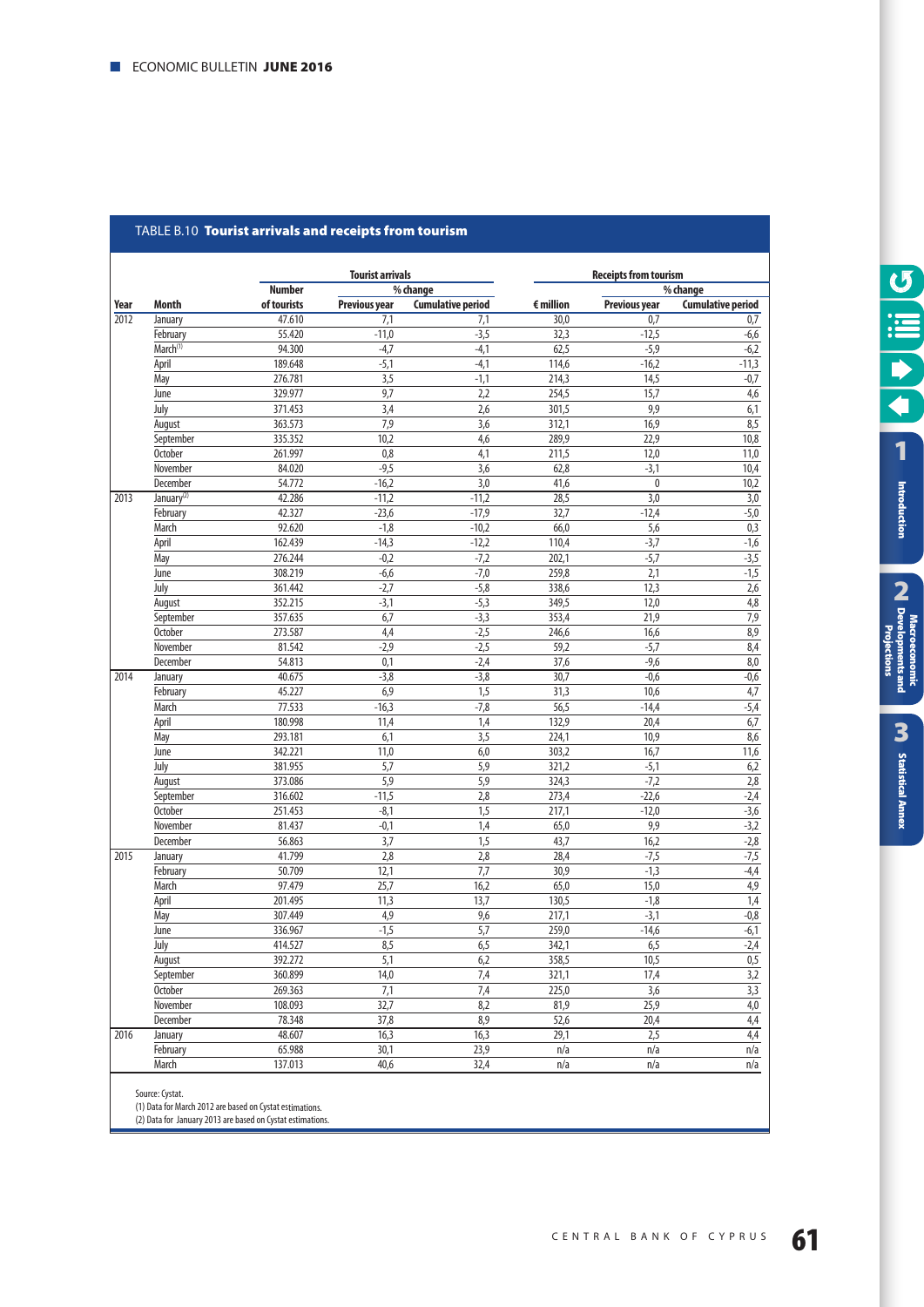#### TABLE B.11 **GDP by category of expenditure at constant 2005 prices, chain linking method** (€ million)

|      |                                  | Gross              | General        |                    | Gross              |                   | <b>Exports of</b>  | Imports of         |
|------|----------------------------------|--------------------|----------------|--------------------|--------------------|-------------------|--------------------|--------------------|
|      |                                  | domestic           | qovernment     | <b>Private</b>     | fixed capital      | <b>Changes in</b> | goods and          | goods and          |
|      | Year/Quarter                     | product            | consumption    | consumption        | formation          | inventories       | services           | services           |
| 2001 | Q1                               | 3.006,7            | 432,3          | 2.077,0            | 588,3              | 63,7              | 1.652,9            | 1.807,6            |
|      | Q <sub>2</sub>                   | 3.233,2            | 453,3          | 1.858,3            | 600,2              | 157,6             | 2.210,9            | 2.047,0            |
|      | Q <sub>3</sub>                   | 3.336,6            | 475,5          | 1.692,0            | 615,5              | 84,8              | 2.509,8            | 2.041,1            |
|      | Q4                               | 3.196,4            | 638,8          | 2.027,0            | 686,4              | $-248,1$          | 1.972,0            | 1.879,6            |
| 2002 | Q1<br>Q <sub>2</sub>             | 3.092,6            | 448,6          | 2.058,4            | 661,4              | 165,7             | 1.558,6<br>2.112,3 | 1.800,0            |
|      | Q <sub>3</sub>                   | 3.367,2<br>3.395,4 | 468,4<br>502,4 | 1.906,2<br>1.838,6 | 724,7<br>644,1     | 162,1<br>9,7      | 2.379,7            | 2.006,5<br>1.979,2 |
|      | Q <sub>4</sub>                   | 3.330,3            | 651,4          | 2.063,6            | 786,2              | $-162,3$          | 1.953,5            | 1.962,0            |
| 2003 | $\overline{Q1}$                  | 3.190,9            | 496,9          | 2.091,0            | 633,3              | 301,0             | 1.460,3            | 1.791,6            |
|      | Q <sub>2</sub>                   | 3.420,8            | 516,9          | 1.991,3            | 707,7              | 179,9             | 1.912,1            | 1.887,2            |
|      | Q <sub>3</sub>                   | 3.484,2            | 536,2          | 1.884,6            | 679,1              | $-66,8$           | 2.439.8            | 1.988,7            |
|      | Q <sub>4</sub>                   | 3.460,3            | 791,8          | 2.148,1            | 830,7              | $-385,9$          | 2.080,2            | 2.004,7            |
| 2004 | $\overline{Q1}$                  | 3.346,4            | 512,0          | 2.224,4            | 667,3              | 128,3             | 1.701,2            | 1.886,8            |
|      | Q <sub>2</sub>                   | 3.566,1            | 567,7          | 2.108,4            | 737,6              | 132,5             | 2.082,5            | 2.062,7            |
|      | Q <sub>3</sub>                   | 3.638,9            | 579,4          | 2.102,2            | 698,6              | $-60,2$           | 2.375,4            | 2.056,5            |
|      | Q <sub>4</sub>                   | 3.628,7            | 710,8          | 2.295,9            | 868,9              | 22,3              | 1.929,9            | 2.199,1            |
| 2005 | Q <sub>1</sub>                   | 3.502,9            | 515,9          | 2.325,9            | 704,2              | 240,8             | 1.698,5            | 1.982,4            |
|      | Q <sub>2</sub>                   | 3.679,3            | 563,9          | 2.213,7            | 755,8              | $-14,5$           | 2.137,7            | 1.977,3            |
|      | Q <sub>3</sub>                   | 3.779,0            | 526,9          | 2.135,0            | 755,8              | $-7,5$            | 2.466,8            | 2.098,0            |
|      | Q <sub>4</sub>                   | 3.769,4            | 829,6          | 2.353,6            | 958,4              | $-48,0$           | 1.952,0            | 2.276,2            |
| 2006 | Q1                               | 3.654,1            | 572,6          | 2.408,2            | 864,8              | 158,2             | 1.779,9            | 2.129,6            |
|      | Q <sub>2</sub>                   | 3.864,1            | 626,3          | 2.310,3            | 927,6              | $-12,1$           | 2.199,3            | 2.187,3            |
|      | Q <sub>3</sub>                   | 3.935,7            | 601,7          | 2.259,7            | 921,5              | $-214,2$          | 2.588,2            | 2.221,2            |
|      | Q <sub>4</sub>                   | 3.942,9            | 807,1          | 2.487,6            | 1.128,8            | $-1,8$            | 1.792,0            | 2.270,8            |
| 2007 | Q1                               | 3.826,1            | 600,6          | 2.598,5            | 928,0              | 151,1             | 1.779,7            | 2.231,8            |
|      | Q <sub>2</sub>                   | 4.029,0            | 593,5          | 2.511.7            | 1.023,0            | 126,9             | 2.158,4            | 2.384,5            |
|      | Q <sub>3</sub>                   | 4.139,9            | 636,9          | 2.491,1            | 1.000,0            | $-236,3$          | 2.770,5            | 2.522,3            |
|      | Q <sub>4</sub>                   | 4.161,5            | 861,9          | 2.836,2            | 1.193,3            | $-230,0$          | 2.092,3            | 2.592,1            |
| 2008 | $\overline{Q1}$                  | 4.021,7            | 591,6<br>610,0 | 2.848,0            | 1.195,8            | 195,4             | 1.738,9            | 2.548,0            |
|      | Q <sub>2</sub><br>Q <sub>3</sub> | 4.213,7<br>4.282,2 | 761,8          | 2.759,6<br>2.754,2 | 1.134,3<br>1.044,6 | 226,6<br>103,7    | 2.195,7<br>2.639,9 | 2.712,6<br>3.021,9 |
|      | Q <sub>4</sub>                   | 4.228,7            | 881,7          | 2.873,5            | 1.142,5            | $-172,8$          | 2.169,2            | 2.665,4            |
| 2009 | Q1                               | 4.026,0            | 638,1          | 2.688,6            | 1.099,9            | 27,0              | 1.852,8            | 2.280,4            |
|      | Q <sub>2</sub>                   | 4.119,6            | 631,8          | 2.579,4            | 983,0              | 80,9              | 2.095,5            | 2.250,9            |
|      | Q <sub>3</sub>                   | 4.152,0            | 661,8          | 2.564,5            | 852,2              | 85,0              | 2.401,6            | 2.413,0            |
|      | 04                               | 4.108,9            | 1.095,2        | 2.701,1            | 962,0              | $-304,8$          | 2.017,2            | 2.361,8            |
| 2010 | Q1                               | 4.024,8            | 649,9          | 2.690,3            | 1.011,3            | 176,2             | 1.809,4            | 2.312,4            |
|      | Q <sub>2</sub>                   | 4.166,0            | 640,3          | 2.634,5            | 931,7              | 225,4             | 2.149,5            | 2.415,4            |
|      | Q <sub>3</sub>                   | 4.241,5            | 648,9          | 2.648,9            | 832,4              | 169,8             | 2.446,5            | 2.505,0            |
|      | Q <sub>4</sub>                   | 4.198,3            | 1.023,3        | 2.835,4            | 923,8              | $-257,8$          | 2.321,8            | 2.648,2            |
| 2011 | Q1                               | 4.069,9            | 642,7          | 2.765,4            | 931,9              | 264,2             | 1.825,5            | 2.359,7            |
|      | Q <sub>2</sub>                   | 4.228,8            | 661,6          | 2.629,1            | 832,8              | 163,4             | 2.310,3            | 2.368,3            |
|      | $\overline{Q}$                   | 4.234,1            | 704,1          | 2.615,3            | 756,9              | 2,7               | 2.621,7            | 2.466,6            |
|      | Q4                               | 4.165,2            | 991,8          | 2.855,9            | 833,1              | $-463,6$          | 2.331,8            | 2.383,7            |
| 2012 | Q1                               | 4.011,8            | 650,6          | 2.817,9            | 843,1              | 125,4             | 1.798,8            | 2.224,1            |
|      | Q <sub>2</sub>                   | 4.130,2            | 650,5          | 2.633,0            | 650,9              | 164,6             | 2.328,1            | 2.297,0            |
|      | Q3                               | 4.142,1            | 658,3          | 2.592,1            | 589,2              | 21,0              | 2.684,7            | 2.403,2            |
|      | Q <sub>4</sub>                   | 4.005,1            | 930,4          | 2.739,2            | 584,2              | $-196,1$          | 2.180,4            | 2.233,0            |
| 2013 | Q1                               | 3.780,7            | 637,0          | 2.677,5            | 676,6              | 232,8             | 1.638,6            | 2.081,8            |
|      | Q2                               | 3.855,3            | 638,4          | 2.450,5            | 558,0              | $-110,0$          | 2.381,4            | 2.063,0            |
|      | Q <sub>3</sub>                   | 3.914,3            | 655,0          | 2.427,4            | 548,1              | $-177,4$          | 2.744,0            | 2.282,8            |
|      | Q <sub>4</sub>                   | 3.771,2            | 841,0          | 2.593,2            | 479,0              | $-79,5$           | 2.392,1            | 2.454,6            |
| 2014 | Q <sub>1</sub>                   | 3.629,2            | 576,9          | 2.642,0            | 416,7              | 250,6             | 1.813,8            | 2.070,7            |
|      | Q2                               | 3.775,7            | 595,9          | 2.489,5            | 377,7              | $-8,8$            | 2.487,0            | 2.165,5            |
|      | Q3<br>Q <sub>4</sub>             | 3.831,7<br>3.702,1 | 584,0<br>764,6 | 2.476,1<br>2.599.9 | 584,3<br>475,1     | 198,6             | 2.586,2<br>2.225,7 | 2.597,6<br>2.227,9 |
| 2015 | Q <sub>1</sub>                   | 3.635,5            | 573,4          | 2.676,0            | 605,0              | $-135,2$<br>182,3 | 1.828,8            | 2.230,0            |
|      | Q <sub>2</sub>                   | 3.827,3            | 592,2          | 2.523,9            | 449,3              | 103,6             | 2.475,6            | 2.317,4            |
|      | Q <sub>3</sub>                   | 3.919,3            | 605,4          | 2.536,4            | 534,3              | 119,8             | 2.656,9            | 2.533,5            |
|      | Q <sub>4</sub>                   | 3.793,9            | 779,3          | 2.660,5            | 524,3              | $-150,5$          | 2.325,4            | 2.345,1            |
|      |                                  |                    |                |                    |                    |                   |                    |                    |

Introduction

**[Statistical Annex](#page-52-0)**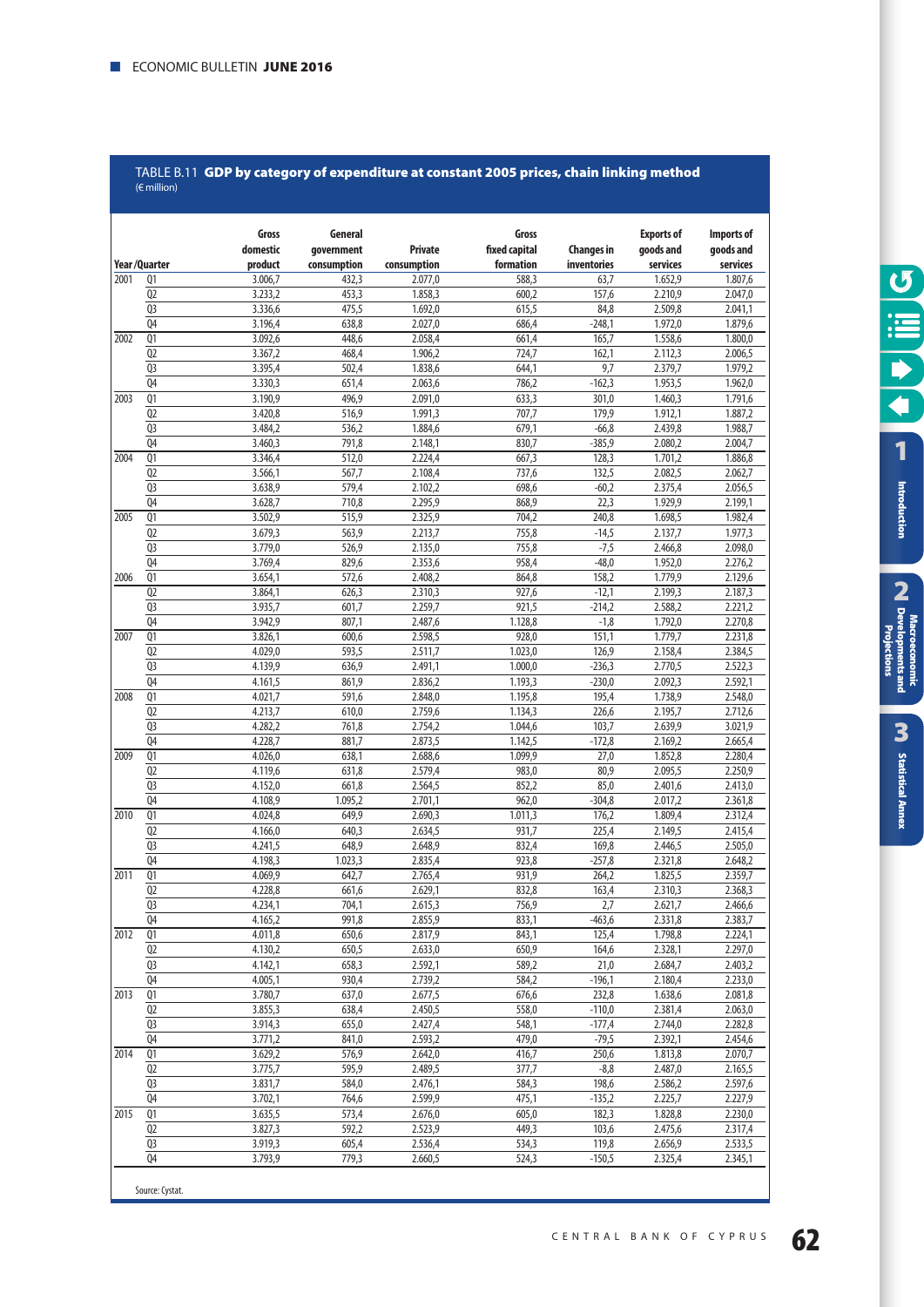#### TABLE B.12 **GDP by category of expenditure at current prices**  $(E \text{ million})$

|      |                                  | Gross              | General            |                    | Gross              |                   | <b>Exports of</b>  | Imports of         |
|------|----------------------------------|--------------------|--------------------|--------------------|--------------------|-------------------|--------------------|--------------------|
|      |                                  | domestic           | government         | <b>Private</b>     | fixed capital      | <b>Changes in</b> | goods and          | goods and          |
|      | Year/Quarter                     | product            | consumption        | consumption        | formation          | inventories       | services           | services           |
| 2001 | Q1                               | 2.586,3            | 362,5              | 1.851,0            | 508,5              | 14,1              | 1.529,7            | 1.679,5            |
|      | Q <sub>2</sub><br>Q <sub>3</sub> | 2.919.9<br>2.965,6 | 383,2<br>402,8     | 1.688,3<br>1.519,3 | 522,6<br>539,5     | 168,7<br>63,4     | 2.072,6<br>2.349,5 | 1.915,5<br>1.908,8 |
|      | Q <sub>4</sub>                   | 2.876,0            | 543,0              | 1.871,6            | 592,5              | $-204,7$          | 1.835,5            | 1.761,9            |
| 2002 | Q1                               | 2.721,3            | 386,7              | 1.863,5            | 582,6              | 135,0             | 1.441,2            | 1.687,7            |
|      | Q <sub>2</sub>                   | 2.974,6            | 404,3              | 1.747,2            | 636,9              | 118,5             | 1.960,0            | 1.892,3            |
|      | Q <sub>3</sub>                   | 3.025,3            | 439,6              | 1.684,0            | 567,2              | $-19,7$           | 2.210,0            | 1.855,8            |
|      | Q <sub>4</sub>                   | 3.085,4            | 577,9              | 1.933,6            | 691,5              | $-81,2$           | 1.800,8            | 1.837,2            |
| 2003 | $\overline{Q1}$                  | 2.936,7            | 459,3              | 1.978,6            | 575,7              | 253,0             | 1.355,1            | 1.685,1            |
|      | Q <sub>2</sub>                   | 3.218,0            | 483,1              | 1.903,2            | 642,8              | 178,6             | 1.785,5            | 1.775,2            |
|      | Q <sub>3</sub>                   | 3.284,8            | 510,8              | 1.767,4            | 619,0              | $-46,9$           | 2.305,7            | 1.871,1            |
|      | Q <sub>4</sub>                   | 3.323,0            | 759,3              | 2.081,6            | 756,9              | $-355,2$          | 1.973,4            | 1.893,0            |
| 2004 | Q1                               | 3.206,4            | 488,2              | 2.122,7            | 630,8              | 124,7             | 1.632,7            | 1.792,8            |
|      | Q <sub>2</sub>                   | 3.425,5            | 542,4              | 2.027,2            | 702,7              | 106,2             | 2.021,1            | 1.974,1            |
|      | Q <sub>3</sub>                   | 3.540,1            | $\overline{555,6}$ | 2.016,3            | 672,2              | $-48,7$           | 2.330,2            | 1.985,6            |
|      | Q <sub>4</sub>                   | 3.595,2            | 689,5              | 2.281,8            | 841,2              | 31,4              | 1.898,9            | 2.147,6            |
| 2005 | $\overline{01}$                  | 3.450,8            | 512,6              | 2.281,9            | 698,5              | 220,0             | 1.685,1            | 1.947,2            |
|      | Q <sub>2</sub>                   | 3.656,3            | 563,1              | 2.205,7            | 752,3              | $-26,1$           | 2.135,2            | 1.974,0            |
|      | Q <sub>3</sub>                   | 3.781,3            | 526,1              | 2.132,8            | 757,2              | $-5,3$            | 2.471,9            | 2.101,4            |
|      | Q <sub>4</sub>                   | 3.842,1            | 834,5              | 2.407,9            | 966,2              | $-17,8$           | 1.962,7            | 2.311,4            |
| 2006 | Q1                               | 3.698,5            | 588,9              | 2.433,7            | 890,8              | 147,5             | 1.802,8            | 2.165,1            |
|      | Q <sub>2</sub>                   | 3.957,8            | 642,9              | 2.381,6            | 961,0              | $-24,7$           | 2.242,3            | 2.245,4            |
|      | Q <sub>3</sub>                   | 4.056,3            | 621,0              | 2.330,0            | 960,3              | $-234,5$          | 2.654,0            | 2.274,5            |
|      | Q <sub>4</sub>                   | 4.166,0            | 834,9              | 2.592,1            | 1.182,0            | 40,9              | 1.850,5            | 2.334,3            |
| 2007 | $\overline{01}$                  | 4.012,1            | 632,2              | 2.684,6            | 983.2              | 140,2             | 1.865,9            | 2.294,1            |
|      | Q <sub>2</sub>                   | 4.309,4            | 628,0              | 2.664,9            | 1.091,0            | 125,5             | 2.280,7            | 2.480,7            |
|      | Q <sub>3</sub>                   | 4.483,1            | 677,7              | 2.662,0            | 1.076,6            | $-252,4$          | 2.947,9            | 2.628,8            |
|      | Q <sub>4</sub>                   | 4.570,5            | 921,7              | 3.081,8            | 1.301,7            | $-210,8$          | 2.232,0            | 2.755,9            |
| 2008 | $\overline{Q1}$                  | 4.441,4            | 658,6              | 3.093,6            | 1.342,7            | 206,4             | 1.876,8            | 2.736,7            |
|      | Q <sub>2</sub>                   | 4.730,2            | 680,1              | 3.099,6            | 1.288,4            | 242,5             | 2.387,5            | 2.968,0            |
|      | Q <sub>3</sub>                   | 4.858,3            | 862,6              | 3.124,8            | 1.203,8            | 87,1              | 2.895,8            | 3.315,7            |
| 2009 | Q <sub>4</sub>                   | 4.791,8            | 996,2              | 3.232,6            | 1.308,5            | $-179,5$          | 2.360,1            | 2.926,1            |
|      | $\overline{Q}$<br>Q <sub>2</sub> | 4.479,6<br>4.666,6 | 739,4<br>734,5     | 2.950,5<br>2.904,6 | 1.250,9<br>1.101,6 | 39,9<br>90,7      | 1.973,0<br>2.301,0 | 2.474,1<br>2.465,8 |
|      | Q <sub>3</sub>                   | 4.681,9            | 754,0              | 2.864,5            | 947,1              | 98,1              | 2.627,2            | 2.609,1            |
|      | Q <sub>4</sub>                   | 4.654,3            | 1.235,1            | 3.063,7            | 1.059,1            | $-352,8$          | 2.197,9            | 2.548,7            |
| 2010 | $\overline{01}$                  | 4.556,9            | 750,6              | 3.025,7            | 1.154,5            | 169,2             | 1.968,6            | 2.511,7            |
|      | Q <sub>2</sub>                   | 4.778,0            | 743,6              | 3.025,0            | 1.057,8            | 246,5             | 2.397,7            | 2.692,5            |
|      | Q <sub>3</sub>                   | 4.899,3            | 762,5              | 3.051,4            | 941,4              | 232,5             | 2.684,3            | 2.772,9            |
|      | Q <sub>4</sub>                   | 4.883,7            | 1.195,5            | 3.279,0            | 1.027,8            | $-278,9$          | 2.593,5            | 2.933,2            |
| 2011 | Q1                               | 4.673,0            | 769,8              | 3.191,0            | 1.058,8            | 263,6             | 2.036,2            | 2.646,3            |
|      | Q <sub>2</sub>                   | 4.989,5            | 797,0              | 3.123,9            | 925,4              | 237,4             | 2.603,7            | 2.698,0            |
|      | Q <sub>3</sub>                   | 4.993,3            | 858,5              | 3.105,0            | 840,2              | 34,7              | 2.941,8            | 2.786,8            |
|      | Q <sub>4</sub>                   | 4.891,3            | 1.193,5            | 3.413,8            | 916,5              | $-574,0$          | 2.647,2            | 2.705,7            |
| 2012 | Q1                               | 4.694,0            | 781,6              | 3.342,9            | 951,8              | 91,1              | 2.050,0            | 2.523,5            |
|      | Q2                               | 4.937,5            | 780,6              | 3.235,9            | 721,5              | 167,7             | 2.685,0            | 2.653,1            |
|      | Q <sub>3</sub>                   | 4.993,3            | 790,3              | 3.198,8            | 653,8              | 38,7              | 3.081,3            | 2.769,6            |
|      | Q <sub>4</sub>                   | 4.843,9            | 1.101,1            | 3.340,3            | 642,2              | $-154,6$          | 2.497,4            | 2.582,5            |
| 2013 | Q1                               | 4.365,8            | 731,5              | 3.221,0            | 773,3              | 123,9             | 1.921,3            | 2.405,2            |
|      | Q <sub>2</sub>                   | 4.663,2            | 730,2              | 3.018,0            | 625,6              | $-22,8$           | 2.744,1            | 2.431,8            |
|      | Q3                               | 4.631,6            | 745,2              | 2.992,7            | 599,8              | $-164,9$          | 3.120,1            | 2.661,3            |
|      | Q <sub>4</sub>                   | 4.404,1            | 953,2              | 3.103,8            | 513,0              | $-75,1$           | 2.736,3            | 2.827,1            |
| 2014 | Q <sub>1</sub>                   | 4.123,6            | 625,4              | 3.085,8            | 442,3              | 247,9             | 2.082,7            | 2.360,4            |
|      | Q2                               | 4.399,3            | 648,1              | 3.022,1            | 394,8              | $-51,1$           | 2.875,7            | 2.490,3            |
|      | Q <sub>3</sub>                   | 4.538,6            | 631,3              | 3.044,9            | 658,5              | 195,4             | 2.959,5            | 2.950,9            |
|      | Q4                               | 4.332,0            | 836,9              | 3.091,6            | 508,2              | $-108,9$          | 2.519,6            | 2.515,3            |
| 2015 | Q1                               | 4.119,3            | 617,3              | 3.084,2            | 683,9              | 231,7             | 2.043,0            | 2.540,9            |
|      | Q <sub>2</sub>                   | 4.409,0            | 639,2              | 3.001,4            | 486,2              | 133,1             | 2.827,7            | 2.678,6            |
|      | Q <sub>3</sub>                   | 4.528,8            | 651,5              | 3.039,3            | 591,5              | 91,8              | 3.001,0            | 2.846,3            |
|      | Q <sub>4</sub>                   | 4.363,7            | 847,0              | 3.104,8            | 567,4              | $-106,4$          | 2.565,1            | 2.614,3            |

Introduction

**[Statistical Annex](#page-52-0)**

**Statistical Annex**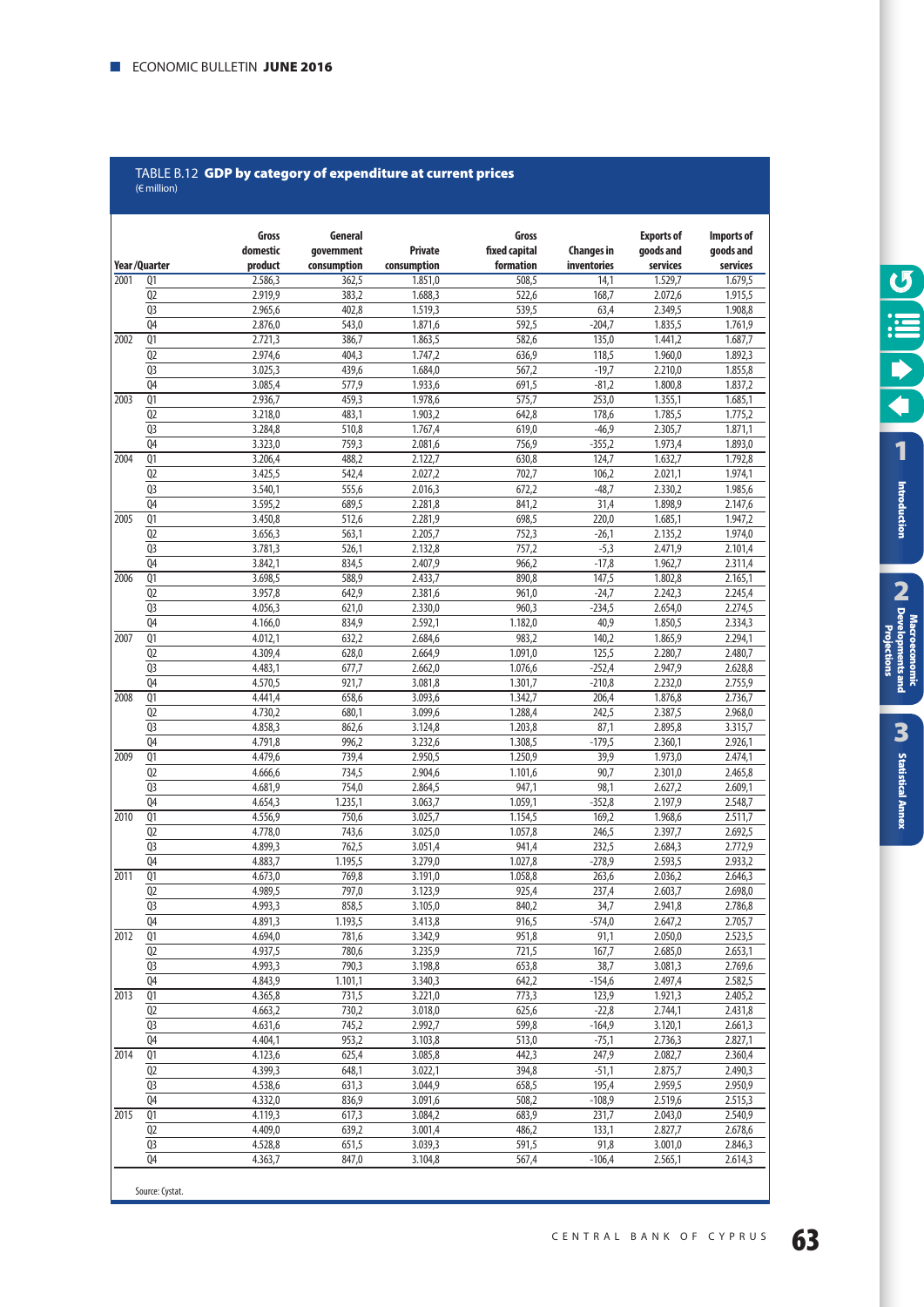#### TABLE Β.13 **Turnover volume index of retail trade**

|      |                 |               |                |                  | % change         |  |
|------|-----------------|---------------|----------------|------------------|------------------|--|
|      |                 |               | 6-month        | previous         | 6-month          |  |
|      | Year / Month    | <b>Volume</b> | moving average | year             | moving average   |  |
| 2013 | January         | 77,1          | 88,4           | $-6,7$           | $-8,3$           |  |
|      | February        | 69,8          | 84,5           | $-11,9$          | $-9,4$           |  |
|      | March           | 69,9          | 81,5           | $-15,5$          | $-10,3$          |  |
|      | April           | 74,7          | 79,7           | $-10,8$          | $-10,6$          |  |
|      | May             | 82,6          | 79,8           | $-3,2$           | $-9,8$           |  |
|      | June            | 80,6          | 75,8           | $-12,2$          | $-10,0$          |  |
|      | July            | 91,3          | 78,1           | $-4,7$           | $-9,6$           |  |
|      | August          | 88,4          | 81,2           | $-4,6$           | $-8,4$           |  |
|      | September       | 82,9          | 83,4           | $-5,9$           | $-6,9$           |  |
|      | <b>October</b>  | 83,8          | 84,9           | $-1,8$           | $-5,5$           |  |
|      | November        | 79,8          | 84,5           | $-2,8$           | $-5,4$           |  |
|      | <b>December</b> | 103,9         | 88,3           | $-0,9$           | $-3,4$           |  |
| 2014 | January         | 75,2          | 85,7           | $-2,5$           | $-3,1$           |  |
|      | February        | 68,4          | 82,3           | $-1,9$           | $-2,6$           |  |
|      | <b>March</b>    | 75,0          | 81,0           | 7,4              | $-0,6$           |  |
|      | April           | 78,9          | 80,2           | $\overline{5,6}$ | 0,6              |  |
|      | May             | 83,6          | 80,8           | 1,2              | 1,3              |  |
|      | June            | 83,6          | 77,5           | $\overline{3,8}$ | 2,2              |  |
|      | July            | 93,1          | 80,4           | 2,0              | $\overline{2,9}$ |  |
|      | August          | 88,0          | 83,7           | $-0,4$           | $\overline{3,0}$ |  |
|      | September       | 84,9          | 85,4           | $\overline{2,5}$ | $\overline{2,3}$ |  |
|      | <b>October</b>  | 83,3          | 86,1           | $-0,6$           | 1,4              |  |
|      | November        | 79,5          | 85,4           | $-0,3$           | $\overline{1,1}$ |  |
|      | December        | 102,8         | 88,6           | $-1,1$           | 0,3              |  |
| 2015 | January         | 79,1          | 86,3           | 5,2              | 0,7              |  |
|      | February        | 69,6          | 83,2           | $\overline{1,8}$ | $\overline{1,1}$ |  |
|      | March           | 75,4          | 81,6           | 0,5              | 0,7              |  |
|      | April           | 81,6          | 81,3           | 3,4              | 1,4              |  |
|      | May             | 85,0          | 82,3           | $\overline{1,7}$ | $\overline{1,8}$ |  |
|      | June            | 86,4          | 79,5           | 3,3              | 2,7              |  |
|      | July            | 96,8          | 82,5           | 4,0              | $\overline{2,5}$ |  |
|      | August          | 90,5          | 86,0           | 2,8              | 2,7              |  |
|      | September       | 88,0          | 88,1           | 3,7              | $\overline{3,2}$ |  |
|      | <b>October</b>  | 86,8          | 88,9           | 4,2              | $\overline{3,3}$ |  |
|      | November        | 81,3          | 88,3           | 2,3              | 3,4              |  |
|      | December        | 109,7         | 92,2           | 6,7              | 4,0              |  |
| 2016 | January **      | 80,7          | 89,5           | 2,0              | 3,7              |  |
|      | February*       | 75,6          | 87,0           | 8,6              | 4,6              |  |

|                                                                                                  |                | <b>February</b> | February  | Jan.-Feb. | Jan.-Feb. |
|--------------------------------------------------------------------------------------------------|----------------|-----------------|-----------|-----------|-----------|
| Percentage change by category                                                                    | <b>Weights</b> | 2015/2014       | 2016/2015 | 2015/2014 | 2016/2015 |
| General index $(GI)(1+2+3)$                                                                      | 100,00         | 1,75            | 8,62      | 3,55      | 5,11      |
| (1) Retail sale of automotive fuel in specialised stores                                         | 11,60          | 9,78            | 2,01      | 20,27     | 5,15      |
| General index excluding automotive fuel (GI- $(1)$ ) (2+3)                                       | 88,40          | 0,74            | 9,66      | 2,80      | 5,99      |
| $(2)$ Retail sale of food products $(2.1+2.2)$                                                   | 35,88          | $-1,44$         | 6,19      | $-0,05$   | 2,77      |
| of which                                                                                         |                |                 |           |           |           |
| (2.1) Retail sale in non-specialised stores with food, beverages or tobacco predominating        | 29,75          | $-2,47$         | 6,09      | $-1,15$   | 3,05      |
| (2.2) Retail sale of food, beverages and tobacco in specialised stores                           | 6,13           | 3,15            | 6,83      | 4,64      | 1,99      |
| (3) Retail sale of non-food products (except automotive fuel)                                    | 52,52          | 3,43            | 13,26     | 6,18      | 9,02      |
| $(3.1 + 3.2 + 3.3 + 3.4)$                                                                        |                |                 |           |           |           |
| of which                                                                                         |                |                 |           |           |           |
| (3.1) Other retail sale in non-specialised stores                                                | 11,36          | $-17,36$        | 1,68      | $-14,79$  | 2,78      |
| (3.2) Retail trade of textiles, clothing and footwear                                            | 9,50           | $-3,90$         | 9,77      | 4,82      | 4,88      |
| (3.3) Retail sale of electrical goods and furniture                                              | 12,93          | 16,76           | 14,20     | 17,44     | 11,12     |
| (3.4) Retail sales of computer equipment, books and other                                        | 13,62          | 5,15            | 14,09     | 7,54      | 9,23      |
| (4) Food beverages and tobbacco and other retail trade in non-specialised stores $(2.1) + (3.1)$ | 46,51          | $-3,35$         | 5,73      | $-1,98$   | 2,96      |
|                                                                                                  |                |                 |           |           |           |
| Source: Cystat.                                                                                  |                |                 |           |           |           |
| * Provisional.                                                                                   |                |                 |           |           |           |

\*\* Revised data.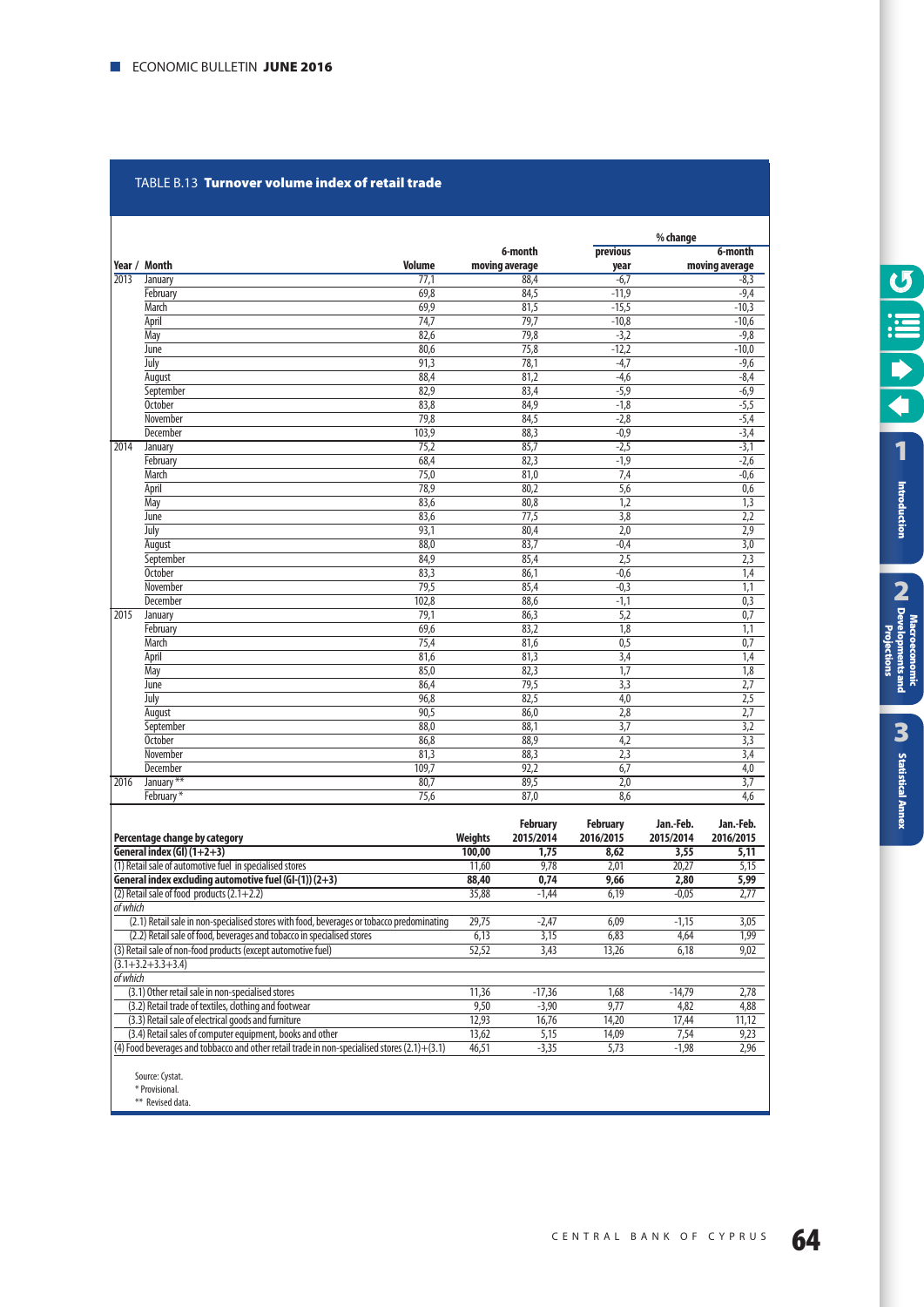#### TABLE B.14 **Construction indicators**

|        |                |              | Sales of cement (volume) |                |          | <b>Building permits authorised (volume)</b> |                |  |  |
|--------|----------------|--------------|--------------------------|----------------|----------|---------------------------------------------|----------------|--|--|
|        |                |              |                          | % change       |          |                                             | % change       |  |  |
|        |                | <b>Total</b> | <b>Previous</b>          | 6- month       | Area     | <b>Previous</b>                             | 6-month        |  |  |
| Year / | <b>Month</b>   | (mil.ton)    | year                     | moving average | (sq.met) | year                                        | moving average |  |  |
| 2012   | January        | 60.071       | $-33,44$                 | $-22,84$       | 127.078  | $-24,02$                                    | $-14,05$       |  |  |
|        | February       | 65.372       | $-33,71$                 | $-25,49$       | 141.435  | $-30,91$                                    | $-17,20$       |  |  |
|        | March          | 58.865       | $-49,99$                 | $-31,48$       | 148.715  | $-44,24$                                    | $-26,20$       |  |  |
|        | April          | 68.304       | $-21,66$                 | $-32,92$       | 106.275  | $-39,18$                                    | $-28,52$       |  |  |
|        | May            | 83.946       | $-29,94$                 | $-32,93$       | 134.085  | $-25,85$                                    | $-28,04$       |  |  |
|        | June           | 72.496       | $-34,86$                 | $-34,54$       | 124.830  | $-28,24$                                    | $-33,02$       |  |  |
|        | July           | 84.914       | $-24,83$                 | $-33,00$       | 142.702  | $-23,61$                                    | $-32,81$       |  |  |
|        | August         | 34.748       | $-23,32$                 | $-32,14$       | 97.744   | $-24,88$                                    | $-32,23$       |  |  |
|        | September      | 63.198       | $-36,33$                 | $-29,21$       | 116.257  | $-47,03$                                    | $-32,28$       |  |  |
|        | <b>October</b> | 73.426       | $-24,05$                 | $-29,49$       | 126.546  | $-29,99$                                    | $-30,77$       |  |  |
|        | November       | 69.252       | $-25,50$                 | $-28,73$       | 143.762  | $-6,50$                                     | $-28,05$       |  |  |
|        | December       | 46.257       | $-42,46$                 | $-29,53$       | 90.437   | $-57,72$                                    | $-33,87$       |  |  |
| 2013   | January        | 48.860       | $-18,66$                 | $-29,27$       | 109.957  | $-13,47$                                    | $-33,21$       |  |  |
|        | February       | 42.615       | $-34,81$                 | $-30,55$       | 164.902  | 16,59                                       | $-27,46$       |  |  |
|        | March          | 47.907       | $-18,62$                 | $-27,74$       | 87.251   | $-41,33$                                    | $-25,14$       |  |  |
|        | April          | 51.629       | $-24,41$                 | $-28,04$       | 85.812   | $-19,25$                                    | $-23,46$       |  |  |
|        | May            | 42.220       | $-49,71$                 | $-32,97$       | 74.157   | $-44,69$                                    | $-29,72$       |  |  |
|        | June           | 47.624       | $-34,31$                 | $-31,34$       | 63.687   | $-48,98$                                    | $-25,13$       |  |  |
|        | July           | 54.311       | $-36,04$                 | $-34,02$       | 81.682   | $-42,76$                                    | $-30,14$       |  |  |
|        | August         | 21.299       | $-38,70$                 | $-34,29$       | 53.809   | $-44,95$                                    | $-40,82$       |  |  |
|        | September      | 45.077       | $-28,67$                 | $-35,68$       | 63.022   | $-45,79$                                    | $-41,52$       |  |  |
|        | <b>October</b> | 49.957       | $-31,96$                 | $-36,89$       | 113.123  | $-10,61$                                    | $-39,44$       |  |  |
|        | November       | 44.597       | $-35,60$                 | $-33,96$       | 80.237   | $-44,19$                                    | $-39,41$       |  |  |
|        | December       | 38.864       | $-15,98$                 | $-31,65$       | 67.192   | $-25,70$                                    | $-36,01$       |  |  |
| 2014   | January        | 31.957       | $-34,59$                 | $-30,97$       | 65.564   | $-40,37$                                    | $-35,31$       |  |  |
|        | February       | 40.210       | $-5,64$                  | $-27,05$       | 77.633   | $-52,92$                                    | $-37,92$       |  |  |
|        | March          | 38.299       | $-20,06$                 | $-25,72$       | 58.870   | $-32,53$                                    | $-36,00$       |  |  |
|        | April          | 37.674       | $-27,03$                 | $-24,44$       | 57.330   | $-33,90$                                    | $-40,36$       |  |  |
|        | May            | 38.789       | $-8,13$                  | $-19,21$       | 66.760   | $-9,97$                                     | $-35,78$       |  |  |
|        | June           | 39.252       | $-17,58$                 | $-19,47$       | 66.307   | 4,11                                        | $-33,00$       |  |  |
|        | July           | 46.060       | $-15,19$                 | $-16,07$       | 64.129   | $-21,49$                                    | $-29,86$       |  |  |
|        | August         | 17.878       | $-16,06$                 | $-17,75$       | 47.060   | $-12,54$                                    | $-19,25$       |  |  |
|        | September      | 40.230       | $-10,75$                 | $-16,13$       | 70.103   | $-11,24$                                    | $-11,96$       |  |  |
|        | <b>October</b> | 43.987       | $-11,95$                 | $-13,16$       | 70.071   | $-38,06$                                    | $-14,47$       |  |  |
|        | November       | 38.903       | $-12,77$                 | $-13,91$       | 77.428   | $-3,50$                                     | $-13,27$       |  |  |
|        | December       | 39.408       | 1,40                     | $-10,88$       | 63.668   | $-5,24$                                     | $-14,51$       |  |  |
| 2015   | January        | 27.941       | $-12,57$                 | $-10,10$       | 80.398   | 22,63                                       | $-7,73$        |  |  |
|        | February       | 29.185       | $-27,42$                 | $-12,37$       | 97.685   | 25,83                                       | $-1,59$        |  |  |
|        | March          | 40.029       | 4,52                     | $-10,02$       | 71.301   | 21,12                                       | $-0,45$        |  |  |
|        | April          | 35.476       | $-5,83$                  | $-8,92$        | 44.318   | $-22,70$                                    | 6,88           |  |  |
|        | May            | 38.053       | $-1,90$                  | $-6,95$        | 90.760   | 35,95                                       | 13,93          |  |  |
|        | June           | 42.340       | 7.87                     | $-5,82$        | 73.588   | 10,98                                       | 16,71          |  |  |
|        | July           | 49.192       | 6,80                     | $-2,50$        | 89.551   | 39,64                                       | 19,48          |  |  |
|        | August         | 20.398       | 14,10                    | 3,46           | 41.428   | $-11,97$                                    | 14,01          |  |  |
|        | September      | 41.683       | 3,61                     | 3,30           | 69.398   | $-1,01$                                     | 10,05          |  |  |
|        | <b>October</b> | 45.170       | 2,69                     | 4,70           | 76.820   | 9,63                                        | 14,86          |  |  |
|        | November       | 49.097       | 26,20                    | 9,53           | 64.285   | $-16,97$                                    | 5,05           |  |  |
|        | December       | 44.733       | 13,51                    | 10,51          | 81.584   | 28,14                                       | 7,80           |  |  |
| 2016   | January        | 34.165       | 22,28                    | 12,91          | 69.327   | $-13,77$                                    | $-1,44$        |  |  |
|        | February       | 47.726       | 63,53                    | 19,54          | 73.880   | $-24,37$                                    | $-5,24$        |  |  |
|        | March          | 52.079       | 30,10                    | 24,39          | n/a      | n/a                                         | n/a            |  |  |
|        |                |              |                          |                |          |                                             |                |  |  |

Source: Cystat.

**Cilil Co**  $\blacktriangleright$  $\overline{\blacklozenge}$ **[1](#page-7-0)** Introduction

**[Statistical Annex](#page-52-0)**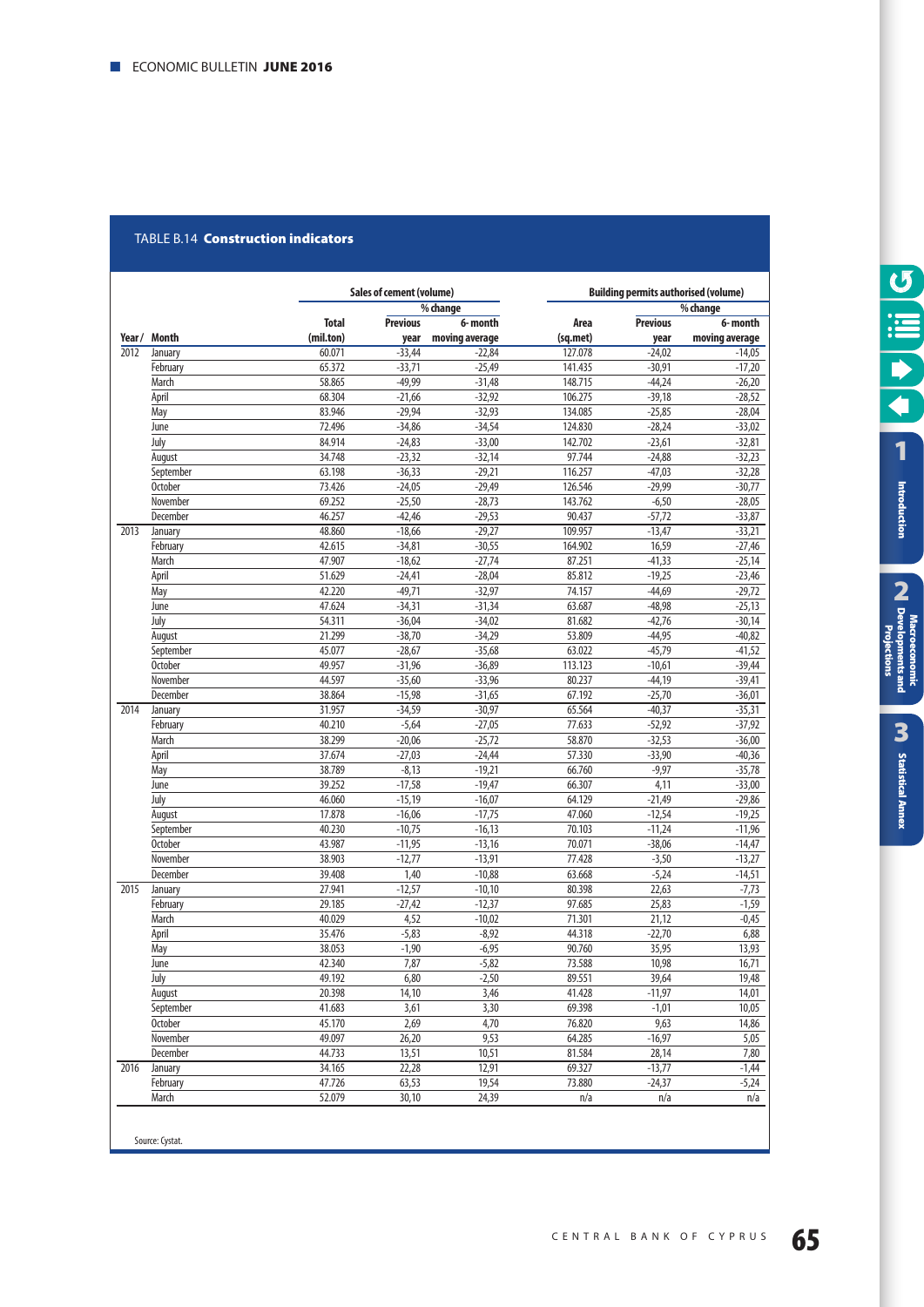#### TABLE Β.15 **volume index of manufacturing production**

|                                                                     |                                                                                                         | <b>Index</b>      |                 |                      | % change             |                      |  |
|---------------------------------------------------------------------|---------------------------------------------------------------------------------------------------------|-------------------|-----------------|----------------------|----------------------|----------------------|--|
|                                                                     |                                                                                                         |                   |                 | <b>Previous</b>      | 6 - month            | <b>Cumulative</b>    |  |
|                                                                     | Year/ Month<br><b>Monthly</b>                                                                           | <b>Cumulative</b> |                 | year                 | moving average       | period               |  |
| 2013                                                                | 66,20<br>January                                                                                        | 66,20             |                 | $-11,73$             | $-10,80$             | $-11,73$             |  |
|                                                                     | February<br>67,10                                                                                       | 66,65             |                 | $-16,13$             | $-12,13$             | $-14,00$             |  |
|                                                                     | March<br>66,90                                                                                          | 66,73             |                 | $-20,92$             | $-13,63$             | $-16,44$             |  |
|                                                                     | 74,90<br>April                                                                                          | 68,78             |                 | $-12,40$             | $-14,74$             | $-15,38$             |  |
|                                                                     | 75,30<br>May<br>June<br>74,40                                                                           | 70,08<br>70,80    |                 | $-19,89$             | $-16,63$<br>$-16,36$ | $-16,39$<br>$-16,36$ |  |
|                                                                     | July<br>83,80                                                                                           | 72,66             |                 | $-16,22$<br>$-11,04$ | $-16,07$             | $-15,53$             |  |
|                                                                     | 55,60<br>August                                                                                         | 70,53             |                 | $-7,64$              | $-15,06$             | $-14,81$             |  |
|                                                                     | 74,60<br>September                                                                                      | 70,98             |                 | $-11,82$             | $-13,54$             | $-14,47$             |  |
|                                                                     | <b>October</b><br>74,60                                                                                 | 71,34             |                 | $-12,54$             | $-13,57$             | $-14,28$             |  |
|                                                                     | November<br>68,90                                                                                       | 71,12             |                 | $-16,28$             | $-12,82$             | $-14,46$             |  |
|                                                                     | December<br>68,50                                                                                       | 70,90             |                 | $-9,63$              | $-11,69$             | $-14,09$             |  |
| 2014                                                                | 61,10<br>January                                                                                        | 61,10             |                 | $-7,70$              | $-11,25$             | $-7,70$              |  |
|                                                                     | February<br>64,90                                                                                       | 63,00             |                 | $-3,28$              | $-10,56$             | $-5,48$              |  |
|                                                                     | 68,90<br>March                                                                                          | 64,97             |                 | 2,99                 | $-8,27$              | $-2,65$              |  |
|                                                                     | April<br>70,80                                                                                          | 66,43             |                 | $-5,47$              | $-6,95$              | $-3,42$              |  |
|                                                                     | 78,00<br>May                                                                                            | 68,74             |                 | 3,59                 | $-3,28$              | $-1,91$              |  |
|                                                                     | June<br>77,40                                                                                           | 70,18             |                 | 4,03                 | $-0,87$              | $-0,87$              |  |
|                                                                     | July<br>82,40                                                                                           | 71,93             |                 | $-1,67$              | 0                    | $-1,00$              |  |
|                                                                     | August<br>52,80                                                                                         | 69,54             |                 | $-5,04$              | $-0,14$              | $-1,40$              |  |
|                                                                     | 74,90<br>September                                                                                      | 70,13             |                 | 0,40                 | $-0,52$              | $-1,19$              |  |
|                                                                     | <b>October</b><br>73,50<br>65,30<br>November                                                            |                   | 70,47           | $-1,47$              | 0,16                 | $-1,22$              |  |
|                                                                     |                                                                                                         |                   | 70,00           | $-5,22$              | $-1,30$              | $-1,57$              |  |
|                                                                     | December<br>70,70                                                                                       | 70,06             |                 | 3,21                 | $-1,50$              | $-1,19$              |  |
| 2015                                                                | 57,90<br>January                                                                                        | 57,90             |                 | $-5,24$              | $-2,03$              | $-5,24$              |  |
|                                                                     | February<br>62,80                                                                                       | 60,35             |                 | $-3,24$              | $-1,82$              | $-4,21$              |  |
|                                                                     | 69,60<br>March                                                                                          | 63,43             |                 | 1,02                 | $-1,74$              | $-2,36$              |  |
|                                                                     | April<br>74,70                                                                                          | 66,25             |                 | 5,51                 | $-0,52$              | $-0,26$              |  |
|                                                                     | 80,00<br>May                                                                                            | 69,00             |                 | 2,56                 | 0,85                 | 0,38                 |  |
|                                                                     | June<br>81,50                                                                                           | 71,08             |                 | 5,30                 | 1,28                 | 1,28                 |  |
|                                                                     | July<br>88,00                                                                                           | 73,50             |                 | 6,80                 | 3,21                 | 2,18                 |  |
|                                                                     | August<br>55,30                                                                                         | 71,23             |                 | 4,73                 | 4,37                 | 2,43                 |  |
|                                                                     | 77,20<br>September                                                                                      | 71,89             |                 | 3,07                 | 4,68                 | 2,50                 |  |
|                                                                     | <b>October</b><br>75,00                                                                                 | 72,20             |                 | 2,04                 | 4,10                 | 2,45                 |  |
|                                                                     | 74,10<br>November                                                                                       | 72,37             |                 | 13,48                | 5,82                 | 3,39                 |  |
|                                                                     | December<br>75,60                                                                                       | 72,64             |                 | 6,93                 | 6,10                 | 3,69                 |  |
| 2016                                                                | 62,00<br>January                                                                                        | 62,00             |                 | 7,94                 | 6,23                 | 7,94                 |  |
|                                                                     | February<br>62,50                                                                                       | 62,50             |                 | 10,19                | 7,04                 | 9,11                 |  |
|                                                                     |                                                                                                         |                   |                 |                      |                      |                      |  |
|                                                                     |                                                                                                         |                   | <b>February</b> | <b>February</b>      | Jan.-Feb.            | Jan.-Feb.            |  |
|                                                                     | Percentage change by category                                                                           |                   | 2015/2014       | 2016/2015            | 2015/2014            | 2016/2015            |  |
|                                                                     | <b>General index</b>                                                                                    |                   | $-3,23$         |                      | 10,19<br>$-4,21$     | 9,11                 |  |
|                                                                     | Manufacture of food products, beverages and tobacco products                                            |                   | 4,69            |                      | 12,61<br>2,24        | 10,33                |  |
|                                                                     | Manufacture of textiles, wearing apparel and leather products                                           |                   | 8,20            |                      | 18,34<br>$-3,32$     | 21,43                |  |
| Manufacture of wood and products of wood and cork, except furniture |                                                                                                         |                   | 0,22            |                      | 16,52<br>$-3,36$     | 16,19                |  |
|                                                                     | Manufacture of paper products and printing                                                              |                   | 3,60            |                      | 7,53<br>$-4,09$      | 8,46                 |  |
|                                                                     | Manufacture of refined petroleum products, chemicals and chemical products                              |                   |                 |                      |                      |                      |  |
|                                                                     | and pharmaceutical products and preparations                                                            |                   | $-8,81$         |                      | $-3,02$<br>2,65      | 2,40                 |  |
|                                                                     | Manufacture of rubber and plastic products                                                              |                   | $-13,13$        |                      | 6,34<br>$-13,52$     | $-2,75$              |  |
|                                                                     | Manufacture of other non-metallic mineral products                                                      |                   | $-22,20$        |                      | 26,13<br>$-22,81$    | 31,88                |  |
|                                                                     | Manufacture of basic metals and fabricated metal products                                               |                   | $-3,88$         |                      | 3,85<br>$-8,40$      | 3,23                 |  |
|                                                                     | Manufacture of electronic and optical products and electrical equipment                                 |                   | $-25,19$        |                      | 28,87<br>$-14,48$    | 28,66                |  |
|                                                                     | Manufacture of machinery and equipment, motor vehicles and other transport equipment                    |                   | 9,84            |                      | 2,09<br>19,66        | $-6,12$              |  |
|                                                                     | Manufacture of furniture, other manufacturing and repair and installation<br>of machinery and equipment |                   | $-14,11$        |                      | 0,60<br>$-17,23$     | $-1,54$              |  |
|                                                                     |                                                                                                         |                   |                 |                      |                      |                      |  |

Source: Cystat.

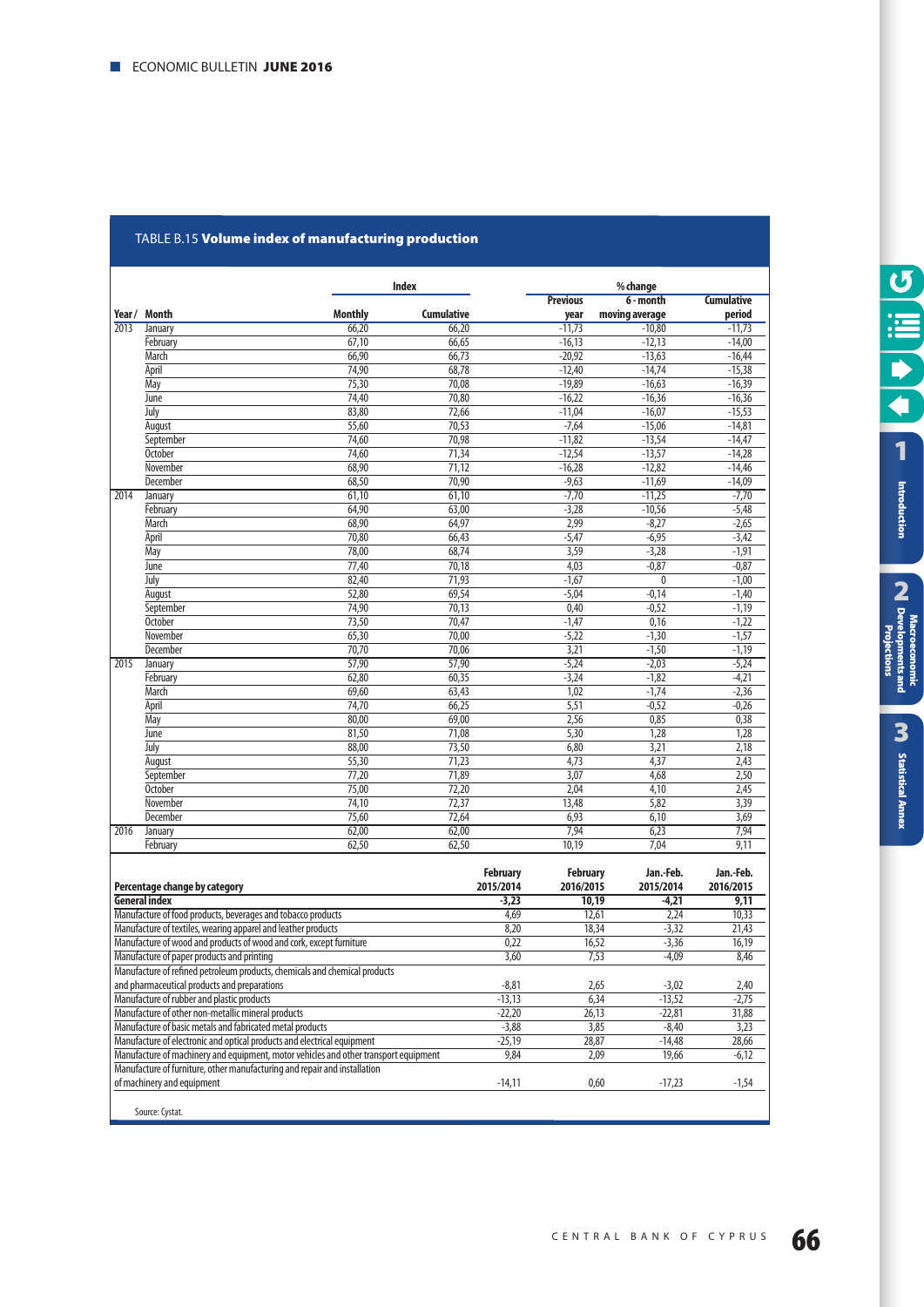#### <span id="page-66-0"></span>TABLE Β.16 **Labour market indicators based on the Labour Force Survey (LFS)**

|                                         |         | 2014           |         |         |         | 2015           |         |         |  |
|-----------------------------------------|---------|----------------|---------|---------|---------|----------------|---------|---------|--|
|                                         | Q1      | Q <sub>2</sub> | Q3      | Q4      | Q1      | Q <sub>2</sub> | Q3      | Q4      |  |
| Labour force                            | 431.089 | 431.626        | 436.202 | 439.039 | 435.544 | 427.228        | 420.317 | 414.469 |  |
| <b>Employed</b>                         | 358.287 | 364.964        | 366.307 | 368.772 | 358.401 | 364.585        | 358.178 | 361.448 |  |
| By type of employment:                  |         |                |         |         |         |                |         |         |  |
| Full time                               | 304.256 | 311.866        | 318.562 | 317.334 | 305.968 | 314.469        | 313.393 | 310.904 |  |
| Part time                               | 54.031  | 53.097         | 47.745  | 51.438  | 52.433  | 50.116         | 44.785  | 50.544  |  |
| By sector of employment:                |         |                |         |         |         |                |         |         |  |
| Primary sector                          | 14.563  | 15.469         | 16.531  | 18.058  | 15.284  | 15.490         | 13.062  | 12.903  |  |
| Secondary sector                        | 59.825  | 59.337         | 60.560  | 61.156  | 58.286  | 57.142         | 58.237  | 59.458  |  |
| <b>Tertiary sector</b>                  | 283.899 | 290.158        | 289.216 | 289.558 | 284.831 | 291.953        | 286.879 | 289.087 |  |
| <b>Employees</b>                        | 288.646 | 298.268        | 304.354 | 306.236 | 298.797 | 310.141        | 309.640 | 311.305 |  |
| <b>Unemployed</b>                       |         |                |         |         |         |                |         |         |  |
| By unemployment duration:               |         |                |         |         |         |                |         |         |  |
| Less than 12 months                     | 40.577  | 33.258         | 35.995  | 36.436  | 43.892  | 33.476         | 34.405  | 27.630  |  |
| 12 months and above                     | 32.225  | 33.405         | 33.900  | 33.832  | 33.249  | 29.166         | 27.734  | 25.390  |  |
| Labour force (% of the population)      |         |                |         |         |         |                |         |         |  |
| <b>Total</b>                            | 63.2    | 63,3           | 64,1    | 64.4    | 64,5    | 63,4           | 62.7    | 61,9    |  |
| Male                                    | 69,3    | 69,3           | 69,9    | 69,4    | 69,3    | 68.0           | 68.0    | 66,9    |  |
| Female                                  | 57,7    | 58,0           | 58,8    | 59,8    | 60,3    | 59,3           | 58,0    | 57,5    |  |
| <b>Employment (% of the population)</b> |         |                |         |         |         |                |         |         |  |
| <b>Total</b>                            | 52,5    | 53.6           | 53,8    | 54,1    | 53.1    | 54,1           | 53.5    | 54,0    |  |
| Male                                    | 57,1    | 57,6           | 58,2    | 57,7    | 56.7    | 57,9           | 58,4    | 57,9    |  |
| Female                                  | 48,4    | 49,9           | 49.9    | 50,8    | 49,8    | 50,7           | 49,0    | 50,5    |  |
| Unemployment (% of the labour force)    |         |                |         |         |         |                |         |         |  |
| <b>Total</b>                            | 16,9    | 15,4           | 16,0    | 16,0    | 17,7    | 14,7           |         |         |  |
| Male                                    | 17,6    | 16,8           | 16,8    | 16,7    | 18,1    | 14,9           | 14,8    | 12,8    |  |
|                                         |         |                |         |         |         |                | 14,1    | 13,4    |  |
| Female                                  | 16,1    | 13,9           | 15,2    | 15,1    | 17,3    | 14,4           | 15,5    | 12,1    |  |
| Source: Cystat (LFS).                   |         |                |         |         |         |                |         |         |  |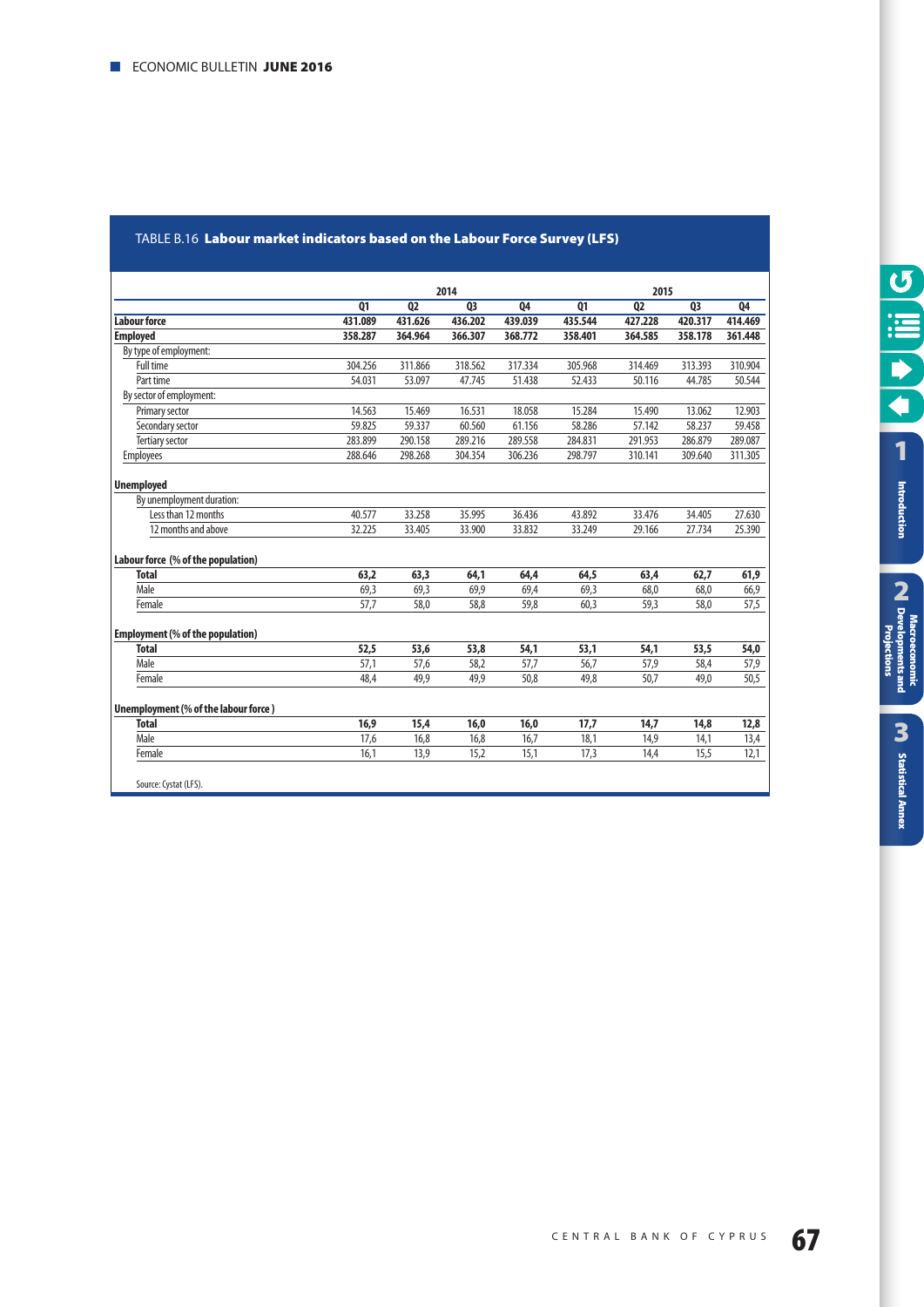# <span id="page-67-0"></span>**Technical Notes**



**[1](#page-7-0)** 

O III O

Macroeconomic<br>Pevelopments and<br>Proiections **Introduction**<br> **CA** Developments and<br>
CA Developments and

Projections

**[Statistical Annex](#page-52-0)**

**M** Statistical Annex

**Macroeconomic [Developments and](#page-9-0) Projections**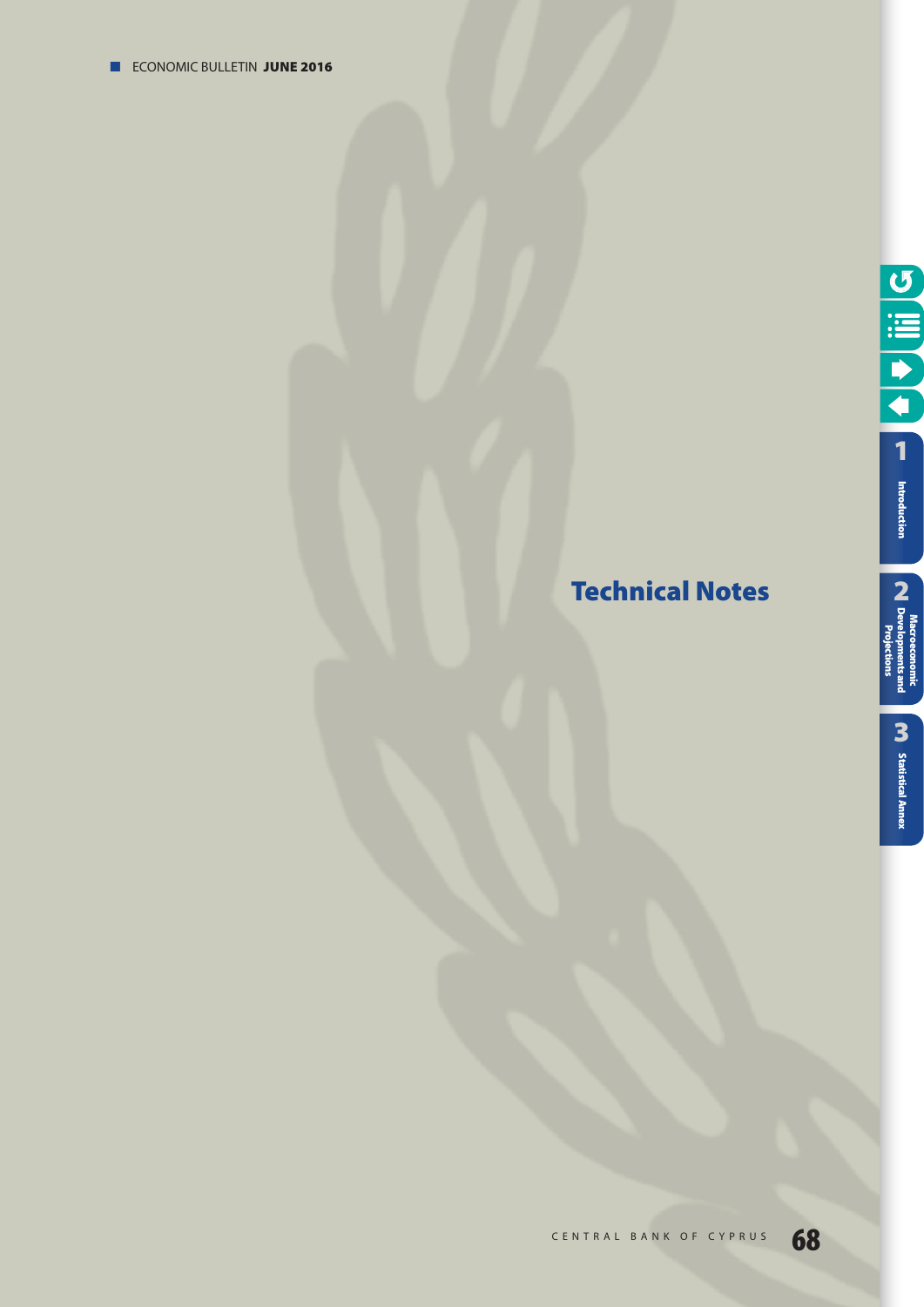**2**<br>**Pang**<br>**2** 

tsand

**[Statistical Annex](#page-52-0)**

**M** Statistical Annex

**Macroeconomic [Developments and](#page-9-0) Projections**

#### **(A) Domestic monetary aggregates**

All monetary aggregates' data exclude the CBC.

On 1 July 2008, a new definition of residents of Cyprus entered into force (Statistical Purposes Directive, 2008). As a result, MFIs reclassified a large number of organisations or customers' businesses with limited or no physical presence in Cyprus, known as 'special purpose entities (SPEs), from non-residents to residents. The effect of this change is excluded from the monetary and financial statistics series presented in this publication, which reports domestic residents data excluding SPEs. For purposes of normalisation and comparability of monetary time series, data have been further processed by the CBC's Economic Analysis and Research Department.

The calculation of annual percentage changes is based on the methodology used by the ECB. More specifically, the growth of monetary aggregates is calculated based on the monthly differences in outstanding amounts adjusted for amounts that do not arise from transactions, such as reclassifications/other adjustments, revaluation adjustments and exchange rate adjustments, so as to reflect changes due to net transactions.

The above methodology has been adopted since the December 2009 edition of the *Economic Bulletin*. In previous editions of the *Bulletin*, the growth rate of monetary variables was calculated as the annual percentage change of outstanding balances at the end of the period. Details of the methodology can be found in the *Monetary and Financial Statistics*, published by the Statistics Depart-

ment of the CBC, which is available on the CBC website.

#### **(B) Balance of Payments**

The present statistical collection system adopted as of June 2014, is based on the methodology of International Monetary Fund (BPM6), which has also been adopted by the EU, as well as on additional requirements and the level of detail required by both the Statistical Service (Eurostat) and the European Central Bank (ECB).

The adoption of BPM6 by the external statistics of the Cyprus took place in June 2014. In October 2014 was the first publication of the data. The published data for BoP, IIP and external debt cover the period from 2008 to date.

The application of new manuals provided the opportunity to adopt broader changes and revisions to improve the coverage and quality of the statistics of the external sector. Specifically, in addition to the incorporation in all external statistics produced and published of the special purpose entities that are registered / incorporated in Cyprus, the CBC has also upgraded the collection systems and compiling statistics of the external sector, giving greater emphasis to the application of new research and the use of available administrative sources.

#### **(C) National Accounts**

In June 2014 Cystat implemented the new statistical standards for the historical data series since 1995. The ESA 2010 replaces ESA 1995 and is based on the System of National